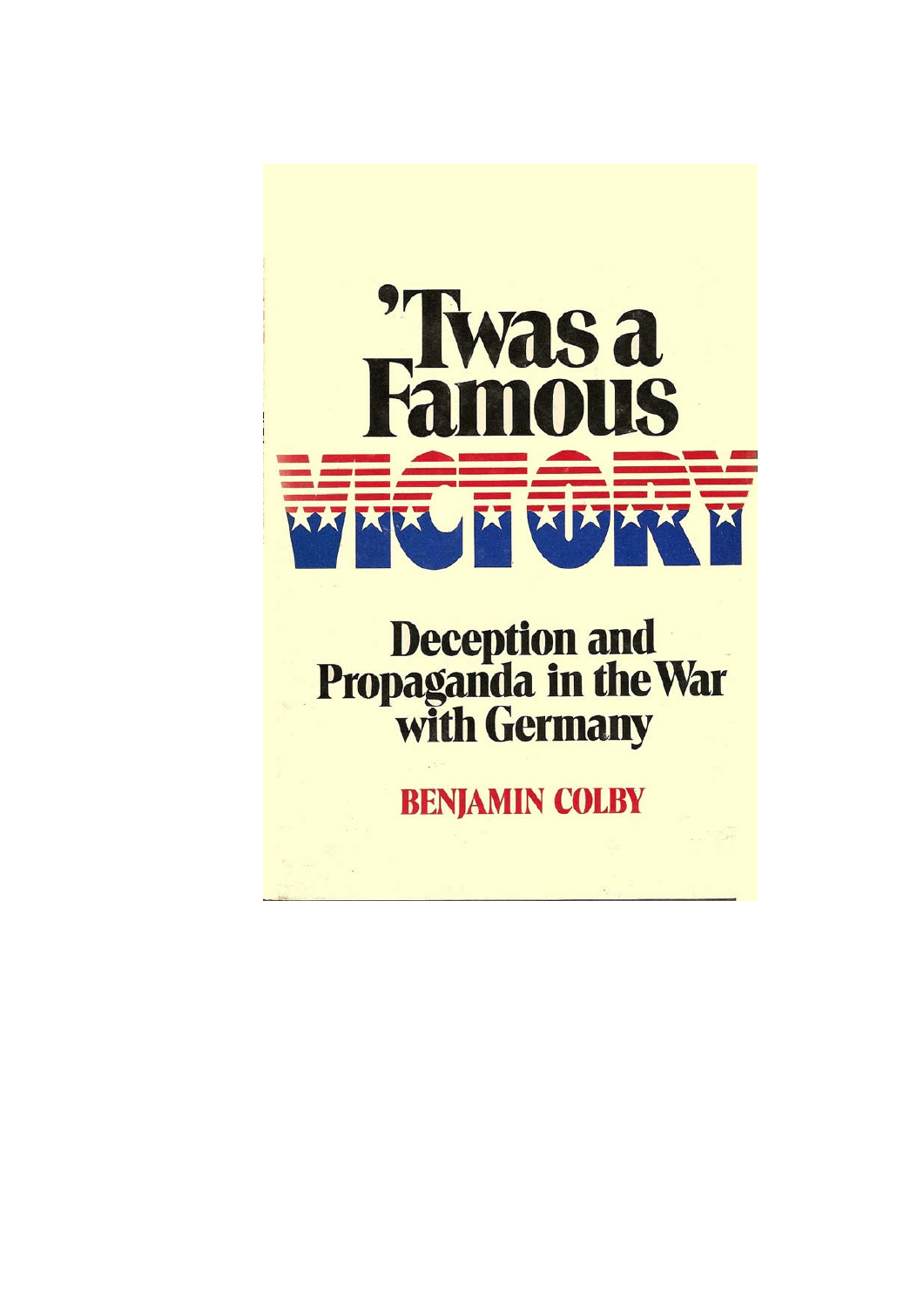### **THE FALSEHOODS EMPLOYED TO WIN THE WAR: THEY LOST THE PEACE**

- . FDR preaches neutrality, but Harry the Hop tells Churchill we'll fight
- . The Atlantic Charter as official screen for hiding Soviet aims
- · FDR asks Soviet ambassador for help in whitewashing the Communist persecution of religion
- · FDR's friends admit he lied us into war . All the news that fits the tint: how the
- New York Times, Time, and most of the<br>press treated the Katyn massacre
	- · Hollywood's Red clique

Ç

- . FDR scores critics of aid to Russia as "bonus patriots . . . noisy traitors-be-<br>trayers of America, betrayers of Chris-<br>tianity itself-would-be dictators"
- · White House protection of Communists in key posts
- Churchill continues to urge the bombing of civilian populations removed<br>from military targets. His relative si-<br>lence on the subject after the war
- Rex Stout and his Writers War Board:<br>"We Shall Hate or We Shall Fail." Why hatred of all Germans was necessary to the FDR administration
- . The tragic toll of Unconditional Surrender
- · Henry Wallace hails the Soviets for their "ethnic democracy"
- · Stalin refuses to acknowledge U.S. Lend-Lease
- · Sir Robert Vansittart: England's fount of hate. His disciples in America
- · American scientist suggests that German stock be diluted by "outbreeding."<br>Joseph Pulitzer calls for the execution of 1.5 million Germans
- · Soviet atrocities: the great coverup
- · Allies refuse to support the anti-Hitler underground
- · Luce an anti-Communist? Life's special  $116$ -page edition - devoted entirely to gilding the Soviets
- · FCC pressures radio stations with anti-**Communist broadcasters**
- Teheran and Yalta: what the people<br>were told—and what really happened
- · FDR signs millions of conquered Germans into Soviet slavery
- · How to sell "the people's paradise" to skeptical Americans
- · The Morgenthau Plan: vindictiveness as national policy
- . The truth about "precision" bombing · Total victory: Americans attack hud-<br>dled orphans fleeing a firebombed city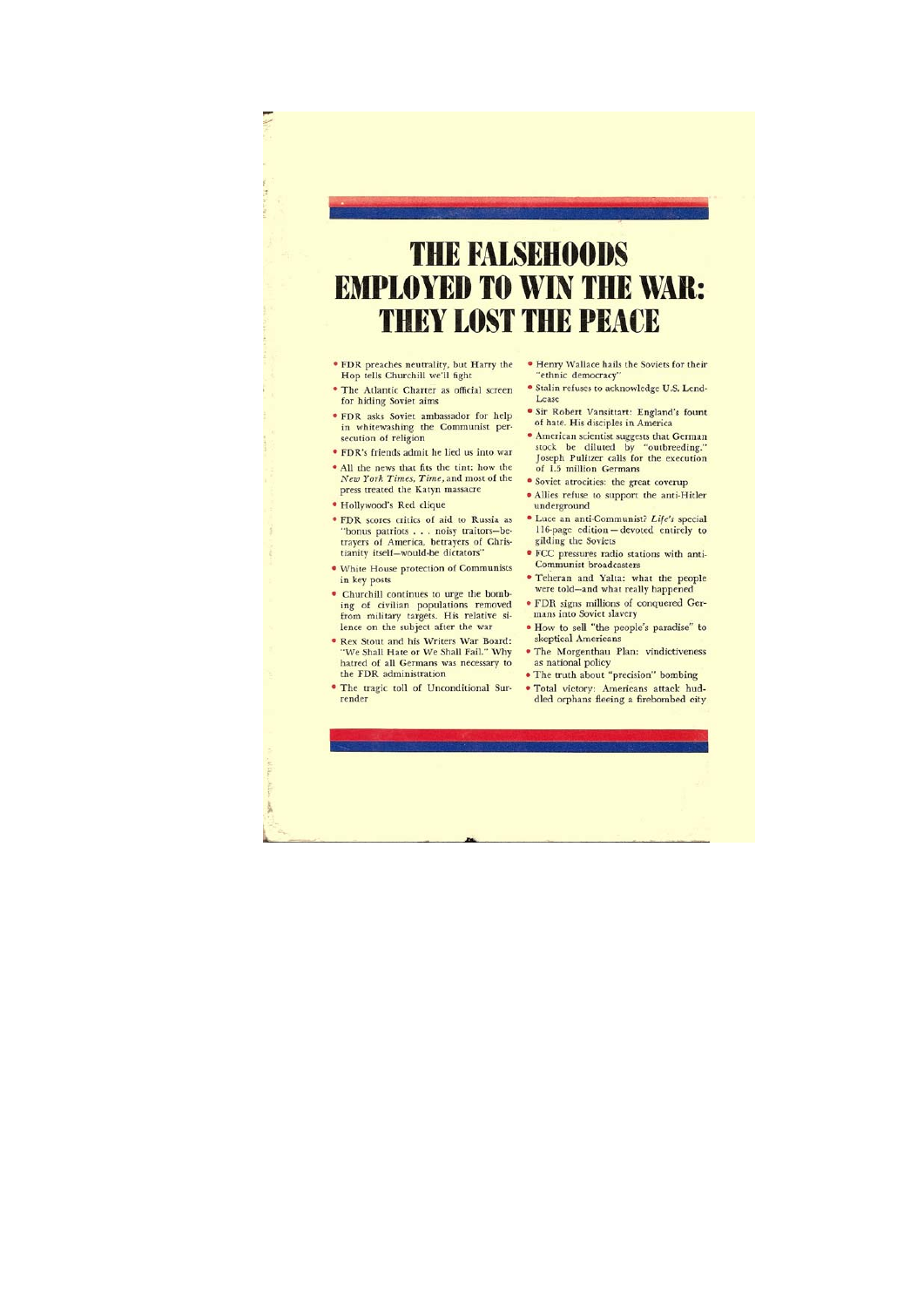Copyright © 1974 Benjamin Colby

All rights reserved. No portion of this book may be reproduced without written permission from the publisher, except by a reviewer who may quote brief passages in connection with a review.

Manufactured in the United States of America

#### **Library of Congress Cataloging in Publication Data**

Colby, Benjamin, 1901-

\*Twas a famous victory.

1. World War, I939-I945—Propaganda. 2. World War, 1939-1945--United States. 3. World War, 1939-1945 —Germany, 4.World War, 1939-1945--Influence and results. I. Title. D810.P7U34 940.53'2 74-19165

ISBN 0-87000-254-6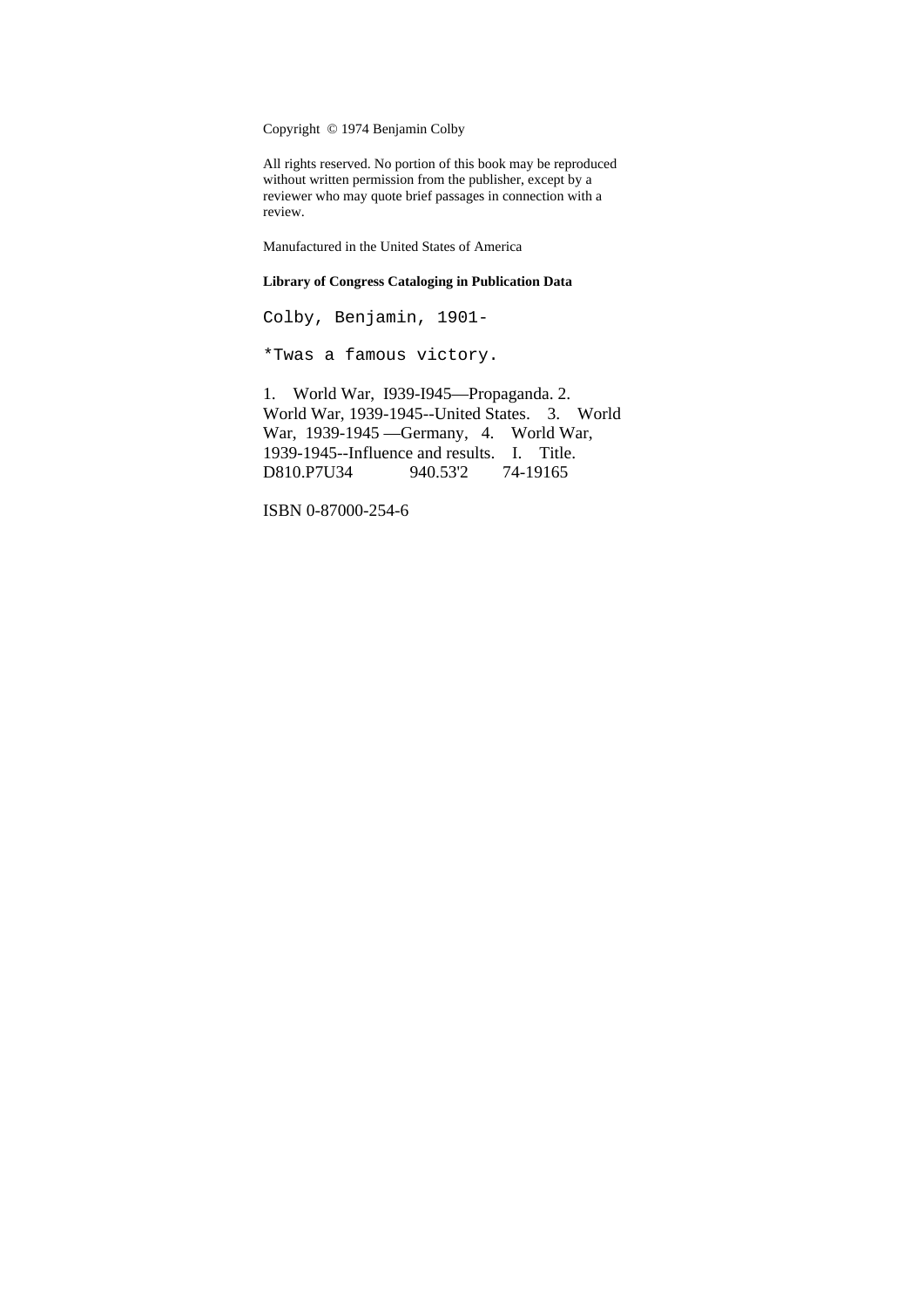# 'Twas a Famous Victory Benjamin Colby 1974

'And every body praised the Duke Who this great fight did win.' 'But what good came of it at last?' Quoth little Peterkin: 'Why that I cannot tell,' said he, 'But 'twas a famous victory.'

—Southey, *After Blenheim*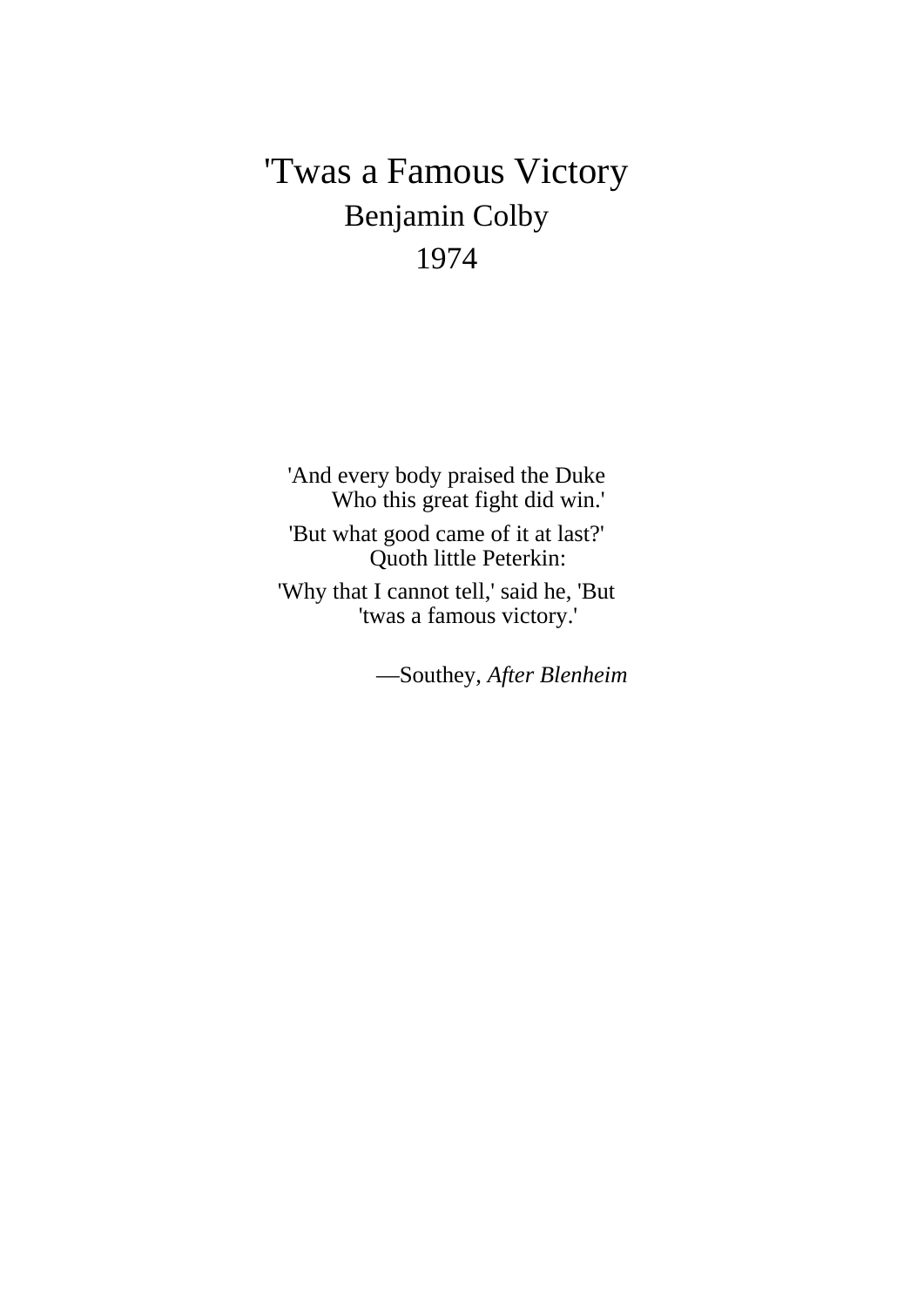### **Contents**

| Introduction                            | 11  |
|-----------------------------------------|-----|
| PartI                                   |     |
| Getting into the War                    |     |
| 1. Prelude to War                       | 17  |
| 2. The Secret War on the Atlantic       | 25  |
| Part II                                 |     |
| The Great Deception                     |     |
| 3. The Atlantic Charter versus Russia   | 33  |
| 4. A Tight Lid on Soviet Aims           | 45  |
| 5. The Charter Secretly Abandoned       | 53  |
| 6. Covering Up Soviet Atrocities        | 65  |
| 7. On to Teheran                        | 79  |
| 8. Teheran - Secrecy Until the Election | 87  |
| 9. The Deceptions of Yalta              | 104 |
| Part III                                |     |
| With Hatred Toward All                  |     |
| 10. The Build-Up                        | 119 |
| 11. The Writers War Board               | 132 |
| 12. Vindictiveness Becomes Policy       | 139 |
| 13. The War Ends, But not the Frenzy    | 149 |
| 14. Occupation as Revenge               | 154 |
| 15. The Long Route to Sanity            | 158 |

#### **Part IV**

#### Crusade by Bombing

| 16. Bombing Myths and Facts     | 173 |
|---------------------------------|-----|
| Conclusion: The Imaginary Peril | 199 |
| Notes                           | 203 |
| Index                           | 217 |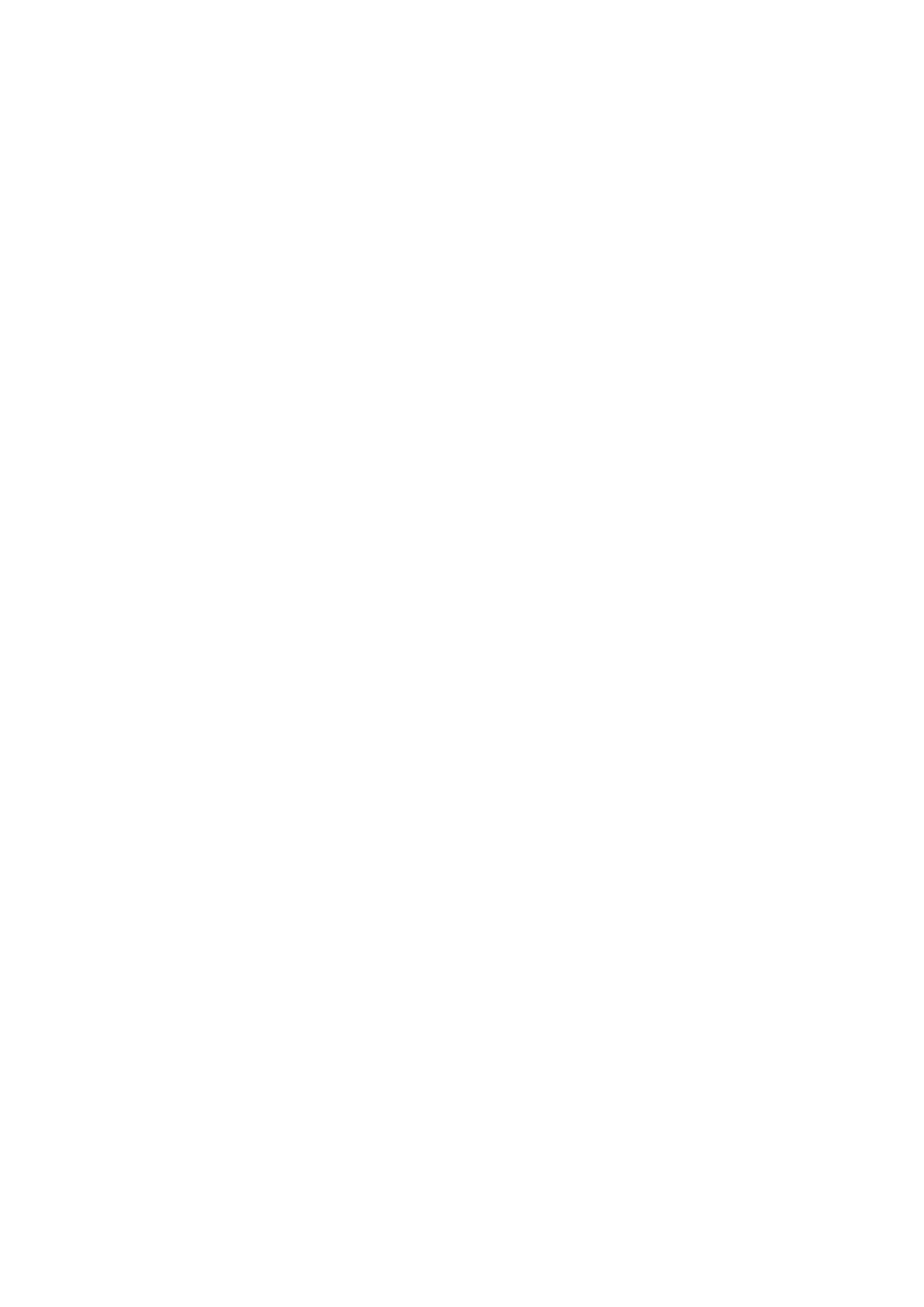## 'Twas a Famous Victory

#### **Introduction**

The United States fought World War II in Europe for the stated objective of bringing peace and freedom to peoples everywhere. As set forth in the Atlantic Charter and held before the American people, the aim was "to see established a peace which will afford to all nations the means of dwelling in safety within their own boundaries, and which will afford assurance that all the men in all the lands may live out their lives in freedom from fear and want."

The war against Germany in particular was portrayed as a holy war. General Eisenhower entitled his experiences *Crusade in Europe,* and not with tongue in cheek, for that is the way it was presented to the American people and the way most of them came to accept it. The forces of good were ranged on one side and the forces of evil on the other, and unconditional victory over evil became necessary at all cost to establish a just and durable peace. It was a war to the death for virtue.

The miliary aim was achieved. The Nazi regime was destroyed and all Germany was prostrated. But the victory, instead of bringing peace and freedom for all, set up a vastly expanded Communist Russia as an oppressive colossus of Europe. Lithuania, Estonia, Latvia and eastern Poland became part of the Soviet state. German territory was handed to the Poland that remained, and all was turned over to communism. The remainder of eastern Germany became a Communist Soviet satellite. Communist regimes were installed in the "liberated" countries of central and eastern Europe, and far more people were placed under Stalin's despotism than had ever been subjected to the dictatorship of Hitler.

As Winston Churchill wrote in the preface to *The Second World War:* "... after all the exertions and sacrifices of hundreds of millions of people, and of the victories of the Righteous Cause, we still have not found peace or security, and ... we lie in the grip of even worse perils than those we have surmounted."

A cold war soon developed between the United States and its Soviet ally. American forces engaged in a bitter conflict in Korea against armies organized and supplied by the Soviet. Only a sharp confrontation brought the removal of Russian-installed missiles from Cuba, and the Sovietbuttressed regime of that country, just off American shores, has sought to promote Communism wherever it could in the Western Hemisphere. At every possible point, the Soviet Union has aided the spread of political philosophy and governmental systems totally alien to democracy, while continuing political repression at home. The United States has disengaged at last from a disastrous war in Vietnam which it entered to try to halt the Communist march in Asia. In the Middle East, Russia and the United States arm rival nations engaged in a continuing struggle.

The cold war has thawed and there has been marked improvement in the relations of the United States with the Soviet Union, where the most murderous aspects of Russian communism have been at least suspended. But there is still no political or personal freedom in the Soviet, and the iron heel of communism is still on the European states over which it acquired control with unconditional victory in the war. And despite expanding commercial relations between the world's two strongest nations, they confront each other with terrifying arsenals of nuclear weapons which could be unleashed in an instant. Basically, the former allies maintain a truce, armed to the teeth.

Germany, subjugated and carved up by the victors, was to be held powerless for the long future. But soon after the war it became the West's chief European bastion against Russia. United States forces are maintained there to discourage any warlike Soviet moves. The United States and Germany jointly develop weapons of war and German army flyers train above the deserts of Arizona. The nation which the West proposed to reduce to little more than a bare existence is an industrial giant and the chief proponent of economic union of the European democracies.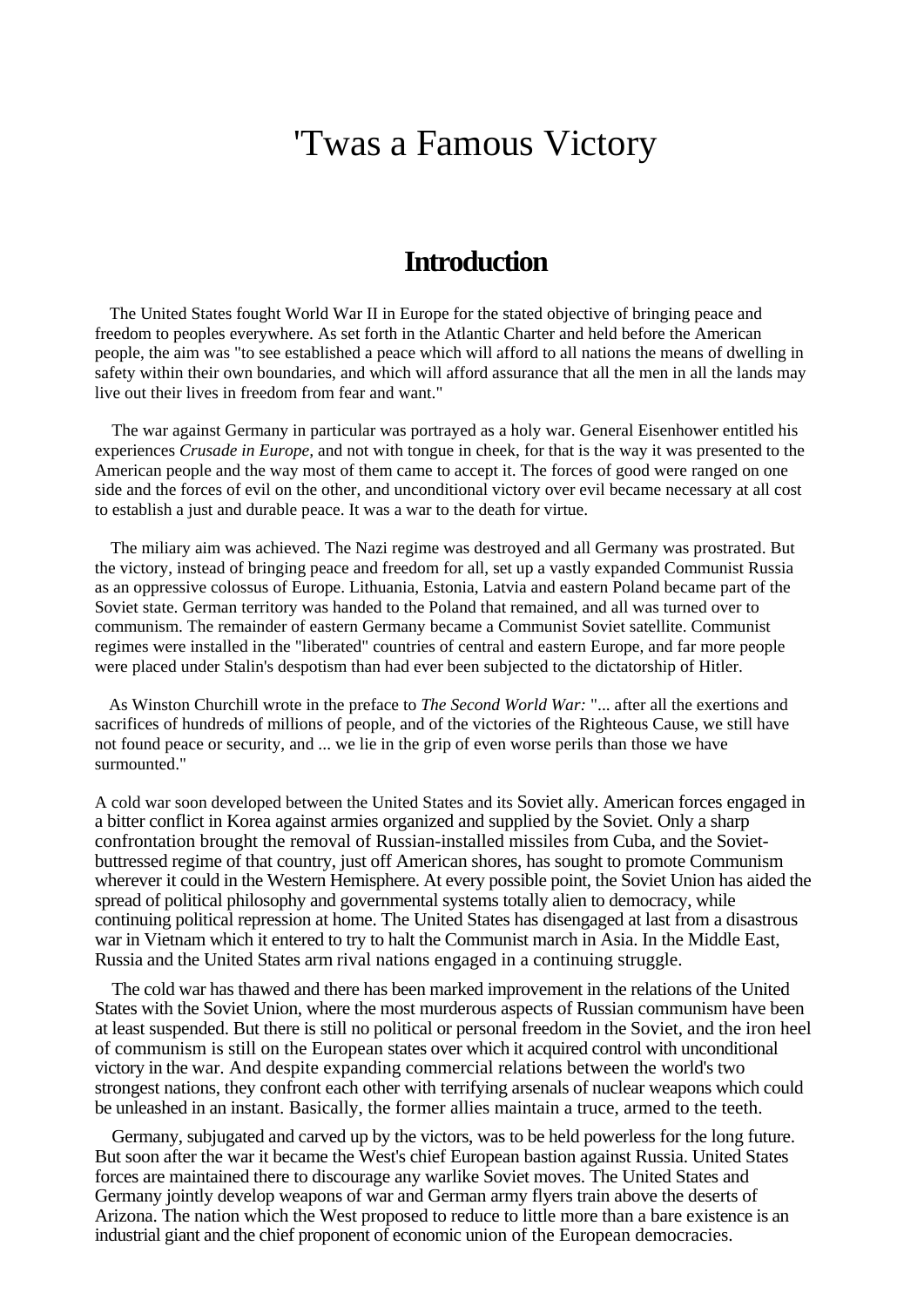The continuing military confrontation with Russia and the defensive rapprochement with Germany are not simple perversities of history. They came about inevitably as the United States belatedly faced the consequences of a wartime alliance with a nation which was fighting for entirely different aims, and balked at accepting the inevitable results of unconditional military victory with Russia as a partner. The Kremlin, however, had not hidden its aims from the governments of the West. They had been made quite plain from the start. The Soviet Union's principal territorial designs, quite contrary to the Atlantic Charter, were affirmed to the United States government long before this country entered declared hostilities. Soon after the war with Germany began, Stalin laid his demands flatly on the line, and he never retracted them.

Throughout the war, the governments of the United States and Great Britain - but not their peoples fully understood the Russian territorial and political intentions and their implacable nature. Long before the war ended, the Russian intention of communizing much of Europe was evident, and, indeed, the substance of the Russian plans for actual territorial seizures were secretly but specifically approved by President Roosevelt when the war was but half over.

Maintaining popular support throughout a war which would inevitably secure these Russian aims posed two necessities. The first was trust in Russia. The Soviet territorial objectives and political intentions had to be concealed. This was the central and all-pervading deception during the period of actual war. It was accompanied by an unremitting effort to whitewash the Soviet record and create a new Soviet image. The 1939 deal, permitting Stalin to seize the Baltic states and eastern Poland while Hitler crushed the remainder, was fresh in the public mind. Just before that Stalin had liquidated potential political opposition in vast, murderous purges. Religious freedom and other liberties did not exist. All this had to be gilded over, denied if possible, pushed into the background if not.

The President himself moved behind the scenes in an effort to evoke a picture of religious freedom under Stalin's rule. When the Soviet subscribed outwardly to the Atlantic Charter, with secret territorial reservations which rendered its allegiance meaningless, the act was portrayed as wholehearted support of the charter's aims. The Communist barbaric mass massacre of thousands of captured Polish leaders in the Katyn forest was laid to the Germans. Every effort was made to erase the Communist past and to set before the American people the fiction of a new and benign Russia, moving toward democracy and desiring only peace and freedom for all.

The second necessity was hatred of Germany, and this was achieved more easily. Even before 1939, Adolph Hitler's Nazi dictatorship had become odious to most Americans. The persecution of the Jews and the brutal suppression of political opposition and civil liberties had cumulatively provoked abhorrence of the Nazi regime. After the war broke out in Europe, President Roosevelt continuously promoted fear of a hypothetical world domination by Hitler, accompanying this by increasingly belligerent policies and actions. Hatred

swelled as American *de facto* war on the Atlantic in 1941 resulted in naval encounters. When the German declaration of war followed the Japanese attack on Pearl Harbor, hatred of Nazi Germany (and of course Japan) mounted spontaneously.

Americans did not know that less than two weeks before Pearl Harbor President Roosevelt had discussed with his advisers the problem of maneuvering Japan "into the position of firing the first shot." Nor did they know that Roosevelt had told Churchill the United States would probably go to war against Japan even if not attacked. As to Germany, they did not know that the President had issued orders from the Atlantic Conference in August for American naval vessels to seek incidents on the Atlantic which would justify war; that Roosevelt - as the British cabinet papers have now documented - was "determined" to go to war against Germany. The German declaration, which was in fact a long-delayed recognition of the fact that the United States was already conducting war, was accepted as showing Germany wanted war; it buttressed the interventionist argument that Germany was out to conquer the world.

Hatred of Germany, which had been directed mostly at the Nazi regime, widened with actual conflict. Hating the enemy is natural. When unconditional surrender was adopted as a minimum war demand, barring any other peace even if Nazi rulers were overthrown, the war logically had to be fueled by the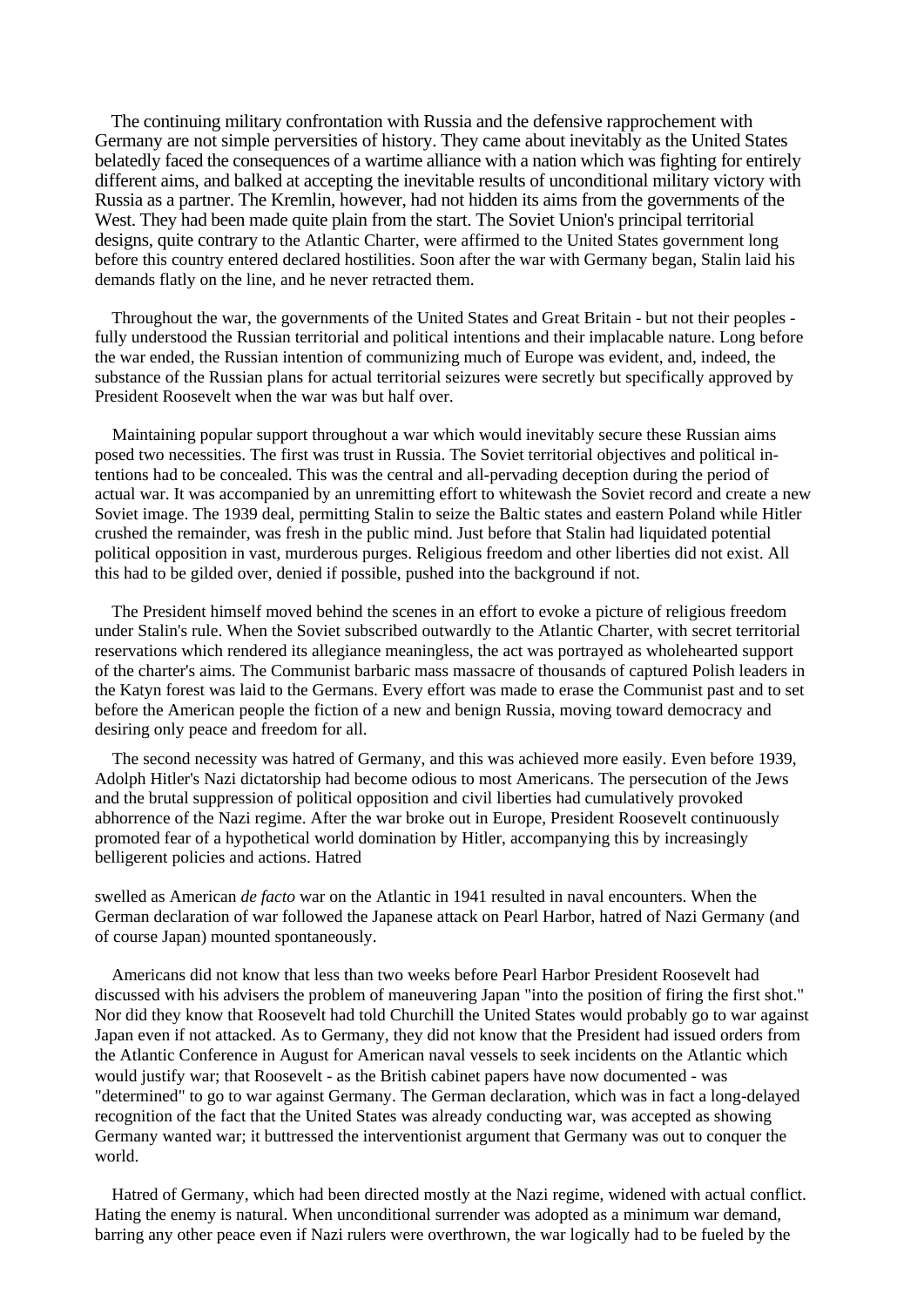most intense all-encompassing hatred of the entire German people. Otherwise, a war to such an extremity made no sense. It was necessary to believe that virtually all Germans were iniquitous and warloving; that the German nation - Hitler or no Hitler - was permanently dangerous to the United States; and that only by crushing Germany utterly at all costs could great and permanent peril be removed. The effort to create and maintain such a belief was largely successful, and by the end of the war the people of the United States had been whipped to a frenzy of hatred and vengeance, not merely against the Nazi dictatorship but against Germans generally.

This book describes some of the deception, secrecy, propaganda and falsehood employed to promote trust in Russia and hatred of Germany in a war which brought unconditional military victory and disastrous political defeat. It is concerned primarily with the period beginning with aid to Russia and ending with the policy change which sought to make friends with vanquished Germany and build it up as an ally against Russia. The first two chapters briefly describe the course of events preceding that period.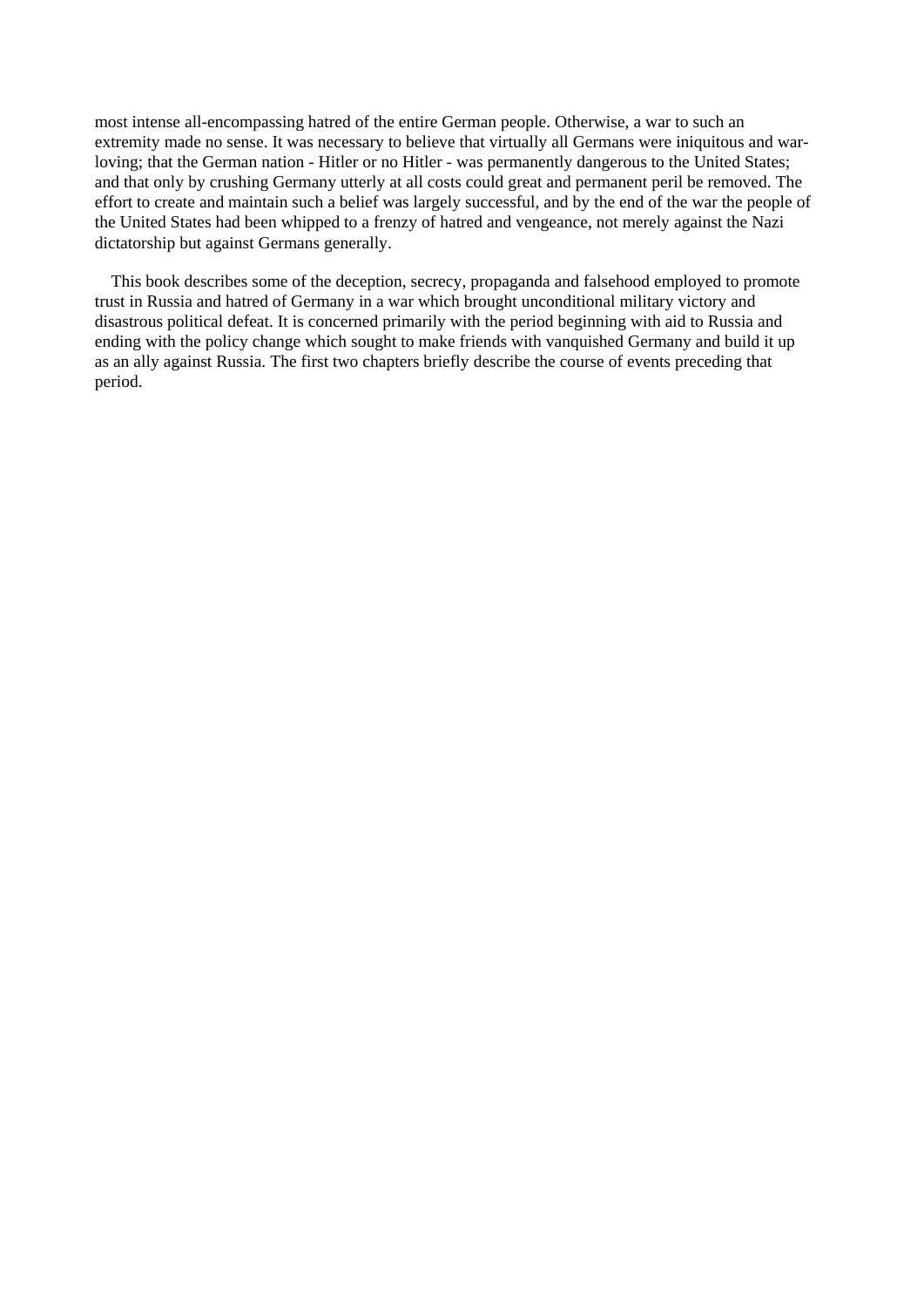# **1**

### Prelude to War

Any of a number of dates could be named for the effective beginning of the second war between the United States and Germany. Whatever the date chosen, the United States was at war *de facto* long before the German declaration which followed the Japanese attack on Pearl Harbor, December 7, 1941. From the start of hostilities in Europe in September 1939, the course was progressively away from neutrality and toward belligerency. The transfer of 50 destroyers to Great Britain in 1940 was a belligerent act. There is now general agreement that the Lend-Lease Act of March 1941 was, as the *Encyclopaedia Britannica* put it, "a virtual declaration of war."1 In the spring of 1941, the navy began preparations to convoy ships carrying war goods for Britain across the Atlantic, and within a few months it was actively protecting convoys, and seeking out and engaging German submarines far from United States territorial waters.

Our story starts with convoying because with that began the actual shooting war. We are not primarily concerned with previous deception and efforts to influence public opinion toward participation in the war, which have been recounted in many books. Nevertheless, a brief chronicle of the progression from 1939 neutrality to the effective belligerency of the Lend-Lease Act is an essential prelude to a description of the propaganda and deception that followed.

Hitler's invasion of Poland, September 1, 1939, was followed by Stalin's occupation of eastern Poland and the Baltic states of Latvia, Estonia and Lithuania, according to a previously negotiated German-Soviet pact. Great Britain, which had given a guarantee to Poland, declared war on Germany and was followed by France. The American people were sympathetic to Britain and France, but nevertheless convinced that they wanted to stay out of the conflict, no matter who won or lost. A public opinion poll of October 29, corroborated by other polls, showed that only 3.3 percent wanted to enter the war, and that only 13.5 percent more would be willing to enter it even to keep England from losing.

By the fall of 1941, a large segment of the public, still opposed to actual participation in the war, had come around to a reluctant acquiescence in assistance to England of a kind which almost certainly would bring on war sooner or later. In August 1941, a poll showed that only 12.4 percent of the people were for getting into the war immediately; another 41.3 percent agreed it then appeared that they should back England until Hitler was beaten, although it had not looked like their war at first. By September 52 percent were in favor of convoying goods to England with American navy vessels, although most still said they were strongly opposed to a "shooting war."

This erosion of a national determination to remain neutral was brought about by a powerful and unremitting campaign under the leadership of President Franklin D. Roosevelt. As the public was encouraged to accept one step leading to war (portrayed as a peaceful move), preparations were made for another.

According to the Washington correspondent of the *New York Times,* concealment of what policies would mean until the public was unexpectedly confronted with stern reality "was fixed executive practice in the critical prewar period of 1937-41."2

Space should be taken here to ask *why* Roosevelt led the nation to war. Like most Americans, he detested Hitler's repressive and murderous regime, but it was no worse than that of Stalin's Russia. Indeed, when the United States entered the war, the number of persons murdered by Hitler had been but a handful compared with the millions whose lives had been extinguished by Stalin. As shown in the final chapter, Hitler had no designs on the United States or on anything across the Atlantic. The sympathies of Roosevelt and of Americans generally lay with Britain, but this did not justify linking the safety of the country with military victory by a nation whose power was even then declining.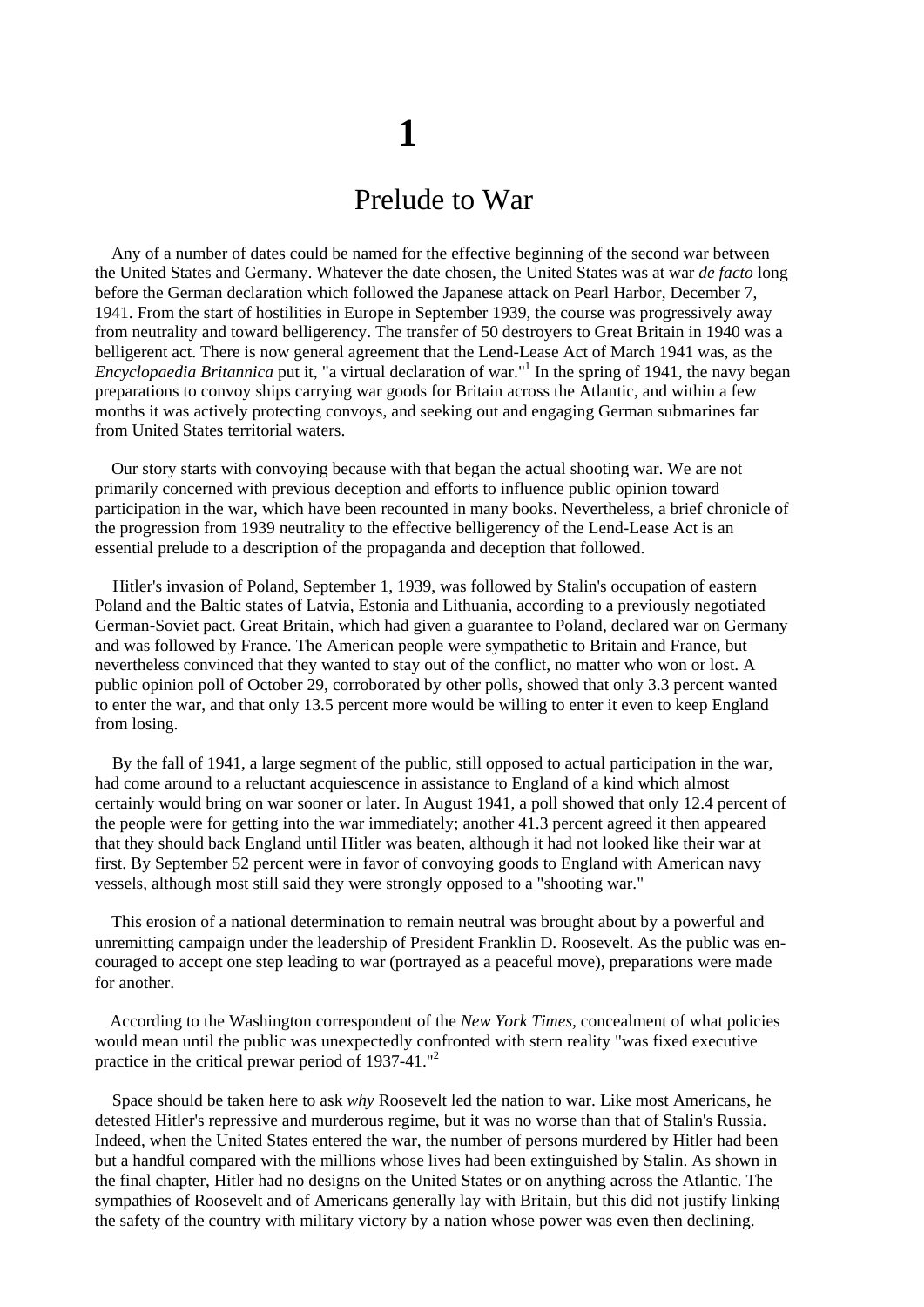The answer must lie primarily in the psychic needs of Roosevelt's own character. He could be content only as a big mover on a big scene. His magnified opinion of his own sagacity, depth of perception and general abilities was matched only by his conviction that he had to put them to use for the benefit of the entire world. His refusal to be conquered by a crippling physical affliction that would have broken the spirit of many men fortified his estimate of himself. In the view of Arthur Krock, long-time Washington correspondent of *The New York Times,* who knew Roosevelt well, he believed his own talents to be "protean and absolutely indispensable to mankind."<sup>3</sup>

Roosevelt had put these talents to use in a series of dramatic New Deal schemes which had been struck down by the Supreme Court. Congress had decisively rejected his bitter effort to enlarge the court with sympathetic appointees and had refused his bid for more presidential powers by means of a governmental reorganization. His attempt in the 1938 election to purge Congress of dissidents within his own party had failed signally, while the Republicans had made some gains in Congress and among the governorships. On top of this, with unemployment from the 1932 depression still huge, a new economic decline brought a stock market collapse. Increased spending to relieve unemployment had had little effect.

In this situation, Roosevelt was insensibly impelled by his belief in his own great abilities to turn further toward world affairs, with which he had been toying since 1936. In that year he had conceived a grandiose scheme to dissipate growing war clouds by calling a conference of the King of England, the Emperor of Japan, the President of France and the Chancellor of Germany—and Stalin if he would come. This idea he dropped, but in 1937 he had sent "feelers" for a conference with Hitler and Mussolini on the high seas and was rebuffed. $4$  In October 1937 he suggested that aggressor nations be "quarantined" by others. With the home situation deteriorating, Roosevelt, always restless for dramatic action, turned to warlike threats. By April 1938 he had moved to the point of assuring Canada—which was in no danger of attack from anybody—that the United States would come to its assistance if the Dominion was invaded. Though he talked peace, his course thenceforward was toward war.

Although Roosevelt brought the nation to war by deception, he was true to his conception of himself. He felt he could and must be the saviour of the world. America was led to war because of Roosevelt's belief that it was necessary for him to participate in settling the con-flict—by his vision of his own indispensability.

In a radio broadcast to the nation on September 3, 1939, President Roosevelt said he hoped and believed the United States would keep out of the war, and he gave his hearers "assurance and reassurance" that every effort of the government would be directed toward that end. "This nation will remain a neutral nation," he pledged. But at the same time he took pains to discourage a neutral attitude: "I cannot ask that every American remain neutral in thought as well .... Even a neutral cannot be asked to close his mind or his conscience."

 The President's own actions were far from neutral. Even before theactual outbreak of war, the German ship *Bremen,* in New York harbor, had been ostensibly searched for contraband munitions exports so thoroughly that it was delayed two days in sailing, giving a British cruiser at Bar Harbor, Maine, time to trail it across the Atlantic for a quick attack if war was declared enroute. When war broke out, the President immediately accepted the resignation of the American ambassador to Germany, who had already been recalled to Washington,

From the start of the war, presidential actions and statements were calculated to generate belief that the nation was in great danger from Germany. On September 8, Roosevelt proclaimed the existence of a national emergency, called up navy and army reserves, and ordered that recruiting be augmented. Laid-up destroyers were recom-missioned for a "neutrality patrol" to keep war from American shores.

The President had issued a proclamation on September 5, as required under the 1937 Neutrality Act, prohibiting the export of arms and munitions to belligerents. A few days later, however, he called an extraordinary session of the Congress to repeal the arms embargo provisions. When the Congress convened September 21, he argued that allowing finished implements of war to be shipped,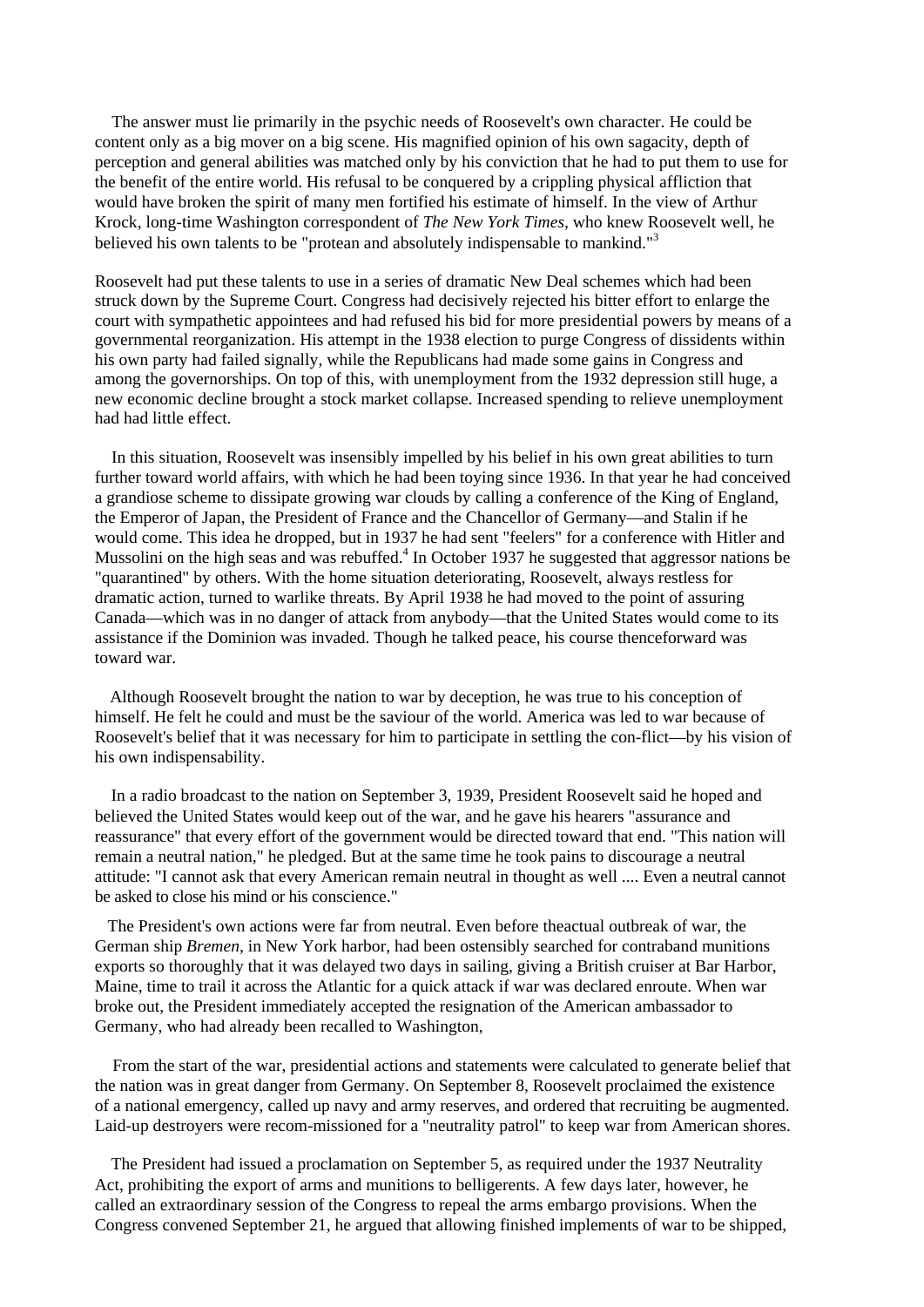instead of the materials permitted under the Neutrality Act, would generate employment for the millions still out of work since the Great Depression of 1932. He argued, moreover, that changing the law would increase the likelihood of peace. The government would insist that American ships keep out of the immediate battle zones.

As the Congress began to consider the neutrality revision, Roosevelt announced on September 22 that submarines, not American, had been seen 60 or 70 miles off Boston as well as off the southern tip of Alaska. To guard against belligerent activities, the neutrality patrol was now ranging from the farthest north United States coast down to and including the Caribbean and the Gulf of Mexico. After a bitter debate, the Congress approved neutrality revision, and a new measure, permitting shipments of arms on a cash-and-carry basis, was passed November 5. But the President still promised neutrality. In a radio address, October 26, he said that "America is neutral and does not intend to get involved in war." The change in the Neutrality Act, he said, did not mean abandoning neutrality.

That the President was out to mold American public opinion for war was quite obvious. In the view of *Time,<sup>5</sup>* he "deliberately set out to hasten the process" of moving public opinion to thinking in terms of a world struggle. In his message to Congress January 3, 1940, Roosevelt characterized as "wishfulness" and "pretending" the attitude of those who proposed to stay out of war by having the nation mind its own business. On May 15, while asking Congress for large defense appropriations, he attacked Midwest anti-war sentiment by picturing an enemy getting a foothold in South America and then, via Mexico and Cuba, sending planes over St. Louis, Kansas City and Omaha. Greenland could serve as a base of attack on New England, he suggested.

In his speech accepting the Democratic nomination July 19, Roosevelt said the nation faced the choice of freedom versus slavery, popular government versus dictatorship, religion against godlessness, justice against force, and courage to speak out and to act versus appeasement. Those who opposed his policies were branded as "appeaser fifth-columnists." Roosevelt seized the occasion of dedicating the Great Smoky Mountains National Park, September 2, to emphasize the dangers confronting the nation as an argument for a military draft. A war loomed, said the President, in which the reople would be defending their homes, families and their way of life—a way already threatened. At Chattanooga, the President told his hearers they were "facing a time of peril unmatched in the history of the nations of all the world." A trade of fifty "over-age" United States destroyers to Great Britain in exchange for bases in the Atlantic, arranged in principle in July,<sup>6</sup> was revealed to Congress and the people the next day.

The preparedness program was buttressed by an appeal to the pocketbook. In June there had been nine million unemployed. Three days before the presidential election, Roosevelt pointed out that the

vast and expanding effort had been accomplished by the addition of 900,000 persons to payrolls in August and September. When huge army orders that would relieve unemployment in depression-hit towns were placed, the news was sometimes publicized by as many as three government agencies.

In his election campaign speeches, the President denied flatly that he was leading the nation to war. On September 11, 1940, he said: "We will not participate in foreign wars and we will not send our army, naval or air forces to fight in foreign lands outside of the Americas, except in case of attack." In Boston, October 30, he told American fathers and mothers, "Your boys are not going to be sent into any foreign wars" and reminded them, "I have said this before but I shall say it again."

Two months after this promise, in early January, he sent Harry Hopkins, his alter ego, to London to bring Churchill quite a different message:

The president is determined that we shall win the war together. Make no mistake about it. He has sent me here to tell you that at all costs and by all means he will carry you through . . . there is nothing that he will not do so far as he has human power.<sup>7</sup>

At an official dinner on this trip, Hopkins obsequiously pledged American support to Britain. According to Churchill's representative on the British Chief of Staffs Committee, Hopkins quoted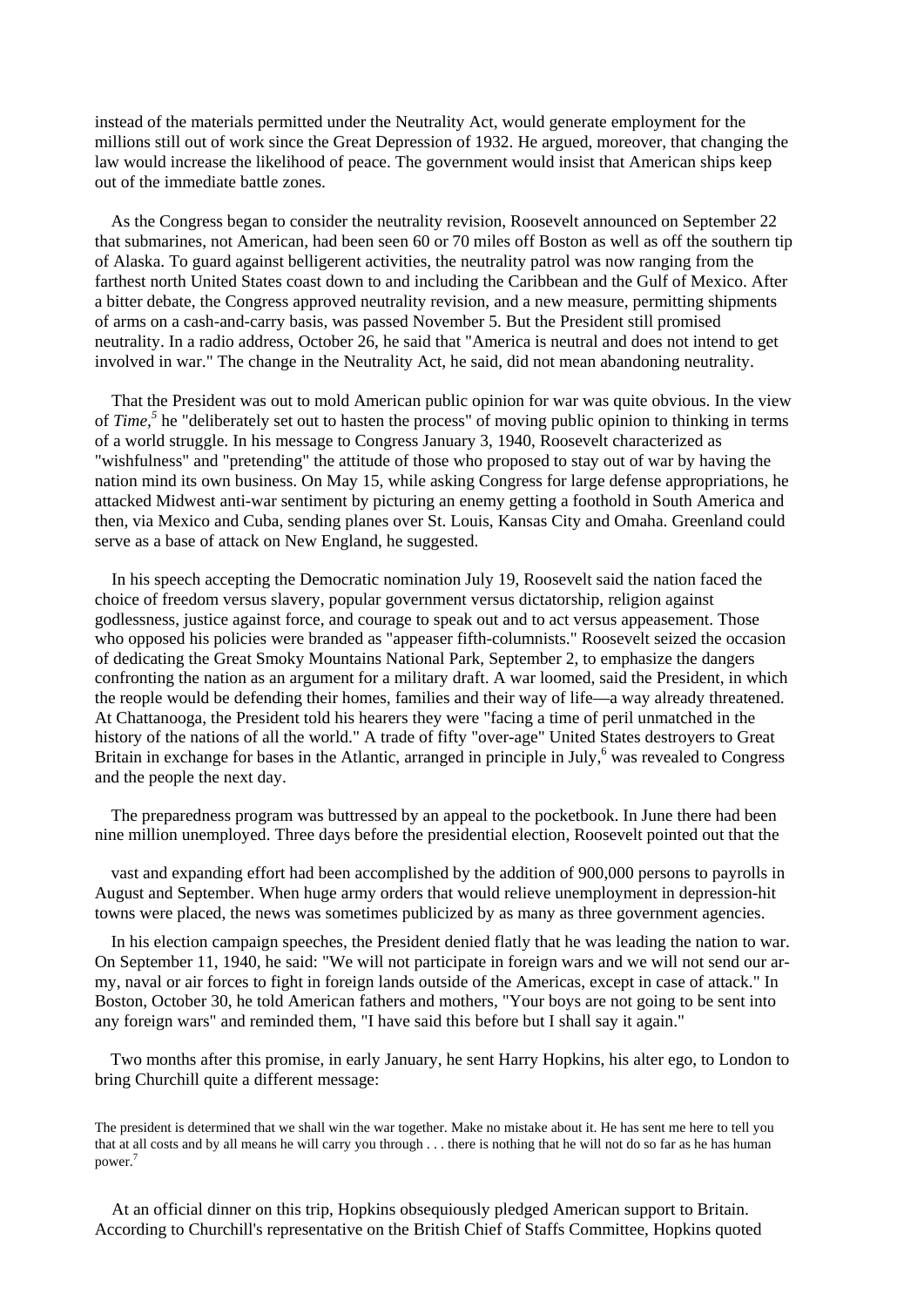from the Book of Ruth: "Whither thou goest I will go, and where thou lodgest I will lodge . . . here thou diest I will die."8

Ardent supporters of the Roosevelt policies afterwards admitted that the President engaged in outright deception. Robert E. Sherwood, Roosevelt's speech writer and compiler of the papers of Hopkins, Roosevelt's closest confidant, agreed that in the pre-war years the President did not speak the truth when he said he hoped and believed the United States would keep out of the war, and when he gave assurance and reassurance that every effort of the government would be directed toward that end. Says Sherwood:

The inescapable fact is that this was what Roosevelt felt compelled to say in order to maintain any influence over public opinion and over congressional action.<sup>9</sup>

One sympathetic chronicler, who admitted frankly that Roosevelt repeatedly deceived the American people during the period before Pearl Harbor, defended the deception as follows:

... If he was going to induce the people to move at all, he would have to trick them into acting for their best interests, or what he conceived to be their best interests .... But because the masses are notoriously shortsighted and generally cannot see danger until it is at their throats, our statesmen are forced to deceive them into an awareness of their own long-run interests. This is clearly what Roosevelt had to do, and who shall say that posterity will not thank him for it.<sup>10</sup>

With the November election won, Roosevelt moved toward war with plans for the Lend-Lease program. As finally passed, the act authorized the providing of war goods, with future payment or none at all, to any nation whose defense the President should decide was essential to the security of the United States. He proposed the idea in a press conference on December 19, and followed it ten days later with a radio broadcast in which he urged the stark necessity of the United States providing vastly more aid to Britain in order to save itself. The nation, he said, had never been in such danger. Attack need not be feared while a free Britain remained powerful on the Atlantic. But if Britain went down, enormous military and naval resources could be brought against the Western Hemisphere, and "all of us, in all Americas, would be living at the point of a gun." Great Britain and the British empire were the military spearhead of "resistance to world conquest." Lend-lease was to be "all-out aid to Great Britain short of war."

In his January 6 message to the Congress urging Lend-Lease enactment, the President painted a picture of noble aims and great dangers. The aim of the United States, he said, was "four freedoms" for people "everywhere in the world." These were freedom of speech, freedom of worship, freedom from want and freedom from fear. But imminent peril threatened such aspirations. The future and safety of the country and of democracy were "overwhelmingly involved in events far beyond our borders." Without the British navy, America would be invaded, although this time the President suggested it would be by the occupation of strategic points by "secret agents and their dupes." rather than by planes from South America. Those who hoped for peace negotiations were preaching the "ism of appeasement" and the nation should beware of them.

Lend-Lease was strongly opposed by anti-interventionist senators and representatives as a move to war, but spokesmen for the administration in both houses insisted it was a measure to ensure peace. Secretary of State Cordell Hull, urging passage of the bill at a House of Representatives Committee hearing, stated that the surest way to Keep out of war was to prevent an invasion of the Western hemisphere. Secretary of War Henry L. Stimson told a Senate committee that Lend-Lease would buy time for the country to prepare for its own security. Secretary of the Navy Frank Knox testified before a Senate Committee that passage of the bill was the only way he could see to keep out of war.

Opponents charged that passage of the measure to provide war goods to Britain was in itself an act of war and that it would be fallowed by naval protection of the goods across the Atlantic. Secretary Knox agreed that such convoying would be an act of war, and said that he was opposed to it." Secretary Stimson spoke outright for sending the goods in American ships and under convoy if necessary, claiming that such would not violate international law.<sup>12</sup> The bill was passed March 11,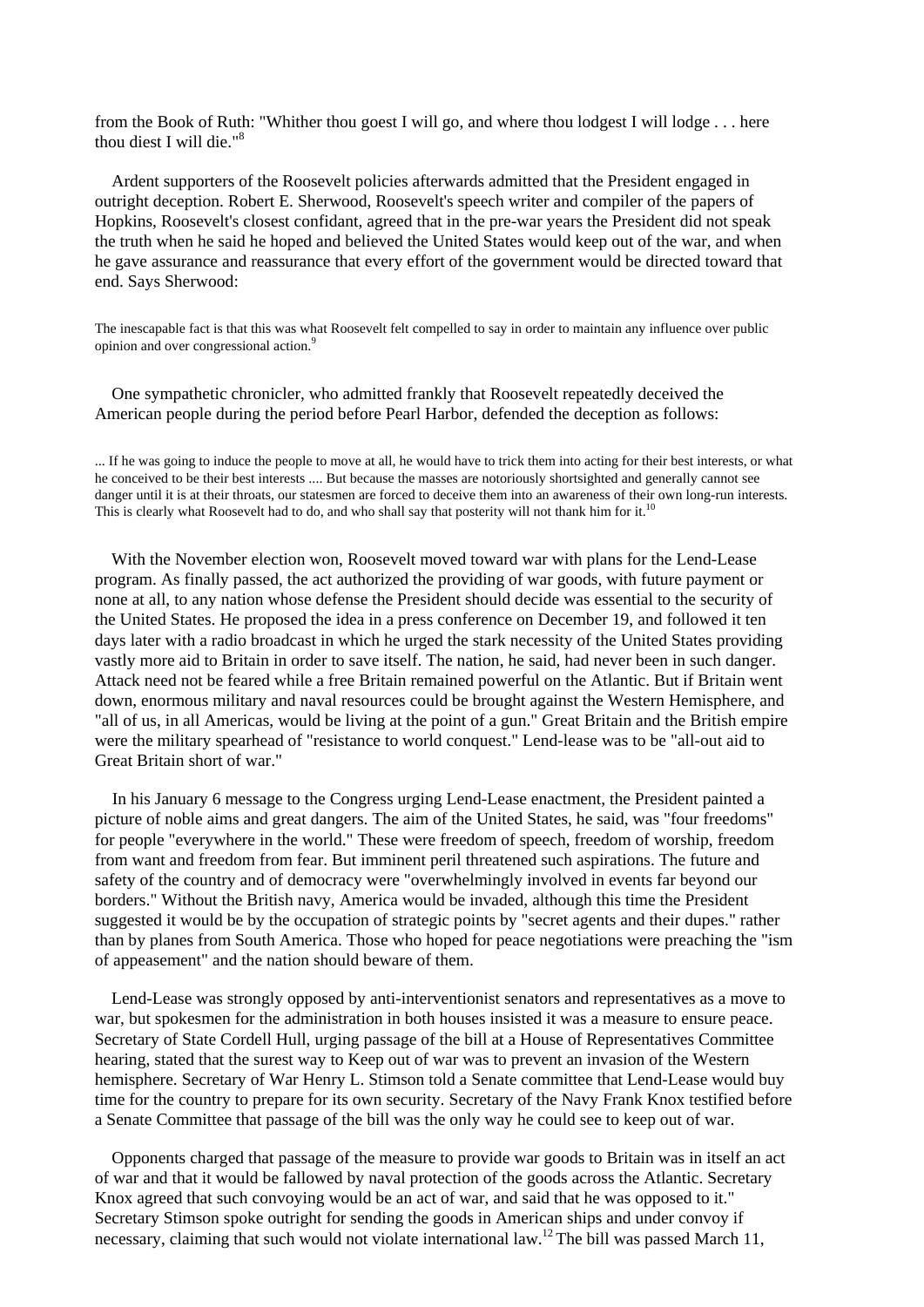after provisions had been inserted stating that it did not authorize or permit convoying by United States naval vessels or the entry of American ships into a combat area in violation of the Neutrality Act of 1939.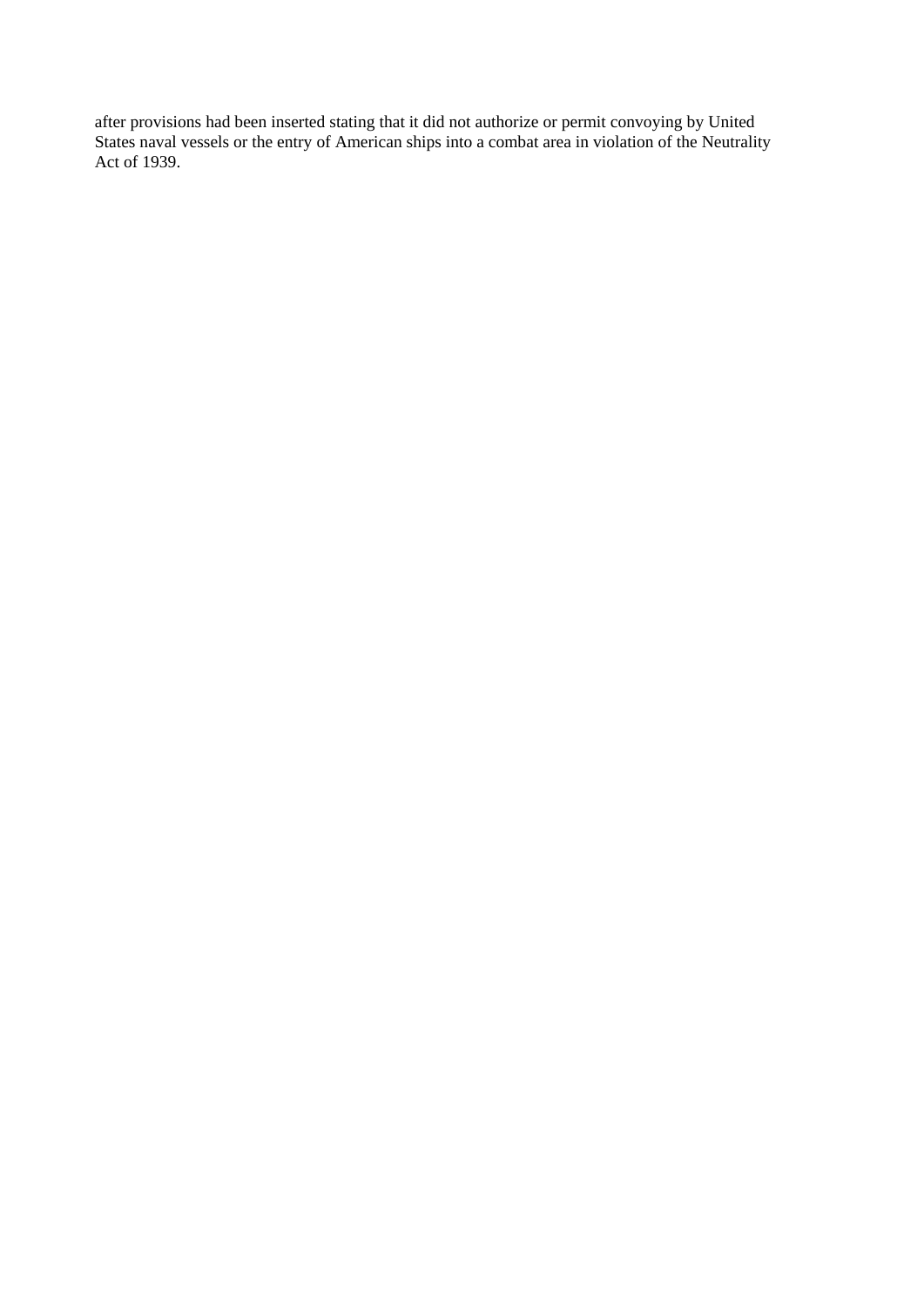#### The Secret War on the Atlantic

Even as Secretary Knox was denying, at a hearing on Lend-Lease, that convoying of ships carrying war goods was contemplated, plans for convoying were being made. United States and Britain staff talks had begun *sub rosa* in New York in January, with members of the British delegation in civilian clothes disguised as technical advisers to the British purchasing commission. General George C. Marshall, chief of staff, and Admiral H. R. Stark, chief of naval operations, urged the closest secrecy because disclosure to the American people might provide ammunition for the opponents of Lend-Lease and produce other possibly "disastrous" consequences.<sup>1</sup> The compiler of the Hopkins papers himself a Roosevelt speechwriter - points out that had the plans "fallen into the hands of the Congress and the press, American preparations for war might have been well-nigh wrecked and ruined."<sup>2</sup> That is to say, Congress would have rejected Lend-Lease.

While the general plans drawn were to be used only in the event of war, it was agreed that convoying did not need to wait upon that. The navy was to begin escorting convoys as soon as the Atlantic fleet was in a position to do so.<sup>3</sup> Nine days after the passage of the Lend-Lease Act, Secretary Knox informed the President that the navy would soon be ready to convoy merchant shipping from North America to the United Kingdom.<sup>4</sup>

Rumors that the navy was already convoying filled the air. Roosevelt refused to answer press conference questions about it. A letter from Senator Charles W. Tobey to Secretary Knox, asking whether convoying was being engaged in or was contemplated, brought no reply. When Tobey wrote to the President, he was answered by the Senate majority leader, Alben W. Barkley, who said, on the authority of Secretary Knox and Admiral Stark, that no convoying was being conducted and added that in his conferences with the President there had been no intimation that convoying was being considered.

But public opinion was being prepared for the convoying operations already scheduled. Secretary Knox argued that the nation could not allow its goods to be sunk in the Atlantic, and must "see the job through." Secretary of State Hull, voicing the same sentiments, said "ways must be found to do this." The President was more cagey. Denying any intention of escorting convoys, he said that warships would travel anywhere in patrol work necessary to protect the hemisphere. This "reconnaissance," being to detect aggressor ships, was not convoying. But on May 6, in a speech which a White House secretary said had been previously discussed with the President, Secretary of War Stimson advocated convoys by direct implication, saying that Lend-Lease was not enough and that measures must be adopted to insure delivery of the goods to Britain.

Construction had begun in January on a base in Newfoundland for convoy support operations. American officers had secretly visited Britain in March and selected the site for a destroyer base and a seaplane base in northern Ireland. On March 20, Secretary Knox, who had denied to Congress that convoying was even contemplated, informed the President that the navy would soon be ready to convoy shipping to the United Kingdom<sup>5-</sup> a plan to be superseded in June by one to convoy ships only to Iceland, where the British would take over.

Moving to prepare the American people for belligerent operations on the Atlantic in support of Great Britain, the President on May 27 issued a proclamation of unlimited emergency, requiring all defenses be made ready "to repel any and all acts or threats of aggression directed toward any part of the Western Hemisphere." This was necessary, the proclamation said, because the objectives of the Axis belligerents included "overthrow throughout the world of existing democratic order and a worldwide domination of peoples and economies through the destruction of all resistance on land and sea and in the air."

In an accompanying speech, Roosevelt expanded on the thesis of the Nazis warring for world domination. European conquest could be but a step toward ultimate goals in all the other continents."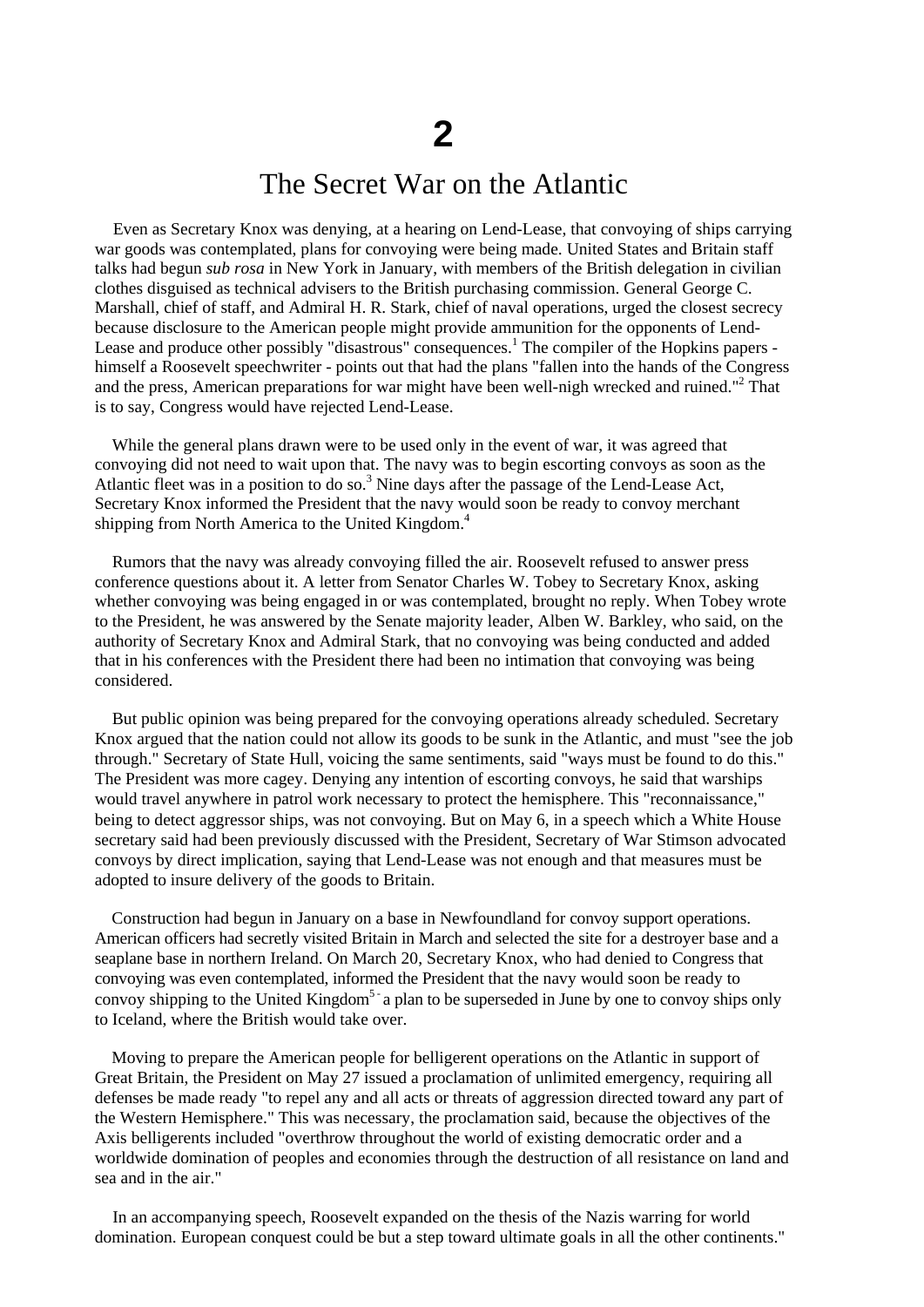Unless the advance of Hitlerism was forcibly checked now, "the Western Hemisphere will be within range of the Nazi weapons of destruction." If victorious, "Germany would literally parcel out the world, hoisting the Nazi flag on vast territories and populations." The Nazis "plan to treat the Latin American nations as they are now treating the Balkans. They plan then to strangle the United states and the Dominion of Canada."

The United States was mustering its forces "only to repel attack." But it could not afford to wait "until bombs actually drop in the streets of New York, or San Francisco or New Orleans or Chicago." To block such horrific possibilities, the neutrality patrol, Roosevelt said, had been extended further in both the north and the south Atlantic.

Greenland had already been included in the sphere of hemispheric defense. In June it was decided that the United States would occupy Iceland, relieving the British who had installed themselves there when Denmark was occupied by the Germans the previous year. On July 7, the President announced that navy forces had occupied that island. This move, placing the nation squarely in a belligerent zone, was explained as one in which the Icelandic government had amicably concurred, but actually the proposal had been accepted by the premier of Iceland only after much pressure had been applied by Prime Minister Churchill. Iceland's reluctant "invitation" to the United States did not come until the first occupation force was steaming into Reykjavik. "Invitation, acceptance and execution had to be announced simultaneously." The people of Iceland "did not accept the occupation with good grace."<sup>6</sup>

With Iceland occupied, the Atlantic Fleet in July was ordered to protect ships enroute to or from that island. Although the protection was ostensibly for United States vessels, others were permitted to join the convoys. The order actually spelling out the convoying of British ships to Iceland was sent out August 13, from the Atlantic Conference at Argentia, Newfoundland. Instructions were to "capture or destroy vessels engaged in support of sea and air operations directed against Western hemisphere territory, or United States or Iceland flag shipping." Lest there be any doubt, a further navy order explained that this meant "potentially hostile vessels actually within sight or sound contact of such shipping or of its escort."7

If naval operations on the Atlantic were resulting in hostile encounters, the government was not telling. On June 9, the Alsop-Kintner syndicated column reported that more than a month before, a United States destroyer, picking up survivors from another ship after an encounter with submarines, had attacked what was believed to be a German submarine. Secretary Knox denounced the story, refused to discuss the alleged incident, and served notice that henceforth he expected correspondents to print only such news of navy operations as his office considered proper. On July 2 he denied that naval vessels had engaged German craft while on patrol missions, and also that convoys were being escorted.

The Senate Naval Affairs Committee was not satisfied, and called Secretary Knox and Admiral Stark into a secret session July 11. More than two weeks later the story was confirmed. An American destroyer, picking up survivors of a torpedoed ship off Iceland, had dropped three depth charges on something believed to be a submarine - but which, it was carefully explained, might have been a large fish or a whale. Only years later did the public learn that the incident had occurred while the destroyer *Niblack* was conducting a reconnaissance of Iceland to ascertain its usefulness for destroyer and air bases.

The President told Churchill at the Atlantic Conference in August that American naval vessels would aggressively seek to create an incident which could serve as justification for declared hostilities. In pursuit of this aim, he did not hesitate to falsify naval incidents so as to arouse the war spirit. On September 4 the Navy Department announced that a submarine of undetermined nationality had attacked the U.S. destroyer *Greer* on its way to Iceland. Roosevelt, making this incident the occasion for issuing "shoot first" orders to American warships in the Atlantic, said the *Greer* had been attacked by a German submarine while on a legitimate mission in full daylight, carrying mail to Iceland.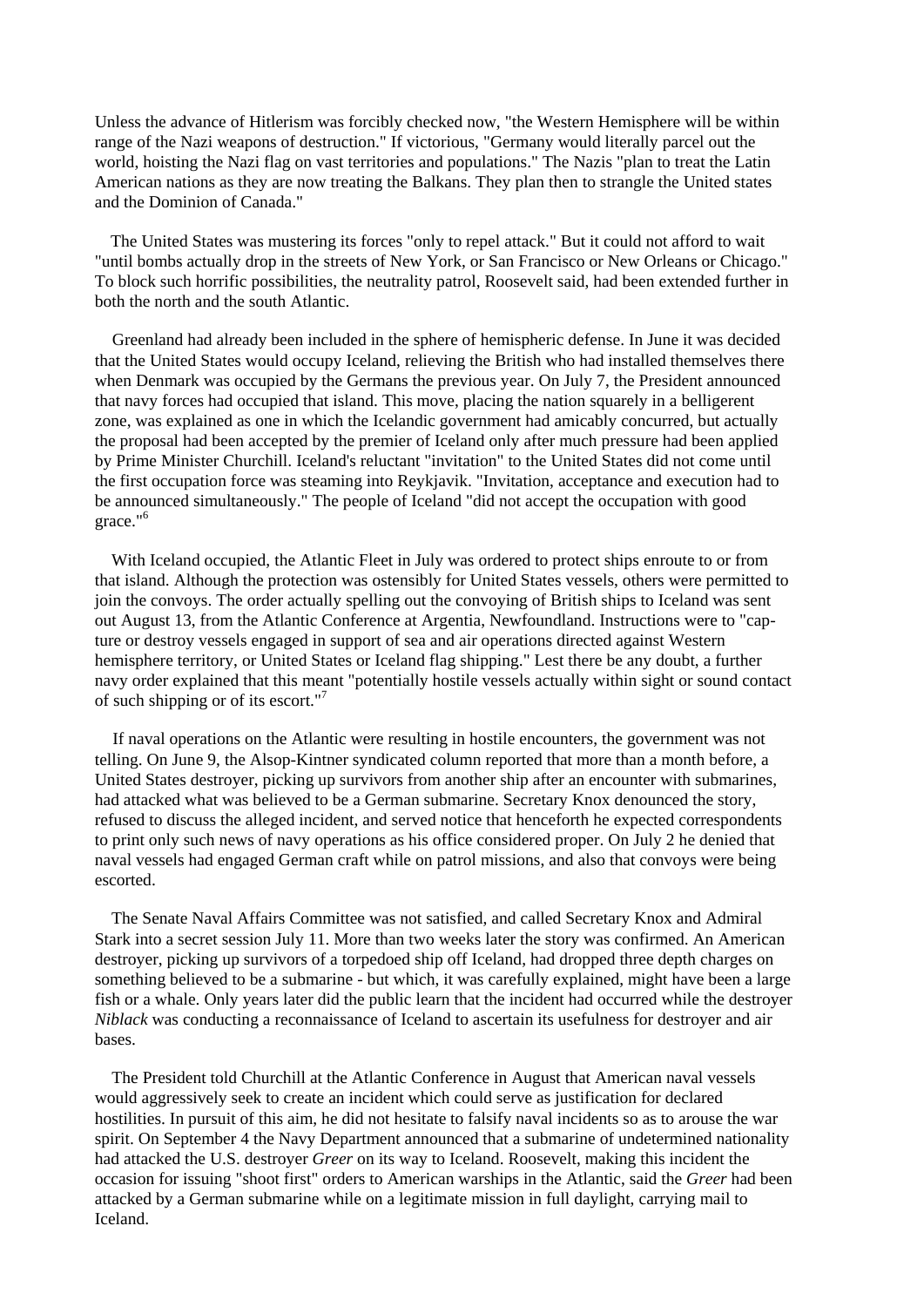"I tell you," said the President to the nation, "the blunt fact that the German submarine fired first upon this American destroyer without warning and with deliberate design to sink her." But when the Senate Committee on Naval Affairs finally elicited the true story from Admiral Stark, it found that the *Greer* had been trailing the submarine for three hours, reporting its position to a British plane which finally attacked with depth charges. The submarine had fired at the *Greer* only after the plane departed for its base to refuel and the *Greer* had actively continued the hunt alone. This information was not made public until late in October, but the "shoot first" orders stood, along with the emotion which the President's version of the incident had aroused.

An alleged attack on the USS *Kearny,* like the *Greer* incident, was presented deceptively to the American people and used to even greater propaganda effect in arousing their emotions. On October 17, the Navy Department announced that the *Kearny* had been torpedoed about 350 miles southwest of Greenland, and two days later it was learned that eleven members of the crew were missing and several injured.

In proclaiming an unlimited national emergency, Roosevelt had assured the nation that war preparations were "only to repel attack." Now, he claimed that attack had come. "We have wished to avoid shooting, but the shooting has started and history has recorded who fired the first shot .... America has been attacked. The USS *Kearny* was not "just a navy ship. She belongs to every man, woman and child in the nation." Dramatically naming, one by one, the home states of the *Kearny's*  missing and wounded, he said that the German torpedo had been directed at every American.

Furthermore, according to Roosevelt, Hitler was not simply aiming at the United States. The President said he planned to conquer and rule all South America, also. To fuel further the fires of emotion aroused by the *Kearny* incident, the President claimed that he had gotten possession of a secret Nazi map of South America showing how that continent would be organized under Nazi rule. This alleged map - which was not exhibited - supposedly showed that the Nazis planned to eliminate all existing boundaries and rule the continent through five vassal states, one of which would include the Panama Canal.

The facts about the *Kearny* were found to be quite different from the President's account. They came out in two installments: first, a report by Secretary Knox admitted that the *Kearny* was on convoy duty and had gone to the aid of another convoy attacked by submarines. On reaching the convoy, the *Kearny* had dropped depth bombs, and became the target for three torpedoes, one of which struck her. But even this was not quite the whole story. The Senate Committee on Naval Affairs obtained from Admiral Stark the admission that not only was the *Kearny* on convoy duty at the time of the shooting but it had fought submarines for three hours before being hit. This information was not given to newspaper correspondents until early in December.<sup>8</sup>

The destroyer *Reuben James,* on convoy duty, was sunk October 30. But after the *Greer* and *Kearny* incidents, in which it had been revealed that the United States vessels were the attackers rather than the attacked, there was no expression of righteous presidential indignation. The navy unknown to the public, of course -progressed from convoying of merchant ships to the actual carrying of British troops. In November, United States transports and destroyers met British troop ships outside Halifax, and transported 20,000 British officers and men to the Near East.<sup>9</sup>

Of the Atlantic convoy operations in 1941, the navy historian says:

"These officers and men were enduring all the danger and hardship of war; yet it was not called war, and for the most part they were escorting ships under foreign flags. Forbidden to talk of their experiences ashore, or even to tell where they had been and what they were doing, their efforts were unknown to the American people."10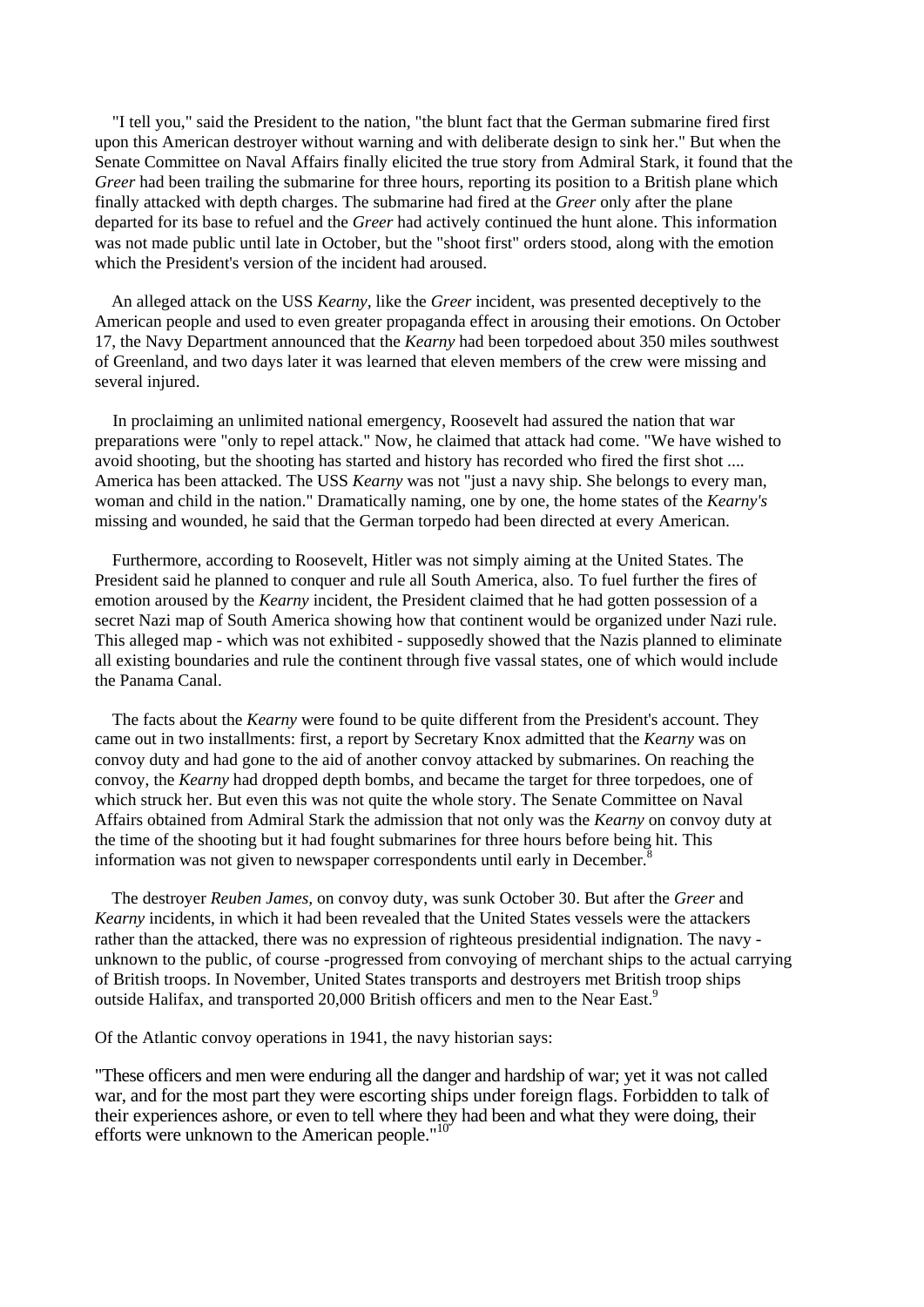# **Part II**

The Great Deception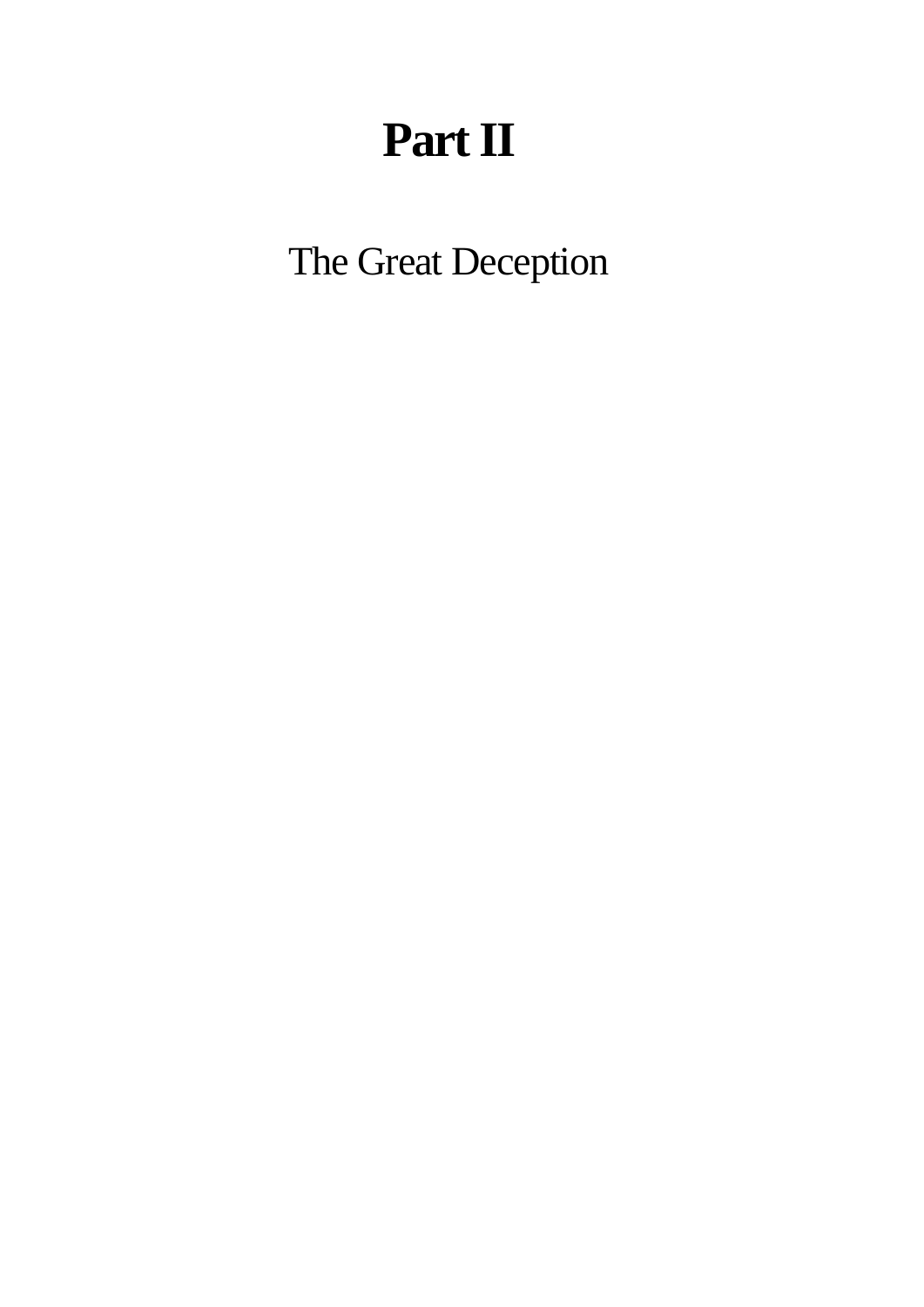### The Atlantic Charter versus Russia

The great deception of the war itself began with the decision to aid Russia when Hitler broke his partnership with Stalin and attacked the Soviet, June 23, 1941. To obtain popular support for this aid it became necessary to portray Soviet aims as similar to those of the West. The Soviet's actual goals, although expressed frankly to the West, were concealed from the American public under the cloak of the Atlantic Charter until, as the war progressed, they became a *fait accompli.*

When the attack came, Stalin and Hitler looked to most Americans like dictators of the same stamp. In partnership with Hitler, Stalin in 1939 had seized eastern Poland and the Baltic states - Latvia, Estonia and Lithuania. Stalin had liquidated his political enemies wholesale in the murderous purges of the late thirties. The Soviet Union had been expelled from the League of Nations in 1939 for its unprovoked attack on Finland, which Roosevelt himself had excoriated as an assault on a "small nation that seeks only to live at peace as a democracy." Everybody, he had said, "who has the courage to face the facts" knew that the Soviet Union was "run by a dictatorship as absolute as any other dictatorship in the world." $1$ 

Former President Hoover, in a radio address on June 29, said entrance of Soviet Russia into the war made a "gargantuan jest" of the interventionist argument that the United States should join the conflict to preserve democratic principles and ideals, as Stalinist Russia was "one of the bloodiest tyrannies and terrors ever created in human history." He predicted that, if the nation did join the war and won, "then we have won for Stalin the grip of communism on Russia and more opportunity for it to extend over the world."<sup>2</sup>

Many voices were raised in and out of the Congress, urging, as Senator Bennett C. Clark of Missouri put it, that Stalin was as "bloody-handed" as Hitler and the United States should tend to its own business and let the dictators fight it out. Senator Harry S. Truman, later President, voiced his detestation of both dictators, saying that if Russia were winning help should be given to Germany, and if Germany were winning help should be given to Russia. Senator Robert M. LaFollette of Wisconsin accurately predicted the course that would be taken:

The American people will be told to forget the purges in Russia by the OGPU, the confiscation of property, the persecution of religion, the invasion of Finland, and the vulture role Stalin played in seizing half of prostrate Poland, all of Latvia, Estonia and Lithuania. These will be made to seem the acts of a "democracy" preparing to fight Nazism.<sup>3</sup>

At the time of the break, American relations with the Soviet were so strained that Soviet diplomatic representatives had been restricted to the immediate vicinity of the District of Columbia, in retaliation for similar restraints on American personnel in Russia. The American ambassador in Moscow had advised Secretary of State Cordell Hull that it was impossible to create international goodwill with the Soviets. They were not affected by ethical or moral considerations, he said. Their psychology recognized "only firmness, power and force" and reflected "primitive instincts and reactions entirely devoid of the restraints of civilization."4

The Department of State, which had been anticipating the German attack, assumed that the United States would provide war aid to Russia, but it had not initially planned to whitewash the Soviet. A department policy memorandum, two days before the break, warned that such assistance should not be confused with approval of Russian communism: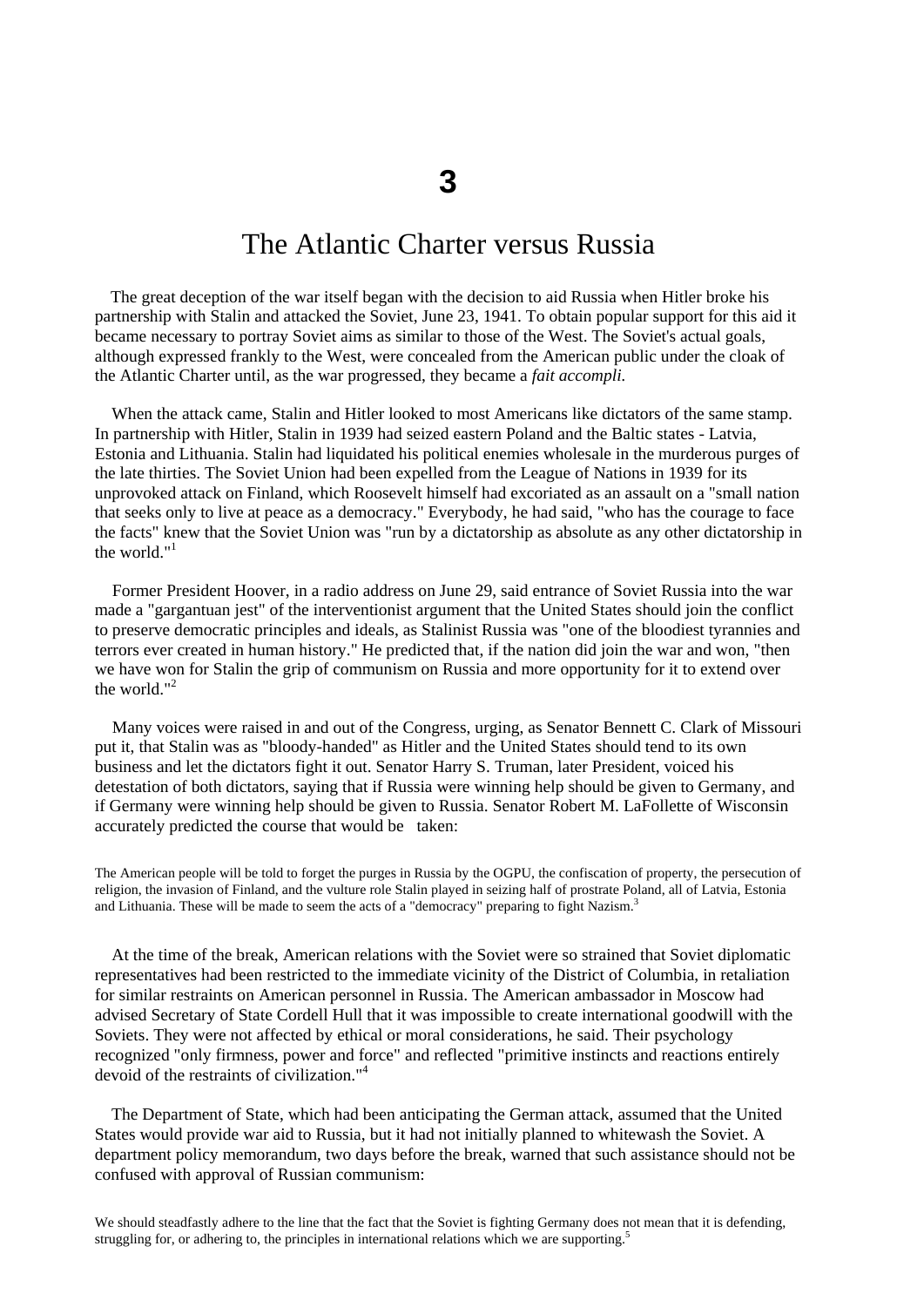When the attack came, Acting Secretary of State Sumner Welles set the stage for Russian aid in a statement which generally followed this line. Principles of Communist dictatorship and Nazi dictatorship, he said, were alike intolerable to the American people. Nevertheless, he said, Hitler had plans for universal conquest, the enslavement of all peoples, and the ultimate destruction of all free democracies. Consequently "any rallying of the forces opposing Hitlerism, from whatever source these forces may spring" would redound to the benefit of United States defense and security.6

Restrictions on exports to Russia were speedily lifted and a drive got underway for shipment of fighter planes, bombers, guns, and all types of war supplies and equipment. Harry Hopkins was sent to Moscow in late July to find out just what Stalin wanted and to assure him it would be forthcoming with no strings attached.

But it was apparent that picturing the ruthless Soviet dictatorship as fighting America's battle was not enough to generate widespread and wholehearted support for the vast assistance contemplated. It was necessary to portray Russia not merely as an iniquitous regime which had fortunately become an enemy of Germany, but as an admirable ally fighting for righteousness.

The Atlantic Charter formed a screen to hide Russian aims for three years of war. It was drawn up by Prime Minister Churchill and President Roosevelt August 11, at a secret meeting on American and British warships off Argentia, Newfoundland. At the conference, Churchill did his best to bring the United States immediately into war in both the Far East and Europe. He was unsuccessful in his efforts to get such a stern note sent to Japan that it would have been effectively a declaration of war, but he got from Roosevelt the statement that the United States would probably go to war against Japan, even if not attacked.<sup>7</sup>

Roosevelt was anxious to get into war against Germany as soon as possible. Three weeks before, Harry Hopkins had assured the British foreign secretary that the United States would come into the war, and asked that no secret commitments be made in the meantime.<sup>8</sup>

That Hopkins spoke precisely for the President is attested by Robert E. Sherwood, Roosevelt speechwriter and intimate, and compiler of the Hopkins papers: "Roosevelt could send him on any mission. . . with absolute confidence that Hopkins would not utter one decisive word based on guesswork as to his chiefs policies or purposes. Hopkins ventured on no ground that Roosevelt had not charted."9

Returning from the Atlantic Conference, Churchill reported to the British War Cabinet, as quoted indirectly in the Cabinet minutes, that Roosevelt "obviously was determined" that the United States should enter the war. These minutes, opened after thirty years, quote Churchill indirectly as follows:

If he were to put the issue of peace and war to Congress, they would debate it for months. . . . The President had said he would wage war but not declare it, and that he would become more and more provocative. If the Germans did not like it, they could attack American forces.

It had been decided, Churchill reported, that the United States Navy should operate a supply convoy across the Atlantic:

The President's orders to these [United States Navy] escorts were to attack any [German] U-boat which showed itself, even if it was 200 or 300 miles away from the convoy.

The President made it clear that he would look for an incident which would justify him in opening hostilities.<sup>10</sup>

Orders went out from the conference which meant that the United States Navy was to convoy not only American ships but also British and neutral vessels. The American escorts were to be aggressive, according to Churchill's report. "Everything was to be done to force an 'incident.' "

Returning from the conference, Roosevelt disclosed nothing of what had occurred there except to say that the problem of Lend-Lease supplies for Britain had been examined and that steps to meet the Axis menace had been "made clear." Instead of facts, the public was given a high-sounding declaration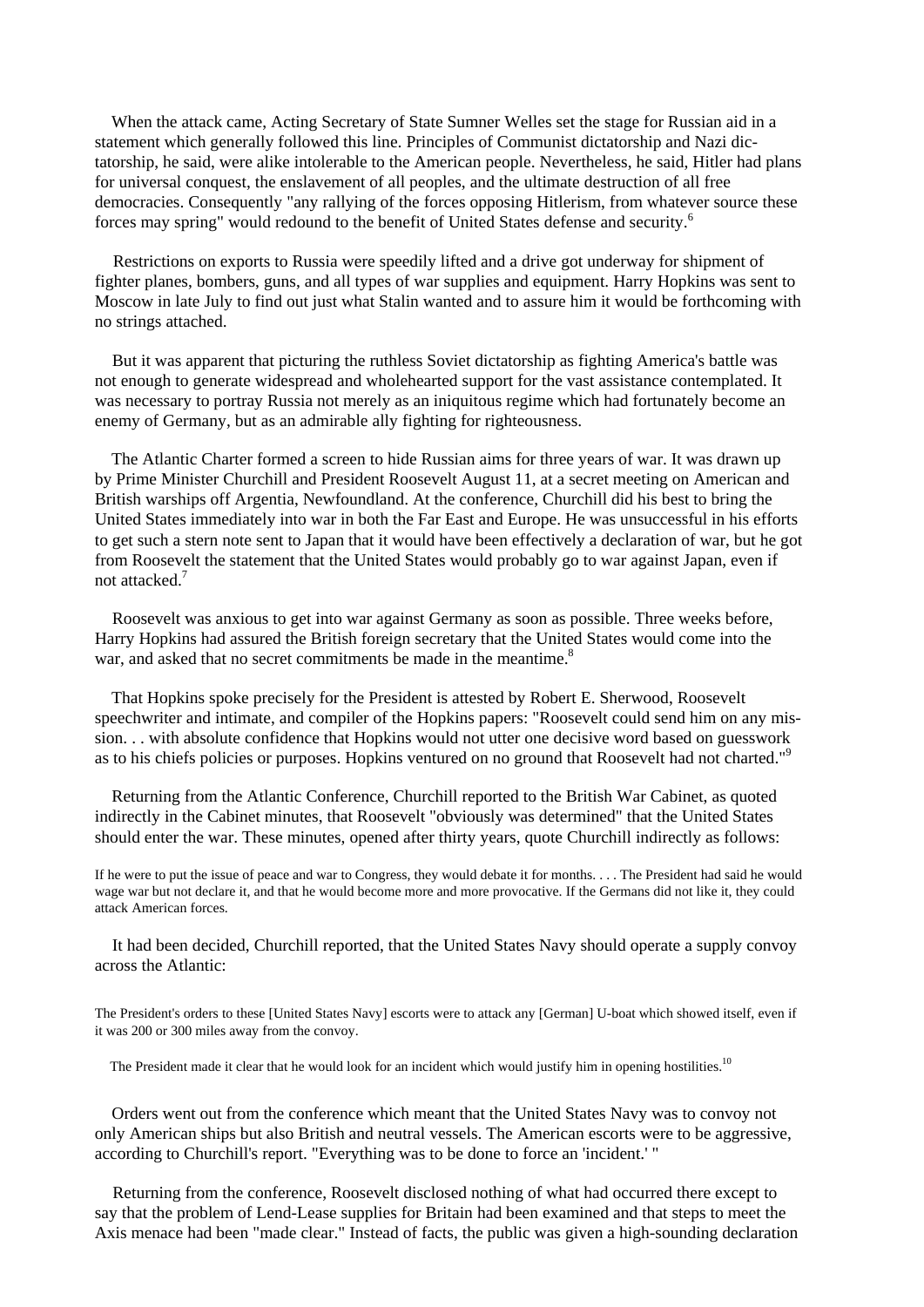signed by Roosevelt and Churchill which came to be known as the Atlantic Charter. It was in effect a joint statement of war aims, although the United States was not a declared belligerent. Roosevelt's signature to such a document, with the nation still ostensibly not at war, was "astonishing" to Churchill."

The Atlantic Charter set forth the "common principles in the national policies of their respective countries" (the United States and Great Britain) upon which they proposed to base peace "after the final destruction of the Nazi tyranny." It contained a series of noble pledges. All peoples should have the right to choose their form of government. Self-government should be restored to nations deprived of it. All states, both victor and vanquished, should have access equally to the trade and the raw materials of the world. Aggressors should be disarmed. The seas should be free. Labor standards should be improved. That victory would not be used by the victors to seize territory was elaborated as follows:

Their countries seek no aggrandizement, territorial or other. They desire to see no territorial changes that do not accord with the freely expressed wishes of the peoples concerned.

The President, according to Churchill, believed the declaration would "affect the whole movement of United States opinion,"<sup>12</sup> which, indeed, was its purpose, and Roosevelt made sure that it would be presented to the country in dramatic fashion. It was publicized while the President was still at sea, and to obtain maximum effect Roosevelt ordered that any details of the conference, including even the names of those attending, not be released until later. Roosevelt's instructions were that the declaration should "stand out 'like a sore thumb,' with nothing to detract from it or to cause any other discussion."<sup>13</sup>

This strategy was successful. The declaration of high moral aims for a just peace captured the front pages and the radio waves, obscuring the lack of information on what had actually occurred. It was greeted with fervor by supporters of an interventionist policy. Senator Alben W. Barkley, majority leader, said it would have the enthusiastic support of all who believed in freedom and democracy. Representative Sol Bloom, chairman of the House Foreign Affairs Committee, said it "crystallizes the aims and aspirations of freedom-loving people." The *Atlanta Constitution* compared it to the Magna Charta and the United States Constitution. The *New York Times* trustfully assured its readers that the die had been cast against dismemberment of nations as a means of maintaining peace.

The charter was assailed by anti-war senators and representatives as a move toward war. They charged that the President was running true to form by acting first and telling the Congress afterward, and that he had made some sort of alliance for which he had not authority. Senator Robert R. Reynolds, chairman of the Senate Military Affairs Committee, asked why no effort was being made to impose the "four freedoms" on Russia. The *St. Louis Post-Dispatch* said that if the conferees talked of peace they must also have talked of war. The *New York World-Telegram* asked how Roosevelt could participate in the affairs of another hemisphere and keep war from his own.

But in general the noble proposals of the declaration, as Roosevelt had anticipated, conditioned the American people toward believing that the war was a high-minded conflict in which victory would bring peace and justice to the world. In the view of the editor of the Harry Hopkins papers the effect of the charter was "cosmic and historic."14 It became the American war banner, and its pledges were extolled as the actual results to be expected with victory.

From the start, however, the charter, with its solemn proscription of territorial aggrandizement and territorial changes against the wishes of the people concerned, was a fraud. Even invaded Poland planned territorial seizures, and the Department of State had been informed of its aims. Poland wanted to take East Prussia and expel the German population, a long-standing goal which had been softpedalled before the war for political reasons.15 As for the Soviet Union, if the war were won, Russia would be a victor, and it had no intention of renouncing the territories seized in the 1939 pact with Nazi Germany. After the German attack, Russia, anxious for help, had signed an agreement with Poland, invalidating the territorial aspects of this pact, but the official Soviet press hastened to deny that this meant restoration of the pre-1939 boundaries. If this left Russian claims publicly equivocal,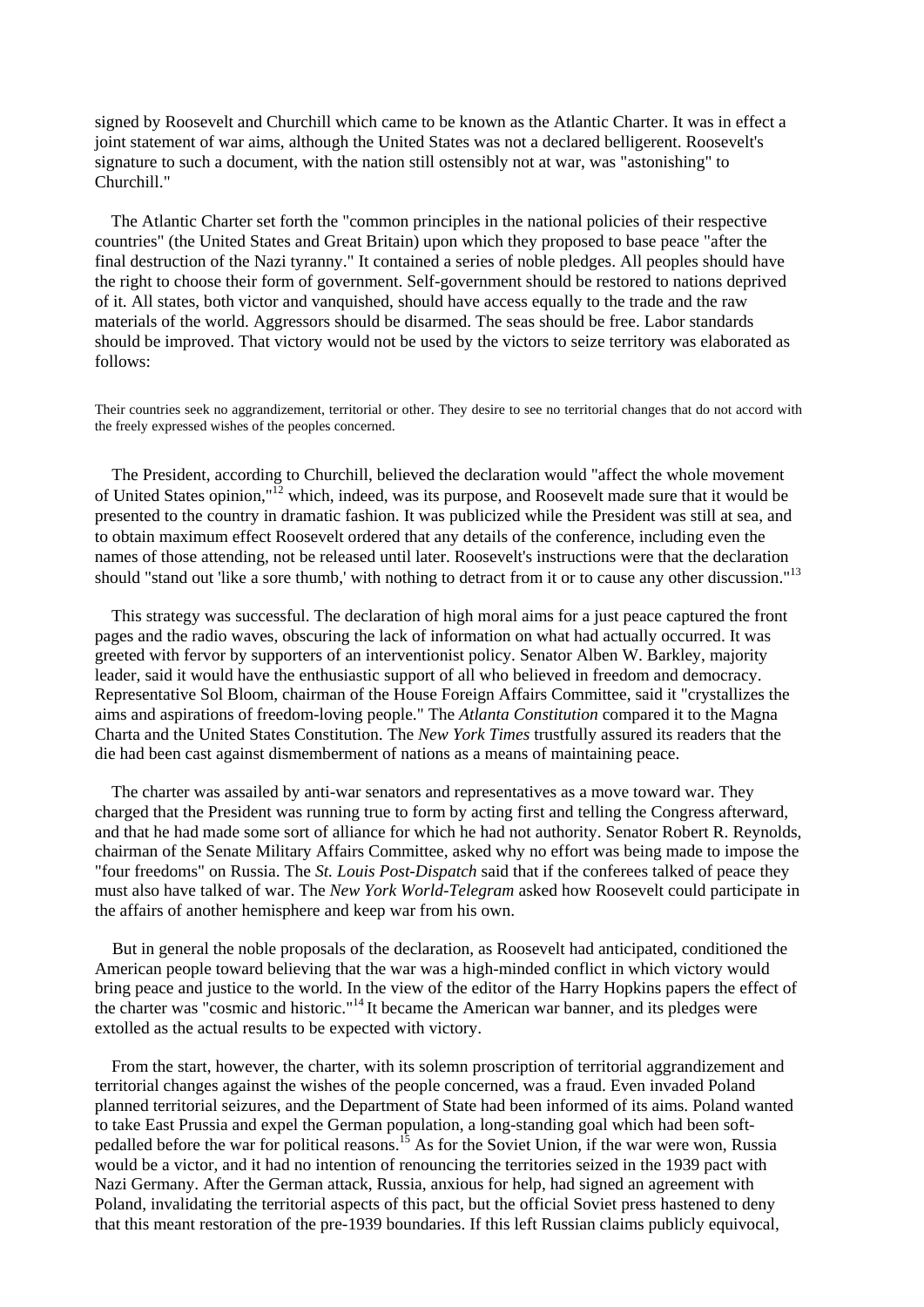they had been made quite clear to the Department of State. The Russian ambassador in Washington on July 2 had let the department know that recognition of all the 1939 conquests was precisely what it expected.<sup>16</sup>

Authorization of aid to Russia, regardless of public sentiment, was easy, but payment for it was something else. Russia had some gold in the United States, and it was arranged that an exchange would be made for some Russian strategic materials, but these were drops in the bucket. It was obvious that the unlimited aid proposed could be provided only under the Lend-Lease Act. While the President could designate the nations to receive such aid, the Congress had to appropriate the money.

In August, an Associated Press dispatch reported that Congress would accept a bill authorizing Lend-Lease aid to Britain and China, but only if it were made clear that none of the money would go to Russia. The administration at first planned to make this promise, $17$  but when the bill was laid before Congress on September 18, administration spokesmen instead said that there were no actual plans for such aid.

A campaign was begun to erase the Communist record, put a new face on Stalin, and convince the people that the Soviet had turned over a new leaf. It was no easy job. As Harry Hopkins in early September wrote to the British minister of information in a classic understatement:

We are having some difficulty with our public opinion in regard to Russia. The American people don't take aid to Russia easily.<sup>18</sup>

To generate popular support for aid to Russia it was necessary to obscure the ugly Soviet past by creating a new present. As a first step toward making the Soviet alliance palatable, it was necessary to get Russia to subscribe to the noble expressed aims of the Atlantic Charter. This was achieved on paper, September 24, in London, when Russia joined with other nations fighting Germany in a formal declaration of adherence to the "common principles of policy" set forth in the charter. Great publicity was given to the new declaration which was repeatedly broadcast from London in many languages to all the world. In America, it was presented as proof that Communist Russia now sought only to establish peace and freedom everywhere.

All this was sheer deception on the part of the Western governments. Russia had signed the declaration with the private stipulation that, so far as its own territorial smwere concerned, the principles of the charter were not to be applied. Specifically, as Churchill later reminded Roosevelt, "the basis on which Russia acceded to the charter" was that it keep "the frontiers she occupied when Germany attacked her"—that is to say, the spoils agreed upon in 1939 between Hitler and Stalin."

The charter with this sham Soviet approval was held aloft as a beacon before the American people, and it carried such conviction to them that three years later, when its fraudulence was virtually admitted by the President, the *Washington Post* was to say that its provisions had been "imprinted in the hearts of mankind"20 and the *Washington Star* that it had been widely accepted "in the literal sense as a charter of. human freedom."21 But from the start the USSR had privately made it plain: "This doesn't mean me."

Soviet public profession of noble war aims could not efface the obvious fact of Communist repression of liberty at home. The most difficult hurdle to surmount in prettifying the Soviet was the ban on religion. In Russia, worshipers were actively persecuted and anti-religious propaganda was conducted in the schools from childhood. Throughout the first half of 1941, the only foreign church in Moscow had been subjected to repeated robberies and desecrations which, in the view of the American ambassador, were part of an official plan to force its closing.<sup>22</sup> There was strong opposition to war aid to the USSR in the ranks of both Protestants and Catholics, the latter being especially affected by a 1939 papal encyclical enjoining them against collaborating with communism "in any undertaking whatsoever."

Russian official antagonism to religion was so well known in the United States that even when Welles had welcomed Stalin as a virtual ally, he had felt it necessary to admit the fact frankly: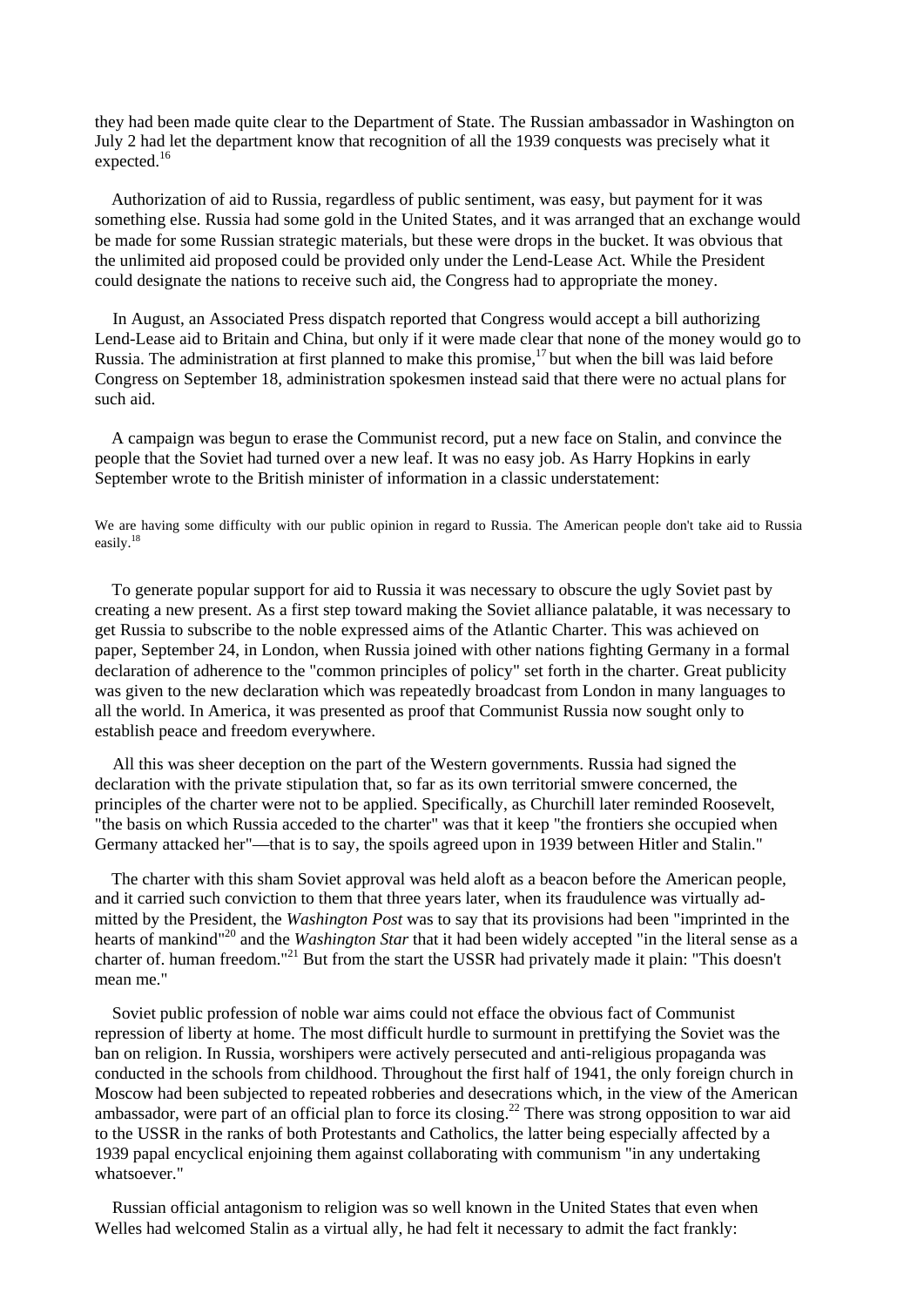This government has often stated, and in many of his public statements the President has declared, that the United States maintains that freedom to worship God as their consciences dictate is the great and fundamental right of all peoples. This right has been denied to their peoples by both the Nazi and the Soviet governments. To the people of the United States this and other principles and doctrines of communistic dictatorship are as intolerable and as alien to their own beliefs as are the principles and doctrines of Nazi dictatorship.

In many quarters the view was expressed that aid to Soviet Russia should be used as a lever to force relaxation of religious repression, but such proposals were given short shrift. When the American ambassador in Rome asked that aid be conditioned even on the stated "hope" that more humane and liberal policies would be adopted and religious and political intolerance abandoned, the idea was brushed aside. Undersecretary of State Welles replied that it might be deemed "pressure on the Soviet government to change certain of its internal policies."<sup>23</sup> Rather than using war aid as an instrument to change certain of its internal policies."<sup>23</sup> ameliorate Communist policies, the administration chose to attempt to whitewash the policies.

Soviet religious persecution had been freely admitted and deplored by President Roosevelt on February 1, 1940, when he "heartily deprecated the banishment of religion" from that country. He now sought to erase such views. On September 11, according to Secretary of State Cordell Hull, the President explained to the Soviet ambassador the "extreme difficulty" of getting the necessary authority for Lend-Lease aid from the Congress because of "prejudice or hostility" toward the USSR, and proposed that the Soviets help with the propaganda. Roosevelt suggested that the Soviet constitution permitted religious worship, and urged as Hull wrote, that "if Moscow could get some publicity back to this country regarding the freedom of religion during the next few days ... it might have a very fine educational effect before the next Lend-Lease bill comes up in Congress."24 This the ambassador readily promised.

The President then set about further efforts to amend the record. Russia, welcoming the prospect of help from a Polish army to be formed from Poles taken prisoner or otherwise deported to Russia during the Stalin-Hitler honeymoon, had granted permission for the proposed army to have Catholic and Jewish chaplains. The President arranged for the Polish ambassador to report this formally to the Department of State so it could be given official publicity. On the day the Department of State published the Polish ambassador's letter, the President held a press conference at which he asserted that the Soviet constitution granted freedom of religion and hoped that the permission given to the new Polish army meant that "an entering wedge for the practice of complete freedom of religion is definitely on its way." He said the Russian position of freedom of religion and freedom to use propaganda against religion "is essentially what is the rule in this country, only we don't put it quite the same way."<sup>25</sup>

The President's statement aroused a storm in the press and pulpit. Religious leaders of all faiths, including those who favored aid to Russia, were incensed at the attempt to equate the known religious persecution in Russia with the religious freedom which existed in the United States. Newspapers which supported aid joined with those opposing it in castigating the idea. The *Philadelphia Bulletin,* an advocate of aid to the Soviets, expressed the prevailing reaction: "There is only one reason for aiding Russia, and that is the principle of assisting a wolf whose present fight is helpful to our cause. His home life is his own affair, but pulling a sheepskin over his shaggy ears will deceive no one as to his true character."26

The American embassy in Moscow was called upon for help. Secretary Hull informed the ambassador that "in view of the outstanding importance of this question from the standpoint of public opinion in the United States" the President "earnestly" asked for a pronouncement from highest Soviet authorities "at the earliest possible moment" which could be released to the press, confirming his press conference statement.<sup>27</sup> W. Averell Harriman, Roosevelt's roving ambassador who had arrived in Moscow to facilitate war aid, speedily obtained a promise that restrictions on religious worship would be reduced and that a public statement would be made "in a manner to obtain maximum publicity in the United States."28

But the resulting statement for American consumption consisted chiefly of quotations from Article 124 of the Soviet constitution, which *guaranteed* "freedom of conscience" and *recognized* "freedom of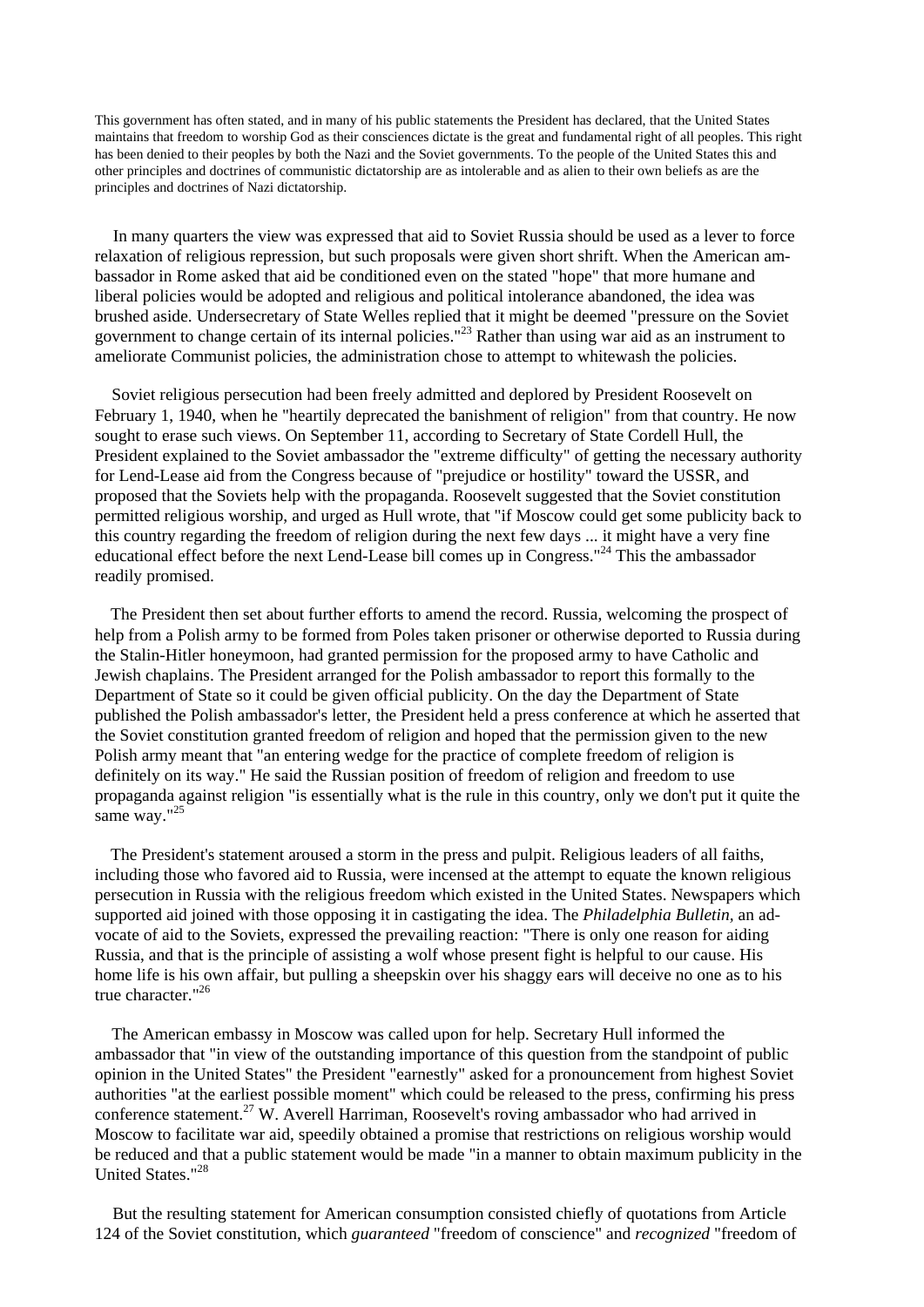anti-religious propaganda." It was obvious that no actual change was contemplated. As Dr. Luther A. Weigle, president of the Federal Council of Churches, said, Article 124 really meant "that the right of propaganda is recognized for the forces that oppose religion but not for religion itself, which is robbed even of its proper means of defense."29

It was the strong Catholic opposition which bothered Roosevelt most. Myron C. Taylor, the President's personal ambassador to the Vatican, induced Pope Pius XII to issue an allocution which, while retaining the 1937 condemnation of communism, drew a distinction between communism and the Russian people. Aid to the Soviets could now be supported by Catholics without contradicting papal authority, and this was almost immediately reflected in the tone of the Catholic press and of diocesan pronouncements.

With opposition by religious groups somewhat worn down, the Lend-Lease appropriation bill was passed, the Senate acting October 13.

The President then sought to turn public attention away from the lack of religious freedom in Russia and focus it on religious repression under the Nazis. He had received a copy of a program drawn up by Alfred Rosenberg for a national church of Germany, which was sent to leading members of the Catholic hierarchy and other religious leaders and publicized by Assistant Secretary of State Berle in a speech before the National Council of the YMCA on October 25. Roosevelt followed this, in a Navy Day speech two days later, by informing the country that the plan sought to abolish all existing religions and substitute a new creed based upon *Mein Kampf* instead of the Bible, with the Swastika and sword supplanting the cross. Unable to convince the people that religious freedom existed in Russia, he linked the cause of religion with all who fought against Germany.

Harriman, who had sought to get Soviet religious restrictions lifted, had no illusions about what Stalin actually planned. Reporting to Secretary Hull after his attempt to get a Soviet statement for the American press which would support the President's press conference position, he said:

I leave with the impression that the Soviet government will give lip service and make a few gestures to meet the President's wishes, but is not yet prepared to give freedom of religion in the sense that we understand it.<sup>3</sup>

Of course, the American public did not get the benefit of these views.

In a subsequent confidential memorandum, Harriman expressed the belief that the Soviets would merely "create certain instances which would give an impression of relaxation without really changing their present practices." The Polish refugees and army were to be allowed "some" priests; two had been released from confinement for the purpose and more were to follow. But unless Stalin was willing to compromise his entire Communist philosophy, religious worship would be tolerated "only under closest GPU scrutiny with a view to keep it under careful control like a fire which can be stamped out at any time .... The Communists will unquestionably continue anti-religious education. Religious worshipers will be restricted in economic or political advancement even if they are no longer persecuted. Priests or clergymen will be closely watched as will everybody with whom they have intimate contact."31

In short, while the administration was doing its utmost to persuade the American people that the Soviet was changing its stand on religion, its own diplomatic representatives recognized the move as a fraud.

On November 7, the President stated his finding that defense of the Soviet Union was vital to the defense of the United States, thus enabling him to order that shipments to Russia be made under Lend-Lease.

During this period of de facto American belligerence on the Atlantic, the President lost no opportunity to promote the idea that Germany would force war on the United States. In his Navy Day speech, he announced he had secret proof of German plans to carve Latin America into five vassal states. Actually, Hitler, who had no desire to add the United States to his declared enemies, had been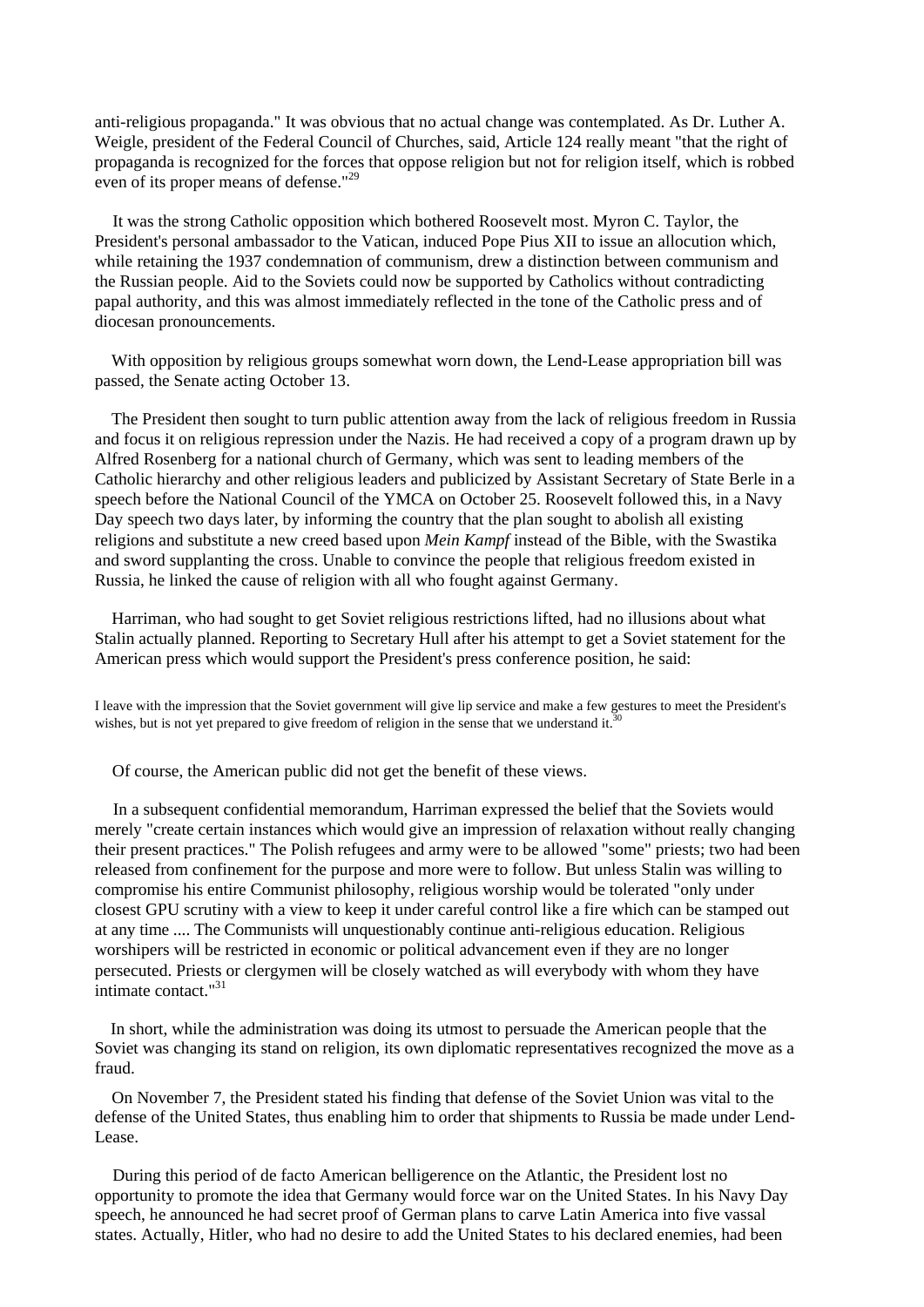leaning backward to ignore the fact of American belligerence on the Atlantic. As Admiral Harold R. Stark, chief of naval operations, put it in a memorandum for Roosevelt at the end of September: "He has every excuse in the world to declare war on us now, if he were of a mind to."<sup>32</sup> But American hostile actions were increasing, and open war was obviously only a matter of time. When Japan attacked Pearl Harbor, December 7, Hitler admitted the fact of war by a formal declaration.

With the beginning of declared war, a new statement of aims was drawn up, entitled the "Declaration of the United Nations," to be signed by all the nations allied with the United States. It incorporated the Atlantic Charter, and the fraudulence of the charter's pledges were underlined with the new document.

The charter itself had not mentioned religious freedom, one of the "four freedoms" enunciated by Roosevelt the preceding January as an aim of the United States for all the world, and this omission had been widely commented upon and laid to fear of giving offense to Stalin. For the proper effect on public opinion, it was deemed necessary to get religious freedom into the new document.

 There had been no actual change in Soviet policy. Indeed, even as the declaration was being drafted, the American charge in Moscow reported to Secretary Hull his belief that any promise of religious freedom would only be "lip service," as Harriman had predicted. Nevertheless, for propaganda purposes it had to go in. The Soviet ambassador flatly balked at such a promise, but offered to accept the meaningless phrase, "freedom of conscience." Roosevelt finally got "religious freedom" in the declaration only by assuring the ambassador that the two disparate expressions meant precisely the same thing." To do this, according to Churchill, he had to exert his "most fervent efforts."<sup>34</sup>

Thus the original Russian adherence to the Atlantic Charter was only with the private reservation that the Russians would not adhere to the clause barring territorial aggrandizement; the Russian signing of the Declaration of the United Nations was with the understanding that "religious freedom" meant only the right to have a conscience. The declaration was given to the world January 1, 1942. The charter and the declaration, banners for the American people in a great crusade of righteousness, were both bogus, but the deception must be laid mostly to the West, not Russia.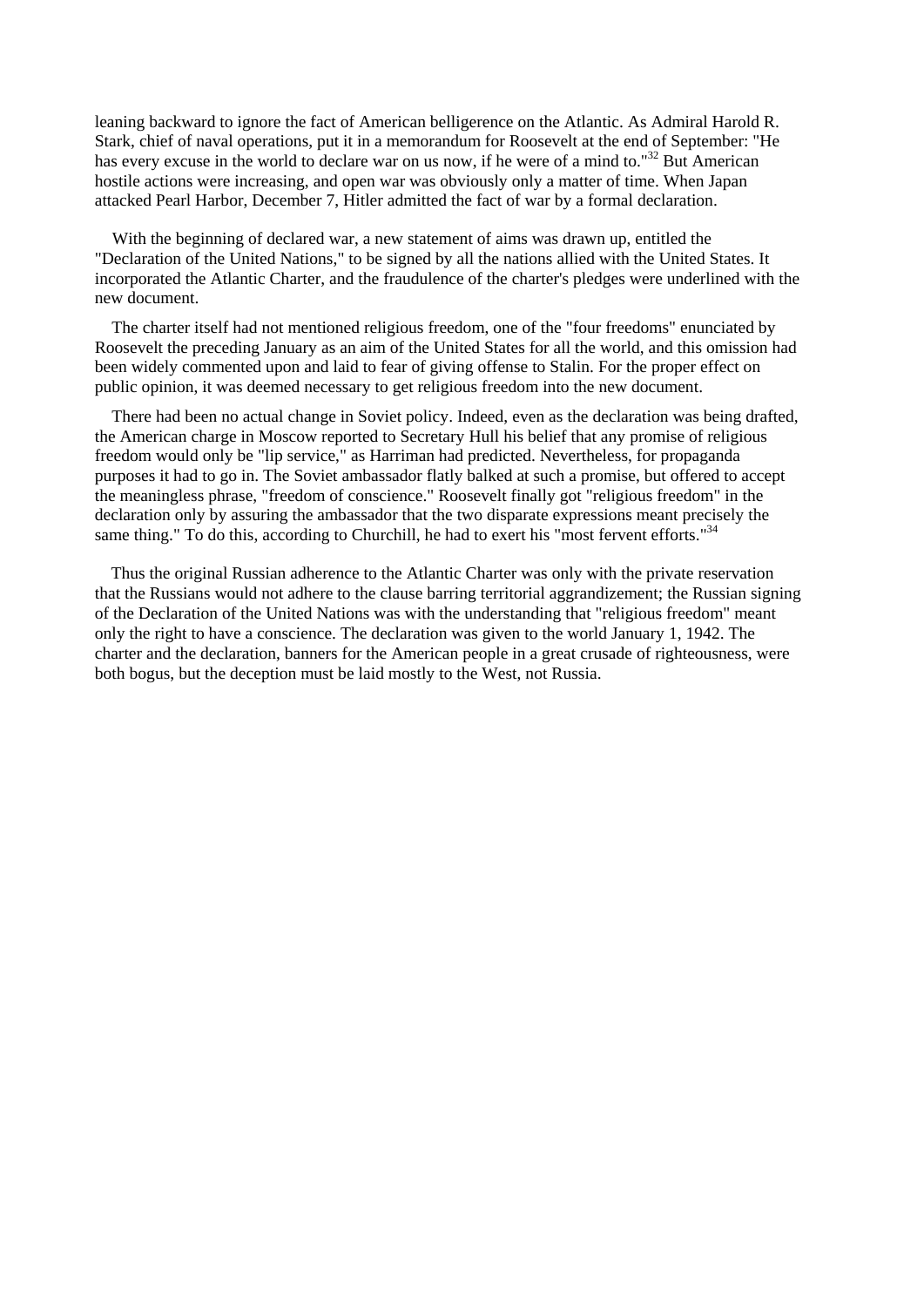### A Tight Lid on Soviet Aims

The Declaration of the United Nations, with the bogus Soviet adherence to its stated aims, was made public January 1, 1942, with great fanfare, as evidence of the noble objectives of the war. All the signing nations, said President Roosevelt, had subscribed to the purposes and principles of the Atlantic Charter, and would employ their full resources against the enemy "to defend life, liberty, independence and religious freedom, and to preserve human rights and justice." Secretary of State Hull hailed the declaration as proof that "law-abiding and peace-loving" nations could unite in war to preserve "liberty and justice and the fundamental values of mankind."

Victory for the allied nations, Roosevelt told the Congress January 6, meant victory for democracy, for "the ideal of family, the simple principles of common decency and humanity." The United Nations' objectives were not only the smashing of militarism but "establishing and securing freedom of speech, freedom of religion, freedom from want, and freedom from fear everywhere in the world." The fight was "not only for ourselves but for all men and all generations." The aim was "to cleanse the world of ancient evils, ancient ills."

Along with these noble aims went fearful warnings. America was in great danger, he told a press conference on February 17. The enemy could "come in and shell New York tomorrow night under certain conditions," and they could probably even drop bombs on Detroit. At this time when the nation was physically threatened, aid to Russia, he said, could be measured "in terms of dead Germans and smashed tanks." Those who questioned large Soviet aid, fearing that Russia might be too powerful after the war, were lumped with what he termed an American "Cliveden set"<sup>1</sup> of Washington.

While admonishing the nation about its great peril, the President held the Atlantic Charter, to which Russia had subscribed on paper, as its moral shield. In a February 23 broadcast, he again stressed that the United Nations were agreed on the broad principles of the peace which was sought. "The Atlantic Charter," he said, "applies not only to the parts of the world that border the Atlantic but to the whole world; disarmament of aggressors, self-determination of nations and peoples, and the four freedoms - freedom of speech, freedom of religion, freedom from want and freedom from fear."

As this was spoken, Roosevelt and others high in the administration knew that Stalin had no intention of establishing freedom of speech, freedom of religion or freedom from fear in any Soviet-controlled territory unless the Soviet departed totally from its existing practices. As to territorial seizures, Stalin had followed his specific reservations to the Atlantic Charter's pledge by laying the Russian territorial demands on the line to Anthony Eden, British foreign minister, in early December.

Eden, in Moscow seeking a Russo-British treaty of alliance, had been told flatly that Stalin's price was eastern Poland and part of Finland, together with Estonia, Latvia and Lithuania. East Prussia would be transferred to Poland. Rumania was to give the USSR special facilities for bases and would be compensated by territory taken from Hungary. These arrangements Stalin proposed to be put in a secret protocol of the treaty. Later, he was induced to lower his asking price for the treaty to recognition of the seizure of the Baltic states and part of Finland, with other demands temporarily held aside.

The Department of State knew all this. It "had at no time been in doubt" that Stalin would seek British acquiescence in territorial claims which would make the Soviet Union "the dominating power of eastern Europe if not of the whole continent."<sup>2</sup> Before Eden left for Moscow, Secretary Hull, citing the Atlantic Charter, had asked that no specific commitments be made "at this time."3 This stand against the territorial clauses in the proposed treaty was maintained strongly while the British-Russian discussions went on, but the qualification "at this time," was always present; the demands, although assailed in Department of State papers as contrary to the Atlantic Charter, were not refused permanently. A memorandum by Secretary Hull to President Roosevelt, dated February 4, said such an agreement "at the present time" would have an unfortunate effect upon the attitude of small countries everywhere. The integrity of the Atlantic Charter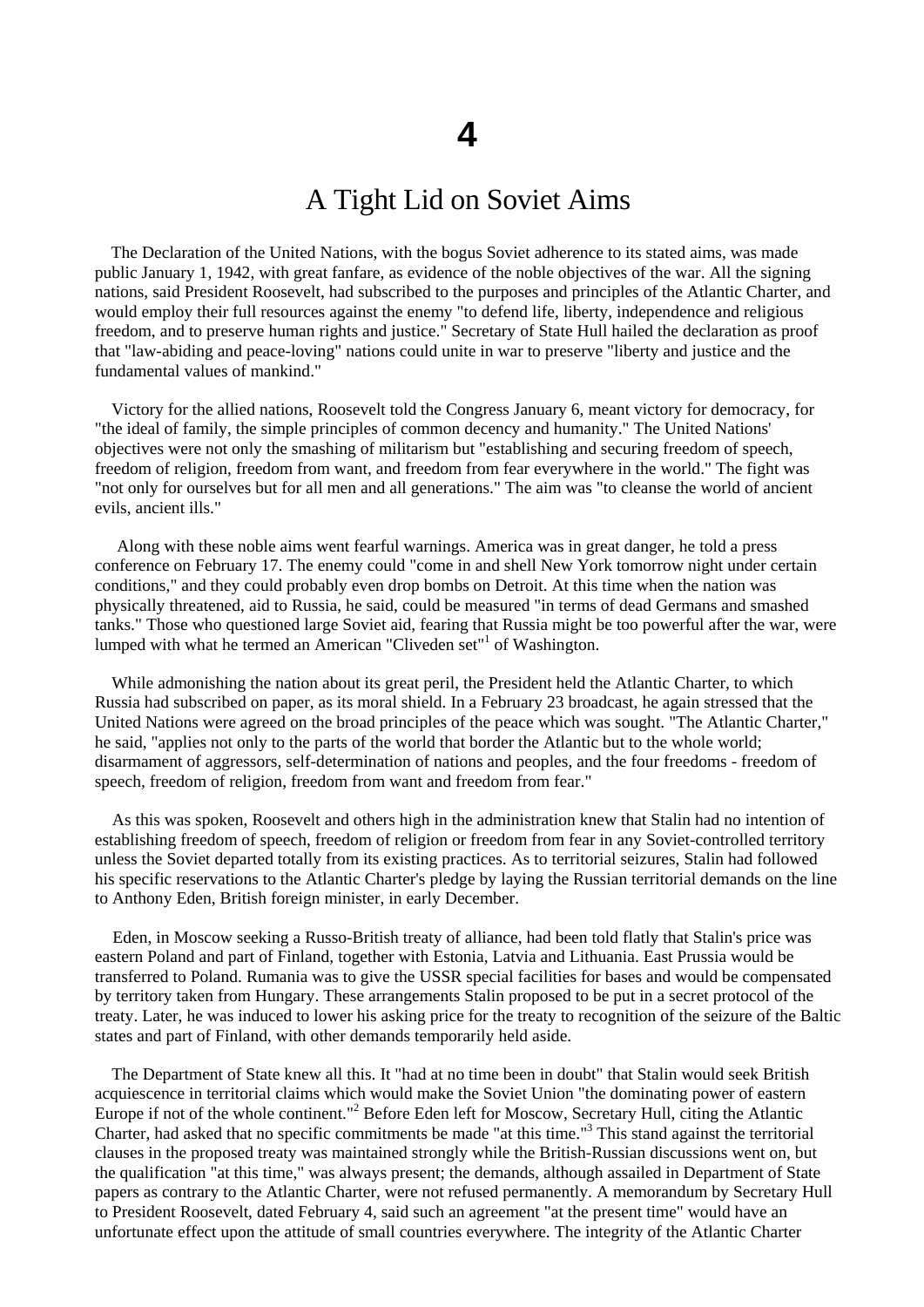would certainly be affected by recognition of Soviet claims to the Baltic states "at this time."<sup>4</sup> As Hull put it, "later arrangements" could be discussed "at the proper time" with no commitments to individual countries "at this time."5

But the British government, according to the editor of the Harry Hopkins papers, had always regarded the Atlantic Charter with its noble pledges as "not much more than a publicity handout."<sup>6</sup> From the Atlantic Conference Churchill had telegraphed his cabinet that Roosevelt was determined on its promulgation because of its prospective effect on American public opinion, and it would be "most imprudent on our part to raise unnecessary difficulties."<sup>7</sup> He was now quite ready to forget the charter's pledges to get the Russian treaty, and reminded Roosevelt that "the basis on which Russia acceded to the charter" was that it keep the frontiers occupied when attacked by Germany.<sup>8</sup> Foreign Secretary Anthony Eden, three weeks later, also reminded Under-Secretary Welles that the "understanding" that had accompanied Soviet adherence to the charter meant that "consequently the Baltic states were a part of Russian territory."<sup>9</sup>

But Roosevelt, although he had been willing to acquiesce in secret "understandings" undermining the charter, was dead set against an immediate treaty which openly incorporated them. He tried to divert Stalin from pressing these objectives by emphasizing his plans for a second front, which, Harry Hopkins told Eden, should "take the heat off' the demands upon England.<sup>10</sup> Eden finally got Stalin to drop all references to territories except for the Baltic states. On these, Stalin was adamant.

Faced with the prospect of a flat negation of the territorial clause in the Atlantic Charter by both Britain and Russia, Roosevelt proposed a face-saving compromise. He suggested a "reciprocal exchange of populations" for the Baltic states and Finnish territory, by which the inhabitants who did not wish to live under communism could leave those territories with their properties and belongings." They could take communism or get out.

The proposal, as characterized in a Department of State memorandum, with which Welles agreed, amounted to a mass exile of populations with no place to go, and "whose only crime is that they exist." But Welles suggested to the British ambassador that the treaty with this clause would be more nearly in accord with the "spirit" of the Atlantic Charter than without it, and the arrangement would make it easier for American public opinion to "tolerate" the transaction.<sup>1</sup>

Stalin ignored the scheme. His demands, always frankly stated (although kept secret by the West), were set, and the British went ahead with plans to sign a treaty in May on the Soviet's terms. The continued strong resistance of the United States at last succeeded in excluding mention of the planned territorial seizures from the treaty, but as has been seen, these objections were only to the making Of such settlements "at this time." The facade of the Atlantic Charter was served temporarily, but the substance of the Russian demands was not refused, and remained unaltered throughout the war. The President recognized that the territorial question would present itself eventually. There would be a "proper time" but "this was not the moment."<sup>13</sup> Until this "proper time" the Atlantic Charter banner could wave.

The expectation that Stalin, if strong enough, would have these territories after the war, is backhandedly admitted by Secretary Hull. Had approval of the seizures been incorporated in a treaty with Britain, he said, they would be used by Stalin "at the peace conference in case the war should end with a weakened Soviet Union not occupying the territories he was demanding."<sup>14</sup> Obviously Hull considered there would be no question if Russia was already occupying these territories, which would doubtless be the case with victory.

Widespread distrust of the Soviet Union existed, despite the government's efforts to erase it from the public mind. This distrust was shared by some in the government closest to the picture. The assistant chief of European affairs in the Department of State on April 9 proposed caution in permitting Soviet citizens to become permanent residents. Such persons, with their relatives treated as hostages, were required to act as Soviet agents. The American Communist Party, he said, although supporting the war to the extent that the Soviet Union was helped, was still working for a Communist dictatorship. He urged that secret Soviet agents not be permitted to enter and carry on their activities in the United States.<sup>15</sup>

But the attitude of President Roosevelt was quite different. Representative Martin Dies, chairman of the House Committee on Un- American Activities, which was trying to get Communists out of the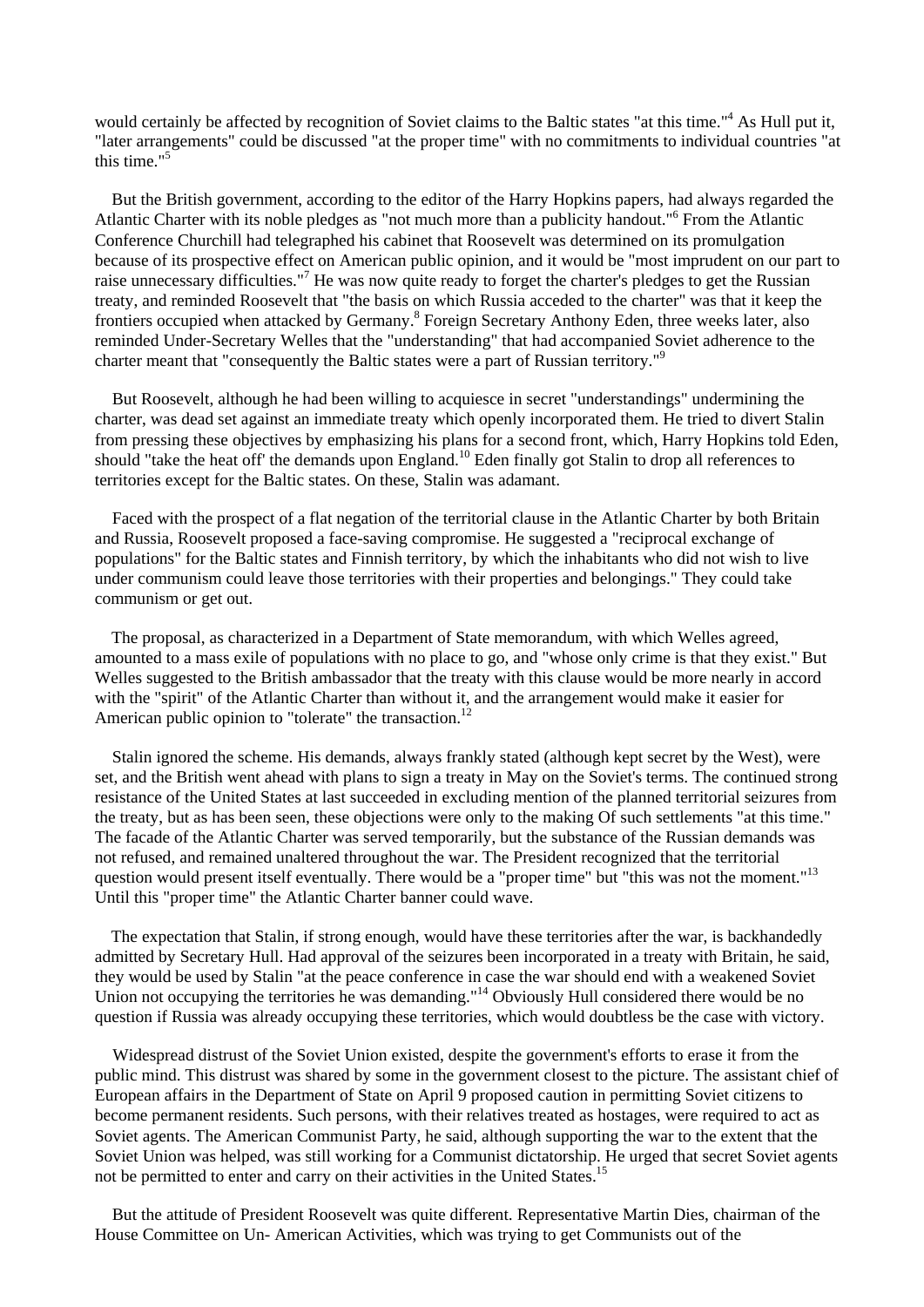administration, was told by Roosevelt that he did not believe the findings of the committee. Indeed, he said that a tolerant, if not protective, attitude should be taken toward Communists in the United States.<sup>16</sup> Vice President Henry A. Wallace, chairman of the Board of Economic Warfare, suggested that Dies would do less damage if he were on Hitler's payroll, when Dies attempted to obtain dismissal of board personnel affiliated with Communist front organizations.<sup>17</sup>

Roosevelt's own actions reflected the attitude he urged upon Dies.

 He protected Communists in key posts. A notable instance was his insistence that Communist radio operators be retained on American merchant ships - an action that did not become known until long after the war ended. Japanese, Nazi and Fascist operators were eliminated by a special board headed by Rear Admiral Adolphus Staton, but when the board went after Communist operators it was blocked by the White house. On May 19, Secretary of the Navy Knox read to the board a memorandum from the President, specifying that no action be taken against Communist operators.

Rear Admiral S. C. Hooper, responsible for communications at sea, who had set up the board, expressed the view that a temporary military alliance was "no reason to condone the establishment of Communist party cells in the United States." But Knox said it was "an order which must be obeyed without mental reservations," and the Communists stayed. The following year, Staton was ordered by the White House not to testify before a congressional committee investigating the Federal Communications Commission. The activities of the board in rooting out subversives ceased after the Roosevelt memorandum. Staton was returned to the inactive list, and Hooper was given a post outside Washington and then retired for physical disability.<sup>18</sup>

In a radio speech of April 28, Roosevelt called critics of aid to Russia "bogus patriots who use the sacred freedom of the press to echo the sentiments of the propagandists in Tokyo and Berlin." They were "noisy traitors - betrayers of America, betrayers of Christianity itself - would-be dictators who in their hearts and souls have yielded to Hitlerism and would have this Republic do likewise." Commentators on the radio and in the press who questioned Russian political aims were charged with hurting the war effort.<sup>19</sup>

Vice President Henry Wallace compared Russian "democracy" favorably to that existing in the United States. In a New York speech, he hailed the "economic democracy" of the Soviet Union and said that the "political or Bill-of-Rights democracy" of the United States led to "rugged individualism, exploitation, impracticable emphasis on states' rights and even to anarchy." But Russia and the United States, he said, were working toward a common middle ground. The chief difference between the economic organization of the two countries was that in Russia it was almost impossible to live on income-producing property. Russia, he said, had probably gone farther than any other nation in practicing "ethnic democracy."<sup>20</sup>

 Whatever effort was exerted to improve the Soviet image, propaganda had to stay sharply away from any definitive discussion of political war aims, with Russia as an ally. The firmly expressed territorial intentions of the Soviet made it impossible to meet an increasing demand for enlightenment on political dispositions in Europe, once the war was won. Any statement which agreed to the Russian claims would have had an incalculably adverse effect on public opinion, while one which took issue with them would have brought sharp Soviet rejoinder and torn a gaping hole in the Russian alliance.

With Russian territorial demands kept out of the Soviet-British treaty in May, the pretense of mutuallyheld noble aims could be preserved. The President brushed aside questions about political dispositions to follow victory in Europe and dwelt upon the promises of good for all men. June 14 was designated "United Nations Flag Day" to celebrate the January signing of the United Nations Declaration, with its adherence to the Atlantic Charter. On that day, Roosevelt not only pledged the "four freedoms" as the rights of men everywhere, but specifically suggested that they also applied to Germany: "We ask the German people whether they would rather have the mechanized Hell of Hitler's 'new order' or, in place of that, freedom of speech and religion, freedom from want and freedom from fear." In July, Secretary Hull assured the nation that although the "aggressors" would be kept down by a United Nations force, all war political settlements would be guided by the pledges of the charter.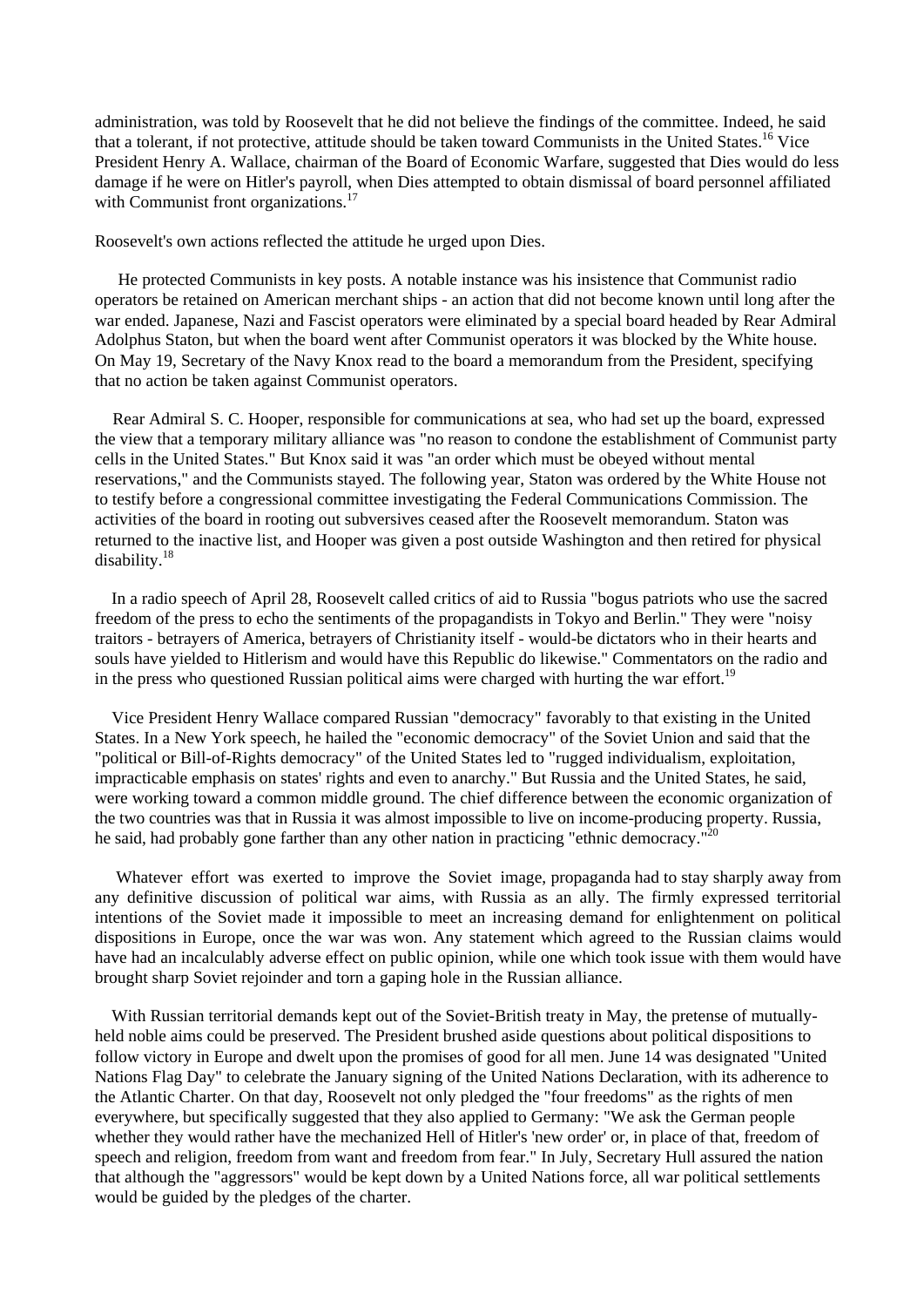The President restated adherence to the Atlantic Charter in a message to Prime Minister Churchill on August 14, 1942, the anniversary of the promulgation of that declaration: "We based, and continue to base, our hopes for a better future for the world on the realization of these principles set down a year ago. This declaration is known as the Atlantic Charter." Since then, nations and groups of nations in all the continents had united and had formed "a great union of humanity dedicated to the realization of that common program of purposes and principles set forth in the Atlantic Charter, through worldwide victory over their common enemies .... We reaffirm our principles."

In a September 3 speech, the President repeated the battle cry of the charter and the "four freedoms," and said they augured a world of freedom, equity and peace. Critics who did not believe such promises would be carried out were termed "puny prophets," men who "play petty politics in a world crisis."<sup>21</sup>

 That the eneny was not excepted from the protection of the charter was again affirmed emphatically on October 27, when Roosevelt told the press that the charter applied to all humanity, as he and Secretary Hull had already made "perfectly clear."

While the charter was thus held high and the Russian territorial intentions kept carefully submerged, the government propaganda machinery sought to deflect attention from political war aims by stimulating discussion of plans for peace. Care had to be taken, however, that such discussion did not build too specifically upon the charter's pledges and thus disturb the Soviets. The approach to this dilemma is best shown by the guidelines sent to editors by the Magazine Division of the Office of Facts and Figures and the Book and Magazine Section of the Office of War Information, into which the former agency was merged during the year.

Editors were urged to emphasize the aim of religious freedom as part of the peace to be won. But as no such freedom had existed in Russia for many years, and everyone knew it despite the President's efforts to gloss it over, the topic had to be handled with circumspection. It was suggested that articles be published showing what life would be like without religious freedom, with the assumption that winning the war would ensure it. The OWI provided material showing how religious freedom had been restricted in Germany, while preserving a discreet silence on the situation in Russia.

Territorial matters had to be kept off limits. "All discussion of actual boundary lines of countries" was to be avoided in articles on the coming peace. Articles should deal with the anticipated postwar world in terms of gains in the fields of health, housing, education, foreign trade and other such subjects, but not with "actual terms of the peace treaty, particularly with reference to map making." This, it was cautioned, might disclose "minor disagreements" among the United Nations. How "minor" these disagreements were, the people were yet to learn.

The first part of 1942 had been disastrous, But with the naval victory at Midway in June, the initiative in the Pacific had passed to the United States. North Africa had been invaded. By November 4, Rommel was beaten at El Alemein. The Russians had held at Stalingrad and taken the offensive, soon to result in the capitulation of the Sixth German army. The tide of battle had turned when the year ended, but improvement in the fortunes of war inevitably brought nearer the day when the hollowness of the charter's pronouncements would become plain.

 Already Britain had been willing to accede to the Russian claims and Roosevelt had set forth a plan to turn the Baltic states over to Russia if necessary. Within three months the President was to agree secretly with Eden that the Russians would have to have the Baltic states, and to acquiesce in the Russian claims on Poland, and was to add his own proposal for giving Poland German territory and forcibly uprooting millions of people from their homelands. A few months after that - at Teheran he was to express his approval of the Russian claims to Stalin personally, again in secret. Within three years, he was to say publicly that the Atlantic Charter was a mere memorandum. But the lid was to be kept closed on Pandora's box as long as possible, and the Atlantic Charter was held before the people as expressing the aims for which they were fighting and which were expected to prevail.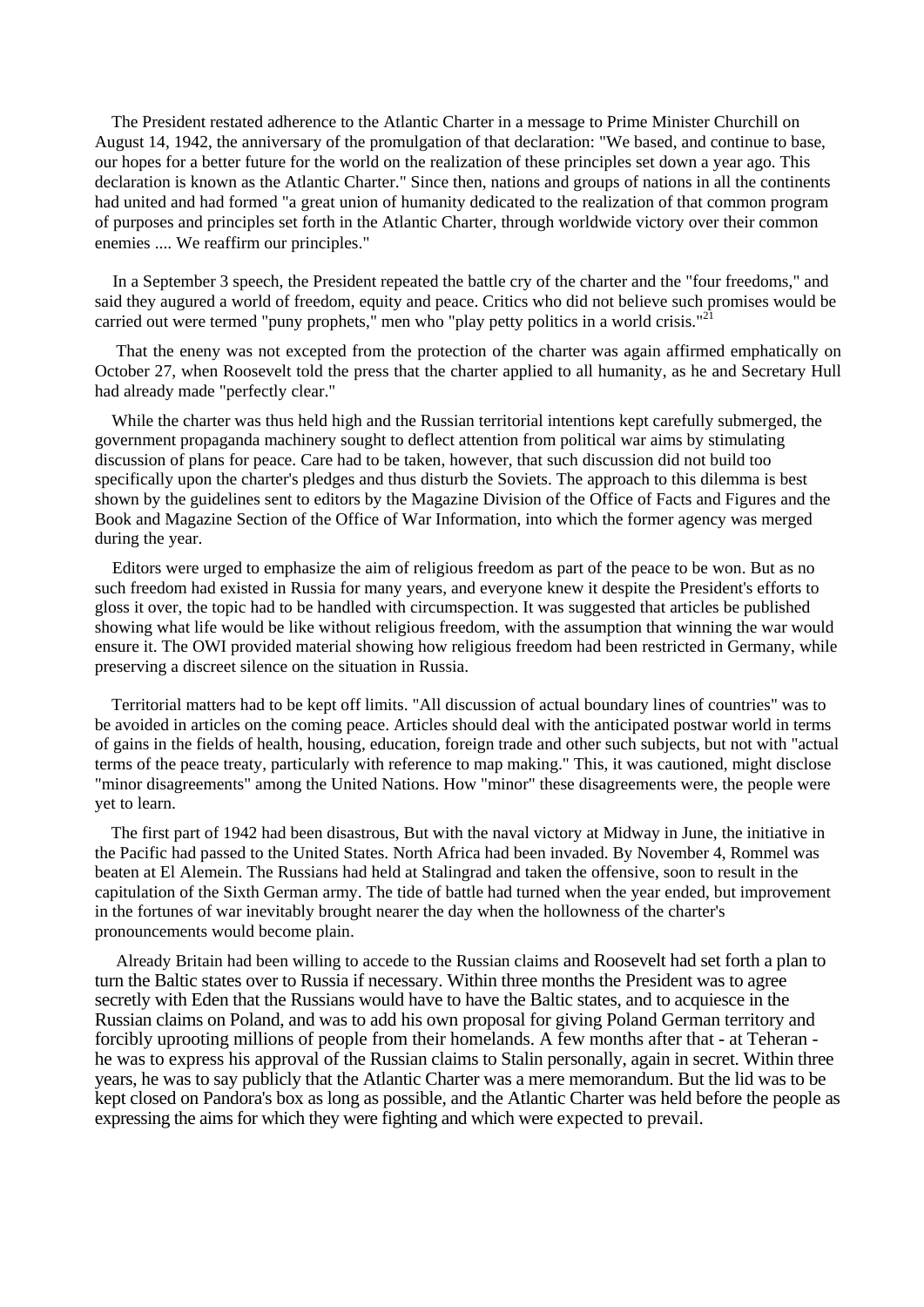### The Charter Secretly Abandoned

The year 1943 began with the Germans firmly resisted at Stalingrad, the Russians increasing their pressure on Poland for territory, and the Atlantic Charter well on its way to extinction, although the American people did not know it. During the 1942 British-Soviet treaty discussions, the United States had merely refused to put its stamp on the Soviet demands "at this time." In December, the President had declined the request of Prime Minister Sikorski, of Poland, for a statement opposing the Russian territorial claims, and a month later gave him a letter consisting of generalities. He had assured Sikorski, however, of his sympathy for Poland's plan to seize part of Germany.<sup>1</sup> In March, Roosevelt was to agree specifically, although secretly, to the emasculation of the charter, with its pledge against territorial seizures.

But there was no diminution in lip service to that document. On January 1, the anniversary of the promulgation of the Declaration of the United Nations, the President said the United Nations were bound together by the charter's "universal ideals". Their "eternal spiritual values" outweighed even their overwhelming military force. The "sacred principles of life, liberty and the pursuit of happiness" would be restored as the cherished ideals of mankind. On the same day, reporters attempting to reduce these rhetorical ascents to specifics were told that the most important war objective was to maintain peace. The President brushed aside questions on how this was to be done as just "details."

Roosevelt held up the four freedoms in a speech to Congress January 7, and said that the basic issue of the war was between "those who believe in mankind and those who do not . . . between those who put their faith in the people and those who put their faith in tyrants." Peace could be maintained by preventing rearmament by Germany, Japan and Italy "or any other nation which seeks to violate the Tenth Commandment . . . 'Thou shalt not covet.' " Of course, none of the United Nations coveted anything, being "bound together in solemn agreement" against acts of aggression or conquest.

But it was only a question of time until the fraudulence of such protestations would become apparent. Disclosure of the hollowness of the Atlantic Charter, although some time off, was inexorably drawing nearer. Something would have to fill the void eventually. Instead of political aims, the nation was given the slogan of "Unconditional Surrender."

This mouth-filling catch phrase was adopted at a conference of Roosevelt and Churchill at Casablanca, which Stalin declined to attend. Not a part of the planned official statement, it was announced by Roosevelt at a subsequent press conference, January 24. As the President described it, "and then suddenly the press conference was on, and Winston and I had not time to prepare for it, and the thought popped into my mind that they had called Grant 'Old unconditional Surrender,' and the next thing I knew I had said it." Roosevelt's son quotes the President as saying it would be "just the thing for the Russians  $\ldots$  Uncle Joe might have made it up himself."

Just why Roosevelt chose to describe unconditional surrender as an impromptu declaration is not known. The notes of Harry Hopkins show that the President spoke from carefully prepared material, consulting it as he talked. The biographer of Hopkins says the announcement was "very deeply deliberated."<sup>3</sup>

According to Churchill the unconditional-surrender slogan had actually been discussed before Roosevelt announced it, but Churchill assumed it had been superceded by an agreed statement in which it was not mentioned.<sup>4</sup> Years later, in July 1949, he apologetically told the House of Commons: "I was there on the spot and had to rapidly consider whether the state of our position in the world was such as to justify me in not giving support to it . . .I did support it, but it was not the idea I had formed in my own mind." Four months after that, in November 1949, Churchill admitted to the House of Commons that he had been mistaken - that he had telegraphed the British Cabinet for approval five days before the announcement was made.

Regardless of how long the actual unconditional-surrender phrase had been in Roosevelt's mind, there is reason to believe that the attitude had been burgeoning in both the United States and the British governments that they must enter Germany as conquerors, not merely as victors. It is indicated by the reception accorded efforts of the underground Hitler opposition to get cooperation from the West in their plans to overthrow Hitler and set up a new and democratic German government. This movement included high military officers, state officials, churchmen and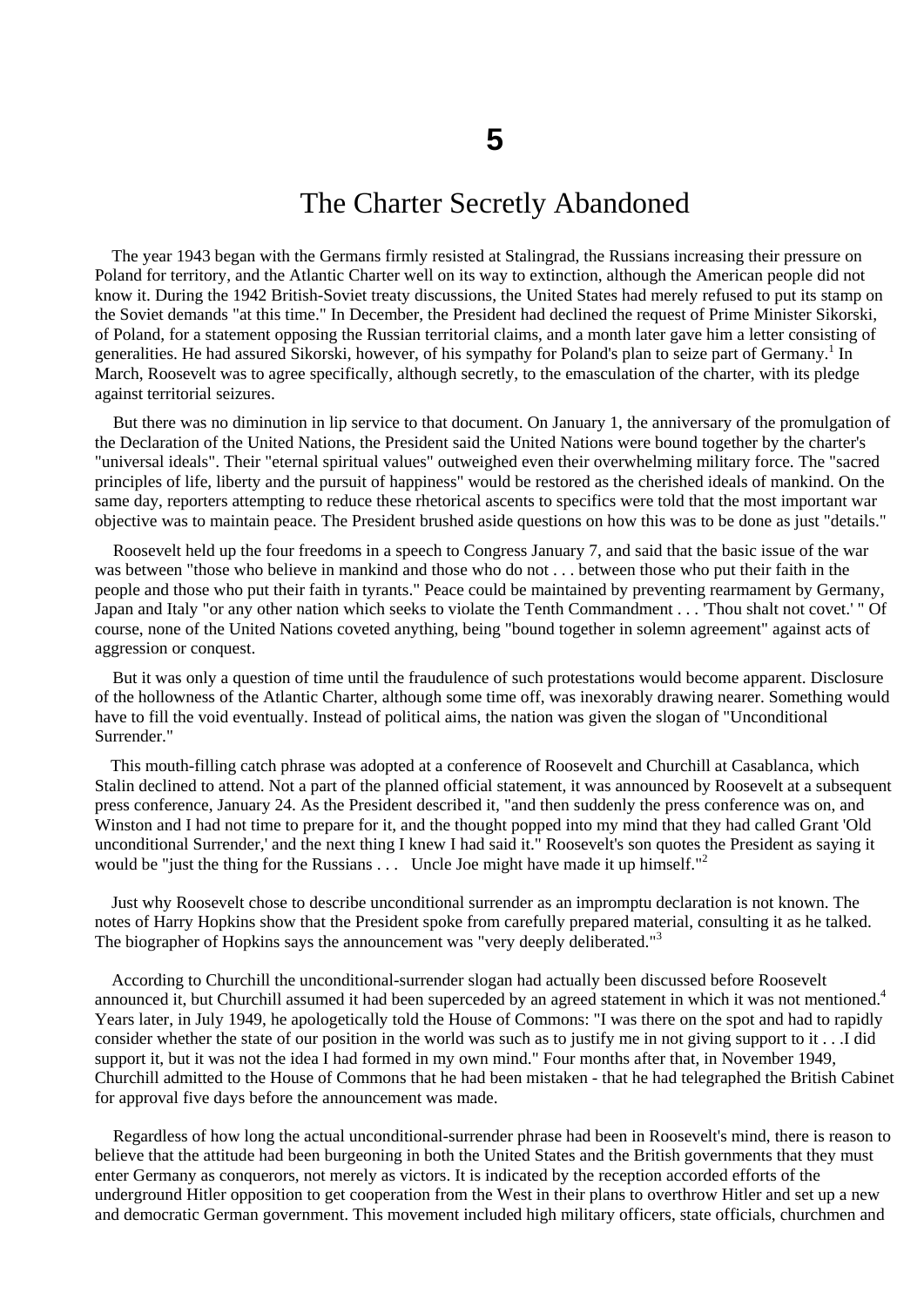labor leaders throughout Germany. All their activities were at the risk of death if caught, and they repeatedly sought assurance from the West as to what kind of new government would be acceptable if they were successful.

In June 1942, Louis P. Lochner, formerly Berlin correspondent of the Associated Press, acting for the underground movement, had sought an interview with Roosevelt to lay the opposition's plans before him. Roosevelt refused repeated requests for an interview and finally, in response to a letter from Lochner, told him to desist from his quest, terming it "embarrassing."<sup>5</sup> In the same month, Dr. George Bell, bishop of Chichester, who had met in Stockholm with churchmen who were leaders of the underground, endeavored to get cooperation of the British government. The underground leaders proposed a democratic government which would repeal the Nuremberg race laws, restore Jewish property, withdraw from all occupied territory, and pay reparations for damages. They asked whether the West would be willing to negotiate with such a government. Anthony Eden, foreign secretary, was more courteous to Dr. Bell than Roosevelt had been to Lochner, but the answer was the same: no reply.<sup>6</sup>

Whether the underground would have drawn enough support to overthrow Hitler if buttressed by encouragement from the West can be only speculation; when an attempt was finally attempted in 1944, Hitler escaped and the planned revolution fell through. But it is significant that the West was not interested in the possibility of a successful outcome. Fighting across Europe to unconditional surrender was apparently preferred.

At any rate, the West now was saddled with a war objective which military historians generally agree prolonged the conflict by nerving the enemy to desperation, and which cost countless lives. All possible peace negotiations, even if they offered a victorious settlement with the overthrow of the Hitler regime, were rejected in advance. In the words of General J.F.C. Fuller, the British military historian,". . . the Western allies could offer no terms, however severe. Conversely, their enemy could ask for none, however submissive." Unconditional surrender meant "that because no great power could with dignity or honor to itself, its history, its people and their posterity comply with them (the Casablanca terms), the war must be fought to the point of annihilation."7

Neutral European countries had hoped for some kind of concrete statement of allied peace aims rather than a vindictive slogan. Disappointment in Switzerland, according to the Bern correspondent of the *Washington Star,*  showed "how much this continent would welcome an elaboration of the Atlanitc Charter." But the press in America was fervently enthusiastic. The *Boston Post* said that America "stands mute in awed admiration" of the bravery and valor of the President. The *Minneapolis Tribune* opined that "the meeting will rate as one of the greatest victories of the war." Walter Lipp-mann, the widely read columnist, likened the unconditional surrender agreement to a "gale of fresh air"; it was a "cleaning and invigorating wind" that blew out of Casablanca.<sup>8</sup>

To the *Detroit Free Press,* the conference was a "towering milestone." The *Cleveland News* found it "the opening shot of the greatest battle ever fought for human freedom." The *Philadelphia Bulletin* praised the President's personal courage because he had "shared the danger" by making the trip and asserted the conference had well served to advance "the dawn of a better day." The *New York Times* said Roosevelt's Casablanca trip was "one of the most brilliant episodes of his career; a journey which brought the breath of . . . democratic enthusiasm into three continents."

A few were not so enthusiastic. The *Providence Journal* questioned the absence of the Russians and the Chinese, suggesting that the United Nations were not nearly so united as they should be. The *Chicago Tribune* said acidly that the fortunes of the allies would be promoted better if Roosevelt and Churchill left military affairs to military men. The *New York Daily News* said the meeting had simply produced "another catchword or rallying cry" and averred with prescience that "the first ally to march into Berlin will be Russia."

The unconditional surrender slogan was given an effective boost in the mass mind - always affected by what it believes to be majority opinion - by misleading presentation of a Gallup public opinion poll, February 6. Headlined in the *Washington Post* as "Unconditional Surrender Policy Upheld By Public In Overwhelming National Vote," the report said the poll revealed "an almost unanimous opposition in this country to a compromise peace." Actually, the poll mentioned neither unconditional surrender nor a compromise peace. The question asked was: "If Hitler offered peace now to all countries on the basis of not going further, but of leaving matters as they are now, would you favor or oppose such a peace?" That is, did the people favor permitting Hitler to keep his gains. Ninety-two percent of those questioned naturally said no. "Unconditional surrender" had not been coined when the poll was taken, and the people did not even know the Casablanca conference was in progress. But it was accepted as the battle cry.

At Casablanca, a vast air offensive had been planned, the objective of which was not merely striking at military and industrial targets, but "the undermining of the morale of the German people." In other words, an extension of mass bombing of civilian populations, already under way by the Royal Air Force. With this in prospect, and with no peace acceptable other than by unconditional surrender, a vast effort to increase hatred of Germans had to be set in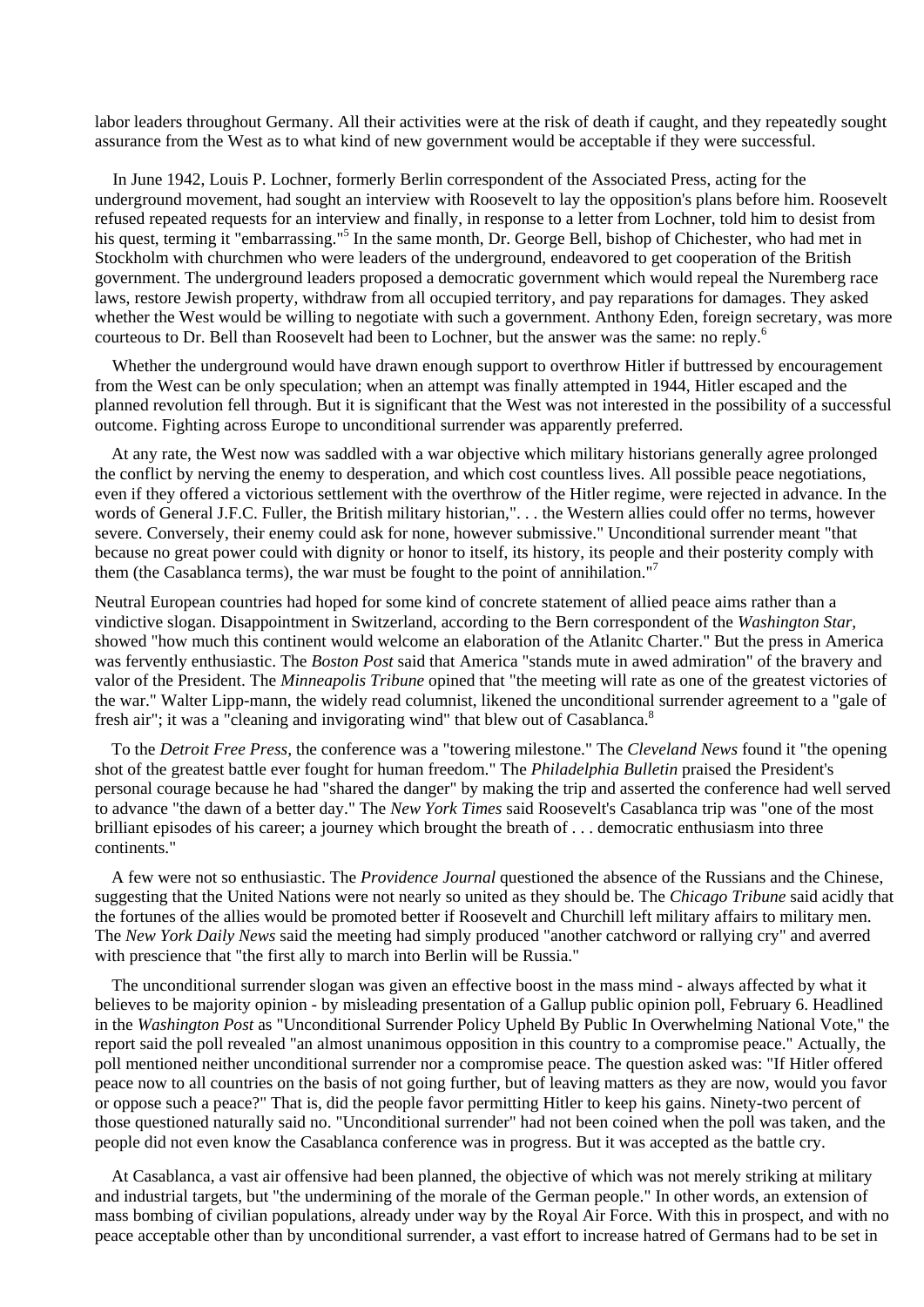motion as a war spur. This campaign was to prove effective, but while it was getting under way reliance had to be placed on the noble aims of the Atlantic Charter to create a new world.

The war to unconditional surrender was still to be a war for the principles of the charter. Roosevelt again held up that document in a speech on February 12. True, there was a hint that the charter no longer applied to all peoples, as once had been pledged; the right of self-determination which it proclaimed did not carry the right of any government to "commit wholesale murder" or make slaves of its own people or any other people. Still it was the "unalterable purpose" of the United Nations to restore to conquered peoples their "sacred rights." And on February 21, in a letter to the *St. Louis Post-Dispatch,* Roosevelt reaffirmed that the nation was fighting for freedom "for all people everywhere."<sup>9</sup>

Administration spokesmen eulogized the pledges of the charter as pledges that would be kept. Joseph C. Grew, special assistant to the secretary of state and former ambassador to Japan, in a nationwide broadcast January 31, called the conflict a war for freedom which was "already the subject of solemn understandings in the Atlantic Charter and the Declaration of the United Nations." John G. Winant, ambassador to Britain, in a Princeton address January 30, promised that the United Nations would "carry the Four Freedoms to the peoples of the earth."

Assistant Secretary of State Adolph Berle, before the American Hungarian Association January 31, held up the Atlantic Charter as promising freedom from fear for all nations. Under-Secretary of State Welles, on an OWI broadcast February 12, hailed the fact that 31 nations had subscribed to "the great principles established in the Atlantic Charter," and quoted specifically the clause barring enforced territorial changes. Again at Toronto on February 26, Welles asserted that the United States and Canada sought attainment of the objectives of the charter.

Unconditional surrender, which was supposedly to make possible the effectuation of the charter pledges, was upheld by dire warnings of what would happen without it. Grew, in Cleveland February 5, said the only alternative would be a stalemate which would mean the "doom of civilization!" Unless so beaten, he said, "the Germans and the Japanese will fight their way here - literally here" - and would subject the inhabitants of Cleveland to oppression. In Baltimore April 1, in a nationwide broadcast, Grew said that only the British and American air forces had prevented that city from becoming a heap of ruins.

While Roosevelt and administration officials were publicly upholding the charter, Roosevelt privately had been moving in a quite different direction. Three weeks after he had assured the nation that he was fighting for freedom "for all people everywhere," he secretly acquiesced in the prospect of turning the Baltic states and eastern Poland over to communism, and in the awarding of large German territory to a truncated Poland, itself soon to be doomed to Communist rule.

This was done in a March 14 conference with Anthony Eden, British foreign secretary, in Washington. At this meeting, the life of the Atlantic Charter was effectively extinguished. It was not buried, however. For nearly two years more, it was kept on exhibition, like the body of Lenin in Moscow, but with the difference that the American people did not know the charter was dead.

Roosevelt agreed with Eden that Russia should have Bessarabia and the Polish territory approximately east of the Curzon line. Poland would be given east Prussia, and the President himself proposed removal of the Prussians from their land. As to the Baltic states, the President said the Russian armies would be occupying them when the war ended, and nothing could be done about it, but, in view of American sentiment, he proposed to "urge" that the Soviet conduct plebiscites there to supplant the ones claimed to have made in the days of Stalin-Hitler cooperation. Reminded by Eden that there was little chance of the Kremlin agreeing, Roosevelt proposed that the absorption of the Baltic nations by Russia be used as a "bargaining instrument" for concessions elsewhere.

The later furor over Soviet refusal to permit a democratic government in Poland following the Yalta conference contrasts strangely with the secret views of Roosevelt in 1943, as expressed to Eden. When the latter said Russia would be satisfied with a Polish border along the Curzon line if the right kind of people controlled the rest of Poland, Roosevelt's only question was whether, after the war, a "liberal" Polish government satisfactory to Russia could remain in office. $10$ 

All this was kept secret. After Eden conferred off-the-record with congressional leaders, they told newspapermen he had urged that such details as boundaries were best left until after victory. The *Washington Post* said: "The impression was general, however, that delicate issues were for the most part avoided, while several congressmen reported that Eden had made equivocal replies concerning Russia's territorial aims in Poland . . . .""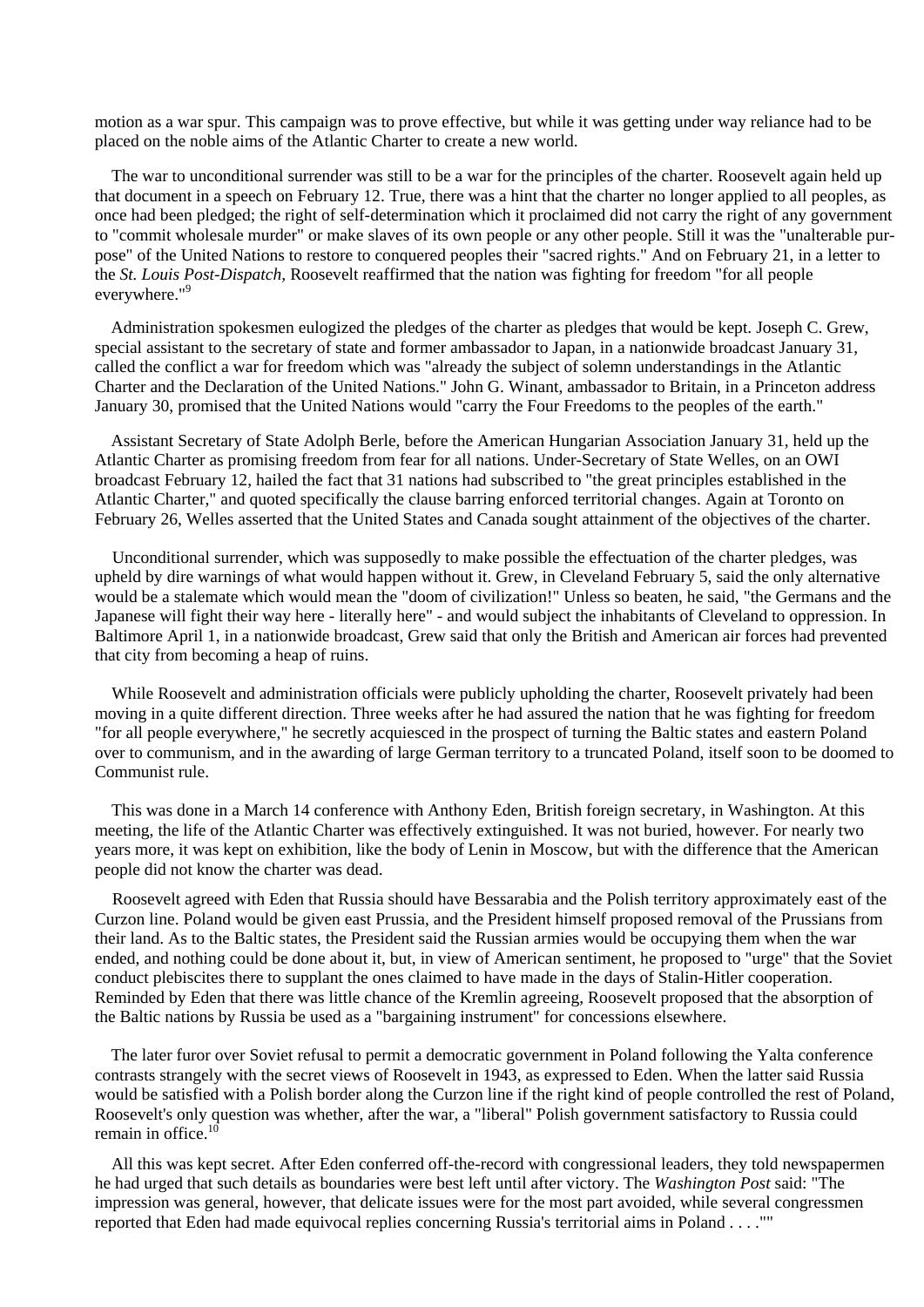The President told the nation the talks with Eden were only exploratory, but that he and Eden had agreed 100 percent and there was "95 percent agreement" among all the nations fighting Germany. The public assumption was that this meant agreement according to the pledges of the charter.

It was even reported in London that Roosevelt and Eden had agreed on the desirability of restoring the old Polish frontiers. When Secretary Hull disclaimed any knowledge of this, a Washington dispatch to the *New York Times*  (April 15 and 16) said diplomatic circles viewed it as "a reaffirmation of this government's policy of not making any territorial commitments during the war." Evidencing the general lack of suspicion that territorial dispositions had already been decided upon, *Fortune* magazine, two months later, conducted a public opinion poll in which it asked whether it was believed that Russia would make demands "that we can't agree to."<sup>12</sup>

A few days after the Roosevelt-Eden meeting, General Sikorski had again appealed apprehensively to the President for support against Russian demands on Poland, citing the Atlantic Charter. He had to wait nearly a month for an answer. Roosevelt finally assured Sikorski he was keeping the Polish problem "constantly in mind" in order that "I may decide what course of action would be most helpful to pursue in the interests of Poland and of all the United Nations."13

The secret Roosevelt-Eden agreement on European dispositions did not affect the Department of State facade that no territorial dispositions would be made until the expected peace conference. This facade was maintained to diplomatic representatives as well as to the people. On June 16, Undersecretary Welles wrote to the ambassador to the London-based Polish government-in-exile, "We are quite firm ... in our determination not to be a party to any discussion of future frontiers at the present stage of the war." On July 10, Secretary Hull wrote to Ambassador Standley in Moscow that liquidation of boundary differences, unless done "amicably," should wait the termination of the war and be included in the general settlement.<sup>4</sup>

Popular distrust of Russia was still a problem. It had diminished only slightly. A public opinion poll in January 1943 revealed that only 46 percent believed the Soviet could be trusted for postwar cooperation. This was better than the 39 percent so responding in a poll a year earlier, but it was apparent that more selling of the Soviet had to be done. Joseph E. Davies, former ambassador to Russia, adviser to Roosevelt and soon to be his personal message bearer to Stalin, met criticism of Stalin's absence from Casablanca by explaining that he had to stay home to direct his armies. Davies said suspicion of Soviet intentions after the war only played into Hitler's hands, and that Russia wanted only to see that the smaller countries were to determine their own government without any coercion from the outside.<sup>15</sup>

How far such propaganda could be from the actual beliefs of the propagandist is indicated by a private conversation which Davies subsequently had with an official of the Department of State. His public statement, he admitted frankly, was not borne out by known facts and was contrary to the facts of the past. He had been "whistling by the graveyard" to create a favorable public opinion toward Stalin, which he felt was incumbent upon him.<sup>16</sup>

Russia itself gave little help to pro-Soviet propaganda. Stalin's absence from Casablanca was only one sign of the lack of Soviet collaboration. It had been very difficult for the American and British military to get technical information from the Russian front. Military missions were not encouraged, and only rarely had military observers been welcomed. Truculence, amounting sometimes almost to belligerence, had been the reward to the United States for its large war aid. Ambassador Standley reported March 10 that the more military successes the Russians achieved, the less cooperative they became.<sup>1</sup>

President Roosevelt took every opportunity to stroke Stalin's fur. On February 4, he fulsomely congratulated Stalin on the victory of Stalingrad, "the city which has forever honored your name." The message, according to an inspired United Press Washington dispatch, "was viewed as further evidence of the increasing cooperation between the two leaders and their countries in the fight against the common enemy and was calculated to silence critics who deplored the fact that Stalin was not a participant at Casablanca." But it brought from Stalin only polite thanks, and a veiled reference to his continuing demand for an immediate second front.

On the twenty-fifth anniversary of the Red Army, February 23, there were even more fulsome encomiums from America. Roosevelt said the Red Army's achievements were "unsurpassed in all history." Hull hailed the Red Army as "backed by the self-sacrificing devotion of the men and women of Russia." Mrs. Roosevelt, Secretary of the Treasury Morgenthau and Harry Hopkins were among those who sent congratulatory messages to Stalin.

At a New York celebration on Washington's birthday, a representative of the War Department even drew a parallel between the Red army and the army of George Washington as both having been born in revolution. Senator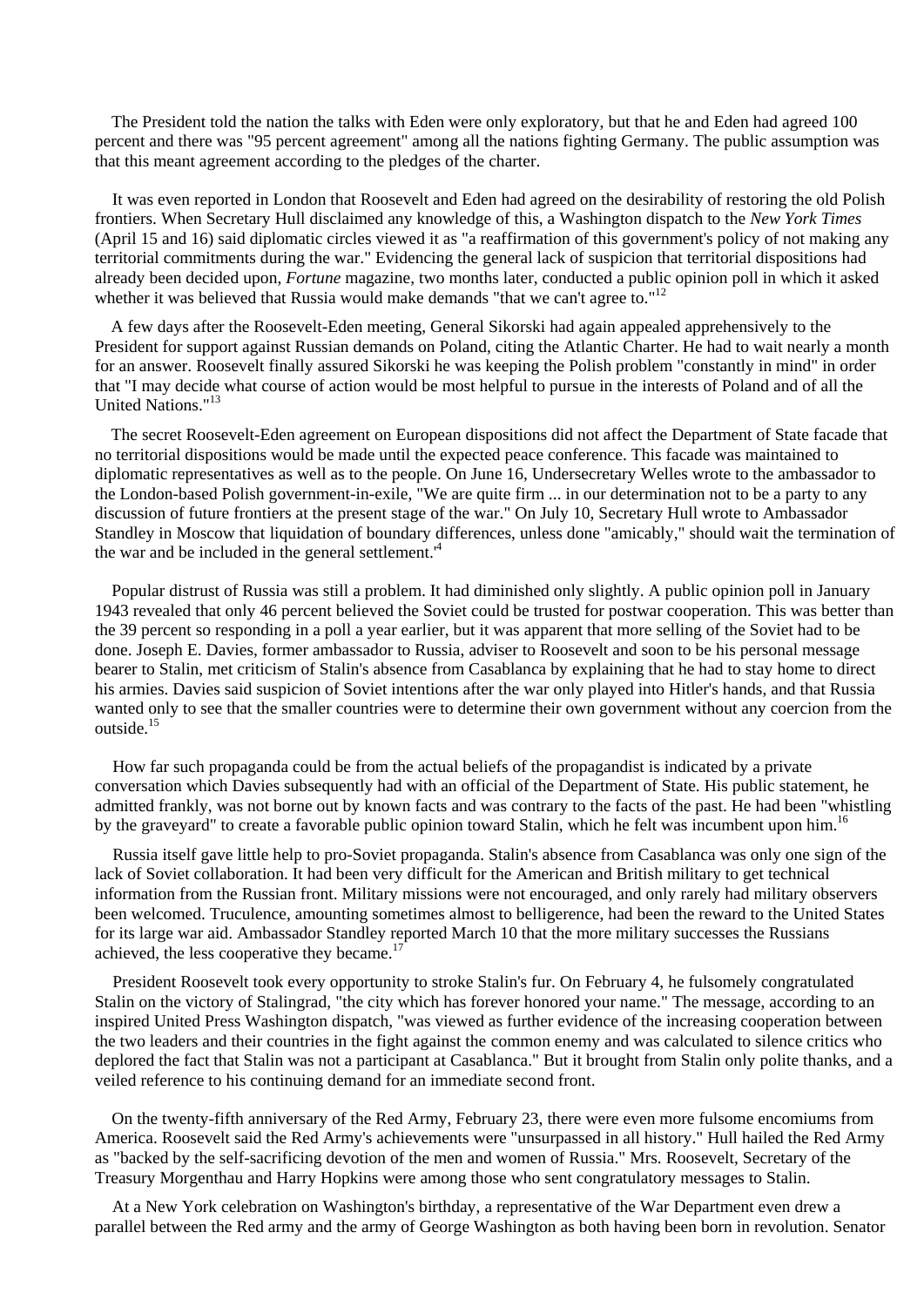Elbert D. Thomas of Utah saw similarity in the tyrannies against which both had fought. In the new Russia, men, women and children had "tasted freedom." Senator James E. Murray said the Russian people had risen to "defend the cause of mankind" at a time when civilization was "threatened with extinction." Former ambassador Davies said the Russian defense had relieved men everywhere of the fear that our civilization, "based upon the ideals of goodwill, altruism and brotherhood," faced destruction.

But Stalin was impervious to honeyed words. In a speech to the Soviet army he made no mention of the United States, Britain or the United Nations, and said that in the absence of a second front Russia alone was bearing the whole weight of the war. He ascribed purely to Russian efforts the increase in equipment which had brought war successes and made no mention of the large aid given by the United States or Great Britain. In the words of a Department of State internal memorandum, Stalin's speech stood out "sharply against the background of generous and unstinted praise which American and British officials, including the king and the President," had sent to the Soviet government on the same occasion.

Soviet refusal to make public recognition of the vast and growing United States war assistance was causing increasing discussion, and the administration became concerned as the time approached for consideration of Lend-Lease aid for the coming fiscal year. Apprehensive of possible adverse action in Congress, the President asked Ambassador William H. Standley to obtain some kind of public Russian admission of the help received.<sup>18</sup> Repeated attempts brought no results. Finally, on March 8, Standley frankly told newspaper correspondents that the Soviet authorities seemed to be "trying to create the impression at home and abroad that they were fighting the war alone, and with their own resources."

The undiplomatic statement created a commotion in Washington. Acting Secretary of State Welles assured the press that it had been made without prior consultation, and that complete trust and understanding existed among all the United Nations. Standley's frankness was likewise derogated by the chairmen of the Foreign Relations Committees of both houses of Congress. But it got results when diplomatic efforts had failed; news of American aid at last began appearing in the Soviet press. The official Russian history of the war refers to Lend-Lease supplies made available to the Russians both before and after the battle of Stalingrad as wholly negligible, and attributes Russia's difficulties to "the sabotage of the Second Front."<sup>19</sup>

The effort to improve the Soviet image received something of a jolt in March, when it was learned that the Russians, three months before, had executed two Polish socialist leaders, Wikto R. Alter and Henryk Ehrlich. The two had been kept in prison since their seizure by the secret police in December 1941, on the charge that they were Nazi spies. Eleanor Roosevelt, wife of the President, and William Green, president of the American Federation of Labor, were among the prominent persons who had tried vainly to obtain their release.

But such incidents did not bother the Vice President of the United States, Henry A. Wallace. In public addresses he implied or directly stated that much anti-Soviet feeling arose from sympathy to fascism. He expressed concern that the nation might "double-cross" Russia rather than be adversely affected by Russian objectives. Domestic disaster and even another world war was threatened if "fascist interests, motivated largely by anti-Russian bias," got control of the government. $^{20}$ 

Former Ambassador Grew assured nationwide radio listeners on April 1 of "the reality of our common cause with the Soviet Union," and said, "whoever fights Germany is . . . deserving of our respect, confidence and trust." In a broadcast on April 4, Assistant Secretary Berle called Soviet Russia one of the "four great freedom-loving powers" of the world, and said a strong and victorious Russia was "necessary to the United States."

While the administration was trying to paint a picture of harmony with the USSR under the banner of the Atlantic Charter, the Soviet attitude toward Poland was hardening as military successes mounted. In the Stalin-Hitler honeymoon of 1939, more than a million and a half Polish citizens, in addition to 180,000 prisoners of war, had been deported to Russia. After the German attack, the Polish government-in-exile had been permitted to conduct relief activities among these hapless people. In late 1942, as Poland stubbornly refused to cede territory, such activities were progressively harassed. Poles in Russia were subjected to widespread persecution. Some who had been forcibly deported from their own homes were imprisoned because they could not show legal entry papers. Others were charged with spying and various other crimes. In November 1942, sixteen welfare delegates of the Polish embassy in Moscow were even being held on charges of spying for Great Britain and the United States.

In early 1943, Stalin dropped any pretense of amity toward the London Polish government. He announced in effect that all persons deported from eastern Poland were Soviet citizens. Relief agencies were closed, food distribution halted, and directors of schools, orphanages and hospitals replaced by Russians, on the familiar ac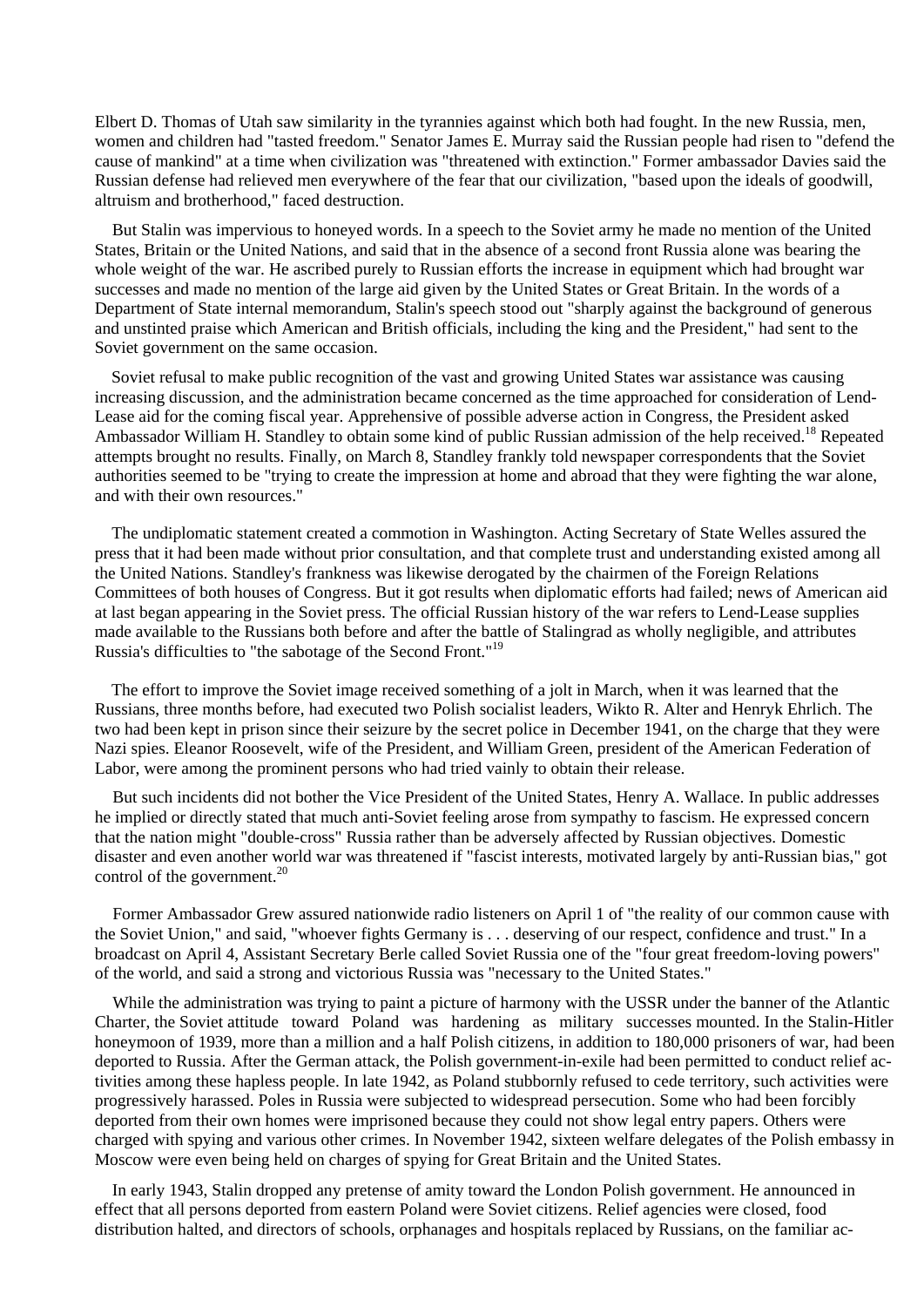cusation of espionage. Fantastic diatribes were issued against the Polish government, and in late February 1943 an article in the Soviet Embassy's Washington information bulletin called flatly for the annexation of eastern Poland, followed on March 2 by a Soviet statement foreshadowing the breaking of relations unless demands were met.

The Polish ambassador in Washington, appealing to President Roosevelt for some kind of assistance to the Poles in Russia, reported that they were being beaten, starved and ejected from their dwellings for refusing Soviet citizenship. The National Committee of Americans of Polish Descent urged the nation in newspaper advertisements to "hold the moral line" of the war and insist that the Poles be brought out of Russia. It argued that, with millions of dollars of Lend-Lease goods going into Russia daily, surely this could be done "before the stigma of guilt blots our conscience." Ambassador Standley, who previously had felt that it was inadvisable for the United States to approach Russia on behalf of the Poles, on April 3 came to the conclusion that the situation called for Western intercession. "I realize," he wrote Secretary Hull, "what a harmful impression the revelation of the true facts concerning the situation of the Poles in the Soviet Union would have upon world opinion and our united effort."21

 But there was to be no intercession. The price of relieving the Poles in Russia was agreement on territorial demands, and the Polish government-in-exile would not budge. Ambassador Standley had informed Secretary Hull on March 9 of his belief that the Soviet had decided to force the issue by any "bludgeon tactics" necessary. On April 9, a Department of State memorandum suggested that Russia might be seeking an opportunity to break with the London Polish government in order to set up a Moscow controlled "free Poland." A colorable pretext was needed, and it came soon. In mid-April, the Germans announced the discovery near Smolensk, Russia, of mass graves containing the bodies of thousands of Polish officers, with all evidence indicating that they had been barbarically murdered by the Russians while the Soviet had held that territory. The Poles asked for an investigation by the International Red Cross, on which, with a show of high indignation, the Soviet severed diplomatic contact. The reception accorded to news of this massacre reveals the extent to which the United States was willing and eager to occlude the brutal facts about its Communist ally in a war supposedly for an Atlantic Charter peace.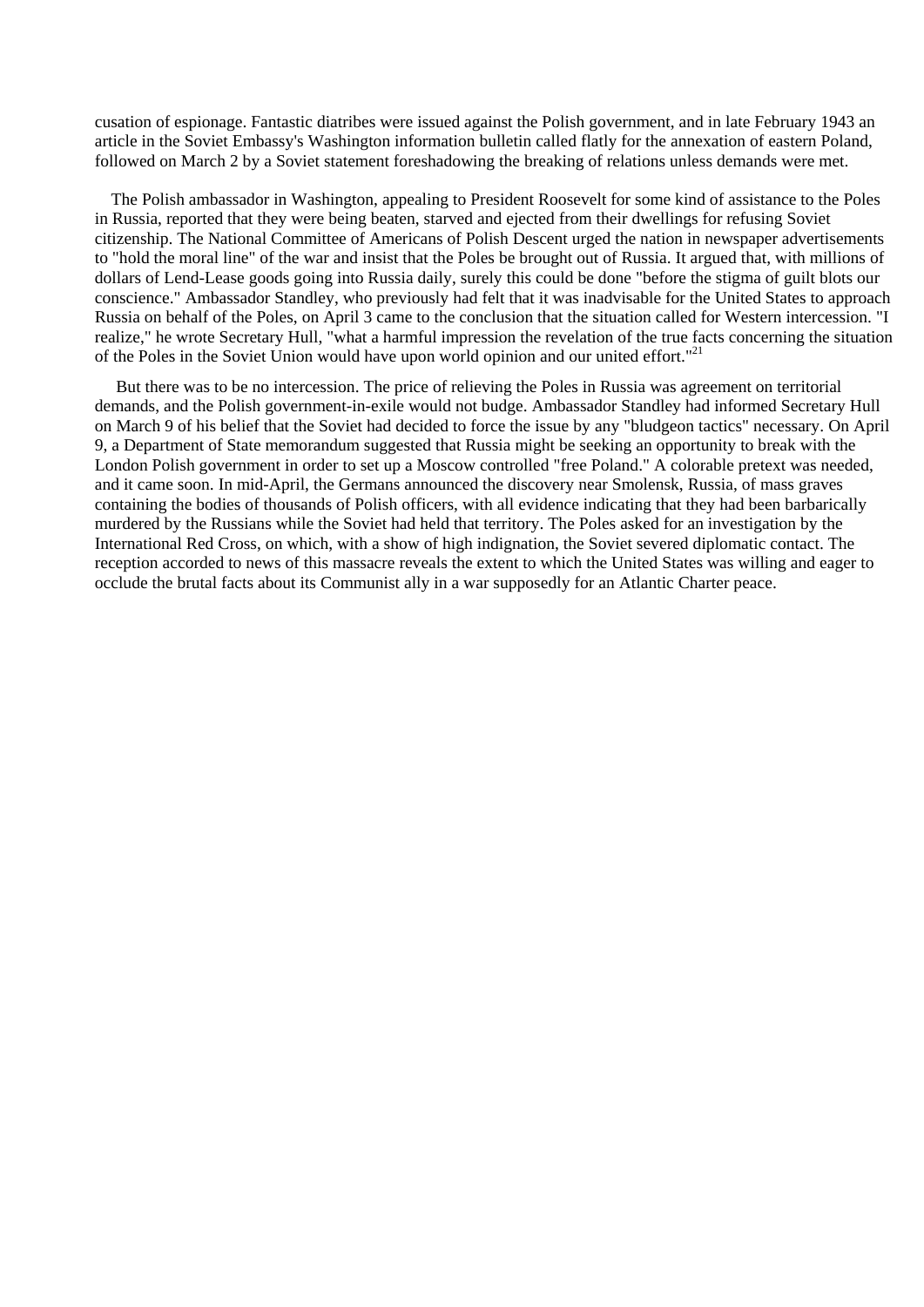### Covering Up Soviet Atrocities

On April 13, 1943, the German radio announced the finding of mass graves of thousands of Polish officers in the Katyn forest near Smolensk, Russia, territory that had been occupied by Soviet troops until the summer of 1941. The men, wearing heavy, fur-lined field coats, their hands tied behind them, had been killed by pistol shots in the back of the head, and it appeared that some had been buried alive. Newspapers, letters and diaries found on the bodies, the German radio said, identified many of the men and fixed the time of their death as not later than April or May 1940. The Germans charged the men had been murdered en masse by the Russians and offered to produce proof found in the graves.

 Everything pointed to Russian guilt. Prime Minister Churchill wrote long afterwards that he had believed from the first that the Russians were guilty. Indeed, the British ambassador to Poland, Owen O'Malley, reported when the discovery was made that he was convinced the Russians had committed the murders. "We have, in fact, perforce used the good name of England to cover up the massacre," he wrote in another report.<sup>1</sup> But such views could not be admitted to the people in wartime, and O'Malley's messages were kept secret until the official records were opened thirty years later. The governments of Britain and the United States proclaimed at the time of the German discovery that it was all a monstrous lie. In the United States, most of the press joined in an effort to suppress, color or explain away the evidence so that the people would not know their ally had perpetrated one of the most barbaric atrocities of history.

 This chapter is concerned with the way the massacre was covered up in America rather than with the atrocity itself, the facts of which have been extensively published. Nevertheless, a brief resume of events prior to and surrounding the discovery is necessary in order to show how the facts were denied.

 When the Russians had occupied eastern Poland, in cooperation with Hitler, they had imprisoned hundreds of thousands of Poles.

Proceeding with customary Communist policy of liquidating or suppressing potential opposition leadership, they had separated from other prisoners 15,400 army officers, government officials, clergy and other civilian leaders, and had imprisoned them in special camps in Russia. After the Hitler-Stalin break, when the Russians were driven from Poland, the Soviet had hastily resumed relations with the London Polish government-in-exile, and had welcomed the proposed formation of an army from Poles in Russia to fight alongside the Soviet, under the leadership of General Wladyslaw Anders, himself just released from 20 months in a Russian prison. Anders immediately set out on a far-reaching search for the mission officers, but only 400 had been found at the time of the Katyn discovery. They had been detached from the others after extended examination, and had been sent to a special camp for Communist indoctrination, from which they were released in September 1941. These men had been permitted to correspond with their families during imprisonment, but not a word had been heard from the others since May 1940.

 Repeated Polish appeals to the Russian general staff, the Russian foreign office and the Russian secret police had brought no news of the mission officers. Stalin had told Anders in December 1941 that they had escaped to Manchuria. Three months later, he suggested they had fled and had become dispersed when the Germans invaded Russia. To the Poles, this did not ring true because they knew the Russians kept detailed prisoner lists, and the men could not have been lost with no record.<sup>2</sup>

 When the bodies were found, the Polish government asked for an investigation by the International Red Cross, domiciled in Switzerland. The Germans seconded the request, offering full cooperation, and the Red Cross agreed to act if requested also by the Soviet. Russia angrily rejected the proposal, and on April 26, with a menacingly vituperative blast, abruptly broke off relations with the Polish government. The Soviet now changed its story again about the disappearance of the men, and for the first time said the Germans had captured the Polish officers and put them to death. The Poles, it said, were in league with the Germans, and the request for a Red Cross inquiry was aimed "to please Hitler tyranny."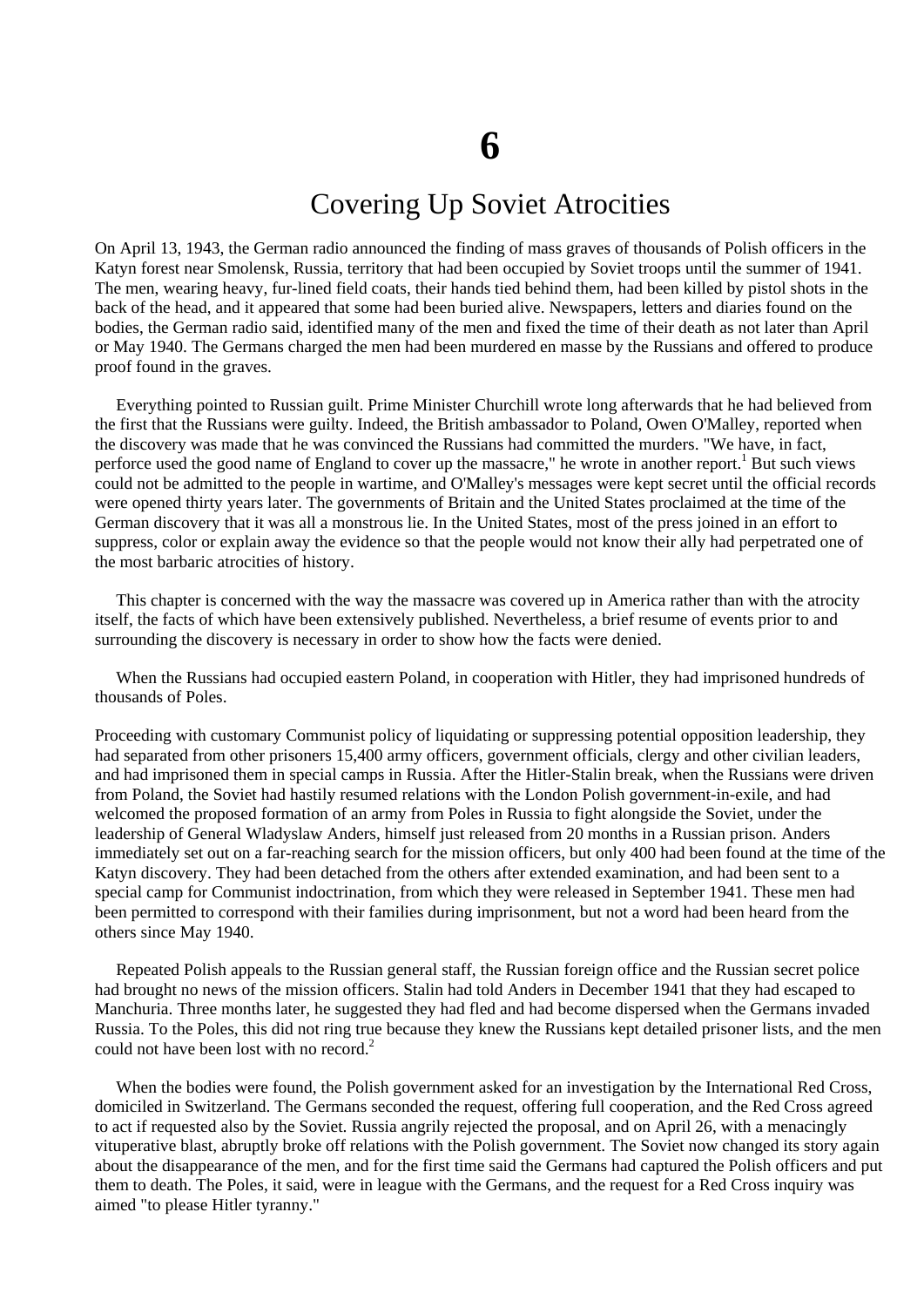Until the German disclosure, the American people had not even known that the officers had disappeared. The U.S. government, however, had long been in possession of facts indicating a high probability that they had been liquidated by the Russians. In the spring of 1942, the whole story of the disappearance of the officers had been laid before the Department of State by the American embassy in Moscow,<sup>3</sup> and subsequently the department received further details from the Poles, with appeals for help in finding the missing men. The Russians were not cooperative. An American army officer named as liaison officer with the two million Poles deported to Russia, with the specific assignment to ascertain what had happened to the officers, was refused a Russian visa.<sup>4</sup> Efforts of Ambassador Standley to find out something were fruitless, and in September the Soviet let him know that no interference by the United States was welcome.<sup>5</sup> The President and the Department of State "ignored numerous documents from the ambassadors in London and Moscow and to the Polish goverment-in-exile which strongly pointed to Soviet perfidy."<sup>6</sup>

 With the Russian rejection of a Red Cross inquiry adding corroboration to the apparent German evidence of Russian guilt, the United States government first tried to ignore the whole affair, although within the Department of State a policy memorandum was circulated which clearly conveyed doubts of Russian innocence. The memorandum called attention to the Polish government's long attempts to find the missing men and to the efforts of the American ambassador to assist in the search. It advised against taking any definite stand because of the "extremely delicate nature of the question" and the "various conflicting contentions."

 The Department of State, along with the President, blanketed itself with silence, but Roosevelt was determined to believe - or to appear to believe - in Russian innocence. German radio broadcasts were monitored especially for him with the assistance of a former Nazi press chief, Dr. Ernst F. S. Hanfstaengl, who had fled Germany before the war. Hanfstaengl, able to appraise German propaganda from intimate experience, became convinced that the German broadcasts on Katyn were truthful. This was reported to Roosevelt and to Elmer Davis, director of the Office of War Information, and Undersecretary of State Welles by John Franklin Carter, who made regular reports to the President under a Department of State contract. In Carter's words, the reaction was that "they didn't want to believe it, and that if they had believed it they would have pretended not to."<sup>7</sup>

 Prime Minister Churchill was secretly convinced that the Russians were guilty. Years later, he wrote that Prime Minister Sikorski had presented him with a "wealth of evidence" to that effect, but neither the British nor the American people learned this at the time. Of the Russian story that the Germans had committed the murders, Churchill wrote:

This version to be believed involves acceptance of the fact that nearly 15,000 Polish officers and men, of whom there was no record since spring of 1940, passed into German hands in July 1941, and were later destroyed by the Germans without one single person escaping and reporting either to the Russian authorities or to a Polish consul in Russia or to the underground movement in Poland. When we remember the confusion caused by the German advance, that the guards of the camps must have fled as the invaders came near, and all the contacts afterwards during the period of Russo-Polish cooperation, belief seems an act of faith.<sup>8</sup>

 The British ambassador in Moscow was likewise convinced that the Russians had perpetrated the massacre. When the Soviet broke relations with Poland, the British ambassador in Washington informed the Department of State "in strictest confidence" of the Moscow ambassador's view that it had been done to cover up Soviet guilt for the murders.<sup>9</sup> But U.S. Ambassador Standley, in Moscow, received no request from Washington for any information—"none whatever."10

 Despite his belief in Russian guilt, Churchill on April 24 promised Stalin that "we shall certainly oppose vigorously" any Red Cross investigation." Roosevelt sent a secret message to Stalin expressing confidence that Prime Minister Churchill would find a way of prevailing upon the Polish government in London in the future "to act with more common sense."12 Churchill found a way. Pressure was put on General Wladislaw Sikorski, prime minister of the Polish government-in-exile, and in another message to Stalin April 25, the next day, Churchill could report that as a result of this pressure Sikorski had agreed to withdraw the request for the inquiry. The Poles, he wrote on April 30 to Stalin, had "accepted our view."

 Unable to get an international Red Cross investigation, the Germans organized a commission for the purpose composed of leading medical men and scientists from twelve neutral and occupied countries, including Switzerland, Finland, Belgium, France, Denmark and Italy. Present at the inquiry were representatives of the Polish underground and a twelve-man Polish medical team. The state of the corpses and other physical evidence, and the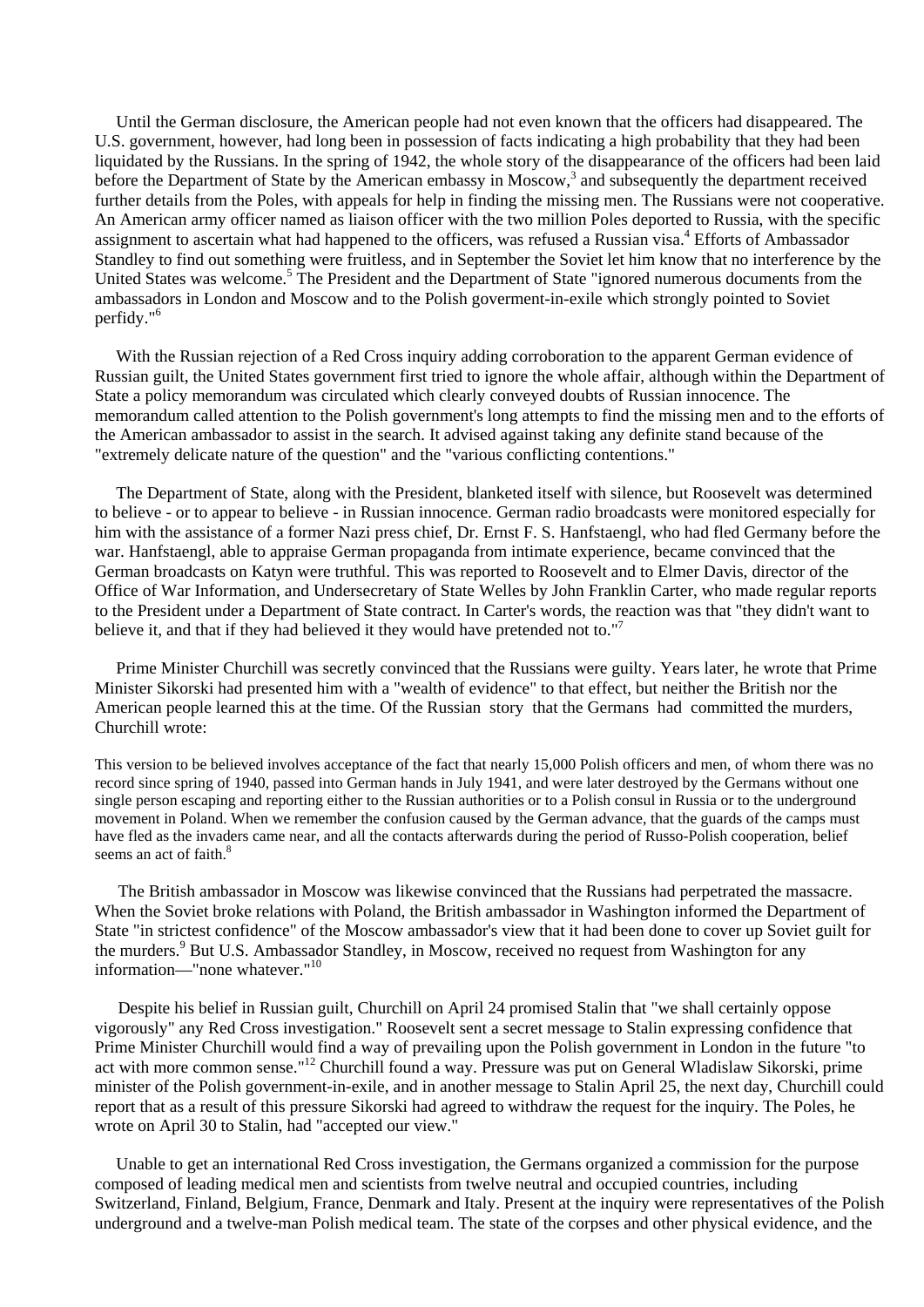diaries and letters found on the bodies, confirmed that death had occurred in April 1940. Microscopic analysis of trees placed over the graves showed that they had been planted in 1940, whereas the Germans did not arrive until 1941.

 The conclusion, made public April 30, was unanimous that the massacre had been committed while the Russians held the territory. To the extent that it was mentioned at all in the American press, excepting a few newspapers, it was presented simply as German propaganda. Elmer Davis, who reported to the President and also wrote speeches for him, finally took notice of the massacre in a broadcast on May 3, in which he called the whole thing a hoax. The German story, he said, provided a good example of Hitler's dictum that it was easier to make the people swallow a big lie than a little one. Davis derided what he termed "suggestions" of an international Red Cross inquiry, carefully avoiding the fact that such an inquiry had been blocked only by a Russian rejection.

 This official attitude continued throughout the war and afterward. Every effort was made to prevent the public from questioning Russian innocence. Most of the American press, though under no totalitarian rule, slavishly adopted the same line. Most newspapers printed nothing about the discovery until it was forced into the news by the Russian break with the Polish government. Then, in remarkable concert, most of those which mentioned the massacre at all sought by slanted presentation or outright argument to convince the people it was a lie. Nearly a decade later, when exhaustive congressional investigation clearly and unanimously established Russian guilt, some of these journals admitted soberly that the circumstantial evidence alone should have been enough to convince them of the truth in 1943.

 The news of the finding of the bodies was first published April 16 by the *New York Times,* which gave it exactly two sentences near the bottom of the fourth page, under a tiny headline which merely said "Nazis Accuse Russians." The *Times* story on this momentous discovery follows in full:

London, April 15 - The latest German attempt to sow discord between Allies is a story of the alleged finding of graves of 10,000 Polish officers in a forest near Smolensk. In broadcast accounts the Germans suggested these officers, taken prisoners during the invasion of Poland in the winter of 1939-40, had been shot in the spring of 1940.

 The dispatch omitted actual mention of the Russians, and only in the press of Switzerland and other neutral countries could one read that all evidence found on the bodies showed the men had been murdered in the spring of 1940 when the Russians controlled the territory. So far as this writer has been able to ascertain, only the *Times*  carried anything at all.

 The following day, however, the Polish government made public the full story of the missing officers and asked for an inquiry by the International Red Cross, to which the Germans at once agreed. The Associated Press gave the news only three paragraphs and coupled it with a Moscow assertion that it was all "a monstrous lie," adding as a further neutralizer "a report from Polish refugees in Stockholm" that the Germans had shot several hundred Polish peasants.

 Most of the press continued to ignore the massacre. The *Chicago Tribune* carried the AP story, and the *New York Times* and *New York Herald-Tribune* had special pieces from their correspondents. In numerous other leading newspapers surveyed by this author, there was not a line. In the nation's capital, the *Washington Post* and the *Evening Star* printed nothing. On the following day, it was discussed in the *Washington Herald* in a general account of Polish efforts to obtain an investigation of Russian atrocities to prisoners. On April 19 the *Washington Daily News* carried a *Pravda* diatribe against the Poles for requesting the inquiry, referring vaguely to the German charge "that the Russians have killed 10,000 Poles," and giving no further explanation.

 When, on April 23, the Associated Press reported from Berne that the Red Cross was willing to organize an inquiry if requested by all parties concerned, but had been blocked by Russian refusal, the *Chicago Tribune* was one of the few papers giving space to the story. The United Press, the second largest press association, took its first notice. It referred to the Polish "dispute" with the Soviet Union over the "alleged" disappearance of the Polish officers which "has been used by the Berlin radio for propaganda purposes. The Germans claim the men were killed." This dispatch appeared in the *New York World Telegram* and the *New York Journal-American* and was the first time the story had been touched upon in either paper. There was no mention of the alleged discovery of the bodies in a mass grave, no mention of a proposed Red Cross inquiry or the Russian refusal, no mention of the Germans' proposal to submit their evidence.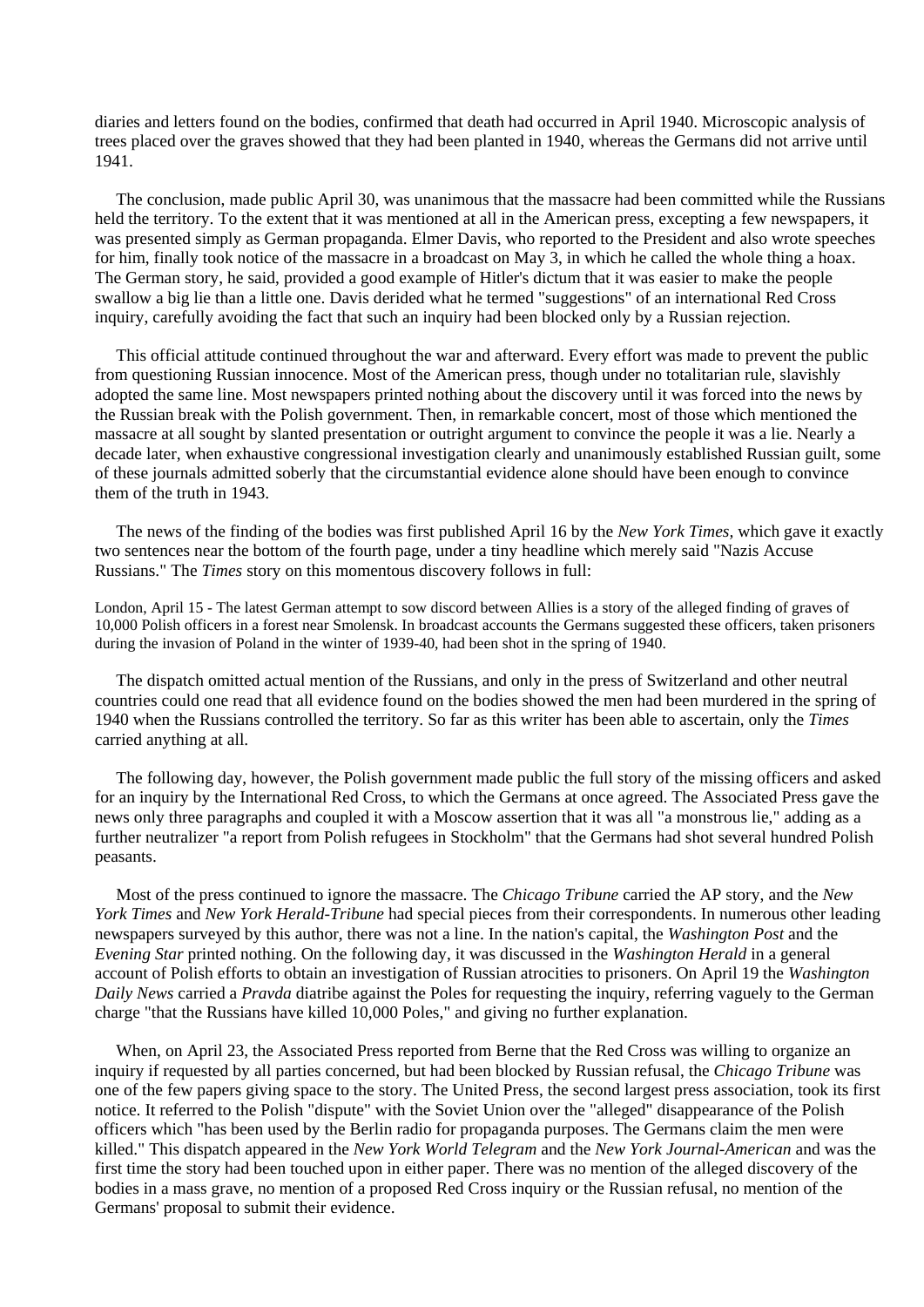The *Washington Herald* returned to the story with an article by Frank C. Waldrop which discussed the mystery of the missing men in detail and cited the evidence of Russian guilt. But the *Washington Post* and the *Washington Star* would have none of it.

 Throughout the country, the newspapers sought to quash the story. In Atlanta, as one of many similar examples, the *Journal* did not mention the massacre until a week after the discovery, when the Red Cross agreed to an inquiry if requested by Russia. Having printed nothing previously, the *Journal* was forced to insert a brief explanation of what the proposed inquiry would be about, but even then it was careful to avoid mentioning that the Germans had charged the Soviets with the murders. In Chicago, the *Sun* kept the story from its columns until on April 20 it could display prominently a *Pravda* charge that the Poles were supporting Nazi aims, and that the massacre was the work of the Germans. When, on April 24, it finally published a Polish statement that more than 8,000 officers imprisoned by Russia had disappeared, the *Sun* coupled this with another *Pravda* blast terming it German propaganda.

 The weekly news magazine *Time* reported the finding under the heading "Good for Goebbels," and used invidious quotes, calculated to persuade the reader it was a lie without actually saying so. "These unfortunate men, purred Berlin, had been murdered by the Russians in the spring of 1940." *Time* said invidiously that the Polish government-in-exile "promptly remembered" that the men had been missing for three years. There was no mention of the long, disheartening search which the Poles had made for their leaders, no mention of the mass graves or of the evidence found on the bodies. The Germans, said *Time*, had "planted" the story.<sup>13</sup>

 *Newsweek* contented itself with five sentences relating that the Germans claimed to have found 10,000 officers in mass graves, slaughtered by the Russians, and that the Polish government had asked the Red Cross to investigate. There was no mention of the German claim that evidence found on the bodies had fixed the approximate murder date as during the period when the Russians still occupied the territory.<sup>14</sup>

 But the story would not just go away. When Russia broke relations with the Polish government-in-exile, with the Katyn discovery as an excuse, the press generally had to take at least enough notice to explain what Russia was talking about. The Associated Press on April 26 carried a dispatch from Moscow, near the end of which were inserted a few lines telling of the German charge. It merely said that soon after the Germans announced the finding of the bodies at Katyn, the Polish government-in-exile had charged that 15,000 soldiers and civilians captured by the Russians were missing, and that it had been unable to get a satisfactory explanation. The brief note reported the willingness of the Red Cross to organize an inquiry if asked by both sides, but that since no "invitation" had come from Russia such an inquiry appeared unlikely. These few facts were sandwiched in the middle of a story filled with Russian charges against the Poles, and constituted the entire account carried by the Associated Press for afternoon papers and in a rewritten form for the morning papers the next day. This was the first account carried in the *Washington Evening Star* and the *Washington Post.*

 The *Christian Science Monitor* first mentioned the discovery April 23, in a news account which said the "affair" had been "ventilated" by the Germans as part of their anti-Bolshevik propaganda, the story having been "produced" to divide the United Nations. On April 27, a second article derogated the evidence found on the bodies as "only circumstantial and full of gaps." Moreover, it said, extermination of conquered peoples was a Nazi custom to which the Russians had not been addicted in the current war.

 News efforts to defend injured Russian innocence were paralleled on the editorial pages. The question of Russian guilt must not even be asked, said the *Washington Post.* "The assumption of all loyal members of the United Nations must be that they were killed by the Germans."15 Furthermore, said the *Post,* the Polish government-in-exile was dominated by persons "predominantly reactionary and feudal," an assertion which not only had no bearing on the issue of Russian guilt but was also substantially untrue, as most of the members of the Polish government-in-exile had labor or peasant backgrounds.<sup>16</sup>

 The *Washington Star* did not even discuss it. The *Christian Science Monitor* on April 27 said the German story was "concocted with diabolical cunning." No inquiry would prove anything and the allied nations should refuse to be "diverted by sensations." The *Atlanta Constitution* marshalled all the arguments it could think of to show the German charge false, and glossed over the Russian rejection of a Red Cross inquiry by dogmatizing that it would prove nothing.<sup>17</sup> *The Atlanta Journal* called it a trick to split the camps of the Allies.<sup>18</sup>

 To the *New York Times* editor also, the affair was a "trick" the Germans had played on the Poles who, with the Russians, had fallen into a "Nazi trap."19 Ann O'Hare McCormick, foreign affairs commentator and member of the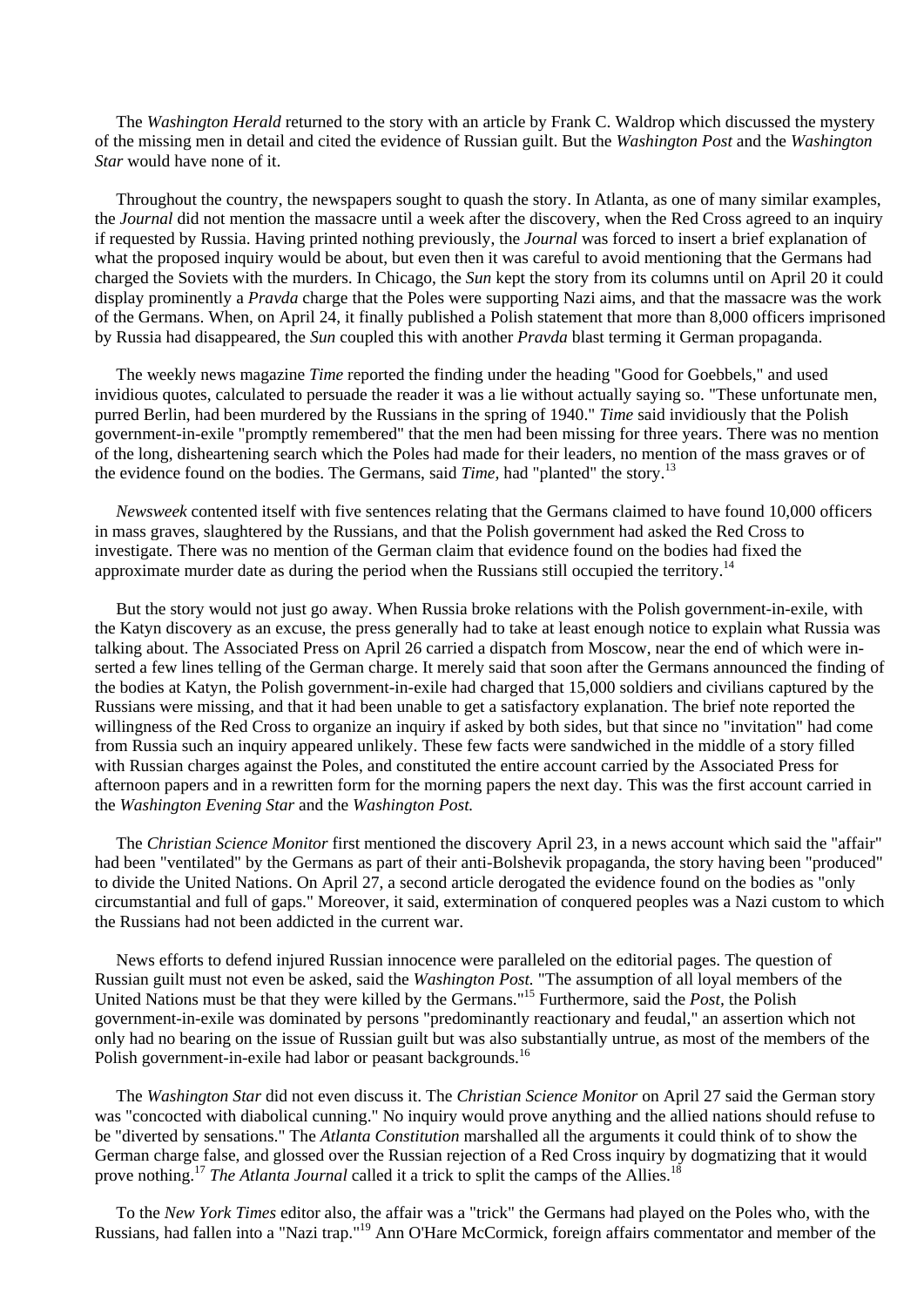*Times* editorial board, said there was not even proof that the officers had been killed, and if so there was no proof that the Germans had not been the executioners. It was "beyond the bounds of credulity" that it had taken the Germans so long to find the graves, or that the victims would be recognizable.<sup>20</sup>

The *Times* gave first-page position to a Washington dispatch asserting that the Nazis had early made a "specialty" of displaying slaughtered bodies to correspondents, although it was impossible to determine who they were or who had murdered them. "Now they have played the same trick on the Poles, themselves."

 In Chicago, the *Sun* condoned the Russian rejection of a Red Cross inquiry with what had become a stock phrase—"obviously no investigators could conduct an objective investigation in German-occupied territory."<sup>21</sup> The *Chicago Tribune,* however, on April 28, spoke plainly:

The extreme violence of the Russian declaration is easy to explain. The commissars know that their conduct in the past had made it easy for the world to believe the story. ... As the Bolsheviks have murdered millions of their own people, including many hundreds of revolutionary comrades, there is no inherent reason to believe that the man who ordered all these executions would hesitate on humanitarian grounds to kill a relatively small number of Polish leaders.

The Russian declaration, said the *Tribune,* "springs from a sense of guilt. . . ." But the *Tribune* was alone.

 The syndicated columnists, to whom newspaper editors had increasingly abdicated their function, descended upon the story with unrestrained zeal in defense of the maligned and innocent Russians. Dorothy Thompson on April 30 devoted her widely-circulated column to explaining why it was a German fabrication.<sup>22</sup> "Experts," she said, had told her that identification after three years would have been impossible. She dismissed the fact that threeyear-old trees had been found growing on the graves, showing the men had been buried in 1940, with the assertion that the trees could have been transplanted. Trees would not flourish in the clay soil of Katyn, she said, and anyway, if the Russians had committed the murders they would have chosen another region for burial. It was just a "tall tale." As to a Red Cross inquiry, no "valid investigation" could be conducted.

 This insistence that an objective Red Cross inquiry would prove nothing had become the party line of the columnists generally. It was adopted by Ernest Lindley in the *Washington Post,*<sup>23</sup> and other papers. Glossing over the Russian refusal of an inquiry, he asked, "What good would come of it?" even if the German charge were proved true. William L. Shirer<sup>24</sup> said it was suspicious that the Germans had "waited" nearly two years before discovering the mass grave, and said that "to fall for German propaganda" seemed "a good way of trying to lose the war." Samuel Grafton, in the *Chicago Sun* and other newspapers,<sup>25</sup> devoted an entire article to the value of the story to the Germans as anti-Soviet propaganda of the Polish government-in-exile and in effect warned the nation to beware of that government.

 Walter Lippmann, the widely syndicated commentator on foreign affairs, ignored the story entirely. On April 29, he achieved the feat of discussing the Russian break with Poland in detail without ever mentioning the gruesome discovery which the Russians had used as an excuse.

 If newspapers tried to hush up the story, it was by their own choice. With the radio it was different. Broadcasting stations operated under licenses which were granted and renewed by the Federal Communications Commission. Since 1942, pressure had been applied to stations employing broadcasters critical of the Soviet. If recalcitrant, they would find themselves in trouble in getting their licenses renewed. The pressure was increased as commentators on Polish language stations in Buffalo and Detroit reported facts indicating that the Russians had committed the massacre. In the case of a Detroit commentator, the OWI and the FCC arranged a meeting with the Wartime Foreign Language Control Committee, consisting of owners and managers of stations. The presence of the FCC representative was effective. The committee saw to it that the offending commentator was restricted to repeating news items as they came from the press. By indirect pressure, the OWI and the FCC "accomplished their purpose, namely, keeping the full facts of the Katyn massacre story from the American people."26

 The Russians, who had regained the Smolensk territory in January 1944, put on an elaborately staged show to try to establish their innocence. Seventeen news correspondents were invited, along with Kathleen Harriman, daughter of the ambassador, and John Melby of the American embassy staff. No bodies were removed from graves by direction of the correspondents. One letter, supposedly written by a Polish prisoner two days before the Germans came in but unmailed, was exhibited in a glass case, with other alleged evidence. The "investigation" consisted chiefly of statements by Russian officials.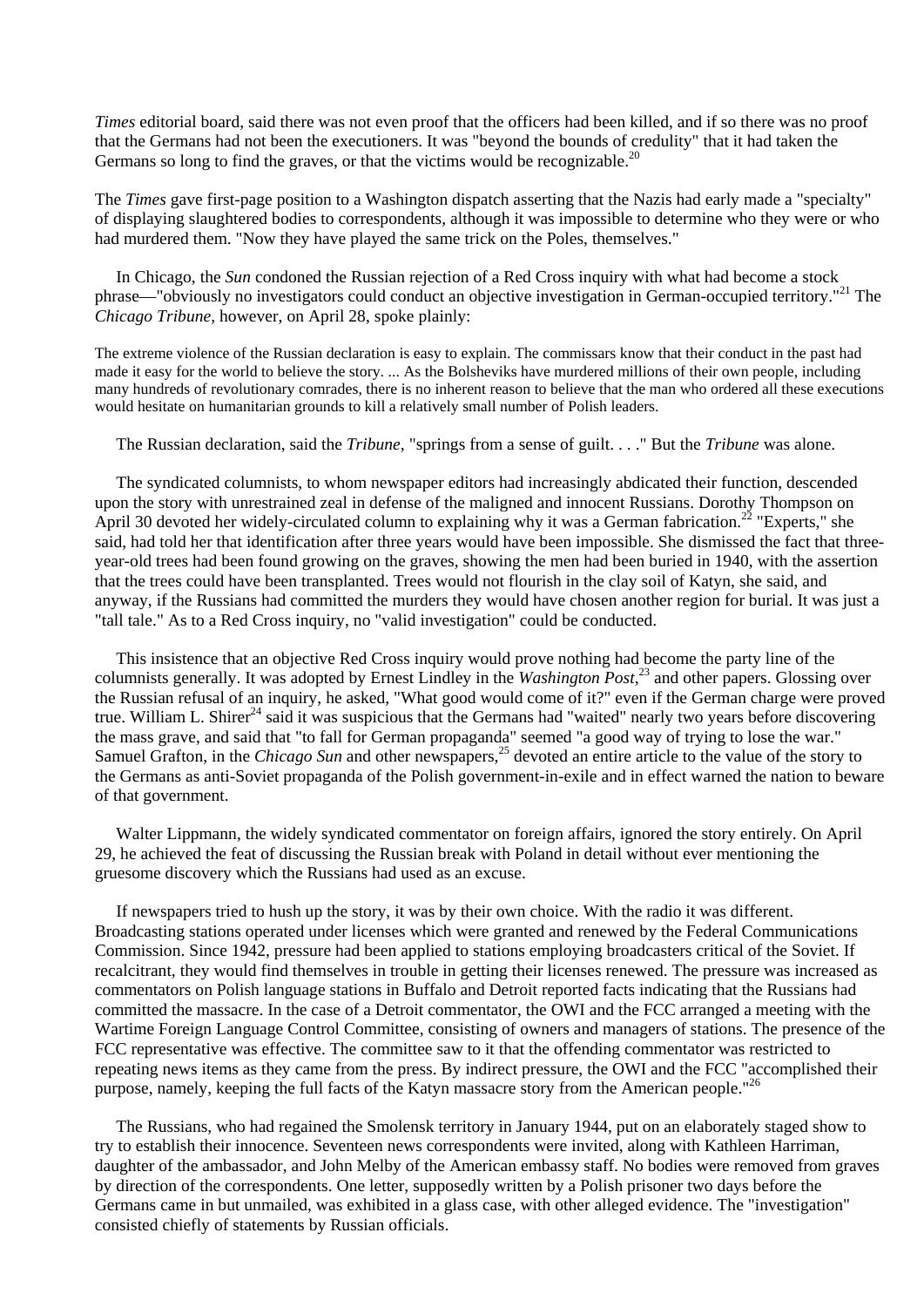The *NewYork Times* correspondent reported the fact that some bodies were in heavy field overcoats lined with fur, strange garb for August or September, the months in which the Russians charged the Germans with committing the murders. The Russian explanation had been that the nights were cold. The *Times'* story was noncommittal, as were others. Henry C. Cassidy, chief of the Associated Press Moscow bureau, later testified before the House Katyn investigating committee that the newspapermen were not convinced, but that he reported no conclusions because he knew anything adverse would anger the Russians and would not get past censorship anyway.

 The reports of Melby and Miss Harriman to the embassy were curiously suggestive of an attempt to reach a desired conclusion. They admitted that the witnesses were well-rehearsed, the evidence was minute and petty, there were many unanswered questions and doubts, and that they were expected to accept statements as true just because Soviet officials made them. Despite all this, both dutifully gave their opinions that the Germans were guilty, and Miss Harriman cited as the most convincing evidence "the methodical manner in which the job was done." Ambassador Harriman's confidential report to the President, giving the opinions of his emissaries, referred to "German Shooting of Captured Polish Officers in Katyn Forest," although he admitted therein that the evidence and testimony were "inconclusive."27

 In May 1944, George H. Earle, former governor of Pennsylvania and the President's special emissary in Turkey and the Balkans, brought evidence of Russian guilt directly to Roosevelt, but got nowhere. Earle had photographs which had been taken at the graves and affidavits from officials of the Bulgarian and Rumanian Red Cross organizations, testifying that they had personally inspected the bodies at Katyn and that there was no doubt that the Soviet was responsible. The President's response was that it was "entirely German propaganda and a German plot."<sup>28</sup> Earle insistently continued to send evidence of Russian guilt to Roosevelt, and finally, on March 22, 1945, told the President that he would publicize the facts unless ordered not to do so. Roosevelt forbade him, and Earle, who held a naval commission, was sent to Samoa. $^{29}$ 

 Official efforts to prevent the American public from learning the truth about the massacre extended to the military. In 1943, shortly after the bodies were found, two U.S. army officers, prisoners of the Germans, were taken to Katyn to see the evidence for themselves. Both became convinced of Russian guilt. The senior of these officers, Col. John H. Van Vliet, was released from imprisonment in April 1945. In Washington, on May 22, he handed a written report to Major General Clayton Bissell, army assistant chief of staff in charge of Army Intelligence. It was suppressed and kept secret, and Van Vliet was given a written order not to discuss it. After the war, as official attitudes toward Russia changed, rumors of the suppressed report became current. Finally the army searched, but it had disappeared. In 1950, Van Vliet prepared a second report.

 General Bissell later testified he had classified the first report as "top secret" because he saw in it "great possibilities of embarrassment." Questioned at length, Bissell said he thought the report had been sent to an official of the Department of State, but that official denied receiving it. No receipt for its transmittal - an ironclad aspect of procedure with such documents - could be found. An independent investigation conducted by the army's inspector general in 1950 concluded that there was nothing to indicate the report had ever left Army Intelligence.

 The conclusion of the House of Representatives investigating committee was unequivocal: the Van Vliet report "was either removed or purposely destroyed in Army Intelligence." According to the testimony of officers who were stationed in Army Intelligence during the war, there was a pool of pro-Soviet civilian and military personnel who exerted great efforts to suppress anti-Soviet reports. Top-ranking officers who were too critical of the Soviets were bypassed.

 At the Nuremberg trials, the Soviet made a weak attempt to fasten Katyn guilt upon the Germans. One witness gave apparently prepared answers to questions by the Russian prosecutor. Another repeated the findings of the 1944 Russian "investigation." A third was a Bulgarian member of the international commission which had found the Russians guilty, and who, after imprisonment by the Soviet, and with the prospect of being returned to Communist-controlled Bulgaria, had repudiated the earlier verdict. The American and British prosecutors were in possession of voluminous evidence gathered by the Poles which showed Russian guilt, and the Katyn massacre was simply dropped.

 It was not until the United States found itself fighting a war in Korea against an army trained, equipped and supplied by Russia, that an official effort was made to reveal the facts of Katyn. At long last, the whitewash was to be stripped away. A House of Representatives inquiry into the massacre was initiated in September 1951. A bipartisan committee consumed two years in the investigation, during which time it heard 81 witnesses - including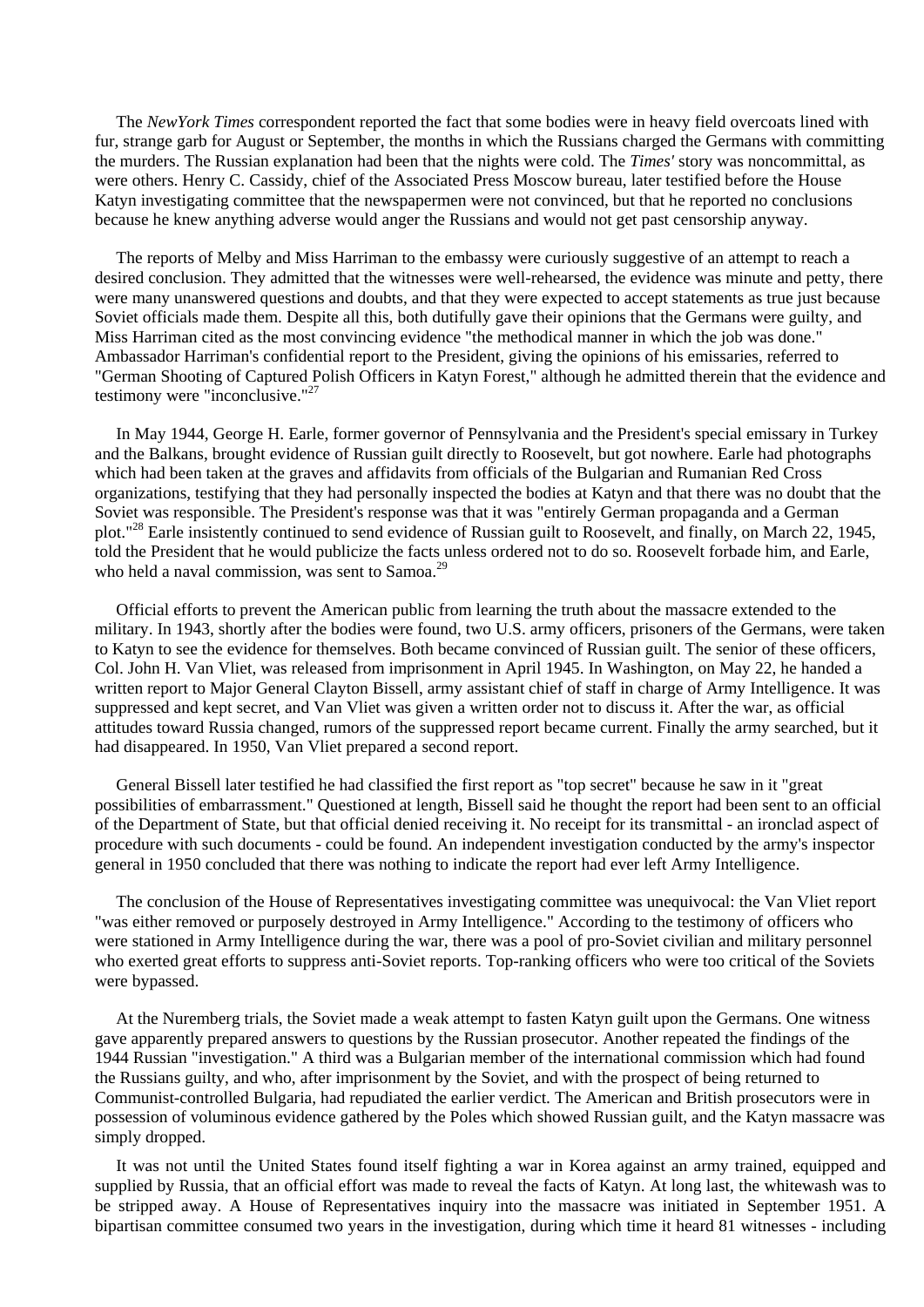one eyewitness - and took depositions in both the United States and Europe.

Its conclusion was unanimous. The Poles had been murdered by the Soviet not later than than the spring of 1940.

 Only 4,143 bodies had been found in the Katyn forest graves. Testimony showed that the approximately 15,400 prisoners had been placed in three camps. Those murdered in the Katyn forest were the prisoners from a camp at Kozielsk, where the majority of high-ranking army officers and hundreds of doctors who were army reservists had been held. Noncommissioned officers and peacetime political and education leaders, also reservists, were imprisoned at Starobielsk. Poland's frontier guards, home police and public officials of eastern Poland were imprisoned at Ostashkov. Religious leaders were imprisoned in all three camps. Nothing has ever been heard of the prisoners of the latter two camps. Testimony before the investigating committee indicated that the Starobielsk prisoners had probably met their death somewhere near Kharkov in the same manner as the Katyn victims, and that the Ostashkov prisoners had probably been murdered by being placed on barges in the White Sea, which were then sunk by artillery fire.

 When the committee's reports were issued, some of the newspapers which had done their best to mislead the public at the time of the discovery had nothing to say. Others were penitent in varying degrees. Most were inclined to blame the government for their own attempts to convince their readers that the whole thing was a fraud.

The *Washington Star* agreed that the OWI, the FCC and government officials from the President down "ignored evidence that the Germans were right." It did not hesitate to criticize "the part played by our government in concealing the facts from the American people." But it made no mention of the fact that nearly all newspapers, including the *Star,* had lent themselves fully to that concealment.

 The *Washington Post,* which at the time of the massacre had insisted that German guilt "must" be assumed, was a little more forthright. When the interim report of the investigating committee was issued, July 22, 1952, the *Post*  said remorsefully:

It is now painfully plain that the suspicion of the western governments and press concerning the Russian version of the Katyn story  $\dots$ should have been aroused when the Kremlin refused to permit an investigation by the International Red Cross, as was requested by the Polish government-in-exile.<sup>3</sup>

On the issuance of the committee's final report, December 22, 1952, the *Post* said:

One reason that many American newspapers were content to accept the Russian story was that it had apparently been accepted in official quarters. In our opinion this does not wholly exonerate the press, which should, as a matter of principle, be always distrustful of official motives, and should draw its conclusions independently from such evidence as is available.

 Explaining why there was no powerful defense of radio commentators forced off the air by the OWI and FCC, the *Post* added:

. . . resistance to the government in such a matter in time of war would have necessitated a much higher degree of civic courage than is required to condemn the government nine years afterward for having applied the pressure. And it is mainly this absence of civic courage, the reluctance to risk the odium of dissent when the cry is for unity, that enables the policy makers and propagandists to compound such blunders as were made in the aftermath of the Katyn episode.

 But in 1943, Russian guilt in such a heinous crime could not be admitted without giving the lie to the nation's own pro-Soviet propaganda, which most of the press, under no totalitarian rule, had been implanting in the mass mind - of which it had become a part.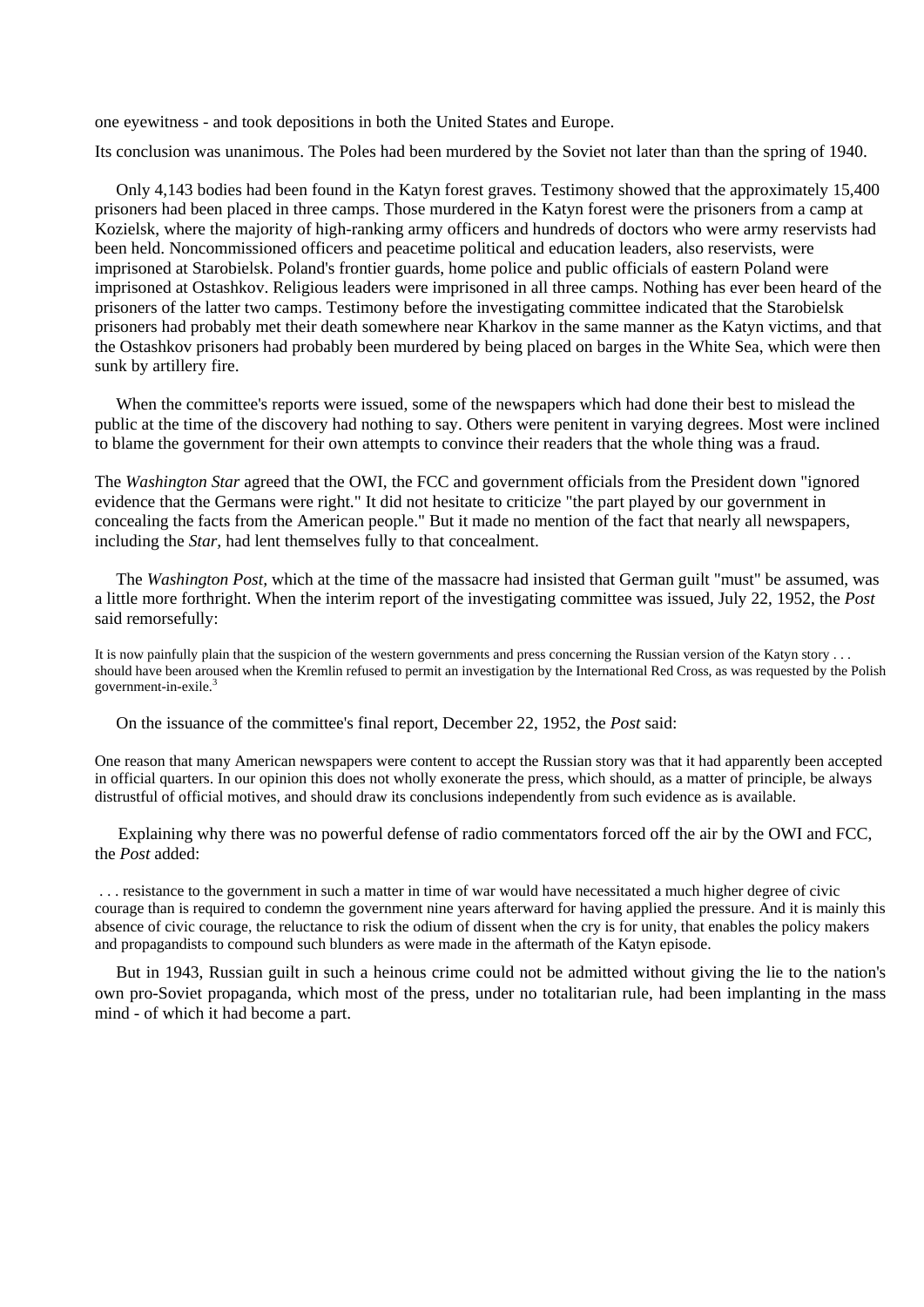### **7**

### On to Teheran

The whitewashing of the Russians when the Katyn Forest massacre was discovered was but a manifestation of the swelling tide of pro-Soviet propaganda in 1943. Most of the press, the radio and the movies had already gotten behind the official effort to create a new Russian image. A notable instance was the issuance by *Life* magazine on March 29 of a special 116-page edition devoted entirely to gilding the Soviet. Colorful illustrations of Russian scenes, portraits of Russian officials, and appealing pictures of farmers, workers and children sought to create a sympathetic and approving attitude.

A capsule history of Russia was provided which ended conveniently before Stalin's notorious purges of the late thirties. The Stalin-Hitler pact of 1939 was explained as necessary to gain time to prepare for a German attack after the democracies' refusal to support a policy of collective security. The Soviet was described as working for collective security against fascism after being admitted to the League of Nations, but the fact that it was later expelled from the League because of its 1939 attack on Finland was not mentioned. In an article by former ambassador Joseph E. Davies, Russian territorial demands were defended and Poland was charged with raising controversy. Readers were assured that Russia would go as far as any nation in "a high-minded and altruistic effort" to cooperate in creating a stable world.

Film makers, working closely with the Office of War Information, vied to glorify the Soviets. Davies' book, *Mission to Moscow,* which represented the 1937-38 purges as destroying a German "fifth column," was made into a pretentious picture, with the production supervised by the author. Opening in New York two weeks after the disclosure of the Katyn Forest massacre, it b,roke all records for the theater. Backed by a huge advertising budget and a tremendous promotional push, the film was shown in every hamlet. The National Council of American-Soviet Friendship presented certificates of appreciation to Davies and the producers in a big New York rally at which a United States senator expressed the "immeasureable debt" which the United States owed to Russia.

The film was so fulsome in its praise of the Soviet Union and President Roosevelt, and so filled with historical distortions, that even many sympathetic reviewers confessed to misgivings. Fifty-two American educators, historians, writers and trade union leaders issued a statement terming it "the first full-dress example of the kind of propaganda hitherto confined to totalitarian countries .... It falsifies history and glorifies dictatorship." Even the Writers War Board, which had been formed at the instigation of Secretary of the Treasury Morgenthau, and which was itself very active in the effort to promote trust in the Soviet Union, felt impelled to denounce the picture because of its falsification of facts and unrestrained acceptance of the supposed merits of Russian communism.

Nevertheless, when a special preview was held in Washington under the auspices of the National Press Club, with a packed house of newspapermen, diplomats and government officials, the *Washington Post* reported: "There was a deep and almost reverent silence through most of the showing .... At the end there was a great burst of applause which ended only when the theater orchestra drowned it out with the finale."<sup>1</sup> In contrast, it may be added, at the end of a private showing for Stalin the Russian dictator walked out without a word or look for anyone. American newspapermen were told that changes would have to be made before the film could be shown in Russia.

*The North Star,* a big propaganda film, pictured German cruelty against the backdrop of a Russian agricultural commune where life had been just one happy idyll, filled with music and rollicking gaiety. The children on walking trips happily sang of themselves as the "future generation"—with lyrics by Ira Gershwin. The villagers, wrote the gagging reviewer of the *New York Times,* might be "light-hearted peasants in musical comedies set in mythical foreign lands." When they gathered for a sociable evening it was like a scene from *Oklahoma.* The film, he said, was in "startling contrast" to the Russia of fact. But the *Times'* weekly magazine gave the film a full-page picture display entitled "Peasant Epic of Russia" and *Time* called it a "milestone."

Actors who objected to taking part in pro-Soviet propaganda productions sometimes found life difficult. Washington influence was exerted to prevent Robert Taylor, a leading actor, from entering the navy until he had starred in *Song of Russia,* glorifying Soviet institutions and ideologies. Lowell Mellett, motion picture coordinator of the OWI, came to Hollywood and blocked his attempt to get out of the cast, according to Taylor.<sup>2</sup>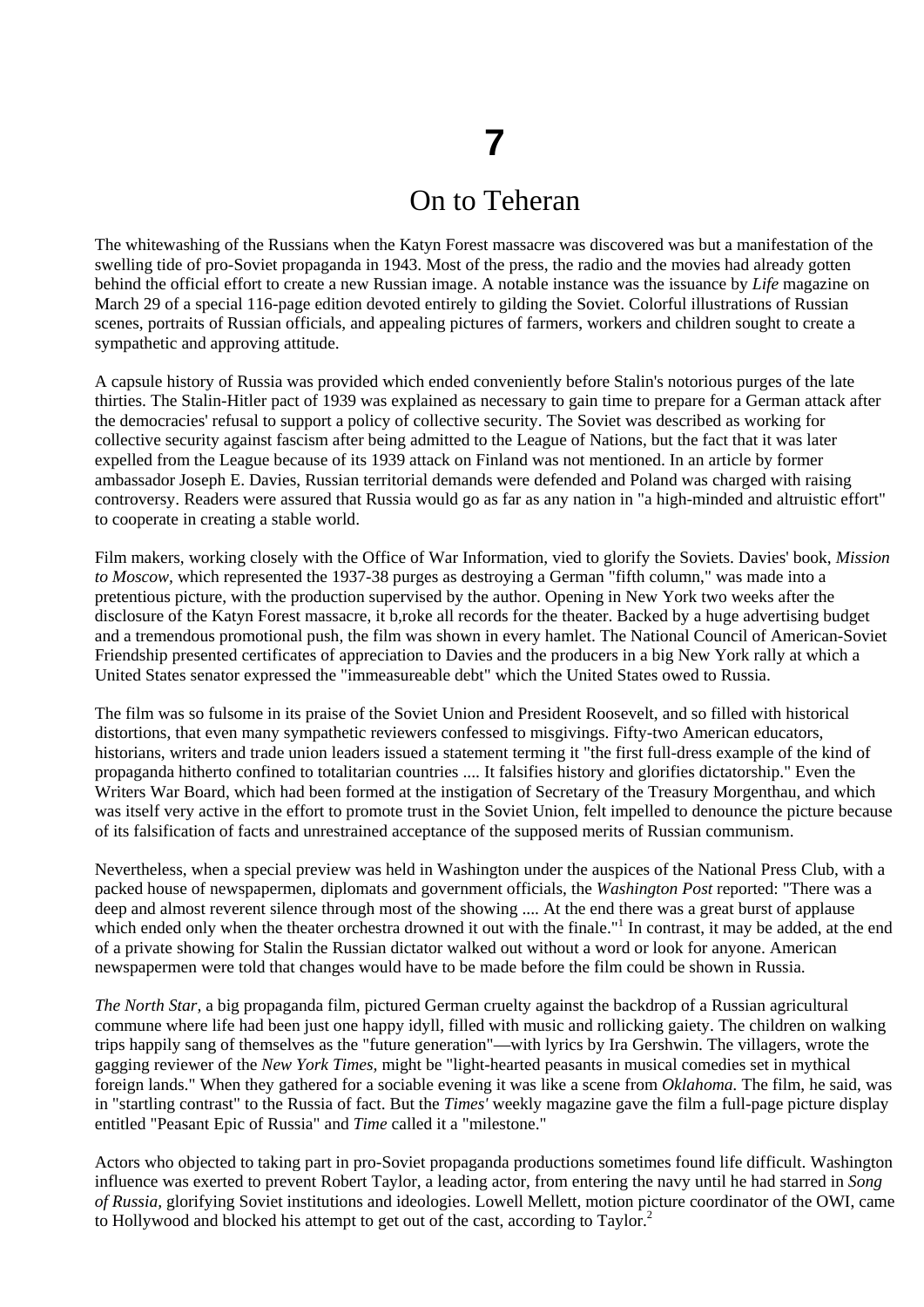Communist propaganda was not confined to overt pro-Soviet films. Hollywood was infested with Communists and sympathizers, and non-Communist producers found it difficult to weed out propaganda because of the insidious way in which it was inserted. Although in a numerical minority, Communists controlled the Motion Picture Writers' Guild and were engaged in a constant effort to get control of the Screen Directors' Guild. Their influence was such that anti-Communist writers had to "play ball or else." Numerous screen writers, questioned in 1947, refused to tell a House of Representatives committee whether they were Communists.<sup>3</sup>

While the public was thus being fed pro-Russian propaganda and the evidence of the Katyn massacre was being brushed aside, President Roosevelt was trying to arrange a personal meeting with Stalin which he had sought repeatedly since 1941. Churchill also desired such a meeting, including himself, and had so told a joint session of Congress, May 1, while in Washington for a conference with Roosevelt. But this wasn't Roosevelt's idea at all. He wanted a tete-a-tete with Stalin without Churchill. Even as the Prime Minister was addressing Congress, Roosevelt was engaged in correspondence with Stalin, without Churchill's knowledge, trying to work out a meeting for just the two of them. In a letter to Stalin, May 5, Roosevelt proposed to take with him only Harry Hopkins, an interpreter and a stenographer. Roosevelt told Stalin that they did not need staffs from the armed services to discuss military and naval matters.

The President was in frequent communication with Stalin through the usual channels, but the exclusion of Churchill rendered the invitation highly delicate, and he advanced his proposal in a letter carried personally to Stalin by former ambassador Davies. Roosevelt did not want to go to Russia, and, with Churchill barred, the site of the proposed meeting was a ticklish question. He pointed out to Stalin that, without Churchill, British territory had to be rejected. Likewise, he ruled out the possibility of Iceland, because it would be "quite frankly difficult" not to invite the Prime Minister to a place so near Britain. He suggested somewhere near the Bering Straits, in either Alaska or Siberia.<sup>4</sup>

Stalin at first agreed to attend such a meeting in July or August. The Prime Minister learned of the plan a month after it had been presented to Stalin, and voiced most vigorous objections to such a conference with Britain left out. But Stalin had grown so caustic about the failure of Britain and the United States to establish a second front in 1943 that Churchill withdrew his objections and agreed any meeting would be beneficial, "if you can get him [Stalin] to come." Stalin, however, backed off, and on August 8 informed Roosevelt that it would be impossible to attend even in the autumn, and proposed instead a lower-level conference of the three nations. Not until Roosevelt and Churchill assured him after the Quebec conference that a large-scale build-up was under way for an invasion the following spring, and that Anglo-American operations in the Balkans would be strictly limited, did Stalin finally consent to attend a meeting - with Churchill to be there also. It was to be preceded by a conference of foreign ministers including China, the site for which, on Stalin's insistence, was to be Moscow.

While the stage was thus being set for the Teheran conference, at which the territorial seizures which Roosevelt and Eden had secretly agreed on in March were to be defined to Russian satisfaction, the President continued to preserve the public facade that any such dispositions had been deferred until after the war. On July 28, in a speech praising Russian sacrifices under the leadership of Stalin, he derogated the discussion of "details of the future." Time, he said, should not be taken out "to define every boundary and settle every political controversy." His informal agreement with Eden of the preceding March, granting Soviet demands and allowing the Poles to seize German territory, was kept strictly under cover.

Roosevelt still displayed the Atlantic Charter as his standard. On August 14, the second anniversary of its signing, he pointed out that all the United Nations had "subscribed to the purposes and principles" of that document. Before the Canadian Parliament, August 23, he said those who did not believe the pledges of the charter would be put into effect would have sneered at the Declaration of Independence, laughed at the Magna Charta, and derided Moses when he came from the mountain with the Ten Commandments.

But when the president of Poland *sought to have these generalities* translated into specific protection of Polish territory, Roosevelt was cagey. In a note to Roosevelt on August 31, the fourth anniversary of the German attack on Poland, the Polish president affirmed that his country was still sustained by its "unshakeable faith" in the charter and of the Four Freedoms—"proclaimed by you." Roosevelt in return praised the gallant stand of the Poles, but avoided any return mention of the charter or the Four Freedoms.

In the light of political developments, mere affirmation of the Atlantic Charter was becoming steadily less effective as a substitute for a stated foreign policy. If there was a policy, nobody knew it. Recognizing the widespread "profound concern" that was being expressed, Secretary Hull sought to allay it in a radio broadcast, September 12.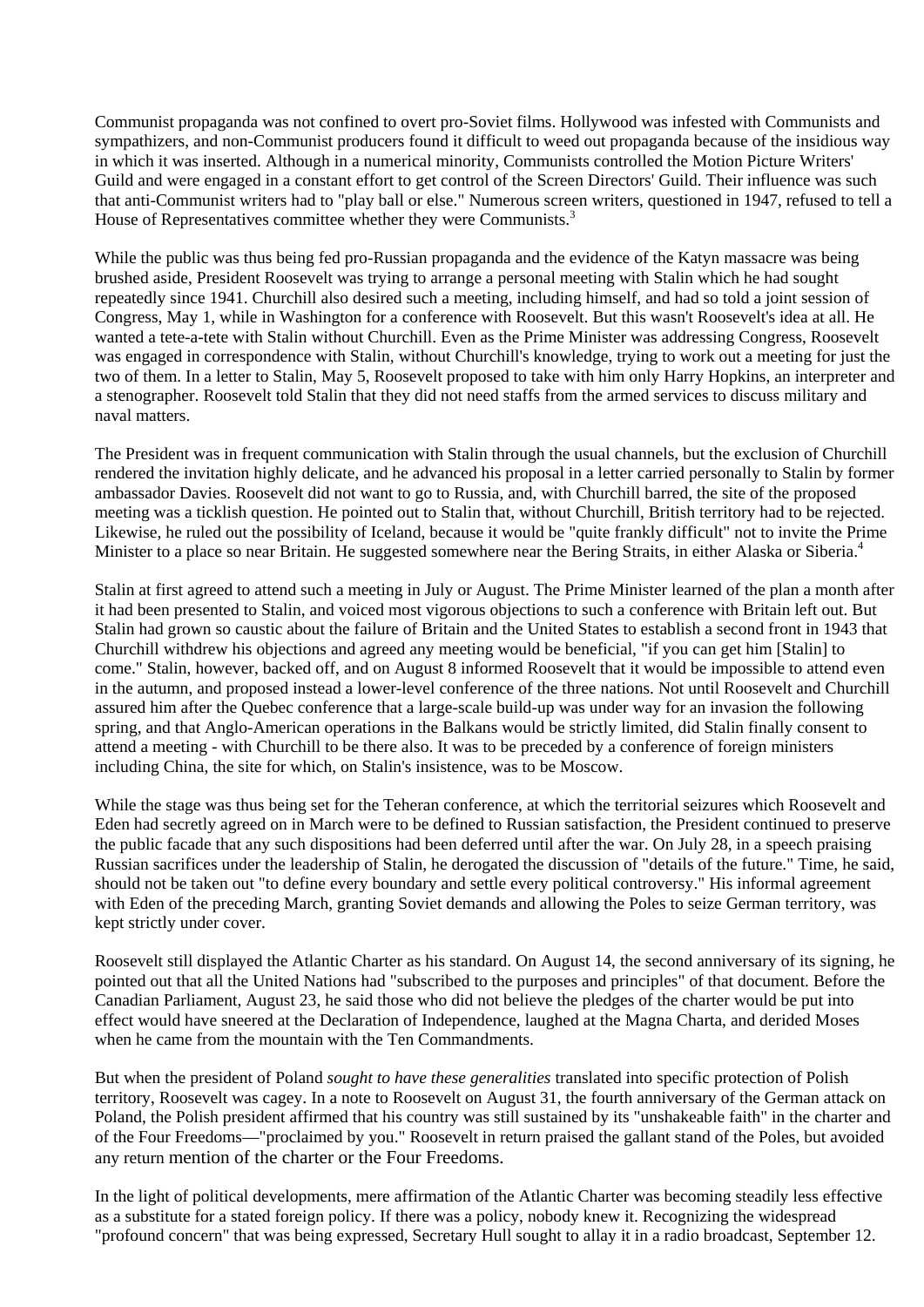The paramount aim of foreign policy, he told the people, was to defeat the enemy as soon as possible. He again cited the Atlantic Charter and the Declaration of the United Nations, and called for an international organization "based on rules of morality, law and justice," in which the "peacefully-inclined" nations would restrain the "aggressors."

But the secretary of state answered none of the questions that were being asked. An editor of *Harper's Magazine*  thus described the public desire for information:

Every editorial page, every magazine, every publisher's list reveals how widespread, earnest and intent the debate is .... It seems too bad that it has to be conducted in total darkness. What are the principles and policies of the government? On what are they based? What are the controlling facts? Who speaks for the government? What does the government want? Who is it trying to avoid? . . . There is simply no way of knowing. We have some resounding phrases like "unconditional surrender".... We have some brave abstractions like the Four Freedoms.... What I am afraid of as a civilian, as an American citizen, is that we are going to be asked to ratify *fails accomplis.* . . .<sup>5</sup>

It had been generally expected that at the coming Moscow conference of foreign ministers, set for October 18, exigent territorial questions which were disturbing the American people would be a prime subject for discussion. But a few days before the opening, Stalin, with a sharp attack by *Pravda,* let it be known he had no such intention. "The Soviet Union's borders," as *Pravda* put it, "can no more be a topic of conversation than, for example, the borders of the United States or the status of California." At the conference, the Russians flatly rejected any consideration of Poland or the Baltic states. The objective of the Russians was a speedy cross-channel invasion of the continent by British and American troops. On this, according to Foreign Secretary Eden, they were completely and blindly set, and it was the only decision in which they took an absorbing interest.<sup>6</sup>

With territorial plans barred from discussion, the invasion promised, and plans for it set forth, harmony prevailed. At the conclusion of the conference, a declaration of unity was issued. It was a defeat for the West and a victory for Russia at every point where principle was involved, although the public, of course, was not told this. The Russians agreed to act jointly in matters relating to surrender and disarmament of the enemy, but not as to occupation of enemy territory or enemy-held territory. They refused to agree to act jointly in maintaining peace and security pending the reestablishment of law and order, and they refused to agree that military forces would not be employed in other states except by agreement of all the victors. On these matters they would only "consult." But they were willing to cooperate in an international organization to preserve peace, which would cost them nothing.

The conference results, however, with the Russians agreeing to join an international organization, were presented to the American people as a magnificent achievement in establishing "unity" - indeed as a diplomatic "victory." The "American view" had prevailed. Acclaim was general. Washington dispatches referred to Hull as "returning in triumph" from Moscow, "where he played a leading role in laying the foundations for a durable peace." He had brought with him "an agreement of momentous importance to the future of the world." The President called the conference a tremendous success. The *New York Times* editorially said the "American formula" had apparently been accepted verbatim at Moscow, and "the historic task he [Hull] has accomplished is a triumph for his country and the world because it lays the cornerstone of the structure of peace." Senator Harry F. Byrd of Virginia said Hull had "achieved a diplomatic success nearly beyond measure" and urged that a joint session of Congress present him with the Congressional Medal of Honor. Hull's own view, as expressed later to Secretary Morgen-thau, was that he had gotten along so well with the Russians because he assured them that he wanted to "hold a secret trial before which I would bring Hitler and his gang . . . and I would shoot them all, and then I would let the world know about it a couple of days later."7 The "success" of the meeting brought Senate approval of a resolution favoring participation in an international organization to preserve peace.

The conference had actually been a dismal failure. Harry Hopkins, the President's most intimate adviser, said of it privately, "we are prostrate." When the Polish ambassador asked why, then, was such enthusiasm being fed to the American public, Hopkins replied: "Perhaps because we want to show the Soviets that we harbor no suspicions of their conduct."<sup>8</sup>

Even Hull privately expressed some disillusionment. He admitted to the Polish ambassador that the Russians were determined to regard the Polish boundary question as solved in their favor.<sup>9</sup> They had determinedly opposed his suggestion of western Allied forces at the Russians' side in the liberation and occupation of countries bordering on Russia. He could not draw any final optimistic conclusions from the meeting but wanted to believe the Russians were sincerely desirous of collaboration with the western Allies in postwar settlements.<sup>10</sup>

The Moscow conference declaration had said that "after the termination of hostilities they [the allied nations] will not employ their military forces within the territories of other states except for the purposes envisaged in this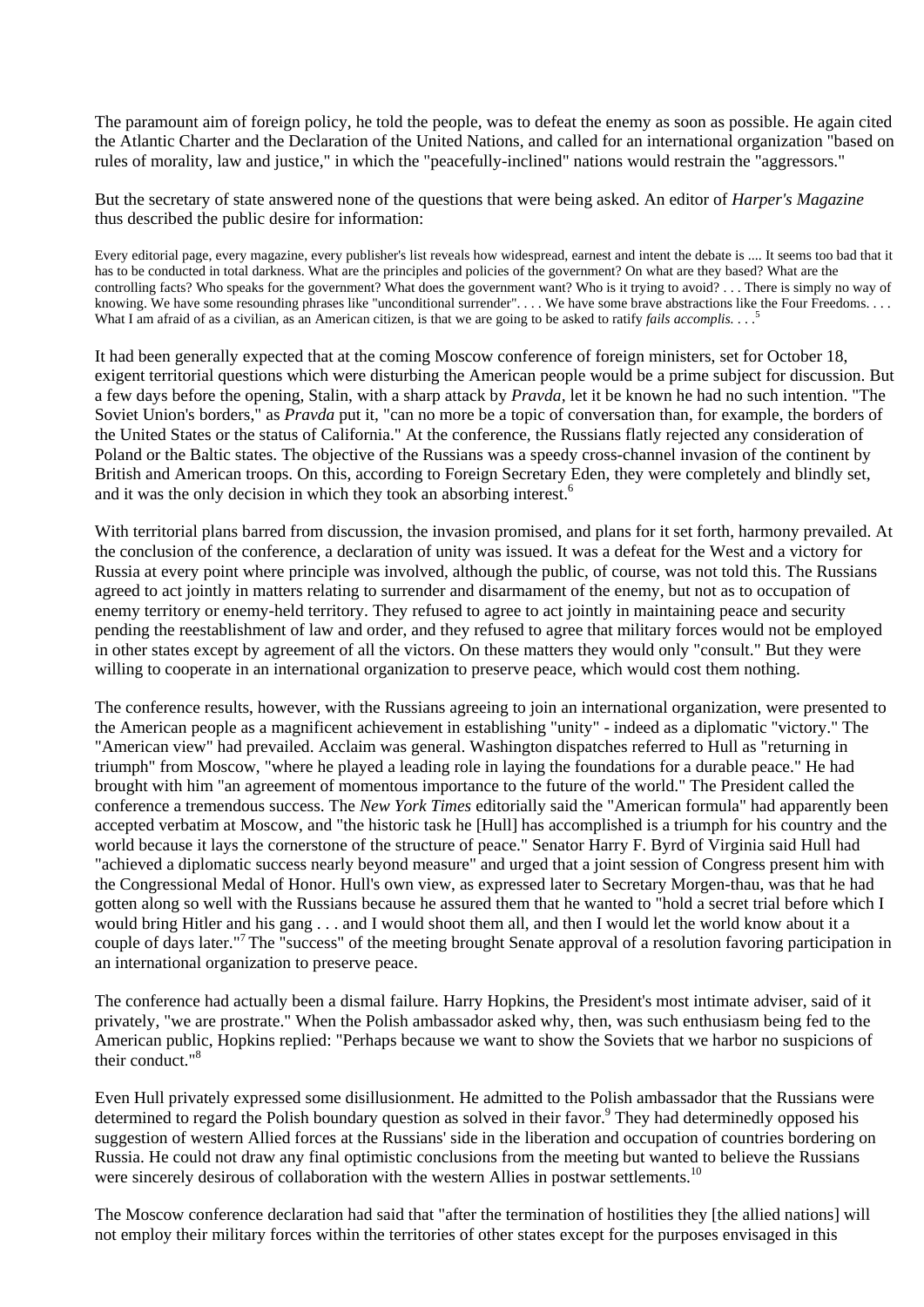declaration and after joint consultation." The public did not know that the Russians had refused to accede to a requirement for *agreement* on such action, but the weasel-wording of the clause was apparent. "Consultation" effectively meant nothing. Uneasiness grew as to what had actually transpired at Moscow. On November 13, the Catholic bishops of the United States said the Moscow conference had failed to dispel "the fear that compromises on the ideals of the Atlantic Charter are in prospect." On the same day, the Soviet ambassador in Mexico City stated plainly that Russia was going to take eastern Poland.

Had the United States agreed to this in Moscow? At a November 15 press conference, Hull refused to comment on the statement of the Soviet ambassador to Mexico or to permit direct quotation at all. He said there had been no discussion at Moscow of the Baltic states or Poland, but did not reveal that such discussion had been firmly rejected by the Russians at the outset. The discussions, he said, had been based on the doctrine that every nation in Europe would have the right by a free plebiscite to select its own form of government.

But if Russia could keep its forces in a conquered country by mere "consultation" with the other victors, what would a plebiscite amount to? Asked whether a military organization in an occupied country would supervise a promised plebiscite, Hull said weakly that it would not be "supposed" to do so. He assured reporters that the principles of the Atlantic Charter had not been compromised, but admitted vaguely that some questions had been reserved for treatment through diplomatic channels.

The next day, Hull held another press conference to qualify his statement about plebiscites. While plebiscites would be held in liberated areas, he said certain territorial settlements would have to be made before one knew what these plebiscite areas were, and the settlements would not be made until the end of the war. Furthermore, the promise of plebiscites would not apply directly to boundary disputes, but only to choosing forms of government.

In other words, the right of self-determination was to be exercised by the "liberated" peoples only after the victors had established themselves in the territories claimed, and the plebiscites would very likely be conducted by the occupying military forces. The fears of the Catholic bishops had been confirmed. A leading Protestant organ, *Christian Century,* said: "Mr. Hull has paid for his 'general international organization' with the scuttling of the Atlantic Charter."

But Hull on November 18 assured a joint session of Congress, where he was given a tremendous ovation with thunderous applause, that at the end of the war the United Nations would have a common interest in "the principles and spirit of the Atlantic Charter and the Declaration of the United Nations." The four-power declaration of unity issued after the conference assured the world that there would no longer be need for spheres of influence, alliances or balance of power.11 On the same day, former Ambassador Grew, before a New York audience, placed the charter and the Moscow declaration side by side as the two "great cornerstones" for an invulnerable and enduring edifice of world peace.

Prime Minister Stanislaw Mikolajezyk of Poland, who had taken office upon the death of Sikorski in July, attempted vainly to see Roosevelt in advance of the coming Big Three conferences. The Moscow Declaration had obviously meant that the Soviet military command would take over exclusively the administration of occupied Polish territory, which to the Poles meant immediate and complete sovietization.

The Poles tried unavailingly for an opportunity to seek direct assurance from the President that the Atlantic Charter actually would apply so far as their own territory was concerned. Roosevelt, asked by Prime Minister Mikolajezyk in October for a Washington meeting, waited three weeks to reply and then suggested delaying it until the middle of January. The Polish ambassador was unable to see Secretary Hull or even his adviser on political relations. Poland, the invasion of which by Hitler had been the original *casus belli,* was now a troublesome embarrassment to relations with Stalin, Hitler's former ally. The course was set for Teheran, where the President was to offer to Stalin his secret, outright approval of virtually everything Stalin wanted.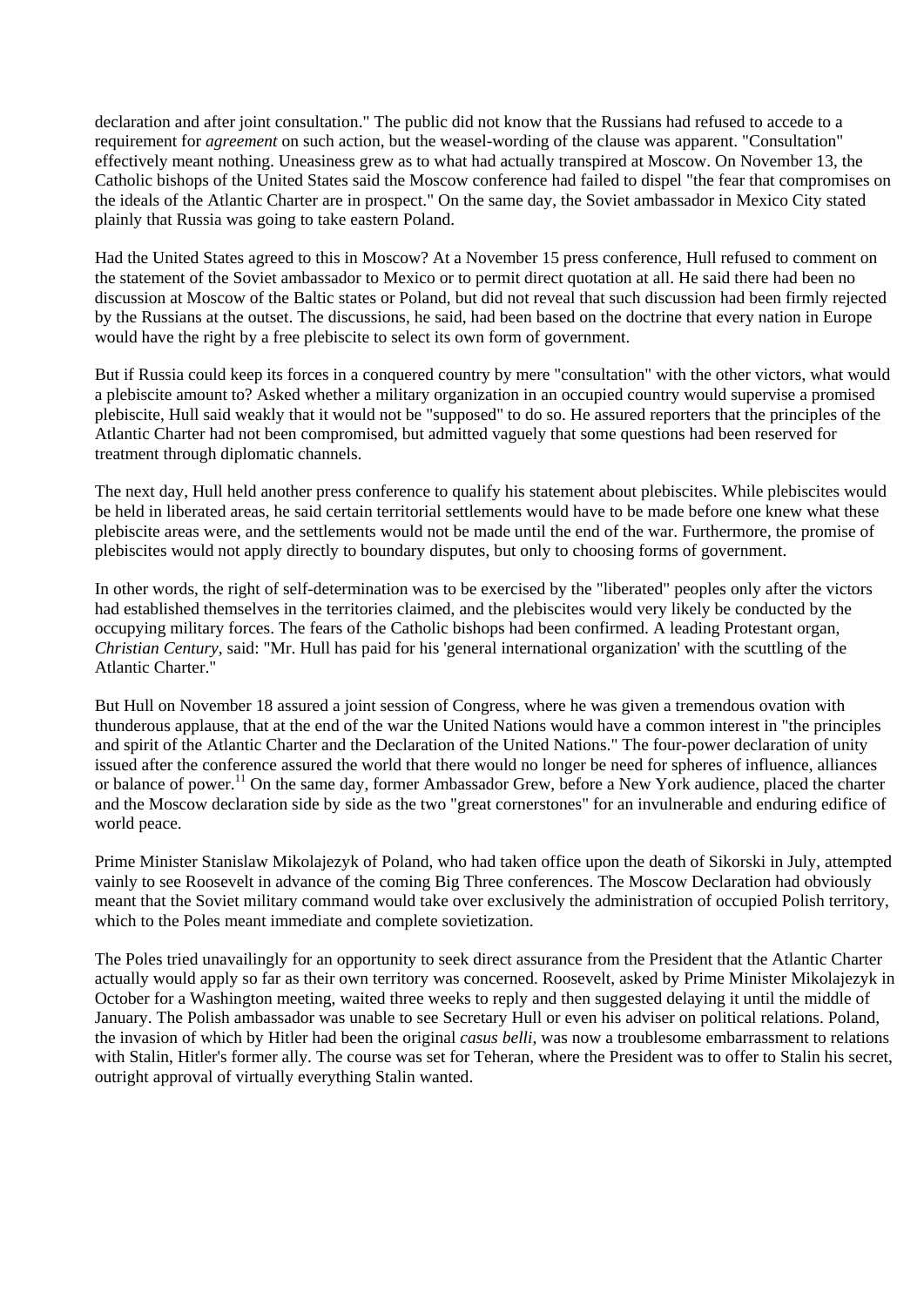### Teheran - Secrecy Until the Election

At Teheran, the President of the United States and the Prime Minister of Great Britain put their stamp of approval on the territorial dispositions which Roosevelt and Eden had secretly agreed upon in March. Stalin was given everything he had demanded, and came out even better than when dividing territory with Hitler. But the American people were told nothing of all this.

The conference was Stalin's, from first to last. Even the site was chosen on his insistence, despite Roosevelt's urgent requests for a place more accessible. Urging the necessity of being where he could act on bills passed by Congress, the President pleaded that the conference be held nearer Cairo, where a preceding meeting with Generalissimo Chiang Kai-shek of China had been set. Until the last, Roosevelt insisted he could not possibly go to Teheran and on November 5 wrote Churchill he was "begging" Stalin to meet him at a nearer point. But the Soviet dictator was adamant. It was Teheran or nothing, and Roosevelt yielded.

Other than by press rumors, the people did not even know the meetings were being held. At Cairo, photographers were permitted on the leash, but at Teheran the press, as Roosevelt had proposed to Stalin, was "entirely banished." First confirmation of the meetings came in a Lisbon dispatch to a British press agency, December 1, reporting the fact of the Cairo parley and saying that Roosevelt and Churchill were enroute to somewhere in Iran to see Stalin. Actually, the Teheran conference had ended.

At Teheran, Soviet seizure of eastern Poland was endorsed. As to Lithuania, Latvia and Estonia, Stalin declared these countries off limits for discussion; they had already "voted," while occupied by Soviet troops, to join the Soviet Union. The West acquiesced. Support was given to Tito, the Communist chief in Yugoslavia. It was agreed in general that Germany should be dismembered, with a large part going to Poland as compensation for the Soviet seizures. With Roosevelt supporting Stalin, Churchill's desire for a drive into the Balkans - which might deter Russian expansion in Central Europe - was quashed.

All these decisions were kept secret. An official communique, issued from Moscow on December 6, consisted of generalities. A "common understanding" had been reached. The conferees had "shaped and confirmed our common policy" and left the meeting "friends in fact, in spirit, and in purpose." The German military power was to be destroyed, and the peoples of all countries devoted to the elimination of tyranny, slavery, oppression and intolerance were to be welcomed into a world family of democratic nations.

The American people never at any time received from their President any facts on the principal Teheran agreements. Roosevelt secretly committed himself to the Soviet territorial acquisitions and the Polish seizure of German lands in private conversations with Stalin, with Churchill absent. He likewise approved Russian annexation of Lithuania, Latvia and Estonia, while casually suggesting a face-saving plebiscite "some day" to satisfy "world opinion.'" He assured Stalin he was confident these people would choose to join the Soviet Union in such a vote.

Roosevelt explained frankly to Stalin that his approval of Russian demands had to be kept secret until some time after the 1944 election. According to the official minutes of the meeting, the President said "there were in the United States from six to seven million Americans of Polish extraction, and, as a practical man, he did not wish to lose their vote." He further hoped Stalin would understand that "for political reasons" he could not participate in any decision at Teheran or even the next winter on this subject, and that "he could not publicly take part in any such arrangement at the present time." As to Russian absorption of the Baltic states, there were also in the United States "a number of persons of Lithuanian, Latvian and Estonian origin," and "it would be helpful for him personally" if Stalin would publicly declare an intention to hold elections there.<sup>2</sup> Stalin would make no promise.

In an official session, Roosevelt proposed the dismemberment of Germany into five countries, plus two regions to be placed under international control. But when the proposed Russian and Polish seizures of territory were discussed, Roosevelt, having already committed himself in private conversations with Stalin, merely sat in, while Churchill carried the ball. The Soviet was to get part of East Prussia and the eastern territories of Poland, which nation in turn was to get German territory west to the Oder. As the conference ended, the Prime Minister was to offer to the Poles a "reasonable formula" substantially meeting the Soviet demands, but not describing it as a Russian proposal. If the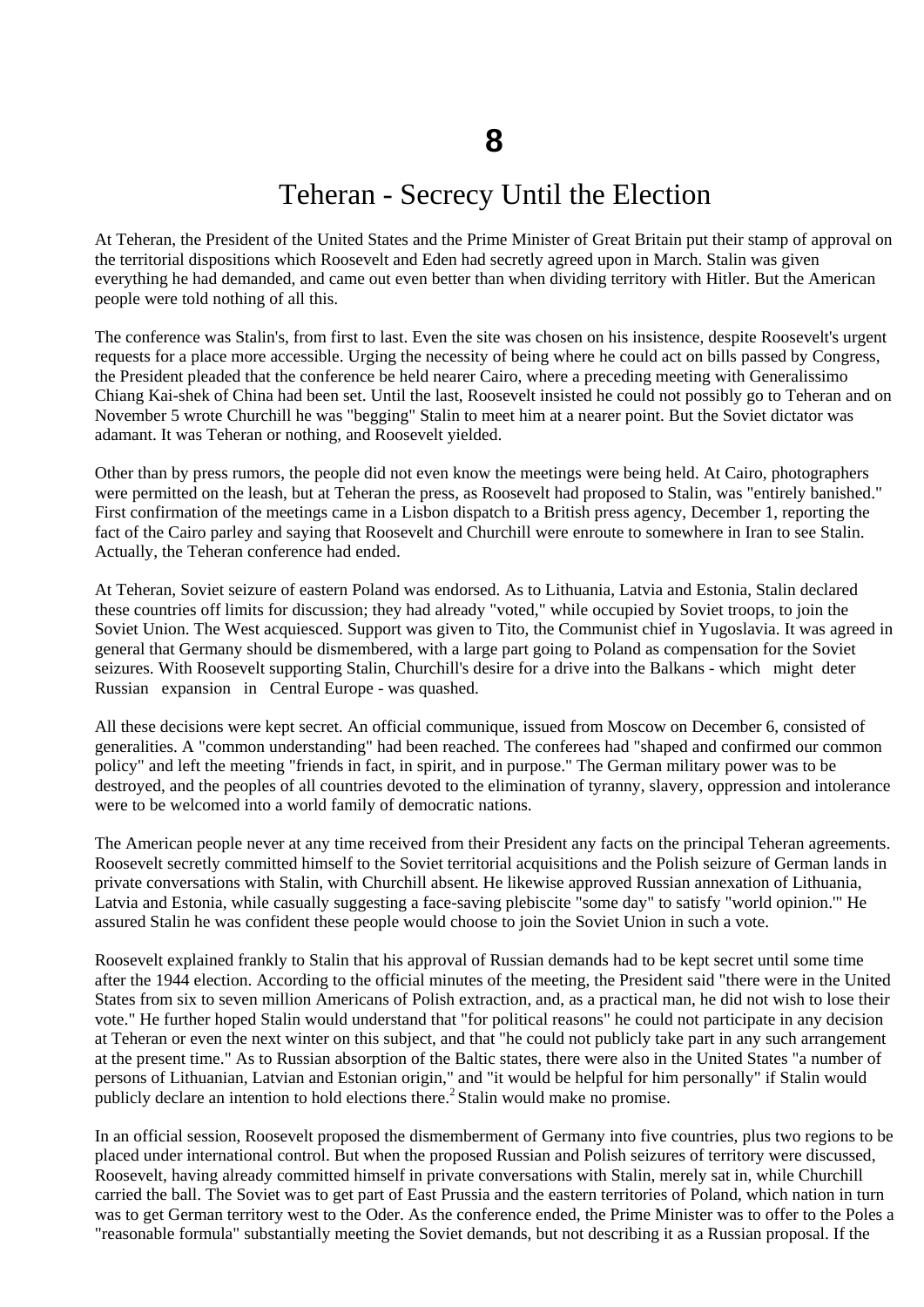Poles refused, Great Britain "would be through with them and certainly would not oppose the Soviet government under any conditions at the peace table."<sup>3</sup>

An incredible self-delusion determined Roosevelt's attitude toward Stalin. Among those who warned him against appeasement of the Russian dictator was William C. Bullitt, who had been the first ambassador to Russia after the Soviet regime was recognized. "Bill," replied the President, "I don't dispute your facts, they are accurate. I don't dispute the logic of your reasoning. I just have a hunch that Stalin is not that kind of a man. Harry [Hopkins] says he's not and that he doesn't want anything but security for his country, and I think that if I give him everything I possibly can and ask nothing from him in return, *noblesse oblige,* he won't try to annex anything and will work with me for a world of democracy and peace."4

Roosevelt had persuaded himself that the Soviet butcher of the thirties, the erstwhile collaborator with Hitler, was in reality an admirable fellow. He remarked to Frances Perkins, his secretary of labor, that Stalin had once studied for the priesthood and asked, "doesn't that explain part of the sympathetic quality in his nature which we all feel?"<sup>5</sup> He went to Teheran "prepared to like Stalin and determined to make himself liked."<sup>6</sup> Making no apparent gain with the Soviet dictator at first - "although I had done everything he asked me to do" - Roosevelt tried the tack of shining up to Stalin by crudely baiting the embarrassed and reddening Churchill about his personal habits for Stalin's amusement, until Stalin finally broke into a hearty guffaw. "I kept it up until Stalin was laughing with me and it was then that I called him Uncle Joe. He would have thought me fresh the day before, but that day he laughed and came around and shook my hand .... From then on, our relations were personal. . . ." Stalin, in Roosevelt's view, "had an elegance of manner that none of the rest of us had."<sup>7</sup>

Roosevelt told his son, Elliott, "It's a pleasure working with him [Stalin]. There's nothing devious." The big job of the United States would be "making sure that we continue to act as referee, as intermediary between Russia and England."<sup>8</sup>

At his first tete-a-tete with Stalin, the President volunteered the prospect of turning over to the Soviets a part of the American-British merchant fleet after the war. He approved giving one-third of the captured Italian fleet and merchant ships to Russia. Roosevelt took it upon himself to suggest that Stalin not discuss postwar India with Churchill because the latter had no solution, while proposing his own "solution" of turning India towards communism - "reform from the bottom, somewhat along the Soviet line." He agreed with Stalin "100 percent" that France - French divisions were then serving under General Eisenhower in North Africa - should be "punished" by not getting back Indochina; furthermore, he proposed that no Frenchmen over 40, and none who had ever taken part in the existing government, be allowed to return to position in the future.

The conference was presented in the United States as a great accomplishment because "agreement" had been reached with Russia. Typical was a propaganda release on December 7, a photograph showing Roosevelt and Stalin together, under the caption "No Difference of Opinion." The accompanying text read: "This photo is symbolic of the understanding reached between the United States and Russia at the three-power conference in Teheran. Marshal Joseph Stalin and President Franklin D. Roosevelt smile amiably as they sit together." The text was misleading. Roosevelt, true, was smiling - even laughing - jovially toward the Russian dictator at his side; but Stalin, unsmiling, was looking straight ahead, like an old dog ignoring a puppy.

Eulogistic speeches were delivered in Congress, to great applause. Representative (later Senator) William Fulbright said the conference "demonstrated that this time we have the leadership to organize a peaceful world." The majority leader of the House acclaimed the President's "outstanding courage." and the "historic results" of both Cairo and Teheran. Not all the legislators were so enthusiastic. Senator Robert Taft said the statement was of a very general nature and revealed little. Others said it was significantly short of direct language. But such discordant voices counted little against the popular will to believe that something of great good had been accomplished.

Most newspapers, knowing as little as the Congress, were equally eulogistic. The *New York Times* said the Cairo and Teheran conferences had "laid the foundation for a new and better order in the world. . . ." But on the same day, a dispatch from Cairo reported that at Teheran, Stalin had demanded all the territory seized in cooperation with Hitler, with "compensation" for other states. "Fortunately," commented the *Times* with remarkable na'ivete, "the principles of the Atlantic Charter and the Declaration of Moscow, Cairo and Teheran provide against misuse of power and assign their rightful role to all nations, large and small."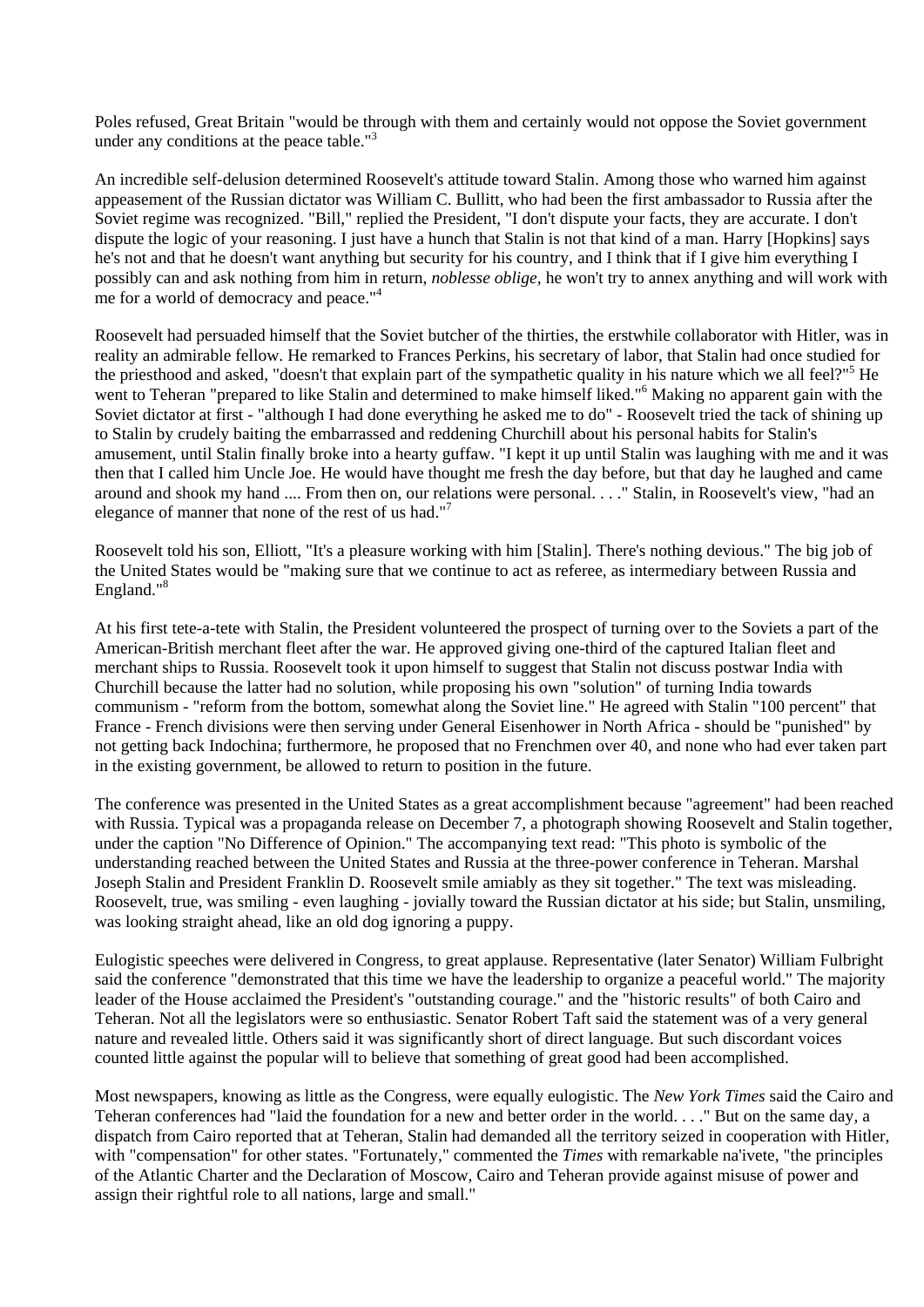With the ink on the Moscow and Teheran declarations scarcely dry, Stalin, without consulting the West, signed a treaty of alliance with President Eduard Benes, of the Czechoslovakian government-in-exile, which would enable Russia effectively to dominate central Europe. Highly disconcerted by this unilateral action, Secretary of State Hull refused to comment. When a State Department spokesman solemnly assured skeptical reporters the treaty was "not to be understood to be in conflict with the general framework of worldwide security," they roared with laughter.

Other than the flowing official statement issued at the end of the conference, the President gave the country no information on Teheran. In a Christmas Eve radio broadcast he voiced only generalities. The conferences had discussed "international relationships from the point of view of big, broad objectives, rather than details."

More evidence soon came from Moscow that any Teheran harmony had been at the expense of America's presumed war aims. Wendell Willkie, defeated Republican candidate for President, in a magazine article naively praising the Moscow and Teheran conferences because of their "pledges of good will," mentioned the question of Soviet intentions toward Finland, Poland and the Baltic and Balkan states.9 *Pravda* sharply gave notice that the Baltic problem was an internal affair of the Soviet union. A "democratic plebiscite" had already settled matters there. As to Finland, Poland and the Balkans, the Soviet Union could make the "necessary arrangements" without outside help.

With the Polish seizure approved in substance at Teheran, Stalin saw no reason for pussyfooting. On January 11, American newspapers carried a Soviet broadcast announcing the intention of taking Polish territory west to approximately the Curzon line, with Poland to get German territory as compensation, and suggesting that Poland join the Soviet-Czech mutual assistance pact.

Roosevelt, making his state of the Union address to Congress the same day, ignored the Soviet broadcast. He told virtually nothing about the conference except that military plans for victory had been concerted, and asserted flatly that there had been "no secret treaties or political or financial commitments."

But the Teheran communique had said "we have shaped and formed our common policy." If this was a fact, either Roosevelt's statement to Congress was substantially false or the USSR had broken away from that policy. The nation generally chose to believe the latter . A *Washington Post* editorial piece said "Russia is now revealing that in matters that concern her directly she insists on playing a long hand." The *New York Times* complained that "so far as is publicly known" Russia did not take up the matter with the United States or Britain, but simply laid down an ultimatum.

On January 26, Anthony Eden, British foreign secretary, assured the House of Commons that his government stood by the principles of the Atlantic Charter and did not intend to recognize any territorial changes unless they took place with the free consent and good will of the parties concerned. But at the same time the press was given to understand "on highest authority" that the statement did not suggest British backing of Poland's boundary stand against Russia. Furthermore, in answer to persistent questioning in Commons, Eden said the charter's territorial pledge did not apply to enemy countries.

Eden's statements brought increasing calls on both sides of the Atlantic for full information on whatever arrangements had been made at Teheran. Roosevelt, in an election year, as he had pointed out to Stalin, remained silent; but Churchill held office at the pleasure of Commons, and the longer the concealment the greater the political risk stored up for the time of inevitable disclosure. Pressure which Churchill had persistently applied to the Polish government in London, as promised at Teheran, had not brought acquiescence in the Russian demands, and on February 22 he publicly approved the Soviet claims as "just." He admitted, furthermore, that it had been agreed for Poland to obtain German territory in both the north and west as compensation.

The Atlantic Charter did not apply to the enemy, he said. Unconditional surrender meant that the victors could make such territorial changes as they wished in enemy countries, bound only by their own consciences. Churchill hailed Tito, the Communist guerrilla chief in Yugoslavia, as an "outstanding leader, glorious in the fight for freedom," and promised him support. As to General Draja Mikhailovitch, the anti-Communist who previously had been supported as an ally, Churchill charged that his commanders had made deals with the enemy.

The Prime Minister's speech met the harshest criticism in the House of Commons, where he was accused of being a ventriloquist's dummy for Stalin and of making agreements with Russia that he was ashamed to reveal. What was the position of the United States? Roosevelt said nothing at all. From State Department sources, Washington correspondents wrote it was "believed" the United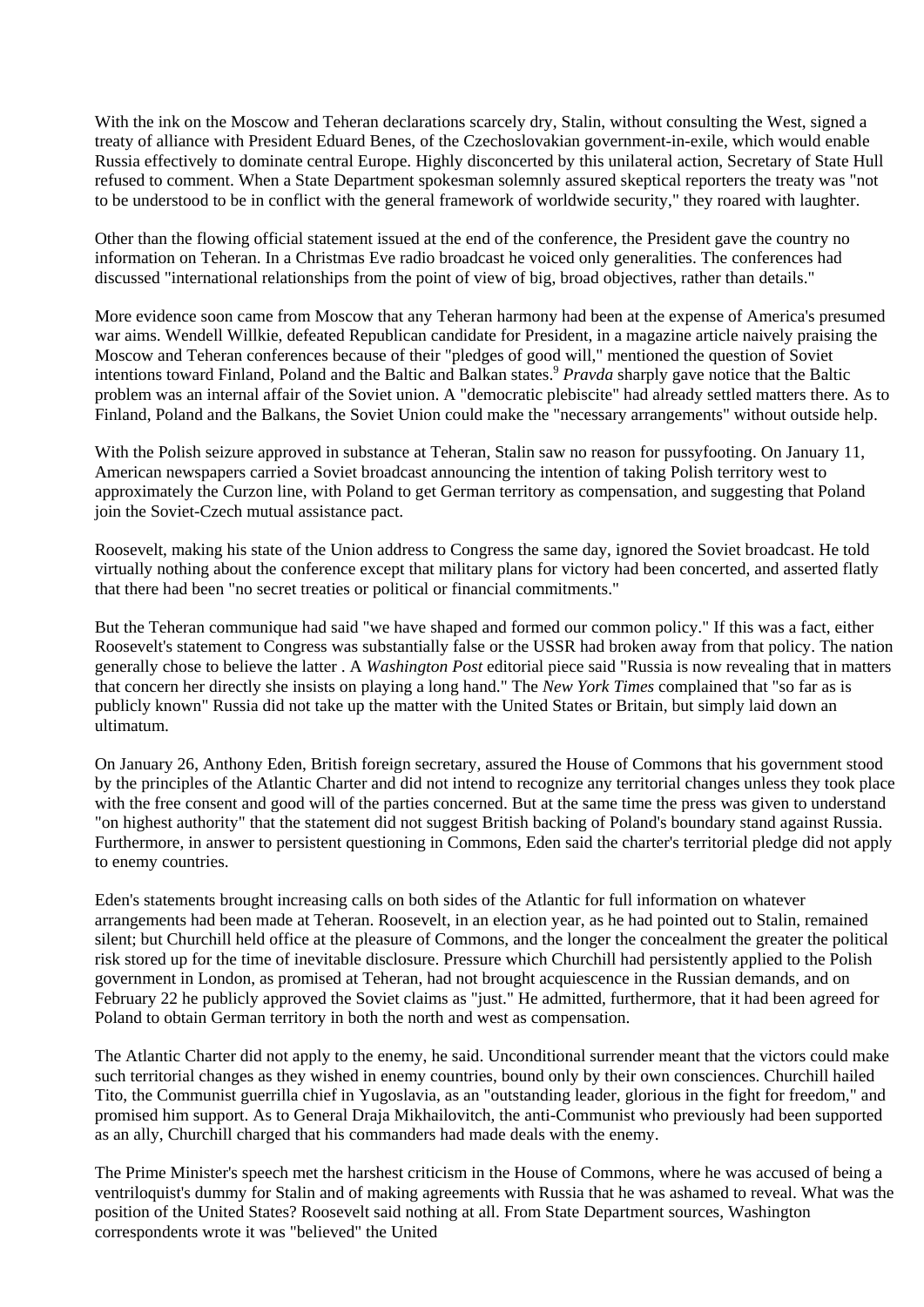States would agree to denying Germany the protection of the Atlantic Charter. It was "gathered officially" that, if *Churchill* obtained a settlement on Poland, even by handing over German territory, "there was no reason to expect the United States would dissent." Whatever the Polish deal, no responsibility was ascribed to Roosevelt; it was all Churchill's. The *Washington Post,* referring to a suggestion by Churchill that the "Big Three" needed to meet again to clear the air, said it would pose a dilemma for Roosevelt if the President refused to accept the "Anglo-Russian" thesis on Poland.

But if a "common policy" had been confirmed at Teheran, then, despite Churchill's studied omission of any mention of the United States in his revelations, Roosevelt also must have approved. The managing editor of the *New York Times* wrote: "No doubt that is Mr. Churchill's position. But does the United States agree that Russia should take slices off Poland to the east? Does Washington agree that East Prussia and part of German Silesia should be given to Poland? Who knows?"<sup>10</sup>

Certainly Congress did not know. On February 29, a member of the House of Representatives" raised these questions of Teheran: "What if anything tangible was accomplished? What decisions were arrived at? To what future foreign policy has Mr. Roosevelt committed us, or possibly to what future policy has Mr. Churchill inspired us? Is it not about time that Mr. Roosevelt gave us the answer to these questions? Or has he nothing tangible and of future benefit to report to us? The American people have a right to know."

The first bit of real information on Teheran - and, indeed, the only one - which the President gave to the country came March 3, when Roosevelt at a press conference offhandedly confirmed a rumor that the Italian fleet was to be divided equally among Russia, Britain and the United States. He put aside questions on foreign policy and the Atlantic Charter by directing attention to the necessity of winning the war. But the questions remained. As the *New York Times* artlessly put it on March 4, "Recent developments have cast some doubt on whether the principles of the Atlantic Charter and subsequent pronouncements are valid or not. And for that reason it appears essential that the voice of America should be raised again in unmistakable fashion to clarify that point, lest leadership slip from American hands entirely."

The suspicion grew that unsavory Teheran agreements approved by Roosevelt were being withheld until after the fall election. If the President openly admitted that Russia was to get Polish territory, there would be an adverse reaction among Polish-American voters, especially numerous in several cities, including Buffalo, Detroit and Chicago. Other national groups who, like the Poles, had hitherto been strong Roosevelt supporters, would also resent Russian subjugation of the Baltic republics. And voters of German descent, however opposed they were to Hitler, would be disheartened and antagonized by approval of Polish seizures of German territory with the forcible expulsion of the population. On March 9, Arthur Krock, Washington correspondent of the *New York Times,* referring to concealment of foreign policy pending the election, said it appeared that Russia would dominate the postwar structure "because of the fog that masks our policy and has produced diplomatic inaction (so far as the record shows)." Krock's addition of the pointed parenthetical phrase exemplified the suspicions of presidential dissembling held by most of the press with access to Washington sources.<sup>12</sup>

The American people still tried to cling to their faith in the Atlantic Charter. Archbishop Francis J. Spellman, in a broadcast to American soldiers in Africa, assured his hearers the charter was still alive. On March 21, Secretary Hull in a 17-point statement on policy said the organization of "peace-loving" nations for which foundations had been laid in Moscow would provide peace and security according to the charter pledges. Avoiding direct reference to Churchill's frank statement that the charter did not apply to the enemy, he left an oblique opening in this direction by saying that its pledges implied an obligation not to settle disputes by force. The whole thing was so vague that the Chicago *Sun,* a strong administration supporter, termed it "Mr. Hull's 17-point mumble."

It is possible that Hull actually did not know enough about the Roosevelt commitments to say anything specific. He was not taken to Cairo or Teheran, although the British foreign secretary was present. Hull later wrote plaintively, "I learned from other sources than the President what had occurred at the Casablanca, Cairo and Teheran conferences." Hull said that Roosevelt was prompt, "with few exceptions," to answer his questions on secret matters.<sup>13</sup>

More than a mumble came from London. A large group of members of the House of Commons demanded that the status of the charter be cleared up. The day after Hull's statement, Churchill said the charter was primarily a "declaration of spirit and purpose" and reaffirmed that the enemy, when vanquished, would not be permitted to invoke it against any seizures of territory the victors might propose. "Further clarification" of Britain's position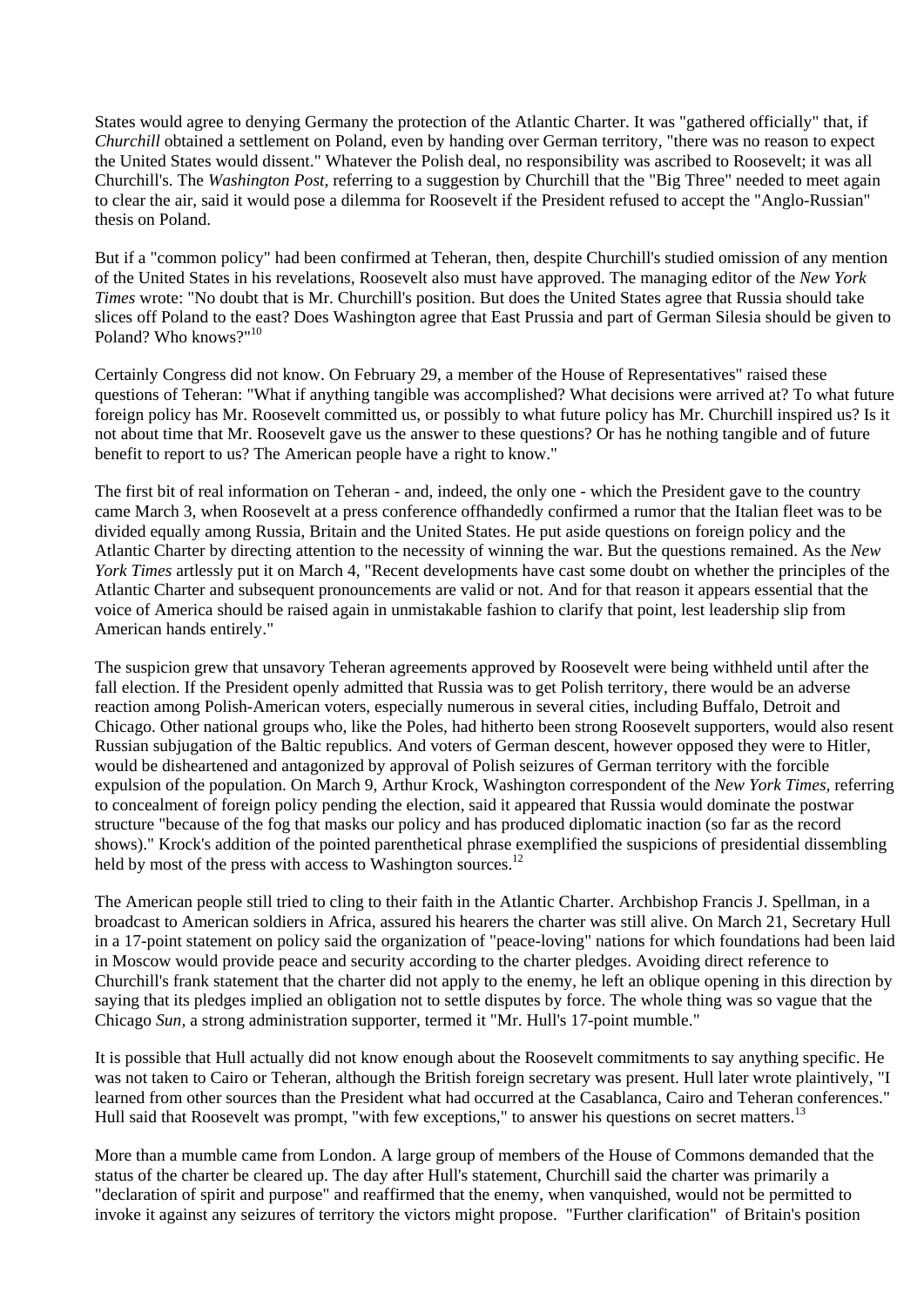under the charter was needed. Politically embarrassed by American silence on Teheran, he nevertheless did not mention the United States directly, but again urged that consultation among the principal Allies was necessary.

"What both the British and the American people wish to know," said the *New York Times,* "is whether the Atlantic Charter still applies, and, if not, what takes its place as a standard of conduct and a frame of reference for the organization of victory."

Members of the Senate Foreign Relations Committee spent two hours in secret session with Hull, unsuccessfully trying to find this out. All they could get was that the most important factor in foreign policy was the necessity of winning the war, and this might require "expedience" in other phases.<sup>14</sup> A group of members of the House of Representatives, meeting with Hull, likewise got nowhere. One representative reported that "silence is still the settled policy of the State Department." Another said, "We were told that our comments showed no knowledge of the facts, and yet we are denied the facts." $15$ 

Indications mounted that Stalin would do as he pleased on other matters besides Poland. The December treaty of alliance with Czechoslovakia had been followed in January by a blast from the Soviet embassy in Washington clearly implying the intention of com-munizing Rumania. In March the Soviet, in a sudden, unilateral action, recognized the Badoglio government in Italy, which was supposedly still functioning as a temporary arrangement that might or might not be made permanent by the victors. Department of State radio broadcasts with the announced purpose of informing the people on foreign policy continued to hail the "unity" achieved at the Moscow conference as averting the certainty of a third world war and eulogized the plans for an international organization to keep down aggressors. But they gave no answers to the exigent questions being asked.

The President attempted to divert attention from Russia and focus it on the misdeeds of the Hitler regime by issuing a statement excoriating the persecution of the Jews. As for war objectives, he said, "the United Nations are fighting to make a world in which tyranny and aggression cannot exist, a world based upon freedom, equality and justice, a world in which all persons regardless of race, color or creed may live in peace, honor and dignity." Reporters who persisted in asking questions about foreign policy were told to read this document.

The people in general just would not believe the charter was dead.

Soldiers, too, took it seriously. United States servicemen in the British Midlands presented a church with a stained glass window depicting its signing by Roosevelt and Churchill on the deck of a battleship.16 But the *Christian Century,* on April 5, put its finger on the domestic political aspects of Teheran secrecy:

Suddenly, all over the country, Americans are awakening to the fact that they really know very little about the purpose for which their government is fighting. . . . And they begin to fear that no enlightenment will be offered them until the President is free from the dread of losing Polish or Lithuanian or Italian votes in November. They begin to suspect that no clear expression of his European policies can be extracted from Mr. Roosevelt until he is certain that his fourth term ambition will not be imperiled.

Secretary Hull went on the air again April 9 to try to reconcile the charter with Soviet and British statements. The charter, he said, was "an expression of fundamental objectives," including the "prevention of aggression and the establishment of world security." But it did not prevent any steps, including those relating to enemy states, which were necessary to achieve these objectives. He doggedly preserved the Teheran facade: "As the President has said, neither he nor I have made or will make any secret agreement or commitment, political or financial."

While thus dealing ambiguously and even falsely with the people, the Department of State was exerting influence on the British government to suppress dispatches on European political developments. When this was charged by Governor Dewey of New York, Secretary Hull denied it; whereupon the London correspondent of the *New York Times* cabled flatly that there had been repeated instances, although the dispatches had been passed in regular routine through the British censorship.<sup>17</sup>

As the American press continued to criticize Russian statements and actions as contrary to the Atlantic Charter, Stalin's increasing irritation was reflected in the ugly tone of the Soviet press. On May 7, *War and the Working Class*  savagely attacked those in England and America who contended that the charter barred the seizure of Polish territory or the dismemberment of Germany. But Stalin continued to defer to Roosevelt's request for secrecy about his commitments.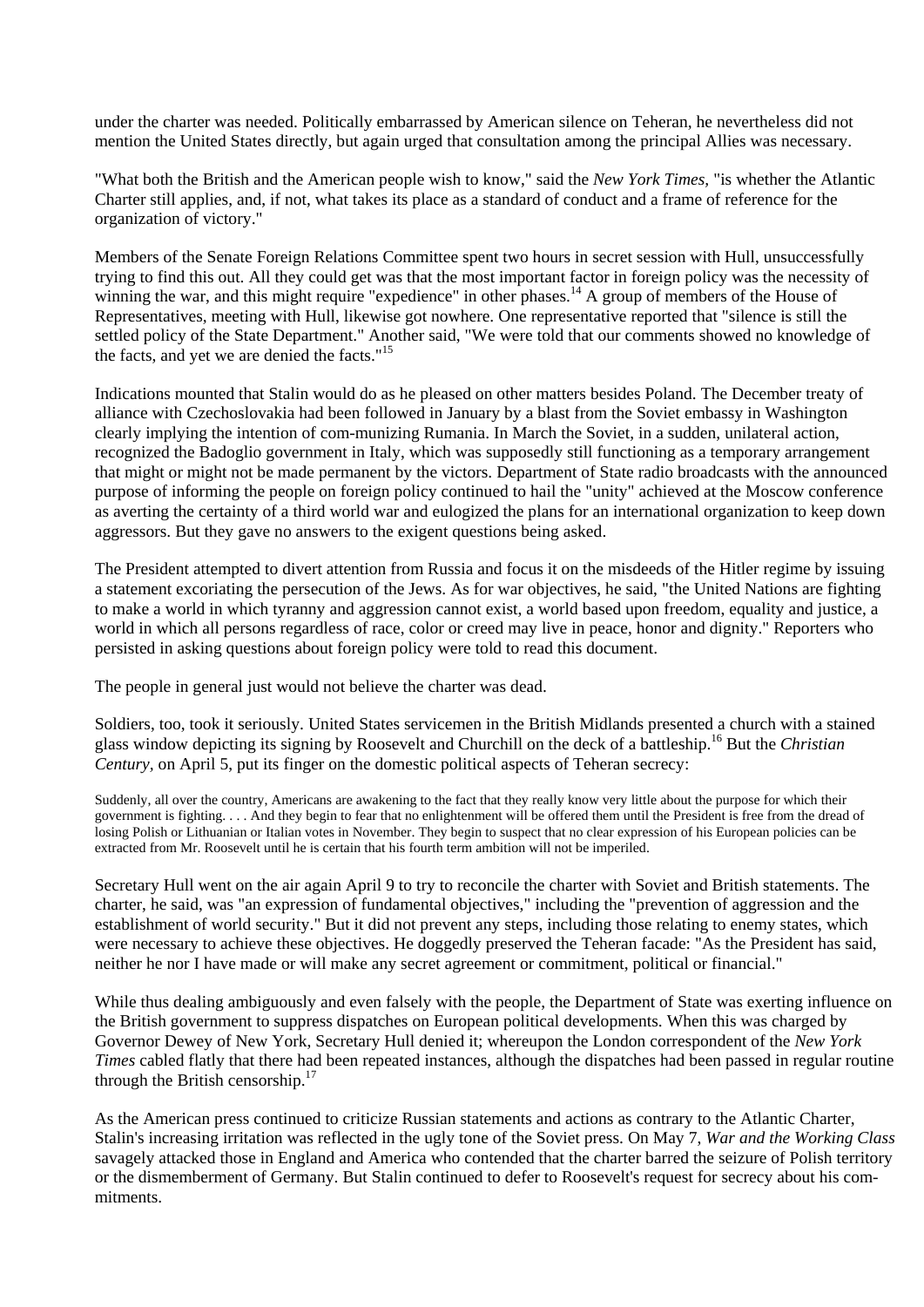In May, the President endeavored to quell public restiveness with two inspired articles by Forrest Davis in the *Saturday Evening Post.* It was learned that the articles had been read at the White House before publication.<sup>18</sup> The President's major preoccupation, said Davis, had been "reassurance" of Stalin. Roosevelt had shown a "toughminded" determination to enroll Stalin as a sincere collaborator in postwar settlements, as the center of his "great design." But Davis had been advised "in the highest American quarters" that no agreement was reached on the disposition of a defeated Germany or on any major postwar issue. The Reich "was not even mentioned at Teheran." The situation was kept "as the President puts it, fluid. If Stalin wished to present the Kremlin's point of view regarding its boundaries and the attitude of the [Polish] government-in-exile, he had a hearing, plus free discussion, but no assent by the others. . . ."

If these articles were accurate, the actions of Russia since Teheran would appear to be in utter defiance of the harmony which supposedly had been achieved at Moscow and Teheran. As the *Post* itself said editorially:

Since Teheran, Stalin has cut Russia in on the Italian fleet; made it plain that he intends to produce his own solution of the Polish problem; intervened in Italy to the confusion of the other Allies; made it plain that Russian troops will control whatever part of Germany they occupy without regard to Anglo-American plans for the rest of Germany; persuaded us to get tougher with the helpless Finns; changed Allied policy toward Yugoslavia. All of this has been accepted without known objection on our part.

Prime Minister Churchill reckoned it was time to lift the veil further. The war had become "less ideological," he told the Commons on May 24. He delivered a panegyric on the "profound changes" that had taken place in Russia, with "the Trotskyite form of communism" having been completely wiped out, with a "remarkable broadening" of Soviet views and with religion enjoying a "wonderful rebirth." General Mikhailovitch in Yugoslavia was no longer being supplied with arms, and full support was now being given to the Communist leader, Tito, who, Churchill said, had "largely sunk his Communist aspect in his character as a Yugoslav patriotic leader." As to Poland, over which Britain had gone to war, the cornerstone of policy had become the Anglo-Russian treaty of alliance of 1942. Churchill reaffirmed that the protection of the Atlantic Charter - which remained a "guiding signpost" - nevertheless applied only to the victors, who might dismember Germany if they so decided.

In Congress, even prewar supporters of the Roosevelt interventionist policies termed the President's silence, in the face of the Churchill revelations, embarrassing and humiliating. Addressing the President from the Senate floor, Senator Styles Bridges of New Hampshire said: "Mr. Stalin speaks and you are silent. Mr. Churchill speaks and you are silent. ... If a military victory is to be the only issue settled. . . . quite obviously this was not and is not our war."

The soldiers, too, were asking such questions, and the army attempted to answer them in a guidebook for information officers, editors and instructors of orientation courses. The war aim was set forth as simply "the total defeat of the Axis powers." There was "no room for discussion of anything short of total military victory over the enemy. Peace feelers do not interest us."

Much of the advice to those forming opinion among the soldiers was addressed to the glossing over of Communist Russia. Although "we do not agree with their political ideas (and they do not believe in ours) we believe utterly in the defense of the principle for which they are fighting." This principle, the guidebook set forth, was the right to determine how they should be governed. The 1939 Russian attack on Finland, which President Roosevelt at the time had bitterly assailed, was backhandedly defended; it was a "military fact" that if the Russians had not so acted "the Allied cause would be weaker today."<sup>19</sup>

How lost were any rational war aims was indicated by a private communication about the Balkan situation from Churchill to Secretary Eden in May which did not see the light of day until the Prime Minister's memoirs were published. "Broadly speaking," wrote Churchill, "the issue is: Are we going to acquiesce in the com-munization of the Balkans and perhaps of Italy?"20 Acquiescence as to the Balkans came soon - secretly of course - in an off-thecuff agreement which Churchill negotiated with Stalin with Roosevelt's approval, giving the Russian dictator "90 percent" predominance in Rumania and 75 percent in Bulgaria, the British getting 90 percent in Greece. Influence in Yugoslavia and Hungary was supposedly to be divided 50-50; but with Western support already thrown to the Communist regime in the former, and Soviet penetration of eastern Europe making communization of the latter inevitable, the agreement effectively provided for a Communist regime there also. Later, Churchill was to insist he meant this only as a temporary arrangement.

Still avoiding specifics about Teheran agreements or war aims in an election year, the President turned to phrasemaking, and proposed that the conflict be given the name of "The Tyrants' war." But, asked the Washington *Times-*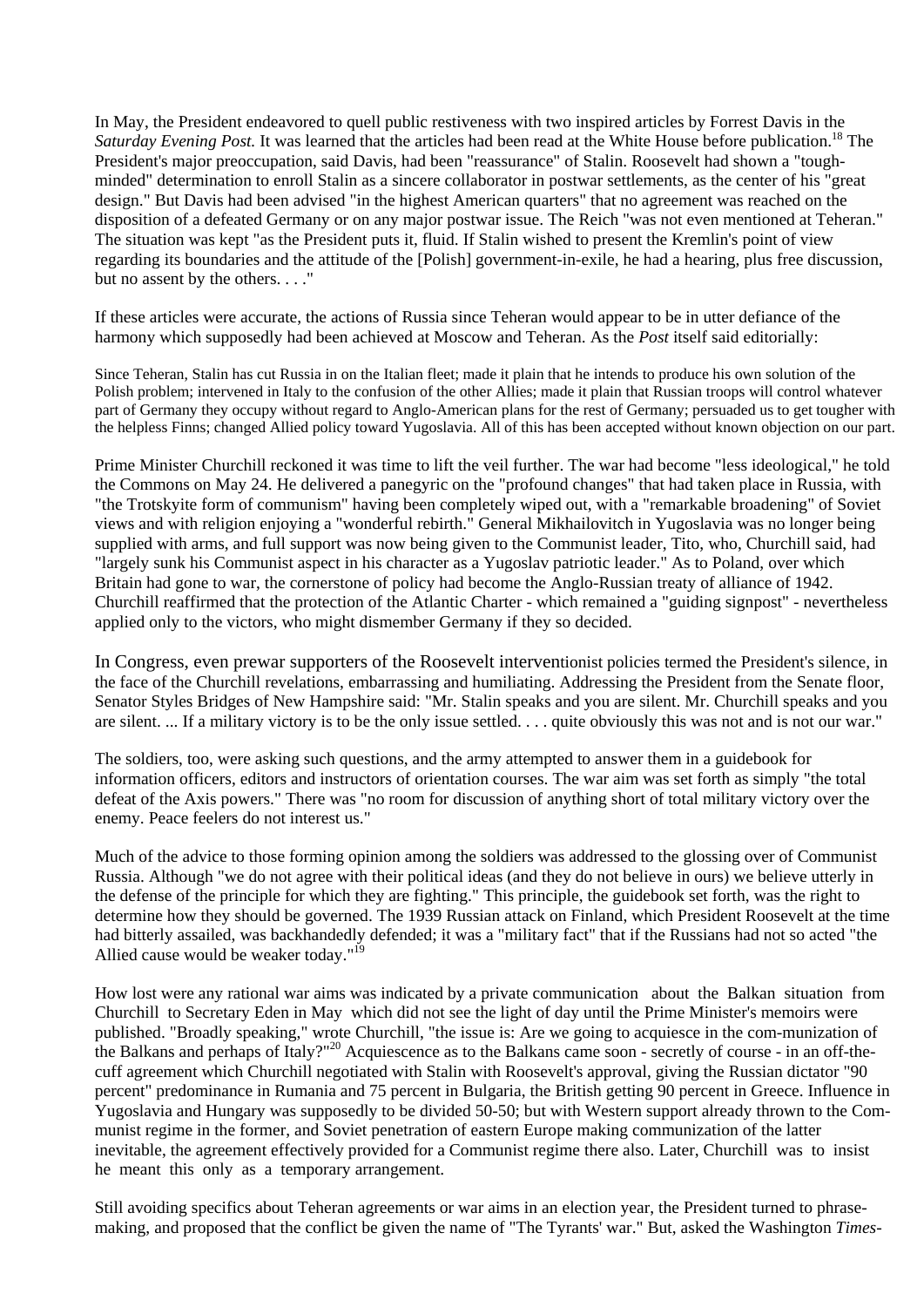*Herald,* "Which Tyrant?" Other newspapers reminded Roosevelt that even a war against a tyrant ought to have a political objective. When Roosevelt was renominated for a fourth term by the Democratic Party in July, the press renewed its urging that he speak out frankly on war aims, with no result. *Life* magazine<sup>21</sup> voiced a general complaint when it said that the President should have reached some fundamental agreements with Stalin in 1943, if not 1942. That such agreements in effect had long since been reached, was as much a closed book to this influential publication as it was to the man in the street.

Stalin had turned in July to the job of seeing that the new Poland, to include seized German lands, would be Communist-controlled. He had set up at Lublin a Polish Communist "Committee of National Liberation," which agreed to the cession of the eastern territories to Russia, and which was to administer the territory to be retained by Poland as the Germans were driven out. He then had moved against the non-Communist Polish underground. With Soviet forces just outside Warsaw, radio broadcasts in Polish from Moscow called upon the Poles to rebel against the Germans. Expecting Russian help, the underground on August 1 rose against the occupiers. The Soviet then not only halted its forces but barred help from the west by refusing to permit British or American planes to land on Russian fields after dropping ammunition in Warsaw - a refusal finally modified when it was too late. After a fierce sixty-day battle, the remnant of the Polish fighters surrendered. As Stalin in 1940 had liquidated much of Poland's non-Communist leadership in the Katyn massacre, he now had effectively destroyed the non-Communist home resistance.

Meanwhile, approval of the Tito Communist regime in Yugoslavia was bearing fruit as Tito ordered the British and American military missions out of territory which he controlled. He required of the United Nations Relief and Rehabilitation Administration that its supplies could be distributed only by the local (Communist) authorities. "The British," said *Newsweek,* "are desperate in their desire to save face and explain their Yugoslav failure to public opinion."22 A stony silence met Churchill's discussion of Yugoslavia in Commons. Roosevelt, the election two weeks off, said nothing.

The general administration attitude toward Russia was privately and pithily expressed by James Forrestal, secretary of the navy, in a September letter to a friend: "I find that whenever an American suggests that we act in accordance with the needs of our own security he is apt to be called a goddamned fascist or imperalist, while if Uncle Joe suggests that he needs the Baltic provinces, half of Poland, all of Bessarabia and access to the Mediterranean, all hands agree that he is a fine, frank, candid and generally delightful fellow who is very easy to deal with because he is so explicit in what he wants." $^{23}$ 

In October a vast publicity campaign was begun by the Department of State on the promised international organization to preserve peace, for which plans had been laid at a conference at Dumbarton Oaks, in Washington. The international organization of itself was to be worth the war. But this was pie-in-the-sky to voters of Polish extraction. Normally Roosevelt supporters, their restlessness had been growing throughout the year. As early as January, the Polish National Council in New York had flatly asked whether the principles of the Atlantic Charter had been abandoned as to the countries within reach of Soviet military power. If so, said the council, "the Atlantic Charter is nothing but a propaganda trick devised to induce these people to continue their resistance against Germany on the basis of false pledges."

In May, the American Polish Congress, formed to represent the various regional groups, had sought a meeting with the President, but had been ignored. Not until Governor Thomas Dewey of New York, the Republican candidate for President, was asked to be the chief speaker at the New York Polish-American celebration of Pulaski Day, October 8, did Roosevelt give the Poles a hearing. A committee then asked the President to insist that "neither an alien nor a puppet system of government" be imposed on Poland, and that none of its population be disposed of against the freely expressed will of the people, as the Atlantic Charter had pledged.

Roosevelt received the delegation before a large map of Poland showing boundaries as of before the war, which was taken by some as promising restoration of the old Poland. But Roosevelt's actual words were only glowing generalities. Rumblings of Polish-American disillusionment became so loud that the President was impelled to seek a second meeting with the spokesman of the White House conference, Charles Rozmarek, head of the Polish National Council. It was held in the President's private car, in Chicago, on an election trip in late October. According to Rozmarek, the President was more specific this time,  $^{24}$  saying he would uphold the principles of the Atlantic Charter and that these principles included the integrity of Poland. Rozmarek thereupon gave his pledge of support in the election, which was immediately publicized by the Democratic National Committee,<sup>25</sup> and widely quoted in Polish-language newspapers and the press generally just before the election.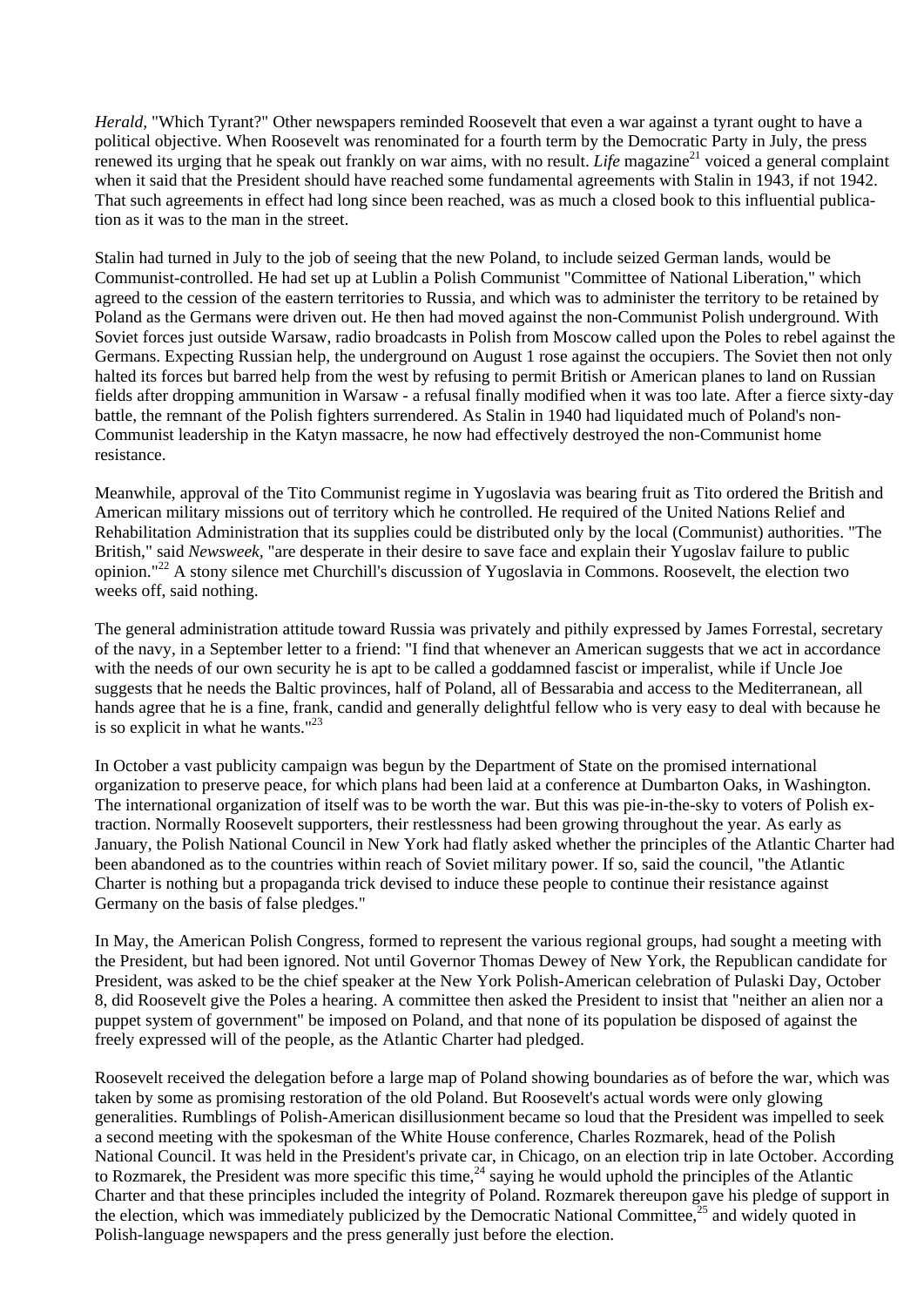Churchill meanwhile had brought representatives of the Polish government-in-exile to Moscow to try to obtain agreement on the cession of territory to the Soviet and the setting up of a new Polish government. With Roosevelt who had never admitted the facts of the Teheran agreements publicly - facing the polls November 4, the possible political danger to the President was obvious. On October 16, Churchill informed his king that he was "wrestling" with the London Poles, and that if a settlement was not reached "we shall have to hush the matter up and spin it out until after the [American] presidential election." It soon became apparent that if an agreement was reached, the political liability might be even greater, for Stalin insisted not merely on the territorial seizure but on Communist control of the government of an altered Poland. With the election only two weeks off, Churchill promised Roosevelt he would cable any agreement to him and keep it temporarily secret if the President desired. Roosevelt on October 22 replied he wanted the option of keeping it secret for two weeks if advisable, adding significantly, "You will understand. $126$ 

As it turned out, the necessity of hiding an adverse Polish-Soviet settlement from American voters did not arise, for there was no settlement. The President was elected for a fourth term. Churchill, who had rigorously observed silence on Roosevelt's commitments at Teheran, now expected a clear pronouncement from Washington but none was forthcoming. The Prime Minister refused to wait longer and, on December 16, laid Teheran bare. He announced that if Poland did not cede to Russia voluntarily all territory east of the Curzon line, Britain would support Russia's demands. Poland was to get East Prussia and could take a large additional part of Germany. German inhabitants of lands to be taken by Poland were to be "expelled" without concern for the ability of shrunken Germany to absorb them. These dispositions, he said, did not constitute merely a British-Soviet agreement. They had been discussed at Teheran, he said, and had been a subject of discussion ever since, and Roosevelt had been kept informed at every stage both by British and by his own diplomatic advisers. Ambassador Harriman had been present at virtually all the post-Teheran Moscow discussions and the United States had raised no disagreement. Churchill found "difficulty" in discussing these matters because the United States had not seen fit to disclose its position publicly.

Congress, the press and the public demanded that the facts as stated by Churchill be denied or admitted. On December 18, the new Secretary of State Edward Stettinius issued a statement to the effect that, while the United States stood unequivocally for a strong, free and independent Poland, it would not object to the delineation of Poland's frontiers by agreement. If this should result in Poland desiring to "transfer" national population groups, he said, the United States government would assist.

But the President himself tried to keep silent. At a press conference a few days later, he dismissed a barrage of questions on foreign policy, saying that it was already on the record. Finally, asked to explain how the principles of the Atlantic Charter could accord with the Churchill revelations, the President in effect disowned the charter. Although both he and Churchill had agreed to its wording, the President said, the charter itself - whose status he had once ranked with that of the Ten Commandments - was only a "scribbled thing" for the ship radio operators. It was "one of the things that was agreed to on board ship, and there was no formal document."

This characterization of the charter diverged sharply from the facts. Undersecretary of State Sumner Welles, who worked with Roosevelt on the several drafts of the charter, later wrote that the President "considered and discussed every word." It was issued as a press release, Welles said, only because of the circumstances under which it was agreed upon. "It was exactly what it purported to be," a notice to the world by the heads of the two governments that "the two great nations which they represented would adhere to the principles set forth in the declaration."<sup>27</sup> Churchill, in a letter to Roosevelt, August 9, 1942, pointed out that "we considered the wording of that famous document line by line together.  $\ldots$ <sup>28</sup>

The reporters did not have the advantage of these firsthand accounts of the drawing-up of the charter, but it was obvious that the President was trying to cover up the abandonment of its noble war pledges by denying they had ever been formally made. They reminded Roosevelt that however "scribbled" the charter might have been originally, it had been given official status in the Declaration of Washington the following January.

In answer, the President took pains to de-emphasize the official character of the Declaration itself by what he termed an "amusing" story of the informal way in which one of the signatories had adhered. Pressed on the fact that the official communique had said the Atlantic Charter statement was signed by both Roosevelt and Churchill, the President replied: "Oh, I think it's probable in time they will find some documents and signatures." Then a reporter put the basic question point-blank:

"Whether or not it was signed, you promulgated and stood for it, and you stand for it now?"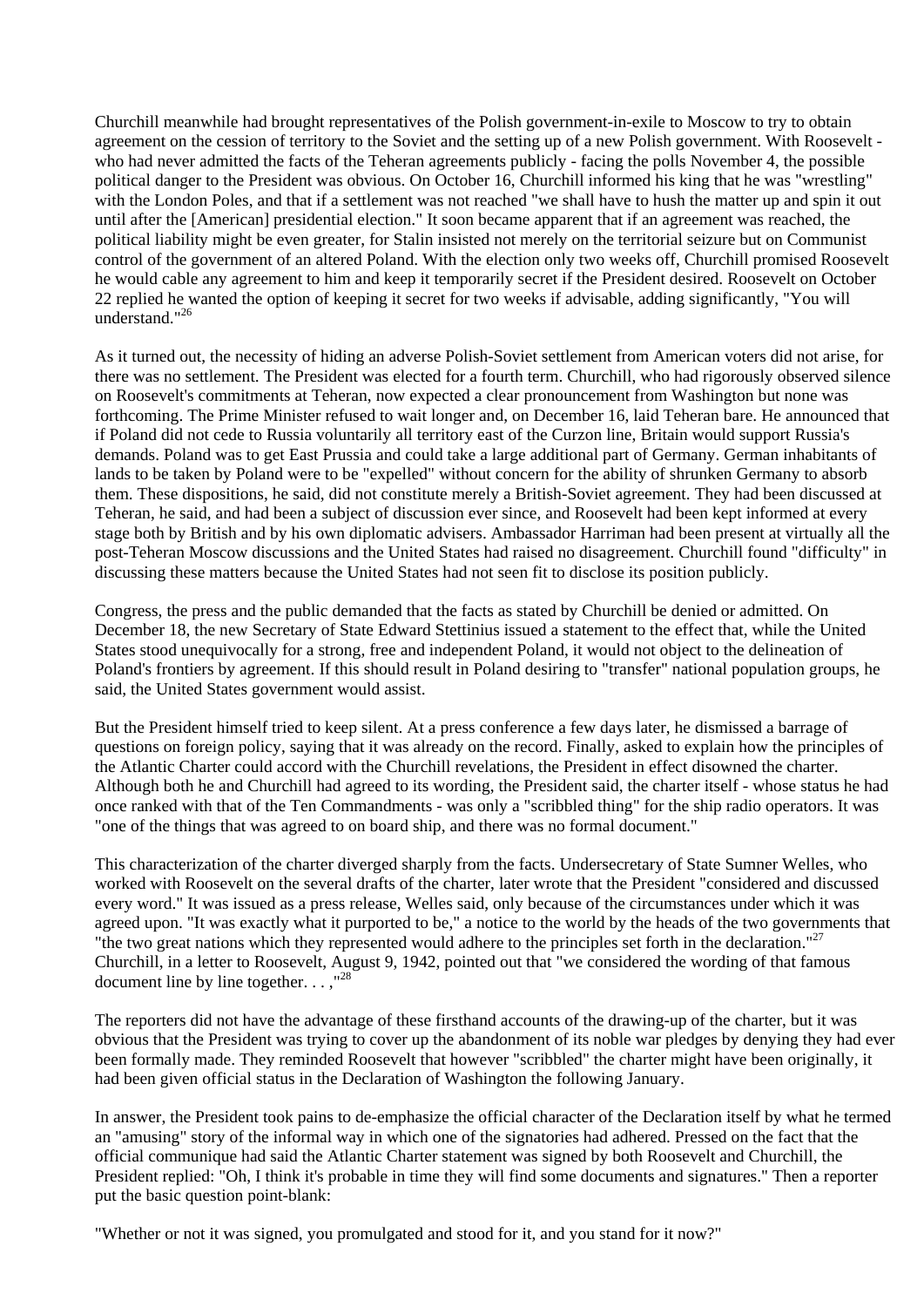Roosevelt did not answer.

The President himself termed his statements amazing, and the public agreed. From the start there had been numerous skeptics, but the mass of the people and of the press had believed it to be an expression of actual war aims and of promises for the peace. They had endeavored to preserve this confidence despite Russia's actions, Churchill's progressive admissions, and Roosevelt's silence. Only a month before, 103 bishops and archbishops of the Catholic Church considered the charter to be sufficiently alive to call for its acceptance "without equivocation." Public reverberations were so great that in a succeeding press conference, Roosevelt attempted a retrieval. The principles of the charter were still sound, he said, but now and then someone comes along with something better, and he believed that some day someone would come forward with something better than the Atlantic Charter. Referring vaguely to documents throughout history that had affected public thinking toward objectives for a better world, he said the Atlantic Charter stood for such objectives.

The *Washington Star* pointed out that the charter "has been 'sold' to the United States and to most of the world as a solemn statement of the high purposes of the Allied nations in fighting this war. It cannot now be 'unsold' without disillusioning millions of men and women who have accepted it in the literal sense as a charter of human freedom."

Nevertheless, the charter had to be "unsold" as a statement of specific purpose and reinterpreted as a kind of pious homily. The task was taken up by the Office of War Information, which had previously held the charter high before the people as a beacon. The OWI director, Elmer Davis, in a nationwide radio broadcast, now told the people "nobody ever said it could all be put into effect day after tomorrow or even at the end of the war."<sup>29</sup>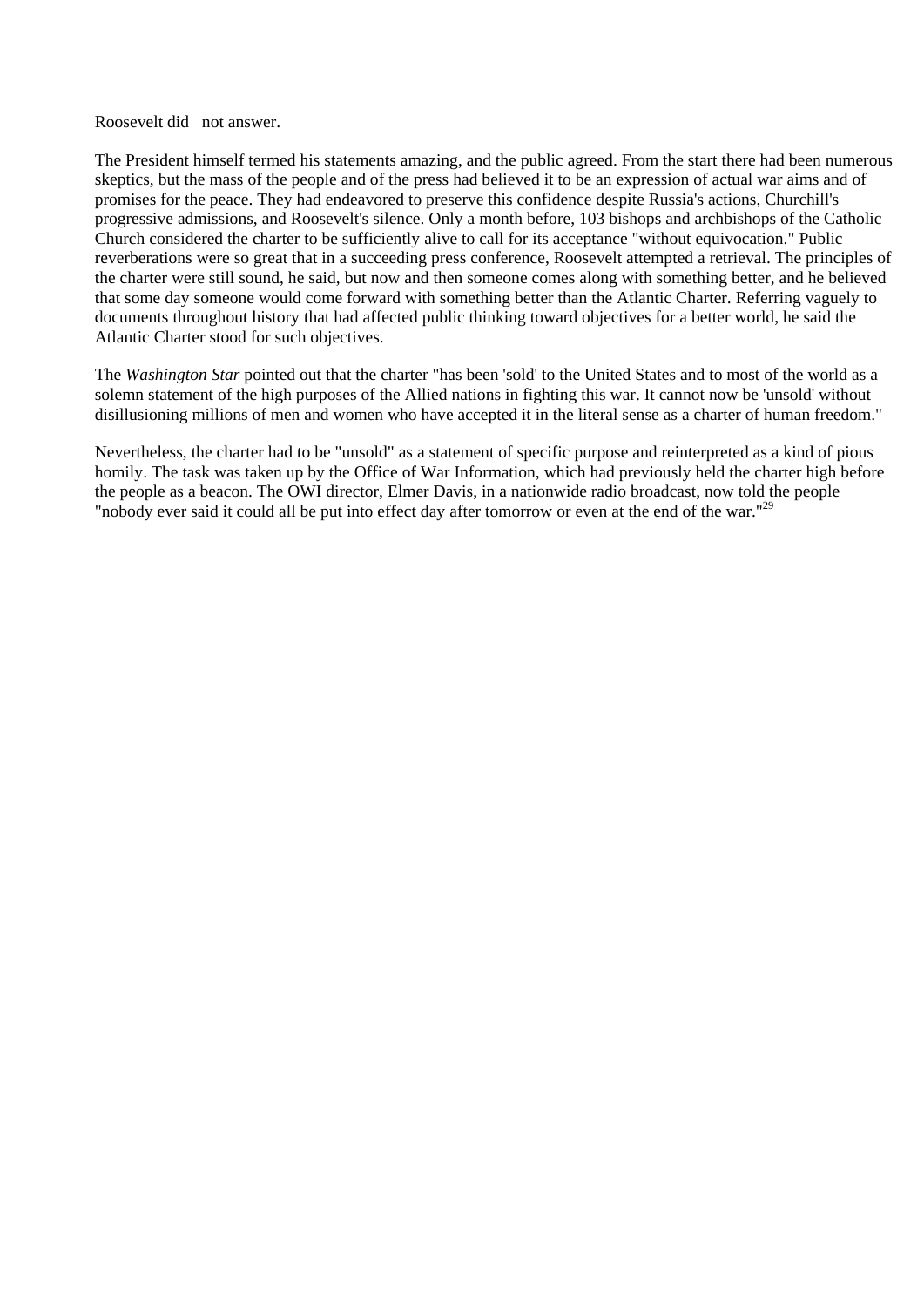### The Deceptions of Yalta

The pattern of deception which had continued all through the war was followed at Yalta. The American people were deceived in what they were told, and much was not told. Secret protocols were agreed upon which provided for Soviet domination of Manchuria and other aggrandizement in the Far East, and for the use of forced German labor by the victors after the war. The revealed results were portrayed as a victory for free government everywhere, whereas they actually amounted to accepting communism in Poland and a spreading Communist control in Central and Eastern Europe.

Roosevelt locked the secret protocols in the White House safe. They did not see the light of day until long after his death, and even when they were revealed by Moscow, not Washington. The secret agreement on the Far East was disclosed by Russia in January 1946. The protocol on forced German labor - the existence of which Roosevelt denied - was laid bare by Russia nearly two years after Germany surrendered.

As 1944 ended, it appeared that the war would be over in a matter of months, and a new conference had been planned to wrap up the political package arranged at Teheran. The disposition of Germany had to be decided, and the awards of Polish territory to Russia and German territory to Poland had to be formally defined. The most exigent problem was Poland. The real issue was no longer one of territory, for Churchill had in effect forced the Poles to bow to the inevitable, as promised to Stalin at Teheran. The issue was the freedom of the new Poland, including the German territory to be given to the Poles, and the Poles insisted that it must not be Communist-controlled. But for months such an outcome had been only a desperate hope. Stalin had let Churchill know in October that he expected the Polish Communist puppet committee which he had set up in July to have a majority in the new government. He underlined his stand in late December, when the Yalta conference was already in the works, by recognizing as the government of Poland a regime which this committee had set up at Lublin as the Russian forces occupied Polish territory. Stalin brushed aside Roosevelt's plea that action be delayed until the conference, which had been secretly set for February 2. His action was advance announcement that no non-Communist government would emerge from the conference.

Yalta, on the Russian coast of the Black Sea, was chosen as the site for the meeting on Stalin's insistence. He obdurately rejected Roosevelt's efforts to select a site not on Russian soil. As Yalta approached, the political results of the war were everywhere becoming more apparent. Rumania and Bulgaria were occupied by Soviet forces and Hungary and Yugoslavia lay in the Communist shadow. Churchill had no illusions. "I think the end of this war may well prove to be more disappointing than was the last," he wrote to Roosevelt privately, January  $8<sup>1</sup>$ 

But to Roosevelt the political outcome of the war was a secondary consideration. Primary was the establishment of an international organization to preserve the peace, which presumably was to be made later. In the words of James F. Byrnes, present at the conference as an adviser and later to be secretary of state, "our chief objective for the conference was to secure agreement on the Dumbarton Oaks proposals for the creation of an international organization."2 With the earlier altruistic war aims long since lost, a permanent United Nations would be the substitute, and it was necessary to obtain this at all costs. The Russian territorial seizures, the scheduled truncation of Germany, Stalin's evident intention to communize the new Poland, all international political matters took a minor place beside this goal.

Roosevelt, as Yalta approached, had nothing to say on any stand the United States might take on political settlements. Instead, he hailed the "principles" of the Atlantic Charter, which he had just finished relegating to the status of a press release. In the words of *Time* all problems were labeled "Do Not Open Until Peace."<sup>I</sup> Even the once-acclamatory liberal press joined in widespread harsh criticism of the lack of information on American objectives as the approaching conference was rumored. One journalist wrote:

Mr. Roosevelt's expediences and compromises, his postponement of questions and evasion of issues are coming home to plague him in a dozen places. Yet still unrepentantly he wisecracks, he postures, he ducks, he does everything but come clean and tell the country what he is up to.  $\ldots$ <sup>4</sup>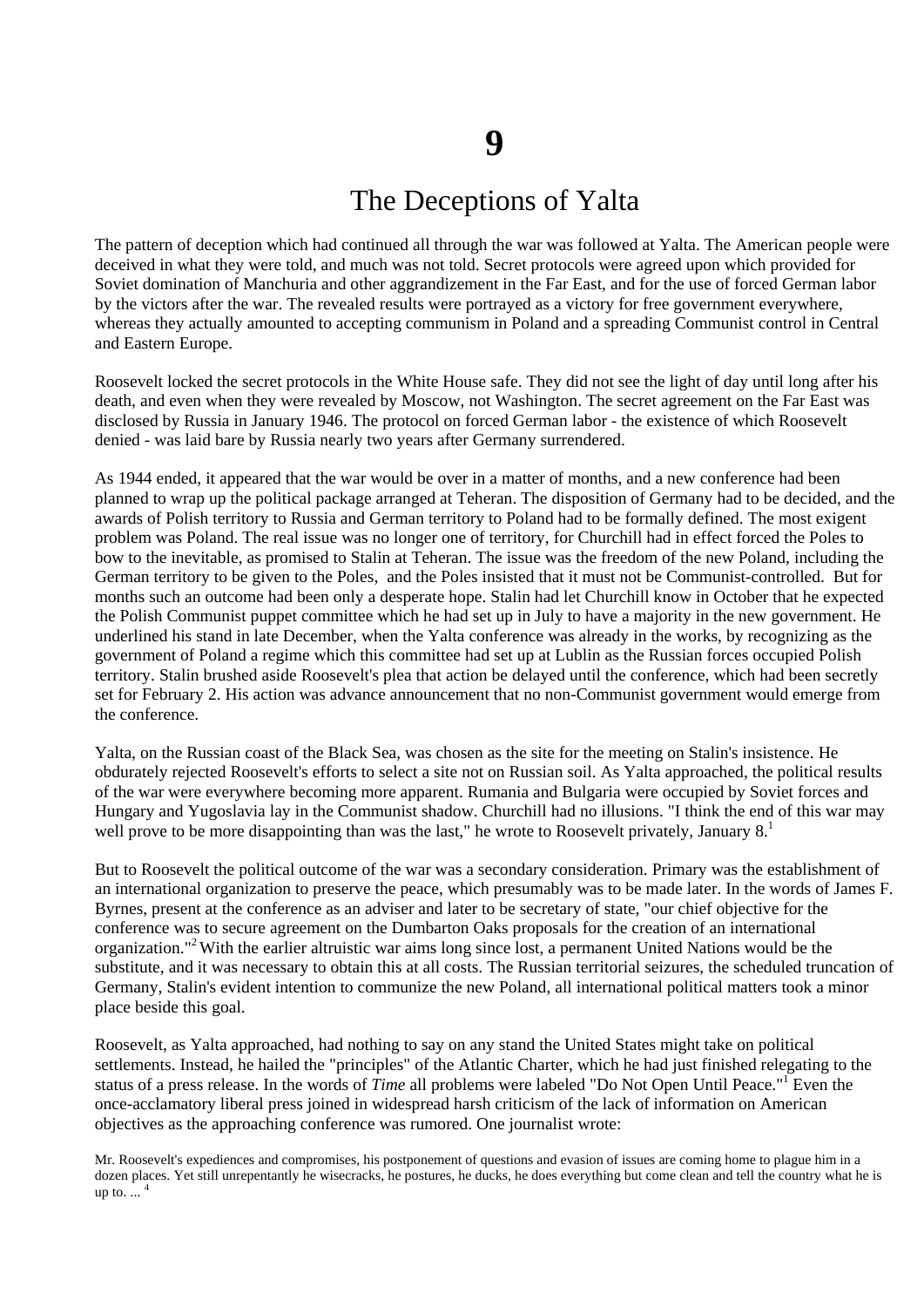The day before the opening of the Yalta conference - still officially a secret, but generally known - the managing editor of the *New York Times* wrote:

. . . .To bring it right home, let us say that President Roosevelt has consistently abstained from informing the American people of what he did in their name at these famous meetings. Is the American public going to get the news of what happens from Mr. Roosevelt or from other sources? Of course, there will be a joint official communique. In all likelihood, it will tell as little as most such statements tell. . . .

It was a prescient question. One secret Yalta protocol gave the Russians control of the Manchurian railways and the port of Darien, a naval base at Port Arthur, and ownership of the Kurile Islands and southern Sakhalin. Flat provision for the postwar use of German forced labor, in defiance of the Geneva convention, was included in a secret protocol on reparations. Another secret agreement, of little substantive importance and which was soon ferreted out by the press, provided for three Soviet votes in the anticipated United Nations organization.

A joint communique issued after the conference stated that Russia was to be given Polish territory west to approximately the Curzon line and that Poland in turn was to be given German territory to a line to be fixed at a "peace conference." The Communist regime set up by Russia was to be the government of Poland, "reorganized on a broader democratic basis with the inclusion of democratic leaders from Poland itself and from Poles abroad." Free elections were to be held as soon as possible.

The communique did not reveal that Stalin had been deaf to all efforts of the West - primarily Churchill - to obtain a Polish regime at the outset that would not be dominated by Communists, and that he had stonily insisted that the Communist puppet group be the nucleus. Nor did it reveal that the West, well aware of what "free elections" under a Communist regime amounted to, had unsuccessfully tried to get Stalin's consent to three-power supervision to insure their fairness. All Stalin would permit was that the West send observers with no authority except to consult and report.

The communique said that Germany was to pay reparations "in kind," but said nothing about forced German labor, although it was spelled out in the secret protocol. This protocol was not an offhand product. The Russian intention of using millions of German prisoners, possibly including women, for a period of ten years had been stated to Ambassador Harriman in Moscow, January 20, and the American position papers for Yalta had approved the plan. Roosevelt gave his specific approval at Yalta, telling Stalin he wanted the Soviet to get all the manpower it could without starving Germany. The details were left to be worked out by an allied Reparations Commission to be set up in Moscow.<sup>6</sup>

A "Declaration of Liberated Europe" said the three powers would concert their policies to help liberated countries set up governments of their own choosing, "reaffirming our faith in the principles of the Atlantic Charter." The statement was hollow. On Soviet insistence, consultation to effect such concert was to take place only when all three considered it necessary. If the Soviet demurred, there would be no consultation before action, as events soon proved.

But Yalta was hailed as a great achievement because "harmony" had been established. The Polish question had been "settled." Agreement had been reached with the Russians on the use of the veto in procedural matters, which since Dumbarton Oaks had been an obstacle to the proposed international organization. It now appeared possible to organize a permanent United Nations, which by now had become the only visible objective of American policy other than military victory, and a conference to achieve that end was set for April 25 in San Francisco.

While the President was still enroute from Yalta by sea, a carefully-planned campaign was begun to paint the conference results in glowing colors. James F. Byrnes, director of mobilization and reconversion, had been dispatched from Yalta early to get it under way, and upon arriving in Washington he issued a statement fulsomely praising the results of the meeting and especially the effects of Roosevelt's participation.

"Every American," he asserted, "should be proud of the role played by the President." Byrnes credited Roosevelt with the "solution" of the Polish question<sup>7</sup> and with obtaining agreement on the formula for voting procedure in the proposed world organization, which was held up as a remarkable achievement. His "great skills, tact, patience and good humor" had more than once "brought about decisions." This panegyric looked peculiar a few months later when, as the new secretary of state, Byrnes found himself seeking from the White House information on secret Yalta protocols of which he knew nothing. As he later wrote, "I wanted to see how many IOU's were outstanding."8

The Department of State, through Acting Secretary Grew, found special gratification in the "reaffirmation of our faith in the principles of the Atlantic Charter." Most of the press followed. The praise of the conference was equalled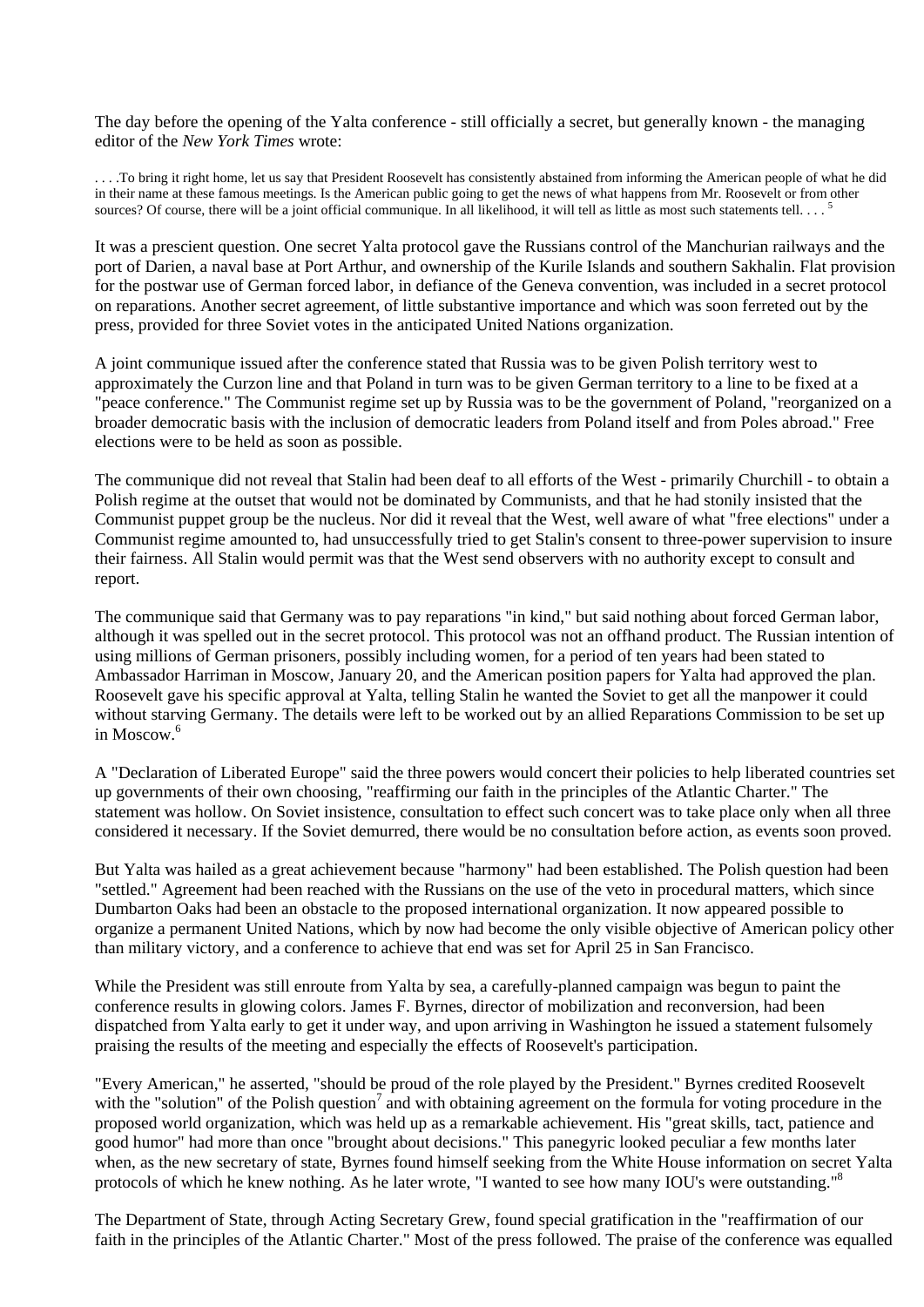only by the praise of the President for his part in it. A *New York Times* headline proudly announced, "Roosevelt Shaped 2 Yalta Decisions." Editorially, the *Times* said the Yalta agreements "justify and surpass most of the hopes" of the meeting which had shown the way not only to an early victory in Europe, but "to a secure peace and to a brighter world." The *New York Herald-Tribune* said the conference had provided "another great proof of Allied unity, strength and power of decision." *Time* magazine said "all doubts about the Big Three's ability to cooperate in peace as well as in war seem now to have been swept away." To the *Philadelphia Record,* Yalta was "the greatest United Nations victory of the war." In the *Washington Post,* Sumner Welles, former undersecretary of state and close confidant of Roosevelt, called Yalta an "outstanding achievement" and eulogized the declaration on liberated countries, with its promise of helping them to achieve free government.

There were some discordant voices, among them being the *Wall Street Journal,* which asked, "have we reached the stage where almost any settlement at all is becoming acceptable to a great many of us?" But the *Journal* was in the minority. Yalta was generally proclaimed a famous victory for democracy and peace.

Acting Secretary of State Grew in a broadcast February 17 said the San Francisco conference would give the United States and other "peace-loving nations" the chance to bring about permanent world peace.<sup>9</sup> Assistant Secretary of State Archibald MacLeish the next day told the nation that criticism of the government as having no foreign policies came from "people with special motives," who were laying the foundation for disparaging the administration of the nation's allies. From Mexico City on February 22, Secretary of State Edward Stettinius lauded the proposals for a world organization as "based squarely upon the principles of the Atlantic Charter and of the United Nations Declaration."

In a broadcast February 24, Stettinius again fulsomely praised the agreement on voting procedure in an international organization as contributing mightily to the prospects for world peace. Assistant Secretary Dean Acheson told the nation by radio that the Yalta conference was "a good example of foreign policy reflecting national purpose," and held up the agreement on Poland as a notable step toward a free government there. MacLeish, on the same broadcast, said the important thing was that the United States was going to take its "full share of responsibility in building the peace, everywhere in the world," which, Acheson added, would be "a good guarantee that we are not fighting this war for nothing."

The President told Congress on March 1 that Yalta spelled the end of unilateral action, exclusive alliances, spheres of influence and balances of power. "Never before have the major allies been more closely united - not only in their war aims but in their peace aims." The "solution reached on Poland," he said, was an "outstanding example of joint action by the major allied powers in the liberated areas." The President said he did not agree with all aspects of the Polish boundary arrangements, which were "quite a compromise." Actually, as has been seen, he had agreed broadly to the boundaries as early as March 1943. His chief dissent at Yalta had been a request that Poland get the city of Lwow, which Stalin firmly refused, despite Roosevelt's plea that there were six or seven million Poles in the United States and that he hoped Stalin would "make a gesture in this direction."10

Giving no inkling of the secret agreement on forced labor as reparations, the President spelled out reparations "in kind" as meaning such things as plants, machinery, rolling stock and raw materials. Unconditional surrender, he promised, did not mean enslavement of the German people.

But the known intention of Soviet Russia was to use millions of Germans at forced labor for many years. At a press conference the next day, reporters pressed Roosevelt for information as to Yalta decisions on the question. Reporters were not permitted to quote the President directly, but on important matters they endeavored to use his words precisely. A *New York Times* correspondent wrote: "Mr. Roosevelt replied that the matter of German labor had not been discussed as part of the reparations question, but that after seeing the devastation wrought by the Germans at Yalta he did not think it would be a bad idea to get some German soldiers, some German ex-soldiers, to go in there and clean things up."<sup>11</sup> Actually, as in his denial of "treaties" after Teheran, the President was splitting a semantic hair to cover up his commitment. He had *agreed* specifically to German forced labor and had signed the reparations protocol which flatly included it, but there had been no *discussion* of details. The transcript of this evasive press conference is omitted from *The Public Papers and Addresses of Franklin D. Roosevelt.<sup>12</sup>*

In general, the press eulogized the labors of the President at Yalta, accepting the assumption that they were a great success. Said Walter Lippmann of Roosevelt's Yalta efforts, "there is no tonic like doing the right thing boldly and finding that it succeeds.""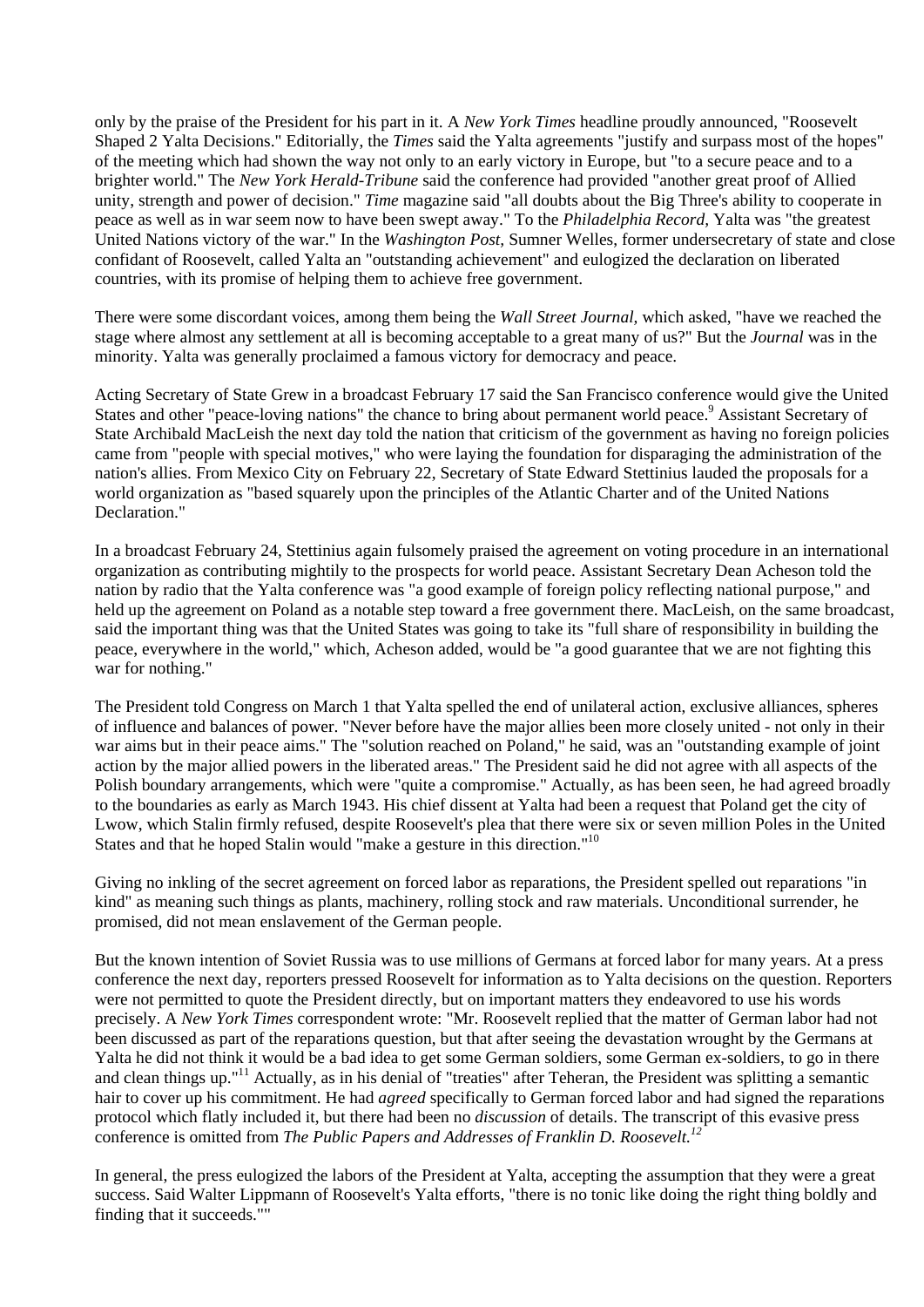Even as Roosevelt spoke, the Declaration on Liberated Europe was dead. On February 27, the western Allies had been rebuffed by the Soviet in an effort to "consult" on formation of a democratic government in Rumania. The day before Roosevelt's appearance before Congress, the Soviet had demanded that the king of Rumania install a Communist-dominated regime. To Foreign Secretary Anthony Eden, writing long afterward, the Soviet move in Rumania "instantly showed up the hollowness of the declaration."14 But Undersecretary of State Grew, two days after the Communist move, asserted in a nationwide broadcast that the declaration "points the way toward close cooperation by the big powers." Two days after that, the Rumanian Communist regime took over.

On March 17, the Soviet bluntly rejected an American proposal of a joint committee in Bucharest to safeguard the principles of the declaration. Reports appeared in the press that Americans had been thrown out of both Rumania and Bulgaria. Nevertheless, on the same day, the Department of State promised the nation that consultation among the big powers would assure democratic institutions in these countries. James C. Dunn, assistant secretary of state, explained away Communist moves in central Europe by saying "of course full democratic processes cannot begin until the end of the military operations period. . . . What you read about in the liberated countries is hardly more than our peacetime business regulations and our wartime controls."

Observers from the west were barred from Poland. The Soviet insisted that the Yalta agreement provided merely for adding some other Poles to the existing Communist regime, which indeed it did. Now, only Poles recommended by that regime were to be invited to consult on forming a broadened government. To Churchill, the Soviet plan was clear. He wrote to Roosevelt on March 13 that Russia was blocking the setting up of a new government "so that the process of liquidation of elements unfavorable to them and their puppets may run its course.<sup>"15</sup> The Prime Minister repeatedly urged Roosevelt to join in putting the issue squarely up to Stalin, but the President counseled delay.

While the Yalta facade was cracking, the first secret agreement leaked out. On March 29, the Washington correspondent of the *New York Herald Tribune* revealed that Roosevelt and Churchill had agreed to give the Soviet Union three votes in the assembly of the proposed world security organization, representing the Ukraine and Byelorussia as separate republics. The next day, the White House admitted this to be a fact, but asserted that, as part of the bargain, the United States had also reserved the right to ask for three votes.<sup>16</sup>

Embarrassed and red-faced, Stettinius faced a volley of pointed questions from newspaper reporters the next day. Why had the arrangement been kept secret? Had the members of the United States delegation to the coming San Francisco conference been told? And were there other secret agreements? Stettinius had no answer and lamely voiced confidence that the San Francisco conference had not been endangered, based, as a reporter quoted him, on his faith "that what we went to war about was not in vain." A few days later, in a formal statement, he said flatly that there were no other Yalta secret agreements except those relating to military matters, initial membership in the international organization, and territorial trusteeships.

The Department of State, which in its publicity had repeatedly emphasized the promise to keep the public informed on foreign policy, sought to repair the damage to confidence. Assistant Secretary MacLeish and Michael McDermott, press assistant to the secretary, explained in a radio broadcast that the secret Russian vote agreement had been a complete surprise to them, and attempted to minimize its significance as a "furore in the press room." But the disclosure had done more than agitate the press. The entire nation had been shocked by the fact of a secret protocol. That others of far greater importance were still to be revealed was widely suspected.

Although discord was apparent, the public was not aware of the full extent of the dissension between the West and Russia. On March 8, an effort had been made by a German officer, through American intelligence in Switzerland, to arrange to negotiate a surrender of the German forces in Italy. The Russians had been informed, but they choose to assert bad faith on the part of the West. Acrimonious charges by Russia were capped by a note from Stalin to Roosevelt on April 13, so insulting that Roosevelt, in reply, expressed his "bitter resentment" against what he termed Stalin's "informers" for such vile misrepresentations." Foreign Secretary Eden wrote long afterward that it had become obvious that "collaboration between the great powers was already displayed in failure."17 But if a permanent United Nations was to be set up at San Francisco, such views could not be publicly admitted.

The rift widened as the West rejected the Russian demand that the Warsaw Communist regime, as it stood, represent Poland at the San Francisco conference, whereupon the Soviet announced that its delegation would be headed by the ambassador in Washington rather than its foreign minister, V. M. Molotov. The possibility of postponing the conference was widely discussed, but by now a permanent United Nations had become the sole fruit to be obtained from the war other than sheer victory. A dispatch to the *New York Times,* April 3, reported that, despite pronounced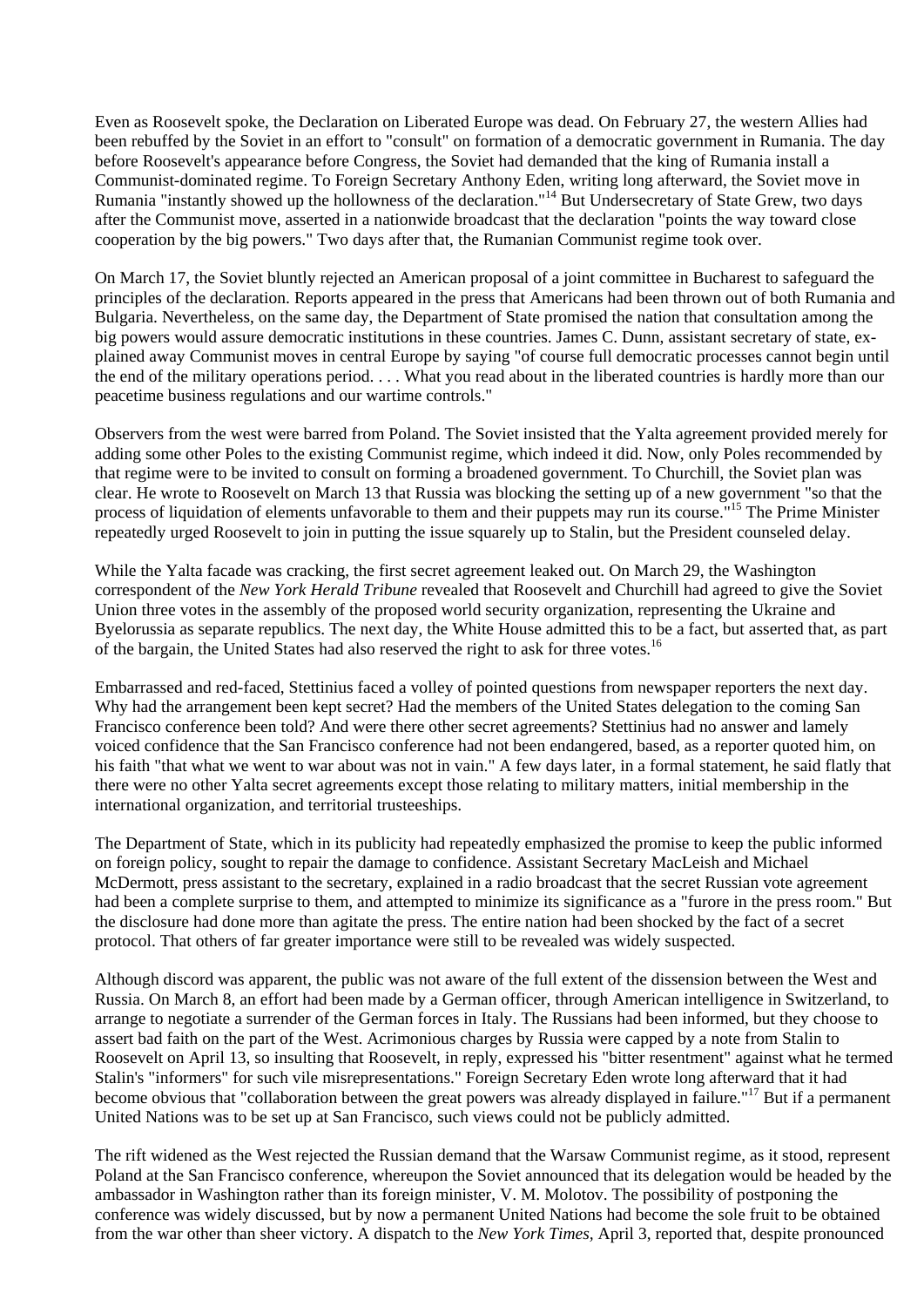uneasiness in Washington, the feeling was that the nation must go through with the conference to prove its "good faith."

Secretary Stettinius, on April 4, assured the nation that "temporary difficulties of a political nature" would not stand in the way. Yet how could an organization, for whose very existence it was necessary to turn over a large part of Europe to communism, be an effective instrument of democracy, peace and justice? How could an organization of the victors preserve peace when the victors themselves could not agree on what the peace should be? The secretary of state answered such questions over the air with an ingenious argument: despite differences, the world organization had to be created before a peace was arranged in order to enable it to deal with conflicts arising from the peace settlements themselves.

On the death of President Roosevelt, April 12, Stalin made the gesture of rescinding his refusal to permit Molotov to attend. Although Stalin was adamant that there should be no Polish representation except by the Communist puppet regime, the gesture was the signal for another wave of roseate predictions of world harmony that would result from San Francisco. Former Secretary of State Hull said the conference would be "one of the great turning points of history." Some of the press was cynically pessimistic, but more of the nation's newspapers adopted a tone of determined hopefulness. Those who took a critical view of the coming conference were freely characterized as rejecting the only hope of permanent peace. Typical of this attitude was a *Nashville Tennessean* cartoon labeled "If Ye Break Faith," which pictured the heads of Roosevelt and a soldier beside a kind of monument entitled, "San Francisco, Lasting Peace."

While the public was being so deluged, the Americans and British were working frantically behind the scenes in a last-minute effort to get Stalin to agree to a Polish government with some claim to democracy so that the San Francisco fagade would not be marred. But Stettinius and Eden got nowhere in repeated sessions with Molotov that sometimes lasted far into the night. On the eve of the conference, ignoring the West's appeals for postponement, Stalin concluded a treaty with the Polish Communist puppet regime. The nation over which Britain had gone to war was not to be represented in building the organization for peace.

Despite all this, the conference opened with "trust Russia" as the keynote. The press gave large space to an article in the Soviet army publication, *Red Star,* urging trust among the major allies. President Truman urged "continued cooperation" of the nations fighting the axis. Stettinius hailed the assembled delegates at San Francisco as representing nations that "loved peace and freedom." Molotov called for a strong security organization of "peaceloving" nations. The fact that he also truculently suggested that nations of Europe had been reluctant to prevent the war and asserted that Russia had "saved European civilization" did not prevent the speech from drawing loud applause.

So that a gloss on Russia could be preserved until the peace organization was set up, the West had kept secret a most sinister Soviet development. A group of Polish non-Communist underground leaders, including some of the West's likely candidates for democratic representation in the Polish government, had disappeared in March after revealing themselves to confer with Soviet officials. Eden and Ambassador Harriman in Moscow had tried unsuccessfully to learn their fate. Holding down the lid of secrecy proved impossible. On the day the conference opened, the fact of their disappearance was revealed in press dispatches from London.

At first the newspapers, filled with fanfare of the conference, minimized the ominous affair. The *New York Times*  printed only fifty words on an inside page under a tiny, one-line heading. But as more details were ferreted out by London correspondents, it assumed large proportions in the press, and on May 3, Molotov finally admitted that the men were in a Russian prison. Conversations on constituting a Polish government were suspended. Two days later, while Molotov was acclaiming the principles of justice, peace and freedom for all in a speech to the conference, the Moscow radio announced that the Poles would be tried for high treason.

In desperation, Harry Hopkins, always notably sympathetic to Russia and persona grata to Stalin, was drafted to leave a sick bed for a personal appeal to the Russian dictator to save the conference from the rocks. Stalin refused to release the imprisoned underground leaders, but agreed that four of the ministries in the Communist Polish government could go to non-Communist Poles. A group of Poles from London was chosen to go to Moscow to confer with the Communist puppet regime. But even as they began conferring, the Soviet subjected them to obvious pressure by putting the imprisoned underground leaders on trial. Originally charged with illegal possession of the radio sending sets which had been their means of communication with the London government from Poland, the prisoners were now charged with murdering Russian officers and planning a Western bloc to contain communism.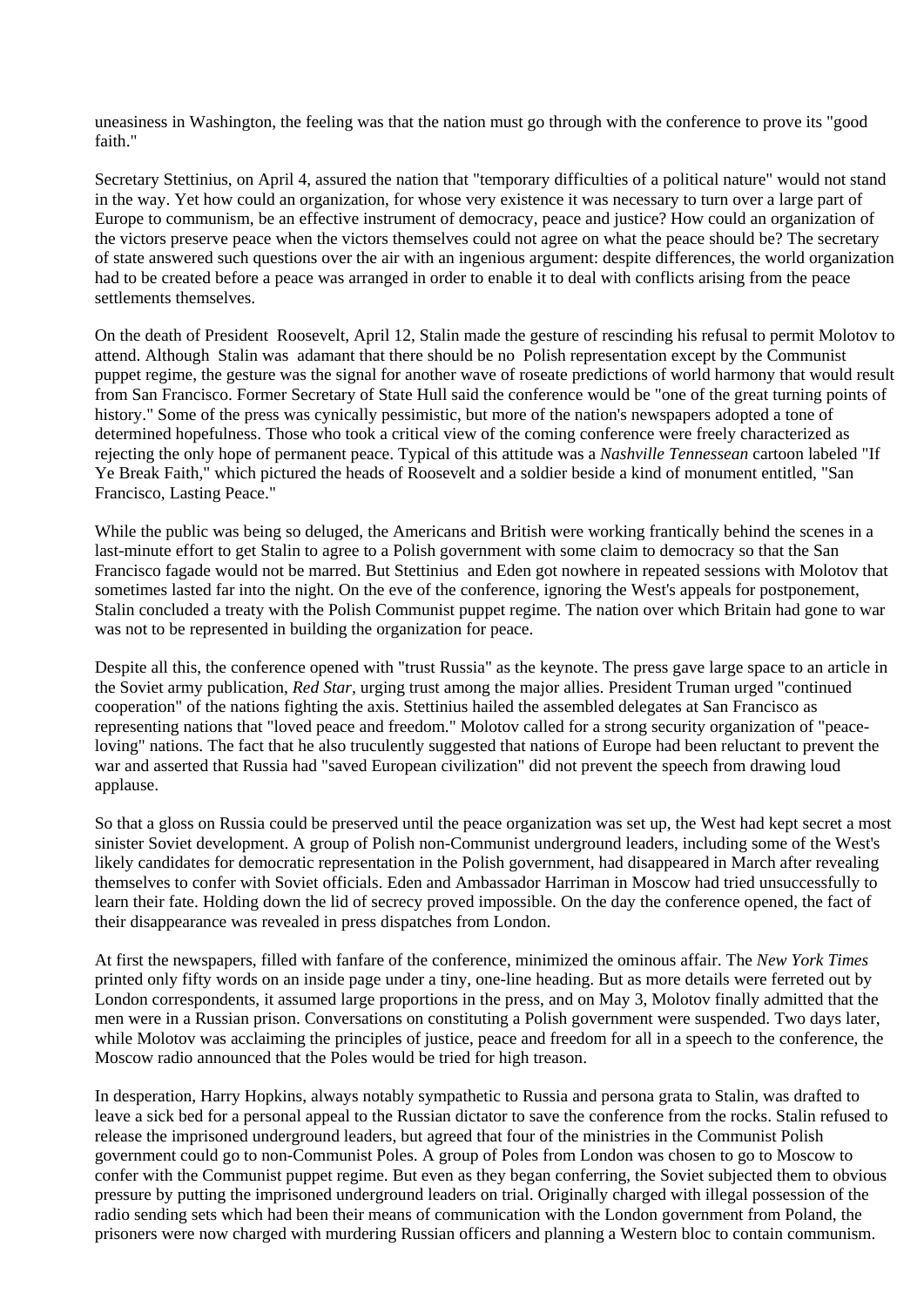As was usually the case in Soviet trials, the accused "confessed." They had been held in solitary confinement for weeks and questioned day and night under glaring electric lights. Twelve were sentenced to prison terms ranging from four months to ten years. Two years later, after Poland had become completely a Communist state, they were released. While they were "confessing" a new government was set up with a two-thirds Communist majority, which by means of coercion, intimidation and executions eventually became airtight Communist rule.<sup>18</sup>

Nevertheless, Stalin had promised that the Communist Polish government would later hold "free elections," and with this weak facade on Poland, the San Francisco conference went ahead. The United Nations, to preserve peace, freedom and justice for all the world, was constituted in a cloud of euphoria. Poland was officially handed over to communism on July 5, with recognition of the Communist puppet government. When the Yalta-promised elections were finally held in 1947, any remaining effective non-Communist influence had been extinguished by terrorism and murder."

When the European war ended with Germany's surrender, on May 7, the two principal secret protocols remained locked in a White House safe. While the Japanese surrender was being negotiated in late August, the Soviet occupied the Kuriles, along with southern Sakhalin and islands adjacent, and on September 2, Stalin announced that they all now belonged to the Soviet Union. Secretary of State Byrnes, who had succeeded Stettinius, said that the United States would not oppose the move, but denied that any commitment had been made on the Kuriles.

The following January, Acting Secretary Acheson told reporters he understood there had been no final territorial decision on the Kuriles at Yalta, but cautiously warned that he might be wrong. The Moscow radio promptly spoke up: The USSR had been specifically given the Kuriles, with no strings attached, as well as southern Sakhalin and the nearby islands. Byrnes then admitted this to be true, explaining that the deal had been made after he left Yalta and he had not even heard of it until after the Japanese surrender. The American copy had been kept in the White House as a top military secret, and Byrnes had learned of its existence from the official Yalta interpreter, on September 2. He knew it dealt with the Kuriles, southern Sakhalin, Port Arthur, Dairien and the Manchurian railways, but even then he had apparently not seen the document, as he told reporters he was not certain whether the protocol also dealt with other subjects. President Truman said he had learned of the agreement before the Potsdam conference in July.

The Department of State, with the reluctant acquiescence of Britain, then published the protocol. It specified that "the Kurile Islands shall be handed over to the Soviet Union." Not only had President Roosevelt promised Stalin to "take measures" to insure China's consent, but "the heads of the three great powers have agreed that these claims of the Soviet Union shall be unquestionably fulfilled after Japan has been defeated."

Military security was given as the reason for secrecy, inasmuch as at the time of Yalta Russia had not entered the war against Japan. But the Japanese war had ended September 2. Apparently it was then considered safe to let the secretary of state know something about it. How long the agreement would have been kept secret, except for Moscow, can only be guessed.

The agreement on the use of German forced labor, which was part of the secret protocol on reparations, was not be to revealed until the spring of 1947. When the Western allies and Russia got into a reparations quarrel, Stalin published the full text of the secret reparations protocol. Among other things, it specifically provided for "use of German labor." Thus the American people learned from Moscow, not Washington, that their President had approved forced servitude for the soldiers of their conquered enemy, flatly contrary to the Geneva convention providing for the return of war prisoners as soon as possible after the cessation of hostilities.

For more than a decade, German soldiers were held in captivity to work in the mines and forests of Russia. It is estimated that more than one million died. The conditions under which they labored in France were so harsh as to bring about United States intervention, but nothing could be done about their condition in Russia. In 1947, England was using the labor of 350,000 and in France, to which the United States had turned over approximately 440,000 prisoners,

more than 300,000 were still held. In Russia, more than 3,000,000 were at forced labor. The Americans had freed all their prisoners by August 1947, and in March, France, yielding to American pressure, had begun sending prisoners home at the rate of 20,000 a month. Britain returned the last of its prisoners in July 1948. The Russians claimed to have returned the last of their military prisoners in 1955. The *New York Times* reported on February 22, 1959, that 180,000 German civilians who had been deported between 1944 and 1949 were believed to be still held in Russia. Eight hundred thousand German civilians had been taken to Russia, and 400,000 of these had died.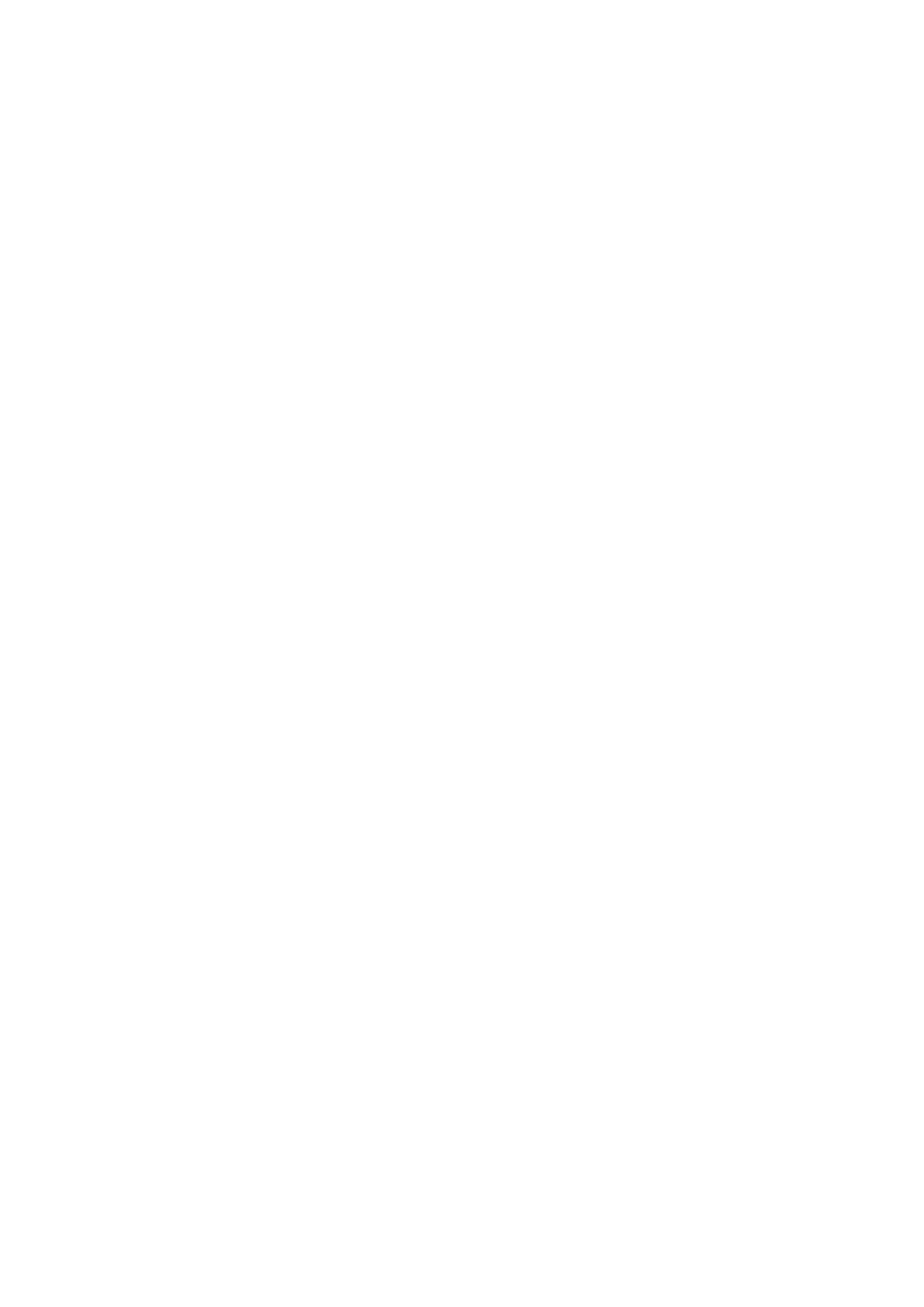# **Part III**

With Hatred Toward All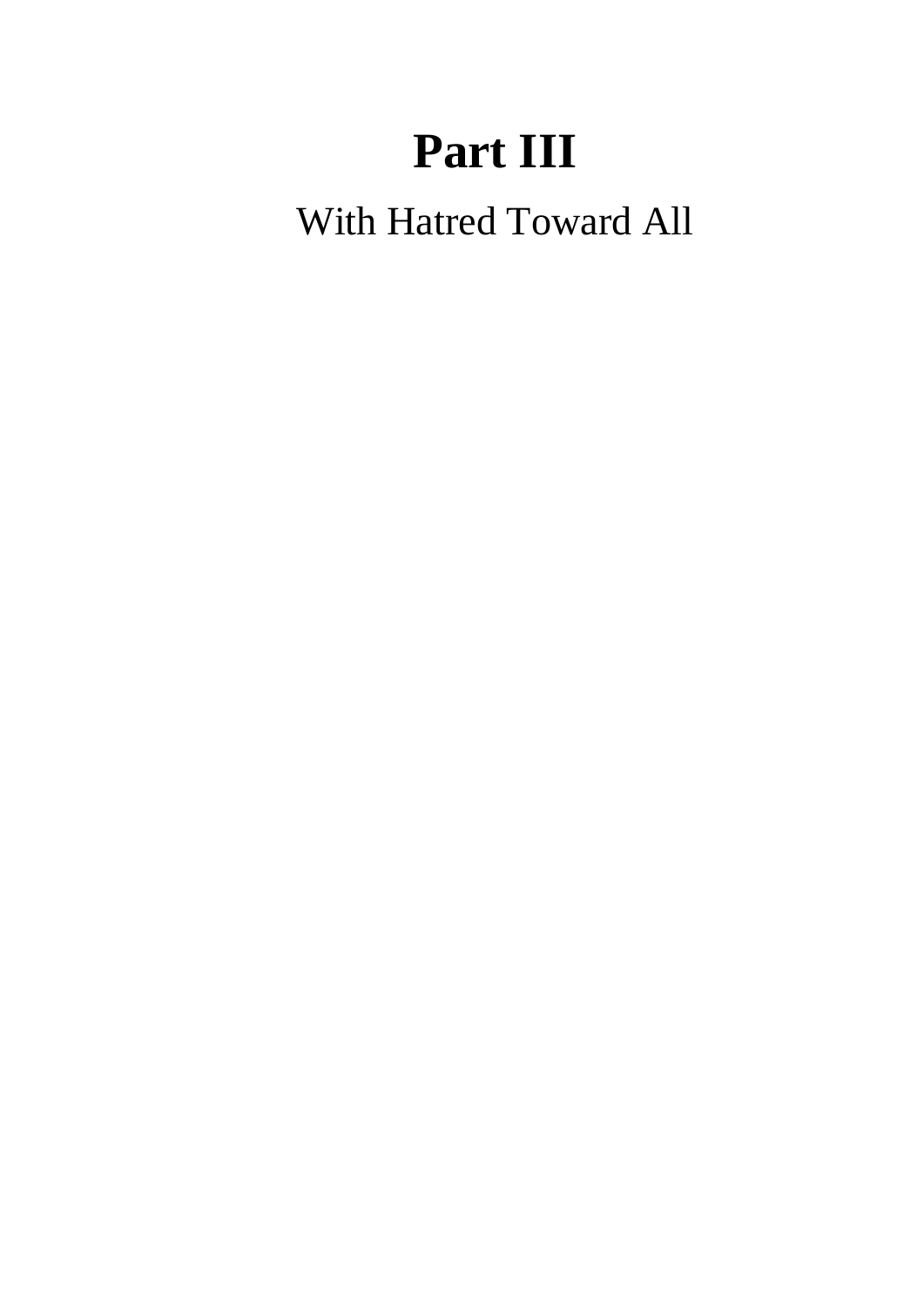## **10**

### The Build-Up

The preceding chapters have dealt with some of the principal specific deceptions of the war: the concealment of hostile actions on the Atlantic while the nation was ostensibly not a belligerent; the representation of the Atlantic Charter pledges as actual war aims while Soviet aims rendering these pledges a fraud were kept hidden; the secret dispositions of Teheran; and the Soviet protocols of Yalta.

But even if the people could be persuaded that all nations allied against Germany had noble objectives, and actually proposed to abide by the pledges of the charter, glorified war aims were of themselves not enough to animate a gigantic war conducted in Europe. As in all mass wars, hatred was also essential. The shooting war had to be supported by a home campaign to inflame passions against the enemy.

Hitler's record of political and racial persecutions and murders had aroused deep repugnance in the American people long before 1939. After the outbreak of hostilities in Europe, animosity had grown as fear of Germany was promoted to justify increasingly unneutral policies in aid to Great Britain. But in December 1941, when the de facto war became a declared conflict, hatred was still aimed chiefly at Hitler and the Nazi leaders rather than the entire German people. The attitude of many Americans in 1941 toward Germans in general was expressed by Norman Cousins, editor of the *Saturday Review of Literature,* when he called upon American writers to draw a distinction between German culture and Hitler's barbarism. "Of course, there is a distinction - a distinction Americans must recognize and respect if we are to avoid falling victim to the same excessive feeling of superiority that has obliterated - only for the moment, we hope - the warmth and richness of the cultural side of the other Germany."<sup>1</sup>

Even after a year of declared war, Dr. Albert Bushnell Hart, internationally known emeritus professor of history at Harvard, decried the idea of general German iniquity. "I know the stock," he said. "I lived among them. . . . They are just like friendly families down in Maine. . . . If we are realistic we must admit that the peace after the First World War failed because Germany was trampled upon to the extent that the embers of unrest among the people were easily fanned into flame by Hitler."2

Such views had to be eradicated or smothered. The people had to be indoctrinated with the belief that their very existence was threatened by a wholly iniquitous foe. The battle had to be a holy Armageddon, where total good fought total evil. A massive campaign of propaganda fixed this doctrine in the minds of a large part of the American people. How hatred swelled is illustrated by the position, in 1944, of the editor of the *Saturday Review* whose 1941 temperate view was cited above. He now found it impossible to draw any distinctions between "good" Germans and "bad" Germans. The "good" Germans were all dead or shattered in mind and body by forced labor or imprisonment. There was no longer any "other Germany,"<sup>3</sup> he said. Belief in the iniquity of the entire German people not only brought mass attitudes to a point of frenzy in wartime but continued long after the enemy was conquered, resulting in an occupation policy of such vindictiveness that it almost prostrated Europe before being reversed.

The ideas which came to form the basis for building a frenzy of anti-German hatred were those of Sir Robert Vansittart, British diplomatic counsellor and chief hate propagandist. In a series of radio broadcasts of fantastic fury in 1941, Vansittart laid to the whole German people a train of evil and viciousness that extended back two thousand years.

Vansittart went back to Julius Caesar to buttress his proposition that Germans as a people did not consider robbery infamous, and quoted Tacitus to prove that they hated peace. Charlemagne had the "lust for world domination." The rise of Hitler was only the current expression of the desire for war inherent in the German character. The Germans, he said, had made five wars in the past seventy-five years, and if they had had their way there would have been a war twice as often.

Their lust for world conquest, he said, had made the Germans the exponents of every imaginable variety of "dirty fighting and foul play." They "have pledged no word without breaking it, have made no treaty without dishonoring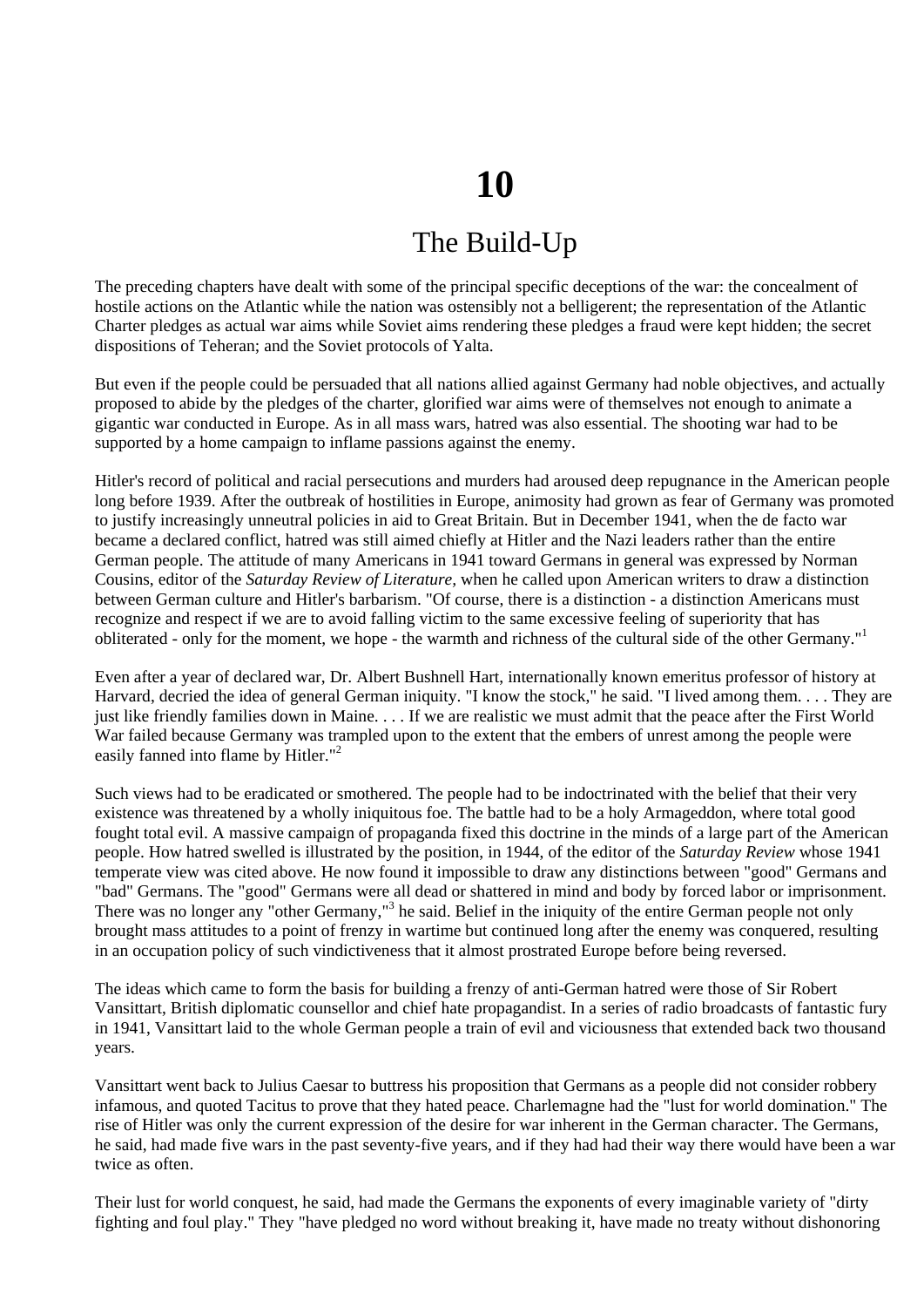it, have touched no international faith without soiling it." German literature, medicine, music and philosophy were but "sideshows." German heroes had always been "offensive persons according to the standards of everyone else." The Germans, he said, methodically obliterated from the air defenseless towns and villages in order to drive refugees out to block the roads. They crushed civilians with tanks, machine-gunned women and children, and "systematically" bombed hospitals and hospital ships. A large supply of "cold-blooded barbarians" revelled in doing these things "that no Briton could or would do."4

President Roosevelt himself did not publicly espouse such views at first. Instead he excoriated Hitler and his "political clique." It was "Hitler and his Nazis" who had the "gargantuan aspiration" of dominating the entire earth. It was "Hitler and his gang" whom the allied nations had to knock out. Privately, however, Roosevelt had approved of Vansittart's approach even before the declared war began. In November 1941, he had sent a collection of Vansittart's British radio hate speeches to William B. Donovan, coordinator of information and later chief of the Office of Strategic Services, to be used as American radio propaganda.<sup>5</sup>

Winston Churchill's prewar views on the reasons for the rise of Hitler had differed sharply from the Vansittart thesis. In 1935 he fully recognized Hitler's cruelty and ruthlessness, but, although Hitler had "loosed frightful evils," he had also performed "superb toils." Hitler had risen, said Churchill, because of the "lethargy and folly" of the French and British, who had not redressed the grievances of the treaties of Versailles and Trianon, had demanded "senseless" reparations, and had made no sincere attempt to come to terms with the various moderate German parliamentary governments.<sup>6</sup> Such prewar opinions had to become non-opinions for war purposes. The Vansittart argument that Hitler's climb to power simply reflected German iniquity and lust for conquest had to prevail.

The men around Roosevelt were active from the start in propagating the theme of total German iniquity and thirst for war. They included his closest official confidants, Henry Morgenthau, secretary of the treasury, proponent of the revengeful "Morgenthau Plan," and Sumner Welles, undersecretary of state. Harry Hopkins of course shared these views. They were expressed by Secretary of State Cordell Hull and other officials and were repeated and echoed and re-echoed by the press and radio and on innumerable platforms throughout the nation.

The campaign to build hatred of the whole German people assumed its full proportions in early 1943, with the adoption at Casablanca of unconditional surrender as the only acceptable basis of peace.

Millions of American soldiers would be invading a continent three thousand miles away in alliance with Communist Russia, with no prospect of return until the enemy was laid prostrate. Support for such a program required intense and widespread hatred of the entire German people, combined with fear of what would happen to the United States if the enemy were not rendered utterly powerless for the future.

Hatred was also needed for other reasons. Since December 1941, Stalin had firmly maintained his intention of taking all the territory he had seized in collaboration with Hitler in 1939. The West's vague deferment of these demands was to give way in March 1943, in a meeting of Eden and Roosevelt, to outright secret sanction, together with approval of Polish seizure of German territory and the expulsion of millions of Germans. The hollowness of the Atlantic Charter pledges would eventually become evident, and hatred and fear would be needed as a visceral substitute for belief in high moral purpose. Furthermore, the British air war against Germany had become chiefly an indiscriminate attack on masses of civilians, and, despite directives generally specifying military or industrial targets, American bombing in large part was to take on a similar character. Belief in the total depravity of the foe would help to obscure the moral implications of mass bombing. Last, but not least, hate was essential for the vindictive treatment of postwar Germany, plans for which were already sprouting in the Treasury Department.

The beginning of 1943 marked a notable increase in the outpouring of vengefulness against Germany and Germans. James W. Gerard, former ambassador to Germany, urged that when the Allies conquered Germany they hang 10,000 Prussians as a starter.<sup>7</sup> Joseph E. Davies, Roosevelt confidant and former ambassador to Russia, said the Germans should be treated like insane asylum inmates for two or three generations, and he predicted German use of poison gas and bacteriological warfare.<sup>8</sup> A New Jersey radio station even proposed to eliminate from use the word "kindergarten' because it was German, and in its contest to select a new term a newspaper publisher and a federal judge agreed to act as judges.<sup>9</sup>

The promotion of hatred of all Germans was guided and fueled by a quasi-governmental agency, the Writers War Board, set up early in the war by Secretary Morgenthau. He had picked Rex Stout, author of popular detective stories, to organize the board, and Stout and the dozen or so writers he chose as members naturally held the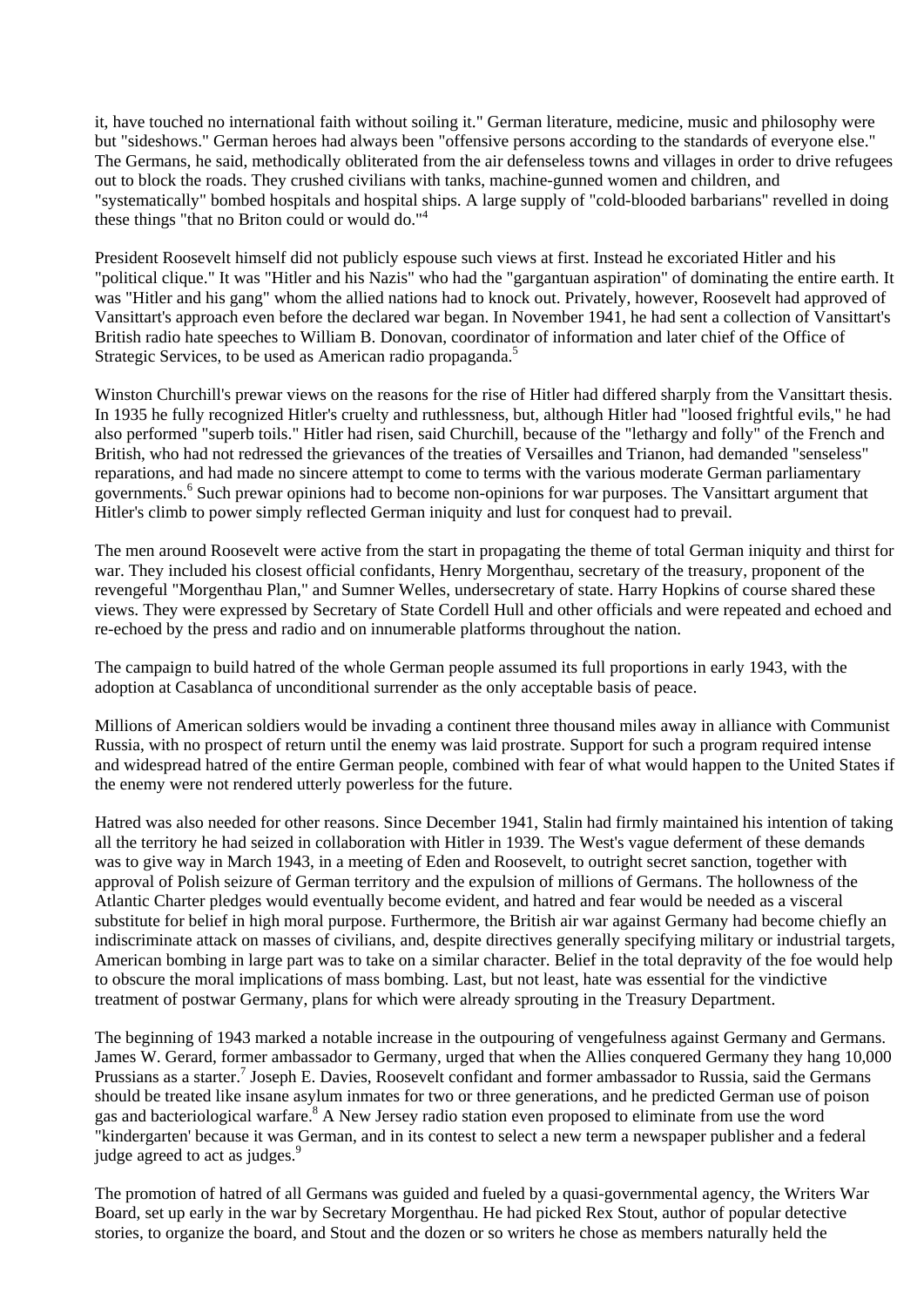Morgenthau ideas. Members received no compensation, but the government paid office salaries and expenses. The board worked closely with the Office of War Information and had a quasi-official standing which, with the personal and professional connections of its members, insured effective entree to the radio, press and film industry and to opinion-forming channels generally. Its stated purpose was to mobilize writers behind the war effort, assisting with propaganda in connection with war loans, rationing and other essential home-front activities. Although indeed concerned with these throughout the war, by 1943 the board's chief effort had become promoting hatred of all Germans and the idea that they would start a new war unless prevented by a harsh peace following the Morgenthau ideas.

Two weeks after Roosevelt announced the slogan of unconditional surrender at Casablanca, the board opened an allout hate campaign with an article by Stout in the *New York Times Sunday Magazine* entitled "We Shall Hate or We Shall Fail." Stout asserted that four generations of German leaders had been guided by the "adoration of force as the only arbiter and skullduggery as the supreme technique in human affairs." Hatred of the Germans was necessary "to establish the world on a basis of peace."

The country was not yet ready to espouse vengefulness against all Germans judging by the response to this call for unconditional hatred. According to the editor of the *Times,* the many letters received in reply were almost unanimously opposed to the views expressed. The National Education Association asserted that "these malignant indictments on entire nations and races are the characteristic weapons of dictators," and were "not suitable weapons for nations conducting a great crusade for the extension of liberty and justice to all peoples everywhere in the world." The Federal Council of the Churches of Christ in America said if hatred became the emotion that predominantly determined how the United Nations would act, the forces of evil would have won their greatest victory," and it will be impossible for mankind to achieve a just and durable peace." In a *Times* article answering the Writers War Board chairman, Dr. Walter Russell Boie, professor of practical theology at Union Theological Seminary, said such sentiments were "moral poison" which, if listened to, would bar all hope of a decent result of the war.

But the waves of hate propaganda were mounting to a tide which would sweep mass opinion before it. Before the days of television, the radio had enormous influence, and it was wide open to Stout's group, which not only arranged programs but assisted in the preparation of speeches. Quentin Reynolds - war correspondent, associate of *Collier's*  magazine, and a wheelhorse for the Writers War Board - followed Stout's call to hatred on a leading nationwide program, "America's Town Meeting of the Air," urging hatred as a "healthy" emotion. The mental disease of Germany could not be cured - "you must kill." "We must go to the peace table with hatred in our hearts."<sup>10</sup>

The outpouring of hatred extended to German children. On another "America's Town Meeting of the Air" broadcast" a child actor taking the part of a German boy was introduced to represent German youth as saying: "America is a cesspool. . . . With the Fiihrer to show us the way, it is our position to conquer the world." The author of a current play of which this passage formed a part assured the air audience that this was a true portrayal of German youth because it had been indoctrinated with lies and obscenities. The subject of the "Town Meeting of the Air" September 30, 1943, was: "How must we deal with Germany after the war to win the peace?" The chief speakers were Vansittart, the British hate propagandist, and Richard M. Bruckner, author of a book, *Is Germany Incurable?* which the Writers War Board was promoting. Bruckner, introduced as a "noted psychiatrist," proposed the incarceration in institutions and labor battalions of large groups of "paranoid tending" Germans who had long dominated Germany. They included all persons with pre-1933 membership in the Nazi party; all pre-1933 officers in the armed forces, all junkers, and the police forces and various classes of civil servants. They would be treated as "typhoid carriers" and their children placed in foster homes.

Promoting fear of another war being started by a resurgent Germany became an increasing element in the propaganda. Germany had to be laid prostrate and kept down not only because all Germans were bad, but because they were a war-thirsty people, habitual starters of war, and unless harshly restrained they would start a new conflict as soon as they could. The people had to believe that Germany began not only World War II seeking world domination, but also World War I for the same purpose, and in fact had always been seeking to rule the world by force.

To establish this thesis in the popular mind, it was necessary to overturn the general historical verdict on World War I reached in calmer times. Most historians conducting research into the origins of that war had absolved Germany of exclusive, and some of even primary, blame for its outbreak. Their collective findings had been reflected in the 1930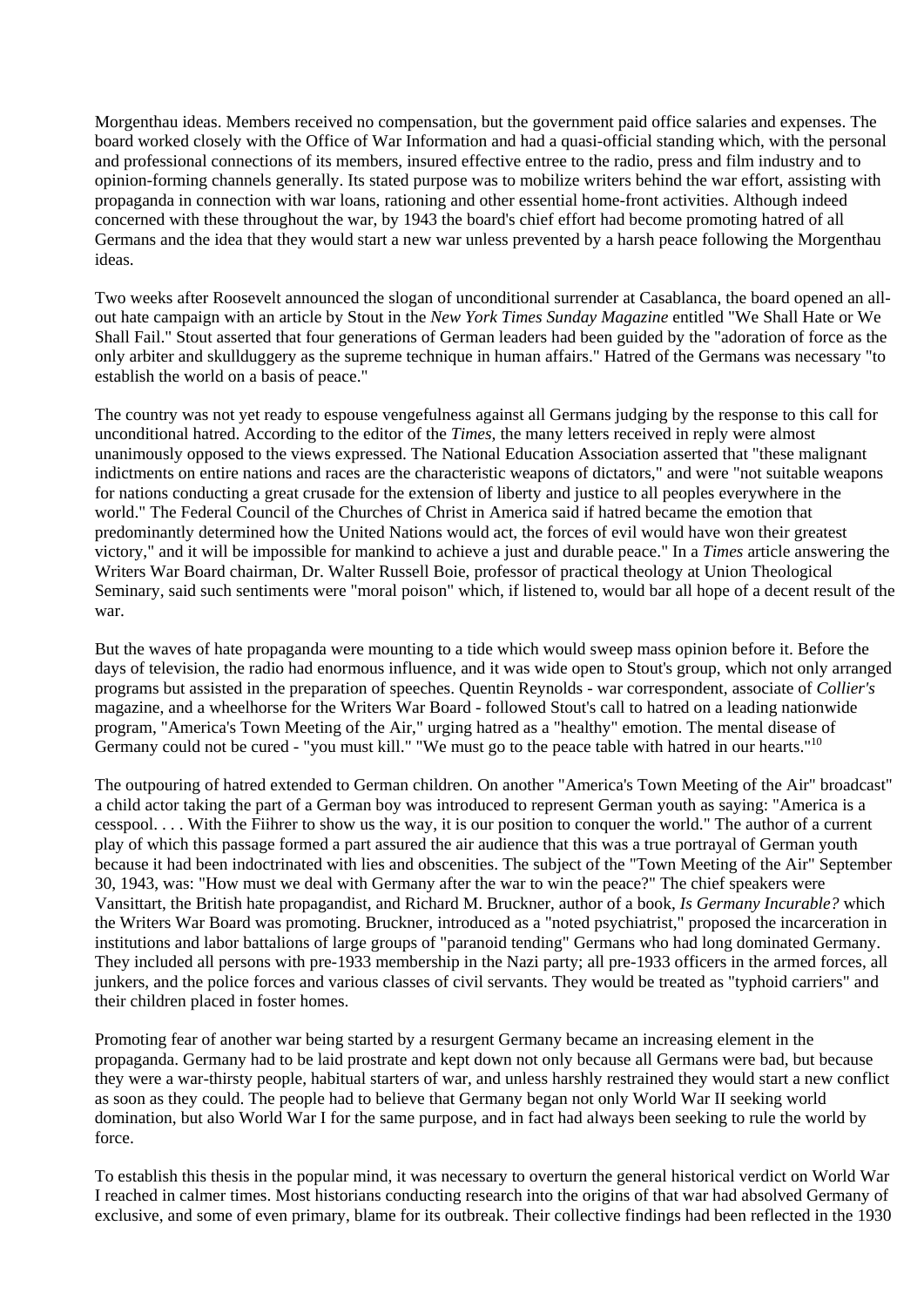edition of the *Encyclopaedia Britannica* which carried exhaustive analyses of the subject leading to a summation that there was no war "guilt" in the sense of a stain on any particular nation.

The war-guilt clause of the Versailles Treaty, in which Germany had been forced to admit responsibility for the war, was a dead letter, said the Britannica editor after summing up the research of a decade. The clause remained in force only because of domestic political necessities of the victorious nations. Most historians agreed with this view and, according to the editor of *Harper's,* writing in 1939, most ordinary Americans also. They had become convinced that "there had been guilt on both sides, not simply the German side." $12$ 

This belief, which had become generally accepted in peace, had to be buried for the purposes of war. The Writers War Board opened the campaign in an article by Stout in the *New York Times Book Review."* Stout admitted that nearly all historical writing between the wars had controverted the idea that Germany had been solely or principally guilty of the First World War. But he assured *Times* readers that the authors of most of these books had "fatally deceived and misinformed their countrymen." He upbraided the publishers who had made such volumes available and recommended a spate of new books - not by historians - which argued the malignity of the entire German people. That the *Times* would give prominent space to the dismissal of the views of most serious historians by a writer of detective stories is an illuminating footnote to the emotion of the period, as well as to the influence of the Writers War Board with leading organs of public opinion.

History was now to be reversed. Germany had again become solely guilty of starting World War I. It had started five wars in 80 years. The theme was repeated by high government officials, newspaper editors and innumerable writers in the press and speakers on the radio. How successful this campaign was may be gauged by the somersault executed by the *Encyclopaedia Britannica.* Its several articles on "War Guilt" in the 1930 edition had run to more than 8,000 words, and the general finding was flatly contradictory to World War II propaganda. In its 1944 revision, the Britannica simply removed these articles - all of them. Under the same War Guilt heading, it substituted a brief note saying there was not sufficient space for treatment of the subject.<sup>\*</sup>

\*After Germany was conquered in World War II, reason again began slowly to regain the place that had been usurped by the emotional propaganda of war. By 1964 a leading London newspaper could say: "In retrospect, the 1914-18 war can be seen to have been a tragic misunderstanding, the war which nobody wanted and into which the European powers collided almost by accident."<sup>14</sup>

To the theme that Germany was a chronic starter of wars and was always thirsting for them, a fantastic proposition was now added: Germany was already making plans for a new war. *This Week,* the magazine section of the *New York Herald-Tribune* and many other leading newspapers, carried an article to the effect that a "Nazi underground" was being created in Germany to carry out these plans.<sup>15</sup> Many newspaper correspondents readily adopted the line. At first they cited captured German documents or obscure publications in places like Algeria as accepted fact. The *New York Times* carried a Washington dispatch of nearly a column, headed "Crafty Reich Plot Laid for Next War," attributing it simply to "French sources."<sup>16</sup> The Associated Press quoted a London newspaper, which in turn gave as its authority a French underground publication, stating that the Germans, knowing the war lost, aimed at winning sympathy from their former enemies, establishing a "camouflaged dictatorship" in France, and attacking the Unitd States from French bases.17 Vansittart's views were widely publicized. The *St. Louis Post-Dispatch* ran two articles promoting Vansittartism on the same page, one explaining why Vansittart was an authority on Germans and the other setting forth his proposals for occupying Germany for a generation, putting Germans at forced labor, and executing tens of thousands of war criminals - all necessary to prevent another war.18 The *Philadelphia Inquirer*  editorialized that the Germans would try every "trick" and "whine" to win a soft peace so that - Hitler or no Hitler they could try another "march of conquest."<sup>19</sup>

Publications of every ilk plugged the idea. Usually they preferred well-known names as authors, but they were not always particular. The *Reader's Digest* gave space to an anonymous writer to warn that no amount of education could change the forces of "centuries of predatory tradition inherent in the Prussian character," and that differentiating between regular German army officers and the Gestapo could result in a new war in 20 or 30 years.<sup>20</sup> Even *Barron's,* the business and financial weekly associated with the *Wall Street Journal,* published a long article which cited "reports from neutral capitals" as proving that Germany was feverishly at work in preparations for an economic and political offensive "to obtain the conditions essential to preparation for a third world war."<sup>21</sup>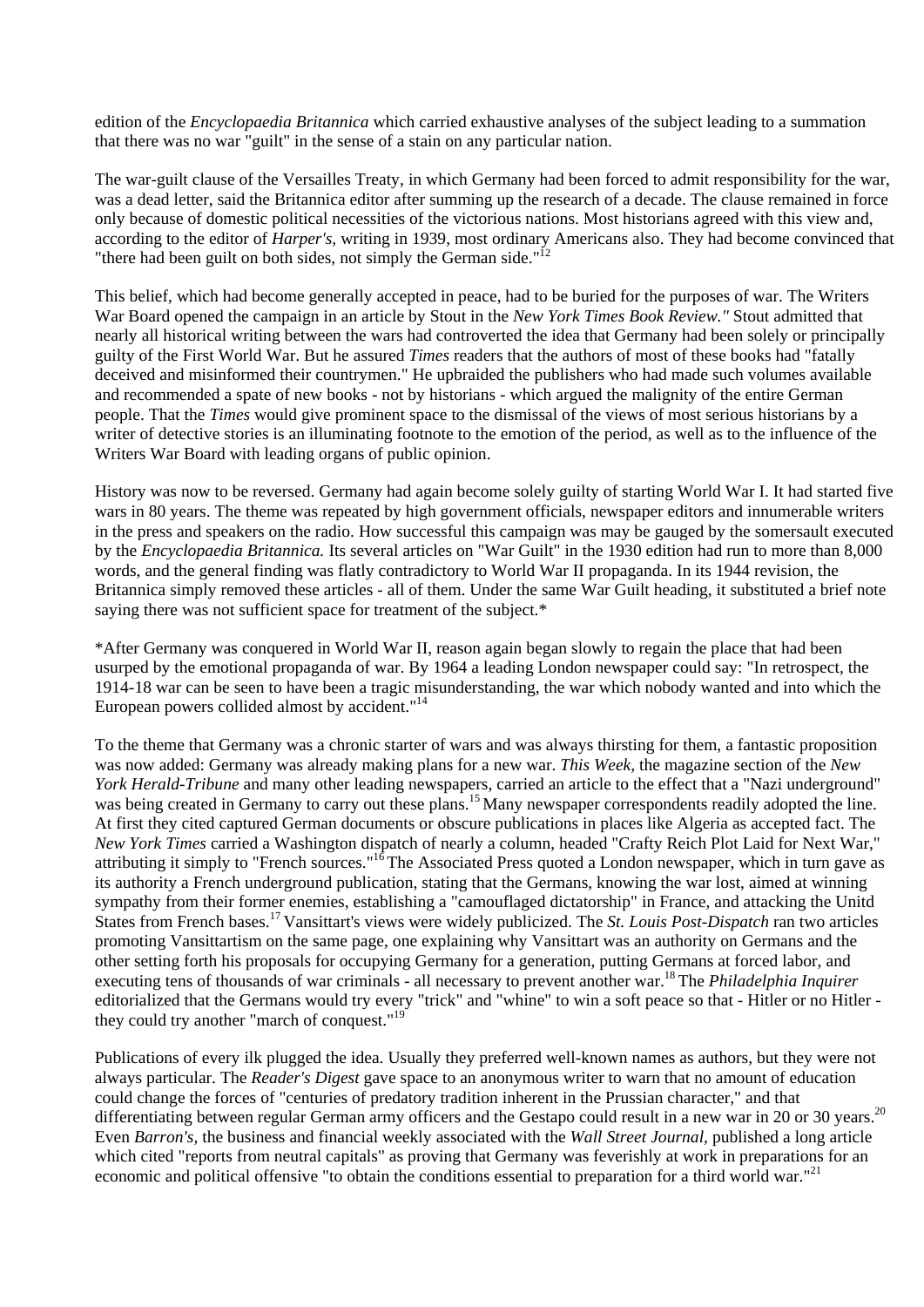*Time* magazine took full-page newspaper advertisements to tell the public "You and your family will never be safe. ... as long as one of the most fierce and fertile tribes on this planet continues to believe that it should and eventually can, conquer and rule others."<sup>22</sup>

Even German prisoners in United States camps were part of the build-up for another war, according to the *Philadelphia Record.* "These men behind barbed wire in Jersey, Alabama and other states will be on hand for World War III, with their sons and daughters waiting for a third attempt to world domination."<sup>23</sup>

The idea was kept before the people on the most important nationwide radio programs by speakers who were frequently selections of the Writers War Board or its subsidiary, "The Society to Prevent World War III." On "America's Town Meeting of the Air," Louis Nizer - whose book, proposing harsh treatment of Germany, the board was assiduously promoting - asserted the Germans were trying to "save the necks" of the military for another war, and were storing money in neutral countries for the purpose. On the same program, Samuel Grafton, a syndicated columnist, urged the permanent exile or imprisonment, without trial, of at least 100,000 "members of the leading circles," to prevent another war. $^{24}$ 

Prominent radio advertisers took it up as a patriotic message to use in the promoion of their products. On the Prudential "Family Hour," a nationwide weekly radio program of this old-line insurance company, listeners heard simulated "orders" from the German general staff to soldiers, given in heavy, gutteral German and translated: "World domination or world downfall is the German slogan. . . . We shall love peace as a means to new wars." The Prudential spokesmen told his hearers "They are planning to try it again in another twenty years."<sup>25</sup>

On this and other similar broadcasts there was no proof, no evidence; constant repetition had so conditioned the mass mind that the idea was just accepted. In June, a public opinion poll had indicated that 63 percent of the American people believed Germany, as soon as it was defeated, "would start making plans for a new war." Of those having any opinion 74 percent believed this.<sup>26</sup>

On June 22, Secretary Morgenthau, in a statement given first-page position throughout the country, even warned against the dangers of a German unconditional surrender, asserting it might be a "fake" arranged to facilitate the build-up for a new war.

On July 20, the long-planned plot of the underground opposition to Hitler culminated in an attempt to assassinate him with a bomb and to set up a new democratic German government. Hitler escaped by accident and the planned revolution collapsed. In retribution, approximately 5,000 persons were shot, hanged or tortured to death, the hangings continuing almost to April of the next year, almost to the time of surrender. News of the attempt, rather than being applauded in the United States and Britain, was greeted with venomous disparagement of the motives of the plotters. Typical was the front-page London dispatch in the *New York Times,* describing the attempt as a "game" of militarists whose aim was to seek an easier peace by supplanting Hitler and thus preserve the German army for a new war.<sup>27</sup>

As Hitler's fierce retaliation continued its sweep over Germany, the whole thing was derogated in the American press as a sideshow among murderers. Editorially the *New York Times* said the attempt suggested "the atmosphere of a gangster's lurid underworld" rather than what one "would normally expect within an officers' corps and a civilized state." The *Times* noted with apparent reproach that some of the highest officers of the German army had been concerned for a year with plans "to capture or kill the head of state and the commander-in-chief of the army." The plan was carried out "with a bomb, the typical weapon of the underworld."28

In the view of the *New York Herald-Tribune,* "American people as a whole will not feel sorry that the bomb spared Hitler for the liquidation of his generals. Americans hold no brief for aristocrats as such, and least of all for those given to the goosestep and, when it suits their purpose, to collaboration with low-born, rabble-rousing corporals. Let the generals kill the corporal or vice versa, preferably both."<sup>29</sup>

Prime Minister Churchill, in the House of Commons, August 9, described the plot as a case of highly-placed persons in the German Reich "murdering each other." Elmer Davis, director of the Office of War Information, told the American people that if a German revolution should take place with the overthrow of Hitler, it would just be a "phony" arrangement by German leaders to preserve the skeleton of their forces for another world war.<sup>30</sup> The public could not be allowed to believe that the attempt on Hitler's life was the work of brave and dedicated men risking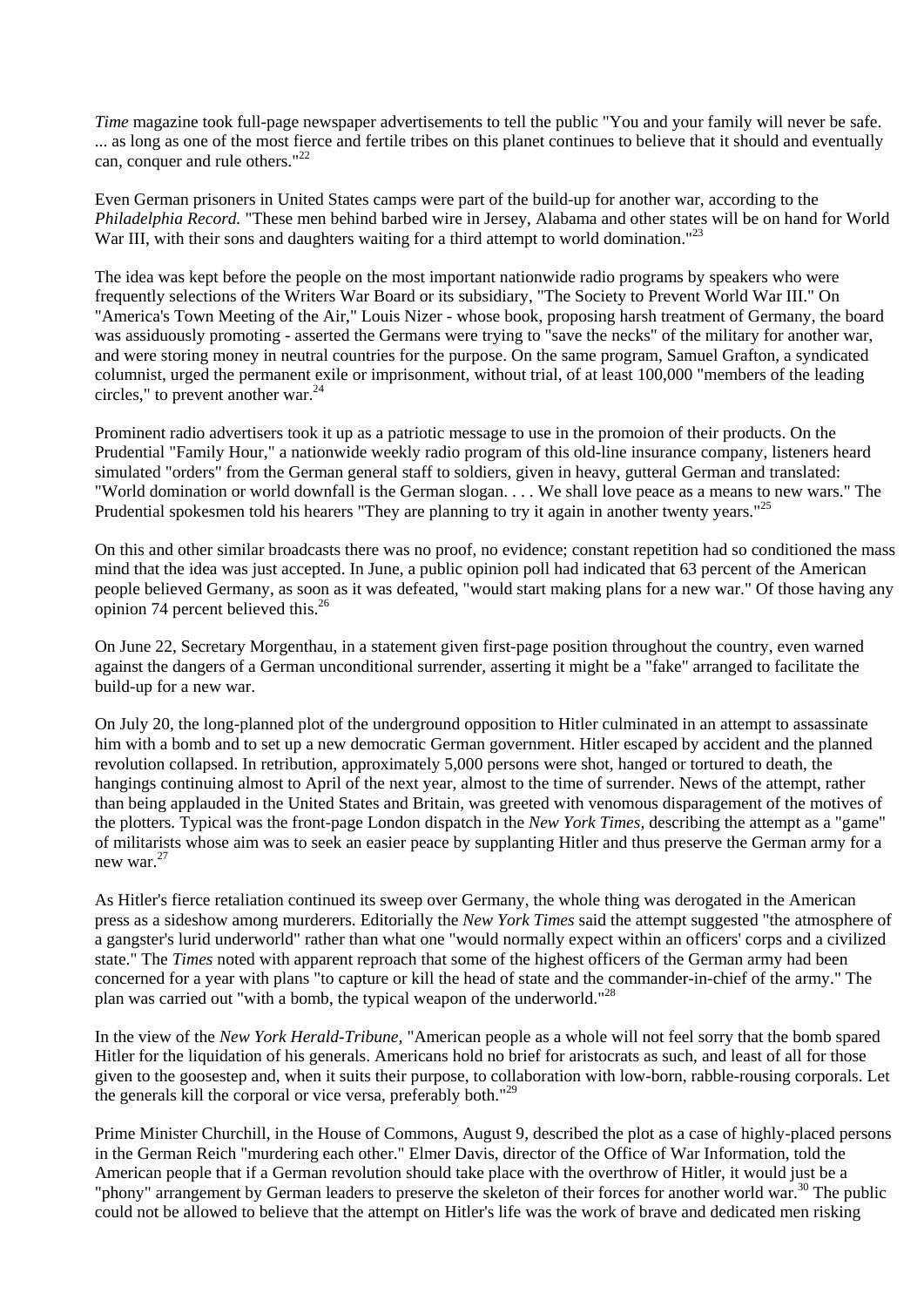everything to rescue their country from the Nazi grip. Such would have challenged the central thesis necessary to justify a war to unconditional surrender.

Sumner Welles, undersecretary of state until his resignation the preceding fall, spelled out that German plans for another war were well under way. He, rather than Secretary Hull, had been Roosevelt's close confidant in the Department of State, and his views were influential. In his book, *Time for Decision,* published in July 1944, Welles wrote that the German general staff, apprehensive of defeat, was already making plans for a new attempt to "dominate the world" when the time arrived. In preparation for this, its agents had been naturalized in neutral counries to begin the task. They would use funds already deposited in these countries to engage in business enterprises and seek through accomplices to control production and influence public opinion and election for the new war to dominate the world.<sup>31</sup>

The book received a wide and generally approving response in the press. The *New York Times* gave it a large and prominently displayed news story by James Reston.32 A *Times* reviewer on the same day called the book "authoritative" and urged that Germany never again be permitted to have heavy industry, as "no one need fear an agricultural, small-crafts economy." The *Washington Post* editorially accepted Welles' assertion that agents of the German general staff were already planning for a new war, and said such machinations must be "nipped in the bud." Policy must be developed toward "all the disease spots on this planet," based on the Welles exposition.<sup>33</sup>

Welles repeated his thesis in newspaper and magazine articles, and, constantly promoted by the Writers War Board, it was accepted by the press generally. Any kind of a mere conjecture was used to support the idea of German plans for another war. An Associated Press Washington dispatch quoted unnamed "American officials planning administration of defeated Germany" as saying that the Nazis "may" be planting their own men in concentration camps so they could get into Allied confidence in preparation for World War III.<sup>34</sup>

It was a favorite subject for cartoonists. In the *New York Herald-Tribune,* German officers were depicted bending over "Plans for World War III" while one declined an invitation to a peace conference because they were too busy "planning the next world war." In the New York daily, *P.M.,* a German prisoner was pictured answering an American interrogation officer: "Of course I feel sorry. Now we poor Germans must start all over again to conquer the world." In the *Dallas Morning News,* a German militarist stood by a globe with his fist over the United States while generals in the background perused a document labeled "Plans for Next War." A *Sacramento Bee* cartoon warning against a soft peace pictured a hand held out to assist a fierce ape up a steep incline marked by a road sign, "To World Domination."

Hollywood was an effective proponent of hate propaganda. As early as September 1942, Walt Disney, the noted producer, had affirmed that "everybody" was in the mood to make hate pictures. "We have to get in that mood if we are going to win the war."<sup>35</sup> Hate films proliferated, with shining American or Allied heroes pitted against brutal Nazis. The crude malevolence of the Nazi characters in *The Death of a Nazi* was such that the *New York Times*  reviewer compared them to villains of the old Mack Sennet comedies. When *The North Star* showed German army doctors bleeding children for their blood bank, killing one, *Time* hailed the picture partly because it was the "most successful attempt to show a sickening German atrocity in credible terms."

Hollywood did not forget the box office, and many of its hate pictures were heavily flavored with sex. *Hitler's Children,* a film of sheer brutality, depicted female "labor camps" where unmarried girls were forced to bear children for the Reich, the nub of the plot being that a girl would be sterilized if she refused. *Hitler's Madman* showed murder, pillage and enforced prostitution of Czech girls sent to the Russian front. Sex angles and the most brutal and shocking features of films were played up in advertising, and lurid posters showed fear-frozen women being menaced by inhuman Nazis.

Bosley Crowther, film critic of the *New York Times,* was moved to question the character of the appeal of some of the hate films. "It is part of the tragedy of total warfare that peoples should be encouraged to hate," he wrote. "But when a Hollywood-made motion picture pretends to suggest atrocities by dwelling in a strange erotic fashion on Nazi breeding 'farms,' when it shows a Nazi officer choosing from a group of captured girls, and all of them very pretty and seductive to the eye, the primary motive of the producer is open to serious doubt. And when a film shows tortures and brutalities in patently painful detail the appeal is more likely to morbidity than it is to any sense of outrage."<sup>36</sup>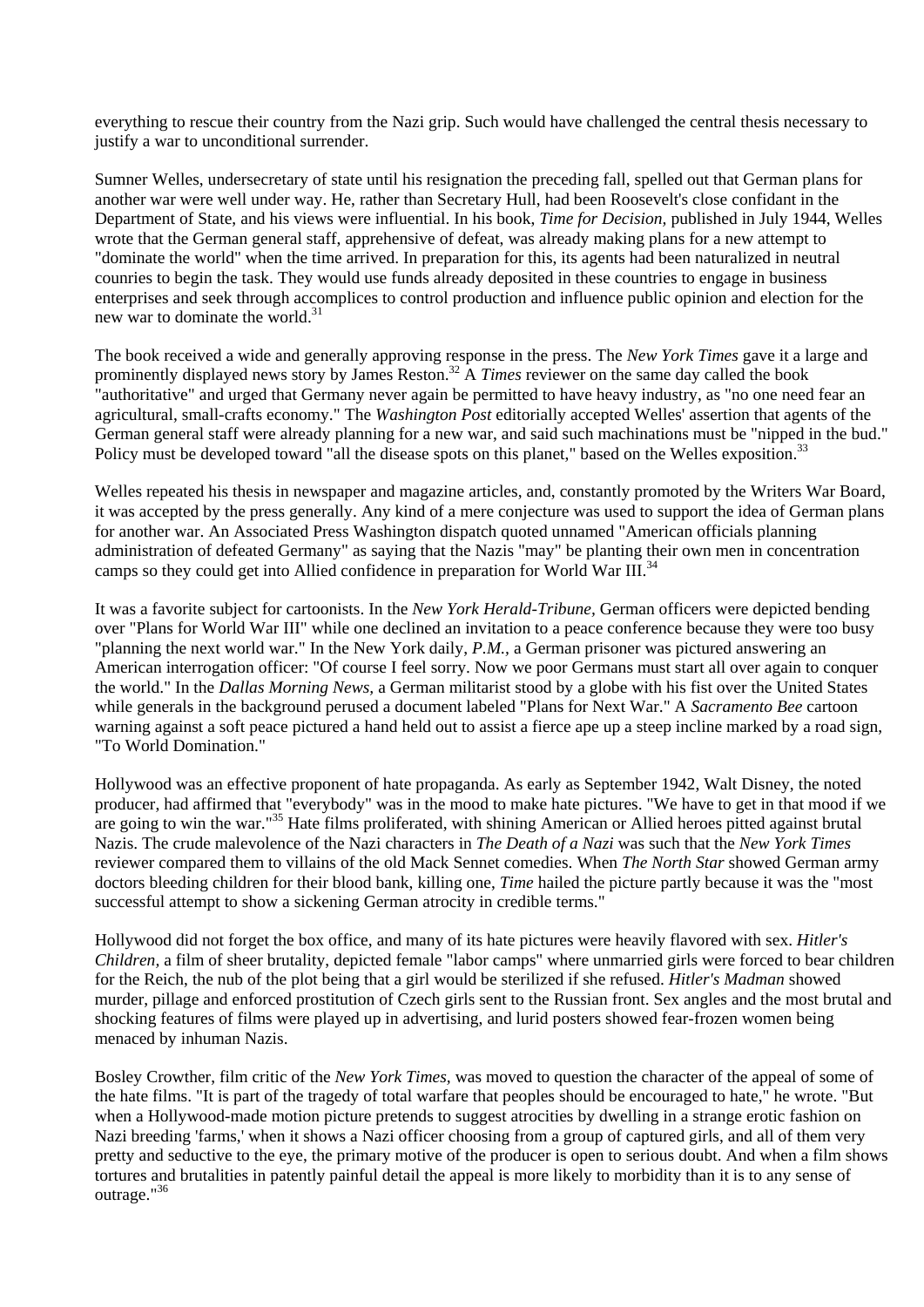Portrayal of Germans simply as evil and depraved gave way, as in other media, to the theme of Germans hatching a third world war. *The Master Race,* which appeared in the fall of 1944, was advertised as "revealing why we must beware the 'beaten' Germans." It pictured the ruins of the Third Reich giving rise to a fourth which would in time hurl itself upon the world. To the reviewer in the *Washington Star,* this warning seemed "entirely sound and rational." Readers were urged to see the film for a preview of what "unchastened German militarists have in mind for the future of decent, peace-loving peoples." $37$  Numerous other movies carried the same message.

Educators joined in. Dr. Nicholas Murray Butler, president of the Carnegie Endowment for International Peace and former president of Columbia University, said that when the war ended Germans could not be regarded as anything but convicted criminals. In a statement circulated to newspapers by the Writers War Board, he asserted that for a generation Germans could not be accepted as equal conferees in the postwar world. Hans Kohn, professor of history at Smith College , said in *Harper's* that Hitler was "less an individual than the German mass man in demoniac proportions."<sup>38</sup> The superintendent of schools of Philadelphia, also chairman of the educational policies commission of the National Education Association, proposed that all Axis school teachers who had stayed at their posts willingly during the war should be discharged and "forever barred from teaching again."<sup>39</sup>

The most preposterous suggestion came from - of all sources - an eminent anthropologist, Dr. Ernest A. Hooton of Harvard University. He proposed to dilute the German stock, adulterate the Nazi strain, and destroy the national framework by a process of "outbreeding." This would be accomplished by sending Czechs, Aus-trians and others into Germany, where they would settle and intermingle with the German people. Men of the German armies would be kept out of their native land while the "outbreeding" was in process by being put to forced labor in formerly occupied countries.<sup>40</sup>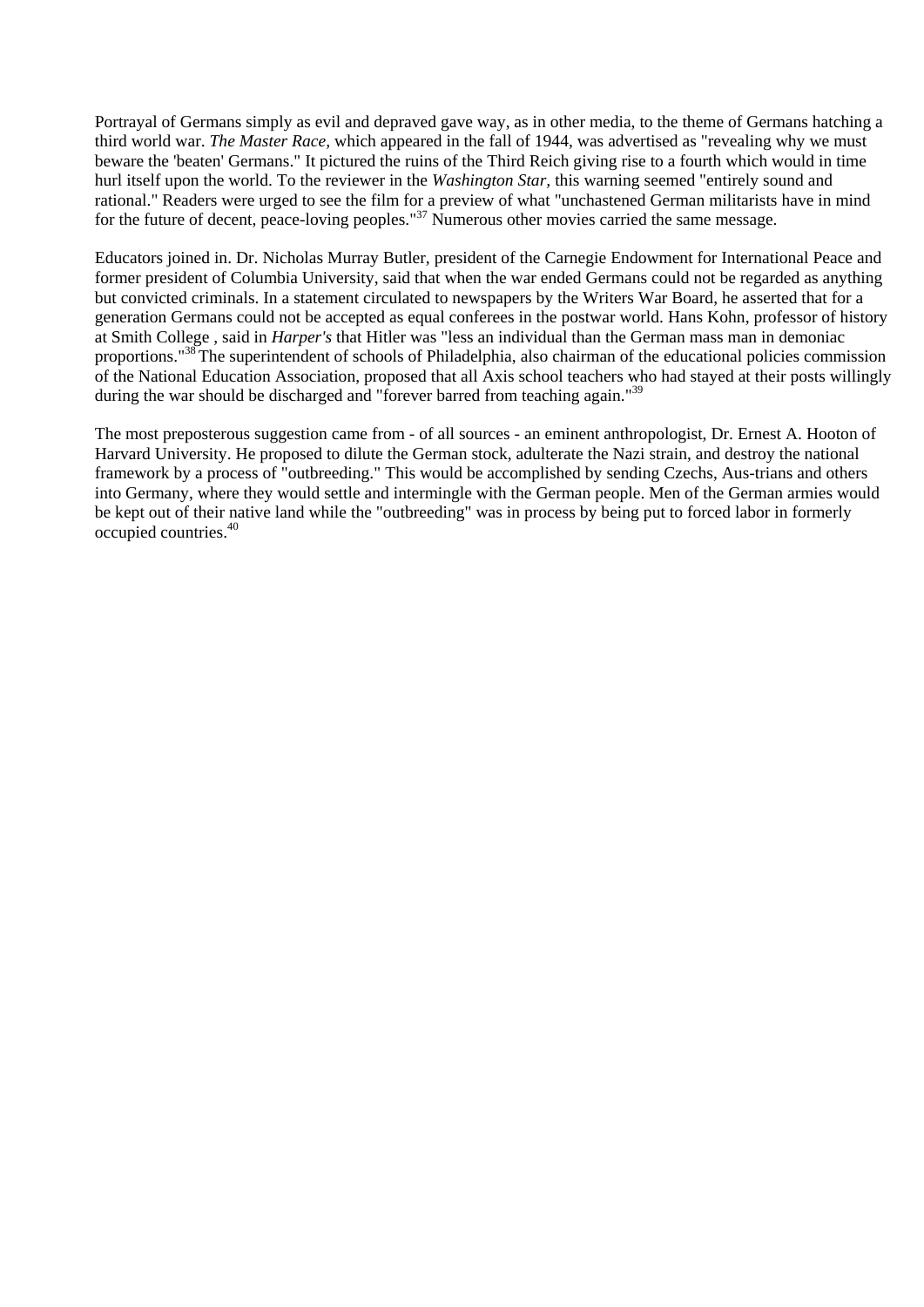## **11**

#### The Writers War Board

Propaganda of the Writers War Board for a Carthaginian peace pervaded the entire field of communications. Its influence reached into editorial offices high and low, into the radio networks and into the movies. The board was a supplier and clearinghouse of hard-peace propaganda for editors, writers and broadcasters, arranging radio programs, providing speakers and ghost-writing magazine articles signed by prominent persons. It organized claques for hardpeace articles and books which it approved, while impugning the motives of writers who challenged its thesis and working assiduously to disparage their product. Organizations and individuals who proposed postwar reconstruction of Germany were attacked viciously. At the same time it sought constantly to promote trust in the aims of Soviet Russia. A large advisory council of well-known writers was set up as window dressing, but these knew little of what the actual operating group was doing.<sup>1</sup>

By January 1945, material was being sent to 3,500 writers, 1,150 army orientation officers and camp newspapers, 2,600 house organs of industrial plants, and 270 comic strip artists, cartoonists and editors of comic magazines. Canned editorials were being sent to 1,-600 daily newspapers, and editorials were supplied regularly to a syndicate with a clientele of 600 newspapers. Radio scripts went to 750 local stations, and dramatic material was distributed on request to 2,716 organizations. But the board's most effective work was conducted by personal contacts with editors, writers, and radio networks.

Much of its propaganda assisted war loans, rationing and other war-related activities, but the chief concern of the board was promoting hatred of the German people and a harsh peace. Hate pieces were arranged for all kinds of publications. An entire series of six such articles signed by well-known authors or persons of prominence was set up for the *American Legion Monthly.* In a board-arranged piece signed by Sumner Welles, readers were warned of German plans for a new war of revenge and domination. Another board-arranged article argued that all Germans were brutal. One proposed that every German home be searched for arms, with inspectors placed to see that no others were obtained, to prevent the Germans from starting a new war. Another directed hatred at the "entire generation" of German youth, asserting it was as poisonous and dangerous as a puff adder.

The board had entree nearly everywhere in the magazine world. Stout, as chairman, was invited to become a wartime adviser to the immensely influential Life-Time-Fortune group. Elsewhere the board was able to see articles before publication and influence the content. In the spring of 1944, the *Ladies Home Journal* commissioned a piece on reconstruction of German universities after the war. This was read in galley-proof by the board, where any idea of German resuscitation was anathema. Within a week Clifton Fadiman, writer and radio personality and Stout's righthand man, was able to report that he had persuaded the *Journal* editor to abandon the story.

Mass magazines for the barely literate were a prime outlet for outright hate material. One such specified its needs as pieces to make the readers "hate Germany without exhorting them to do so." The requirements of a group of comic and confession magazines, according to the board minutes, were stories of German cruelty with "a shock and a sting" that would be "suitable for children."

The board went "all out" - its own favorite expression - to advance books arguing most vindictively its hate thesis, no matter how preposterous their content. Sometimes board members reviewed such books or were able to influence the selection of reviewers, and articles drawn from them were mailed to a wide newspaper and radio list. Arrangements were made for the authors to appear on leading radio programs, and for sympathetic radio commentators to mention the books and quote from them.

A big project was promoting the sale of the books, *What to Do With Germany,* by Louis Nizer, and *Germany Will Try It Again,* by Sigrid Schultz.

Nizer proposd that death penalties be demanded, not only of about 5,000 high Nazi officials and bureaucrats, but also of 150,000 leaders and subordinates in Nazi organizations. Every German officer above the rank of colonel, along with members of the Reichstag and many others, would be tried. Hundreds of thousands of Germans would be given jail terms ranging up to life, which they would serve in labor battallions.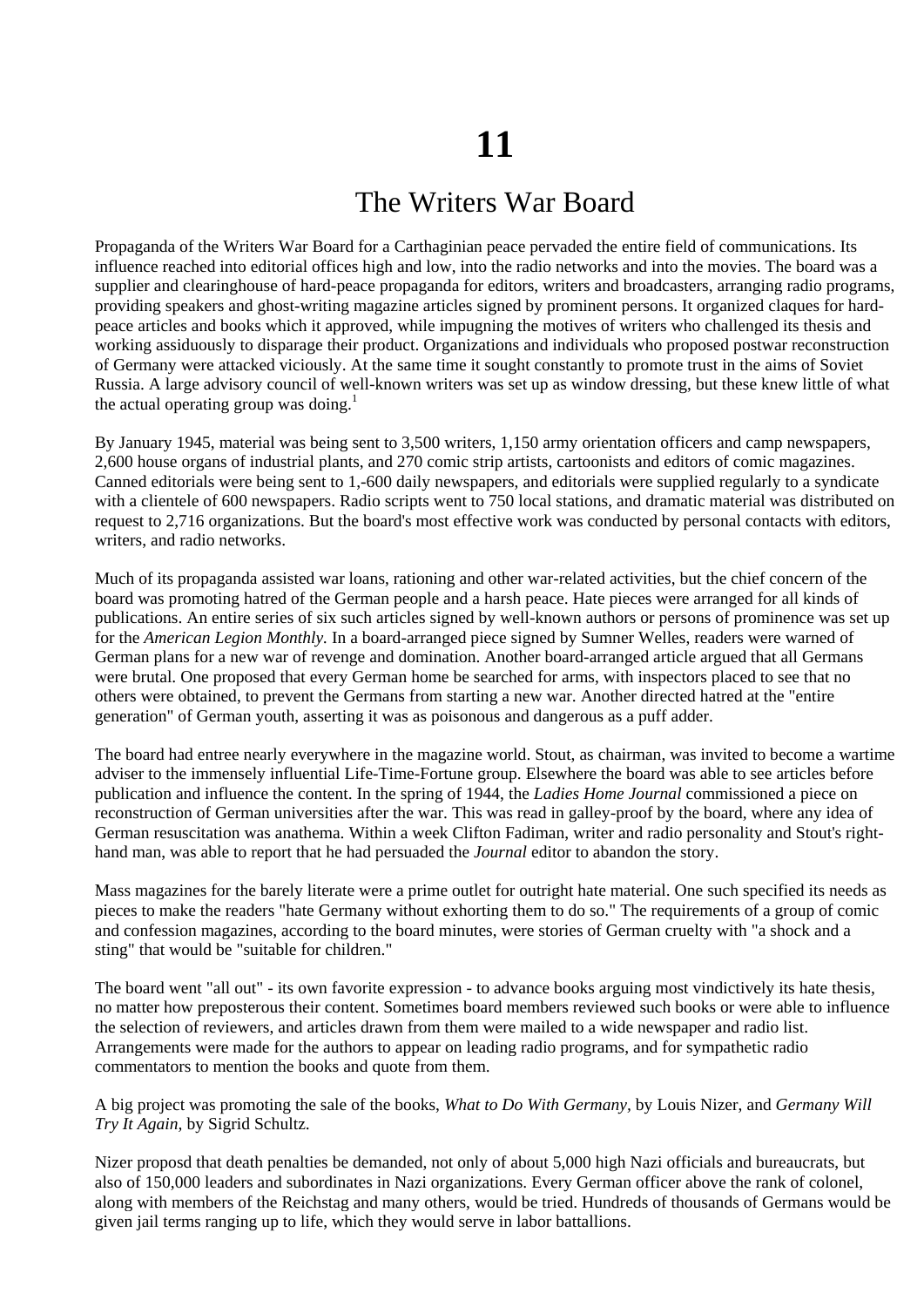But this would not cure the German "lust for war," which if not curbed might "blow out the light of civilization forever." All heavy industry must be removed from Germany or German control to thwart plans of German industrialists for a new war, for which strategic outposts were being set up. A "reform school" was necessary to cure the German mind. The educational system must be scrapped and education in democracy, conducted by the victors, must be made compulsory for all.

The Schultz book, a general diatribe against the war-thirsty German people, argued that Germany, in its effort at world domination, had planned great air raids against the United States, and it was to get Caucasus oil for these raids that Hitler had attacked Russia. How receptive the media were to absurd ideas if they promoted hatred toward Germans was illustrated by a review of this book in the *New York Times* by Orville Prescott. He said it was so lacking in documentation for its factual statements that it was "hardly to be taken as reporting." Nevertheless, it was valuable because of its "quality of repeated propaganda," and it should be "rammed down the throat of anyone who is still afraid to be beastly to the Germans."<sup>2</sup>

The board set up radio round-table discussions for these preposterous books, and supplied material to columnists. It arranged for speakers to use the title *Germany Will Try It Again* in war bond campaigns. Special window displays were obtained in 24 leading book stores throughout the nation. Articles drawn from the books and signed by their authors were sent throughout the country to radio commentators and to editors and writers.

The damaging of books which sought to offer objective assessment of Germany and the postwar problem was an urgent aim. One of these was *Germany, A Short History,* by George N. Shuster and Arnold Bergstrasser, both strongly anti-Nazi, appearing in the fall of 1944. Dr. Shuster, president of Hunter College, had warned of the menace of Hitler in 1937. Dr. Bergstrasser was a former German professor. To a reviewer in the *New York Times,* the book was "one of the best recent examples of learned condensation and popularization to appear in the field of modern history." But the authors related the steps by which the German nation had been led into war without realizing it, and cited facts showing that the people themselves had not desired or sought war. This of course contradicted the board's thesis that the entire German people had wanted the war to achieve domination of the world. The board arranged to have the book attacked on a nationwide broadcast of a popular radio commentator and conducted an incessant campaign to disparage the volume and its authors.

Other books also sought to deal with the postwar German situation dispassionately, and all were attacked wherever a spot could be found. In the spring of 1945, when the time was approaching for a harsh peace to be put into effect, the board arranged to do a job on the whole group. The *Saturday Review of Literature* agreed to run an extended piece with a reviewer of the board's own choosing. Written by Lewis Mumford, it appeared August 11, three months after Germany's surrender, as the principal article. The Shuster-Bergstrasser book was damned, and eight others which had met the board's antagonism were similarly treated while Vansittart was held up as a better guide to peace policy. To readers of the *Saturday Review,* the hand of the Writers War Board was not visible.

Hate was constantly promoted by radio. Among the best-known and most-widely broadcast commentators who preached hatred of all Germans were Quentin Reynolds and Walter Winchell. The views of Reynolds on "Town Meeting of the Air" have already been described. Winchell's views on the treatment to be accorded a conquered Germany were expressed to millions of mass listeners in terms of "a rattlesnake never deserves another chance." The Writers War Board supplied material to these and other commentators who espoused its line - the "all-outers," as it termed them.

The board and its offshoot, Stout's Society for the Prevention of World War III, which is discussed later, worked closely with "America's Town Meeting of the Air" and "America's Forum of the Air," two prestigious weekly programs which were broadcast nationwide. Stout not only selected many of the speakers on programs relating to Germany but was able to influence the choice of subjects and titles.

The board had a finger in the Saturday afternoon broadcasts between acts of the Metropolitan Opera. Stout spoke regularly on the Philco program. Fadiman was master of ceremonies for the Tuesday night program of the Council on Books in Wartime and was of course influential in the selection of books to be discussed. Innumerable radio forums were set up, and programs were constantly in preparation. Hate material was sent directly to commentators and disc jockeys on individual stations. One radio show preaching a harsh peace was recorded and distributed to more than 300 such broadcasters. Excerpts from broadcasts which followed the board's line were mailed to thousands of newspapers and other publications and to editors and writers.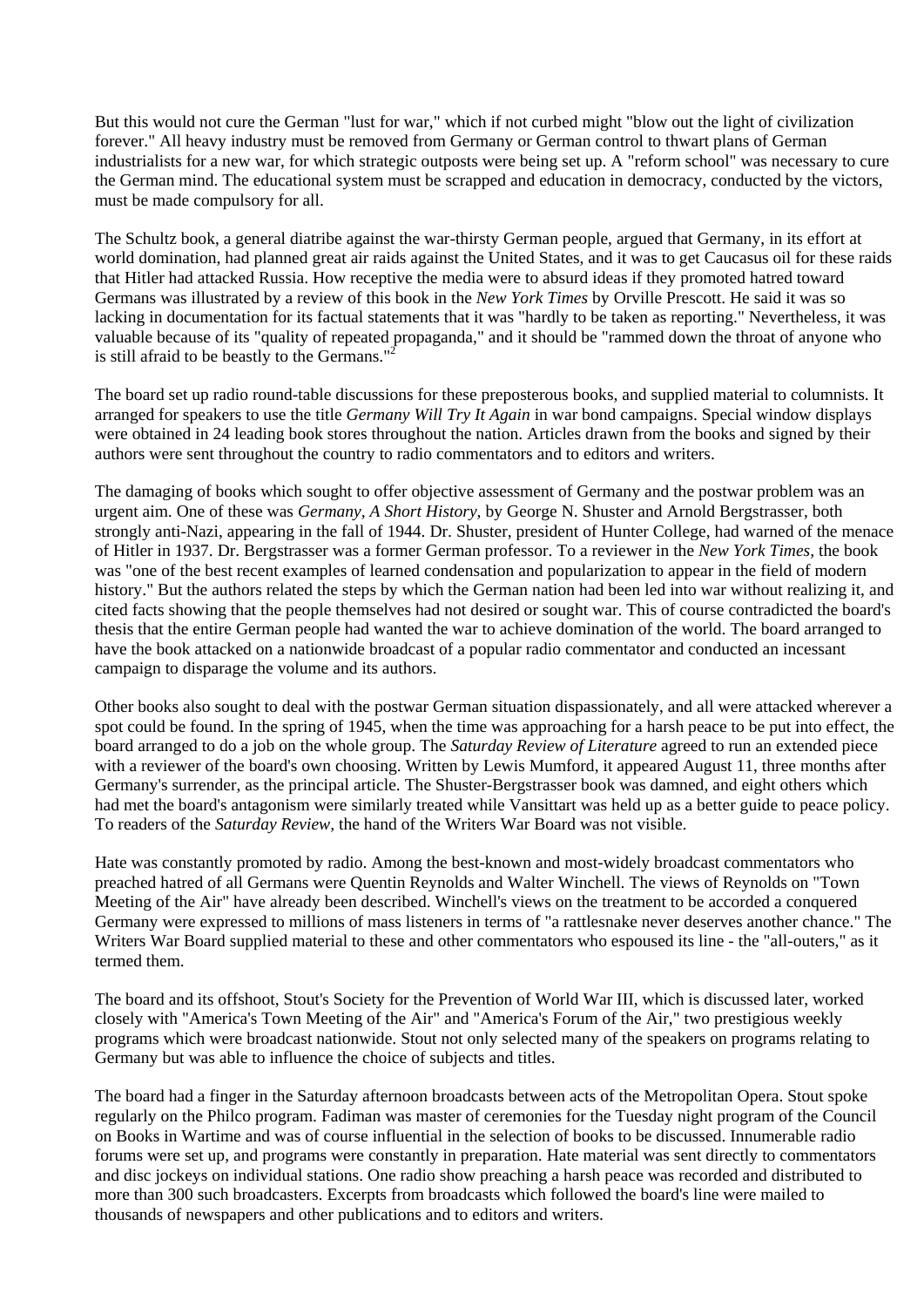Commentators who preached hatred of all Germans and a hard peace were commended by letters arranged to be sent to the broadcasting stations, signed by individuals. At the same time, the hatchet was kept sharp for those who differed. The board's minutes reveal that it audited the broadcasts of such speakers in an unsuccessful attempt to extract specific quotations with which it could damage them in the eyes of their commercial sponsors and the broadcasting stations. Commentators such as Fulton Lewis, Jr., who were attacked in material mailed out by the board, and who protested to the Office of War Information, were told that the board was not a government agency and hence not under its control.

Movies were promoted which embodied the thesis that all Germans were vicious, and effective work was done directly with the film industry. An instance of the board's influence was the change it was able to effect in the film, *Tomorrow the World,* even after its release. This film depicted the life of a German boy growing up under Hitler and accepting the Nazi ideology, but later repudiating it. The possibility of such reform was contrary to the board's propaganda and on its request the producer agreed to change the ending for future showings so that the boy's complete reform would not be implied.

The arm of the board reached into all sorts of places quite unrelated to communications media. In November 1944, it was learned that a resolution was being prepared for the annual convention of the CIO, condemning the Nazis but expressing sympathy for, and faith in, the German people. Stout made a special trip to Chicago where the meeting was being held, and succeeded in persuading union officials to offer a resolution condemning the German people as a whole and demanding a hard peace, which was duly approved by the assembled delegates.

How much heft the board wielded in the book world was shown by an incident unrelated to Germany, when more than 25 American publishers accepted an invitation to exhibit at a trade fair in Barcelona, in June 1944. The board dubbed the fair an "obvious fascist scheme" but could hardly take official action inasmuch as the Office of War Information had no objection to American participation. Members of the board, however, working through "individuals in publishing houses and elsewhere" (as the board minutes relate), were able to block participation by some of the most prominent houses, including Doubleday, Viking, Random House, Simon and Schuster and Reynal and Hitchcock.

In 1944, Stout organized a group with a distinct leftist slant calling itself the Society for the Prevention of World War III, which was devoted entirely to preaching hatred and fear of the German people and the thesis that only a harsh peace would prevent them from starting a new war. Initial financial support was obtained from Robert Woods Bliss, former ambassador to Argentina, privately channeled through the Brookings Institution of Washington. Friedrich W. Foerster, a 74-year-old German educator and writer who had spent most of his life in Switzerland since the early twenties, served as a figurehead for publicity purposes. Stout, as president, managed operations of the group, which included the most active members of the Writers War Board and a number of other writers, journalists and radio broadcasters who approved the Morgenthau-Vansittart ideas.

With no governmental liaison, the society was free to make open attacks on individuals and groups that opposed its policy. Its principal target was the Council for a Democratic Germany, a group of anti-Nazi Germans who had fled from the Hitler regime and who sought a democratic restoration of Germany after the war. This council was under the sponsorship of the American Association for a Democratic Germany, headed by Dean Christian Gauss of Princeton University and composed of prominent Americans. Aware of plans being made by the council for an initial public statement of purpose, the society issued a violent denunciation by Stout at the same time which, aided by press knowhow, successfully blanketed the council's announcement. Newspapers throughout the country carried Stout's assertion that "the 'salvage Germany' campaign is in full swing," and that "no one loyal to victory should help in the manufacture of a device for Germany's escape." The council's statement of purpose got little attention. Throughout the war, Stout and his group incessantly attacked this organization which, while strongly anti-Nazi, proposed a peace policy not governed by vindictiveness.

Through the numerous contacts of the Writers War Board, the "society" obtained much time on the air. Its speakers were on nine radio programs in less than two months in the fall of 1944. Most were on coast-to-coast networks. They appeared on the influential film news feature, *The March of Time,* produced by *Time* magazine.

All such presentations plugged the theme that only a harsh peace could prevent a war-thirsty Germany from starting a new war, for which it was already preparing.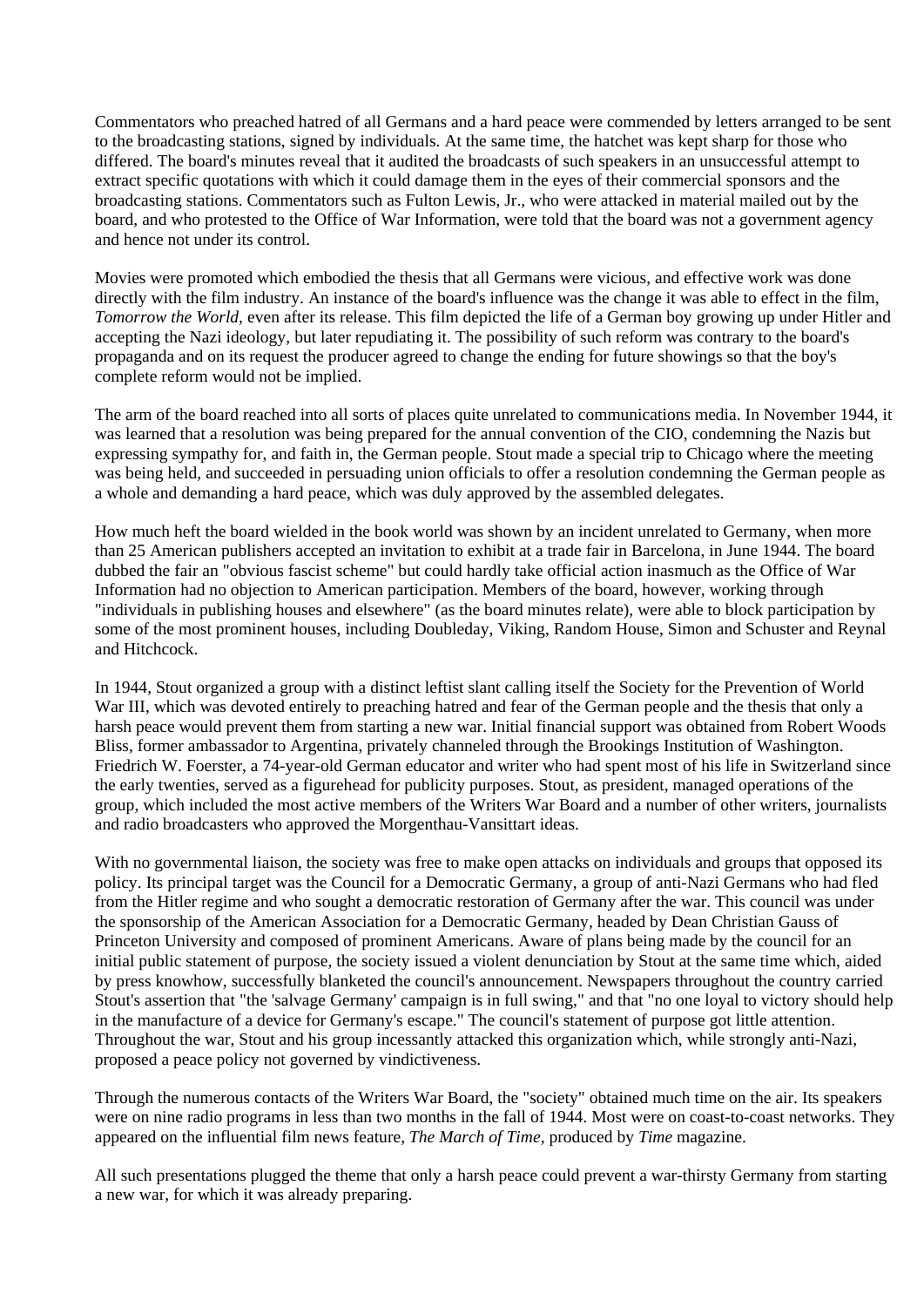# Vindictiveness Becomes Policy

The propaganda for a hard peace was stepped up in the fall of 1944 as the Morgenthau ideas on the treatment of Germany became in effect national policy.\* The "Morgenthau plan" proposed large-scale destruction of industry throughout Germany, with the complete dismantling and permanent removal of the principal industries of the Ruhr. Germany, the industrial heart of Europe, was to be reduced to a country "primarily pastoral" in nature. This plan, the philosophy of which was to be so disastrous to all Europe, was adopted by Roosevelt and Churchill at Quebec, September 15.

The plan saw its beginning as early as 1943, stemming from Harry Dexter White, Morgenthau's right-hand man in the Treasury, later to be identified by the chief of the Federal Bureau of Investigation as an active agent of Soviet espionage. $^{2}$ 

These early proposals, which called for the destruction of German industry, had been tentatively approved by the President at the time.<sup>3</sup> The State Department's original prospective for postwar Germany was completed July 31, 1944. It envisaged no large-scale permanent impairment of all German industry, and on the contrary provided for rapid reconstruction and rehabilitation of war-torn areas, with eventual integration of Germany into the world economy to hasten European reconstruction. When Morgenthau got hold of this, he made a hurried trip to England with White to see American officials engaged in planning for postwar Germany and persuade them of the desirability of a harsh program. From General Eisenhower he got the emphatic declaration that Germany should "stew in its own juice" for several months after the Allied entry.<sup>4</sup>

\*Morgenthau himself had been voted, in a poll of 52 leading Washington correspondents, as the second "least useful" government official in the capital.<sup>1</sup>

A preliminary handbook to guide military government in Germany had been drawn up. It was moderate in tone and proposed a lenient occupation instead of continuing the war after the shooting stopped. It encouraged friendly soldier contacts with Germans and envisaged a gradual recovery of German industry. Morgenthau brought this back to Roosevelt, who, incensed by its moderate tone, ordered that it be recalled. In a sharp memorandum to Secretary of War Henry L. Stimson on August 26, Roosevelt said the German people must have it "driven home to them" that they had all been engaged in a "lawless conspiracy against the decencies of modern civilization." If they needed food "to keep body and soul together" they could be fed from army soup kitchens, "and they will remember that experience all their lives." It would make them "hesitate to start any new war." "Too many people" believed the whole German people were not responsible for what had happened.<sup>5</sup>

Roosevelt took Morgenthau to the Quebec conference to present his plan to Churchill. Violently opposed at first, the Prime Minister was apparently won over by a promise of six and a half billion dollars worth of credits at a time when England was hard-pressed financially. Although Morgenthau denied to Stimson that the loan had been agreed upon before the plan was approved, his diaries reveal that an oral promise had been previously made.<sup>6</sup>

Secretary of State Hull was not asked to Quebec. Although his own proposals for a postwar policy would have held Germany to a subsistence level, he read a copy of the Quebec agreement with "stupefaction." Secretary of War Stimson told the President the plan was "an open confession of the bankruptcy of hope for a reasonable economic and political settlement of the causes of the war." Its execution, he said, would be "a crime against civilization itself." Despite efforts to keep the agreement secret, its provisions leaked to the press where it was generally denounced with both Morgenthau and the President the objects of widespread attack.

The President then told Stimson he must have signed the document without much thought. Convinced, according to Stimson, that he had made a "false step,"<sup>7</sup> Roosevelt attempted to back away. At a press conference, he denied that any basic differences existed in the cabinet on treatment of Germany, and said that every story which had been published was essentially untrue in its basic facts. The press was given to understand that nothing had really been agreed upon, and the whole subject of permanent occupation policy was still under review by a cabinet committee of Hull, Stimson and Morgenthau.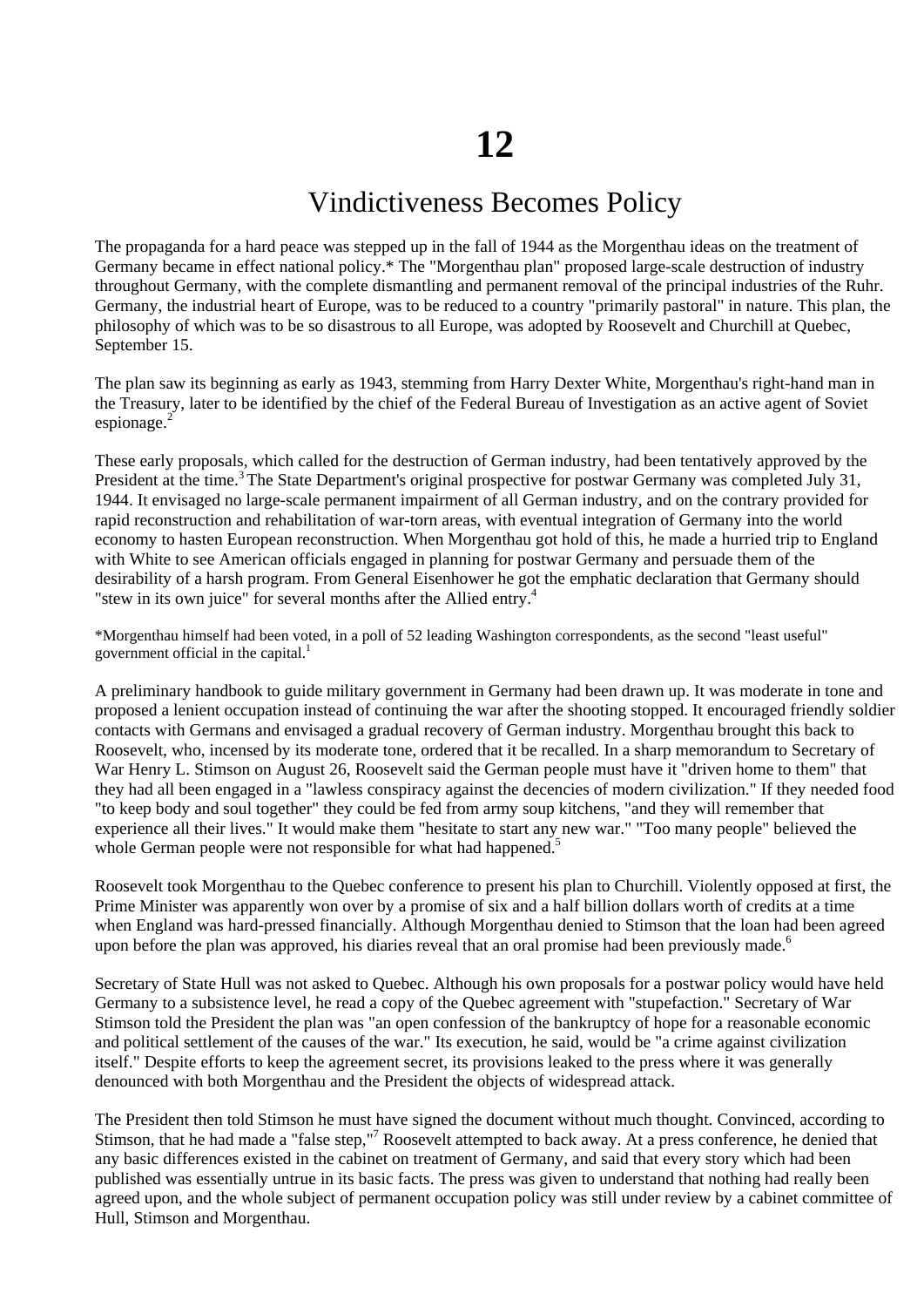That the President had signed the agreement without much thought is difficult to reconcile with the evidence of his extensive consideration and apparent approval of the plan before Quebec. Over the Labor Day weekend, Roosevelt had discussed an early version of the plan with Morgenthau at the latter's home and had added items of his own.<sup>8</sup> The plan, as approved at Quebec, had been gone over thoroughly with the President at two meetings of the cabinet committee on occupation policy, Secretaries Stimson, Hull and Morgenthau. Stimson expressed to the President his "unalterable opposition." Hull, whose ideas at first almost paralleled those of Morgenthau except for destruction of the Ruhr, modified his stand and eventually opposed the plan.

The President, Morgenthau related, had been "hungry" to obtain material which he could show Churchill at Quebec, and assured the Treasury secretary of full support for his program.<sup>9</sup> "As far as I'm concerned," he told Morgenthau, "I'd put Germany back as an agricultural country."<sup>10</sup> Secretary of the Navy James Forrestal wrote that the President himself proposed the plan at a cabinet meeting following one of his weekly luncheons with Morgenthau."

Elmer Davis, director of the Office of War Information, called a press conference a week after the Morgenthau plan was approved to announce that Roosevelt had taken occupation policy into his own hands before Quebec, finding the early occupation manual too soft. Dismantling of industry had already been decided upon, and the policy would be a hard one as a precaution against Germany starting a new war.<sup>12</sup>

Indeed, the essentials of the Morgenthau plan, except for the permanent elimination of industry in the Ruhr (and the Saar), had already become official policy. White had obtained a preliminary Joint Chiefs of Staff occupation directive upon which the recalled moderate handbook was based, and had revised it so completely as to reverse the spirit of the original and incorporate most of the Morgenthau ideas. With the Morgenthau influence this was approved by the Joint Chiefs on September 22. Changes were later made at the instigation of the Treasury Department to render it more harsh.<sup>13</sup> Stimson wrote that continuous pressure in this direction was exerted throughout the winter. In the words of the Senate Internal Security Subcommittee, the Departments of State and War were made "virtually subservient to the Treasury" in planning for the occupation of Germany.<sup>14</sup> After Yalta, Morgenthau blocked an effort by the Department of State to reduce the harshness of the directive. Roosevelt, asked at this time by his son-in-law if he wanted the Germans to starve, was quoted by Morgenthau as replying, "Why not?"<sup>15</sup> Thus the propaganda for a harsh and punitive peace, which filled the press and radio to the end of the war and long afterward, was a reflection of the actual policy of the President.

Hull had warned Roosevelt before Quebec that any connection with the proposed Morgenthau plan would be bad political medicine in an election year. The press reaction after Quebec had confirmed this. The election was only a month away, and a new facade which did not involve the administration was needed. The Morgenthau-organized Writers War Board went into a huddle and set about attempts to remove administration identification from the plan while at the same time vigorously promoting the plan itself.

How readily the radio cooperated in this effort may be illustrated by a description of a nationwide broadcast on "America's Town Meeting of the Air."16 A program had already been arranged as a discussion of the "Morgenthau Plan," the term universally used in the press, but the Blue Network obligingly eliminated the Morgenthau name and changed the title to "Should the Allies Change Germany from an Industrial to an Agricultural Nation?" The broadcast moderator obligingly assured the audience that the plan was now "without a father." Rex Stout, chairman of the Writers War Board and chief speaker, said that ascribing the plan to Morgenthau was "vicious nonsense" seeking to discredit Morgenthau and the administration, but at the same time declared it was necessary if another war was to be prevented. A Harvard Law professor similarly denied Morgenthau authorship, but urged the plan was needed "to give our grandchildren a chance."

The discussion was stacked by the selection of participants. Of two speakers presumably against the plan, Dr. Christian Gauss, dean of Princeton University, actually opposed it. The other was Sigrid Schultz, author of the fantastic book, *Germany Will Try It Again,* which the board was assiduously promoting. Her "opposition" consisted of proposing to destroy so much industry that 12 percent of the German population would be switched to farms. Rigorous export and import controls would be placed on the industry remaining, and all German mails would be censored for an indefinite period to find out where the Germans had hidden "loot" and were working for a "renewed attempt at world conquest."

The idea that the Germans would seek a new war after losing the current conflict was increasingly reiterated in the press. The Germans' hope, said the *Philadelphia Record,* July 6, "is to salvage enough out of this war to give Germany a base for preparing for World War III which they hope to win." By fall the idea had progressed to the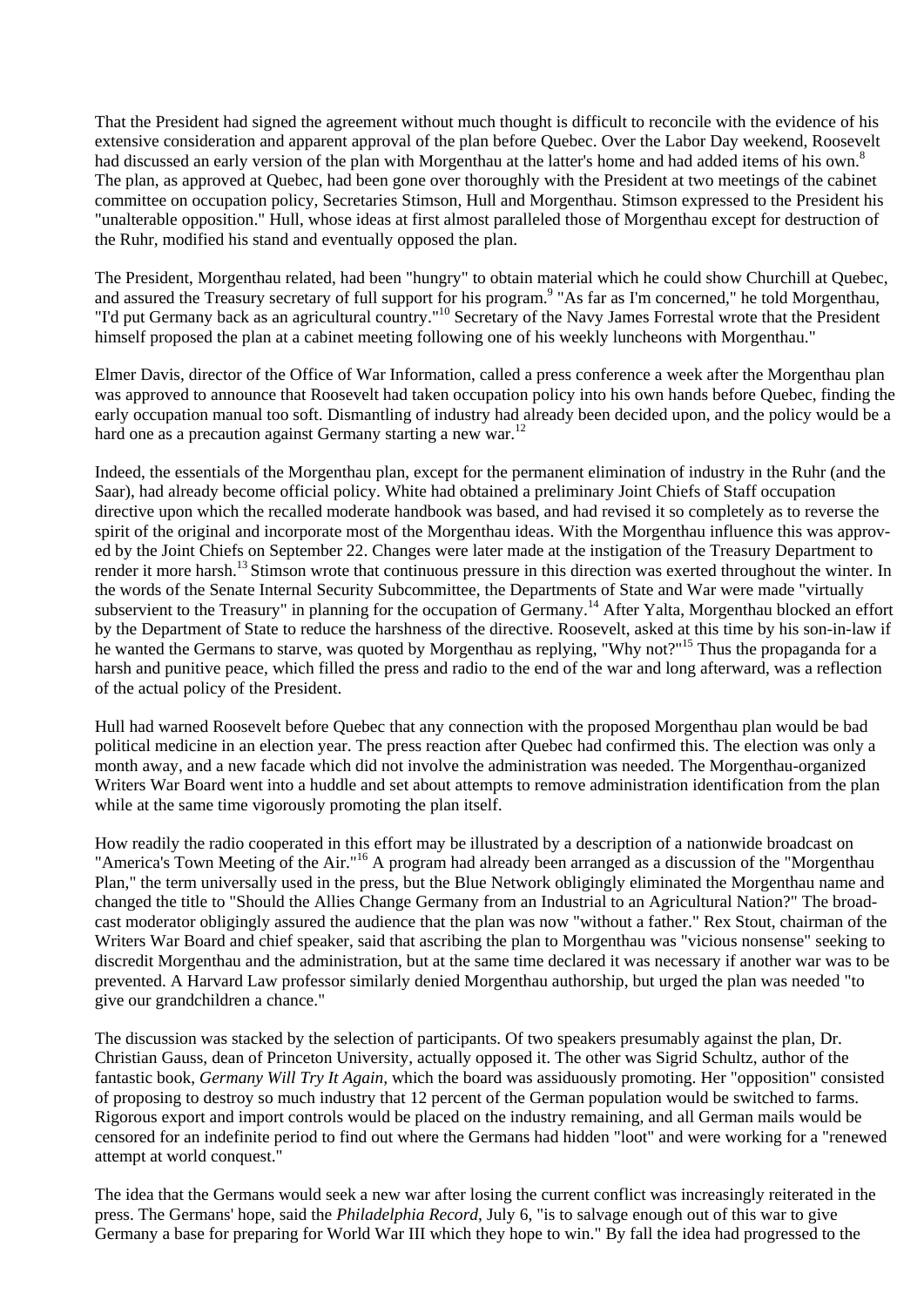notion that the Germans were already making such preparations. The leading article in the *New York Times Sunday Magazine,* August 8, 1944, headlined "The Nazis Dig in for World War III," asserted that planes probably were waiting to take Nazi leaders to other countries to work for the revival of Nazism, and it might "take generations" to cope with them. On the "American Forum of the Air," September 12, Dr. L. M. Birkhead, national director of the Friends of Democracy, said that "as a nation" Germany should be removed from the map.

The *New York Herald-Tribune,* on September 20, front-paged a story beginning, "The German high command, realizing that it has lost the second world war, ... is already laying plans to fight a third world war with the hope of eventually attaining leadership of the world." The Writers War Board distributed this and similar journalistic products widely to press and radio. On *The March of Time,* film feature of *Time* magazine regularly shown from coast to coast, Sumner Welles, Lord Vansittart and the Writers War Board's right-hand columnist, Walter Winchell, warned that a stern policy was necessary to thwart German preparations for another world war.

From London, the correspondent of the *New York Times* wrote that Germany had started three wars in 83 years to dominate the world, and warned that the "virus of Prussianism" must be "bred out of her people." Large seizures of German territory would be made and 11,000,000 Germans would be expelled. Germany, existing "largely as an agricultural state," would be made to "pay dearly" for her crimes. $17$ 

James B. Conant, president of Harvard University, in effect espoused the Morgenthau philosophy in a New York speech October 7. "Drastic changes" had to be made in Germany's industry and much "redistribution of Germany" would be required, even though it meant "reorientation of the economic balance of the world."

The public was bombarded with arguments for a harsh peace to keep Germany from supposedly starting a new war. The extent of acceptance of this proposition in the press may be illustrated by the support given to it in a ten-day period by the widely respected *Christian Science Monitor,* a newspaper noted for its temperate and humane approach to the news. The *Monitor* published Conant's speech in full, November 1, and followed it a few days later by a special editorial page article by D. F. Fleming, professor of international relations at Vanderbilt University, asserting that Germany should be occupied for 30 or 40 years. This was accompanied by a cartoon showing Uncle Sam with a club, standing guard over "German Generals" inspecting "Plans for Third World War." The next day, the *Monitor*  carried a front-page article by a former Greek government official, under a three-column headline, asserting that the current war was an integral part of Germany's "hundred-years war for the domination of the world."

On November 9, a *Monitor* front-page story proclaimed that the Germans were preparing to carry on the war from South America. A three-column headline said, "Nazis Speed Secret Weapons and War plans to Argentina." These weapons and plans, accompanied by technicians, were supposedly being transported by submarine. The authority for this bizarre tale was "responsible Argentines," which, it developed on further reading, were a single professor from a provincial Argentine University.

The story of the war from Argentina took hold and was repeated and expanded in the press generally. By December 14, the *Washington Star* was reporting that Spain was also being used in the new war plans. German money and materials were being shipped from Spain to Argentina as the "embryo of the new German war machine." Although the source of the *Star's* story was a Soviet embassy bulletin, reprinting an article from the organ of Soviet trade unions, it was given a two-column headline on page one. An article on the *Washington Post* editorial page asserted that the German SS had incorporated units from other countries in plans to convert the organization into an international body and send it "underground" on a worldwide scale.18 The public also read that underground warfare was to be conducted in Germany after the expected surrender. An Associated Press dispatch from an occupied German town reported that sabotage and guerrilla warfare was to be waged by partisan groups organized by districts, while a propaganda campaign was to be carried on by 200,000 Nazi followers in Europe and elsewhere. Picked troops already had been established in underground strongholds in the Austrian, Bavarian and Italian Alps. The story was "pieced together from information available from various sources."<sup>19</sup> Listeners to "America's Town Meeting of the Air" were told that three thousand German scientists had been placed abroad and were already at work devising new instruments of destruction for another war. $^{20}$ 

The drums of hate beat incessantly. The United Nations Information Service issued a statement charging that the Germans were systematically starving children in occupied countries in a deliberate attempt to reduce their populations. It was asserted that a German field marshal had proposed this so that Germany would have twice the population of its neighbors. "Child Destruction, Axis Total War Sin," said the two-column headline in the *Washington Post.21*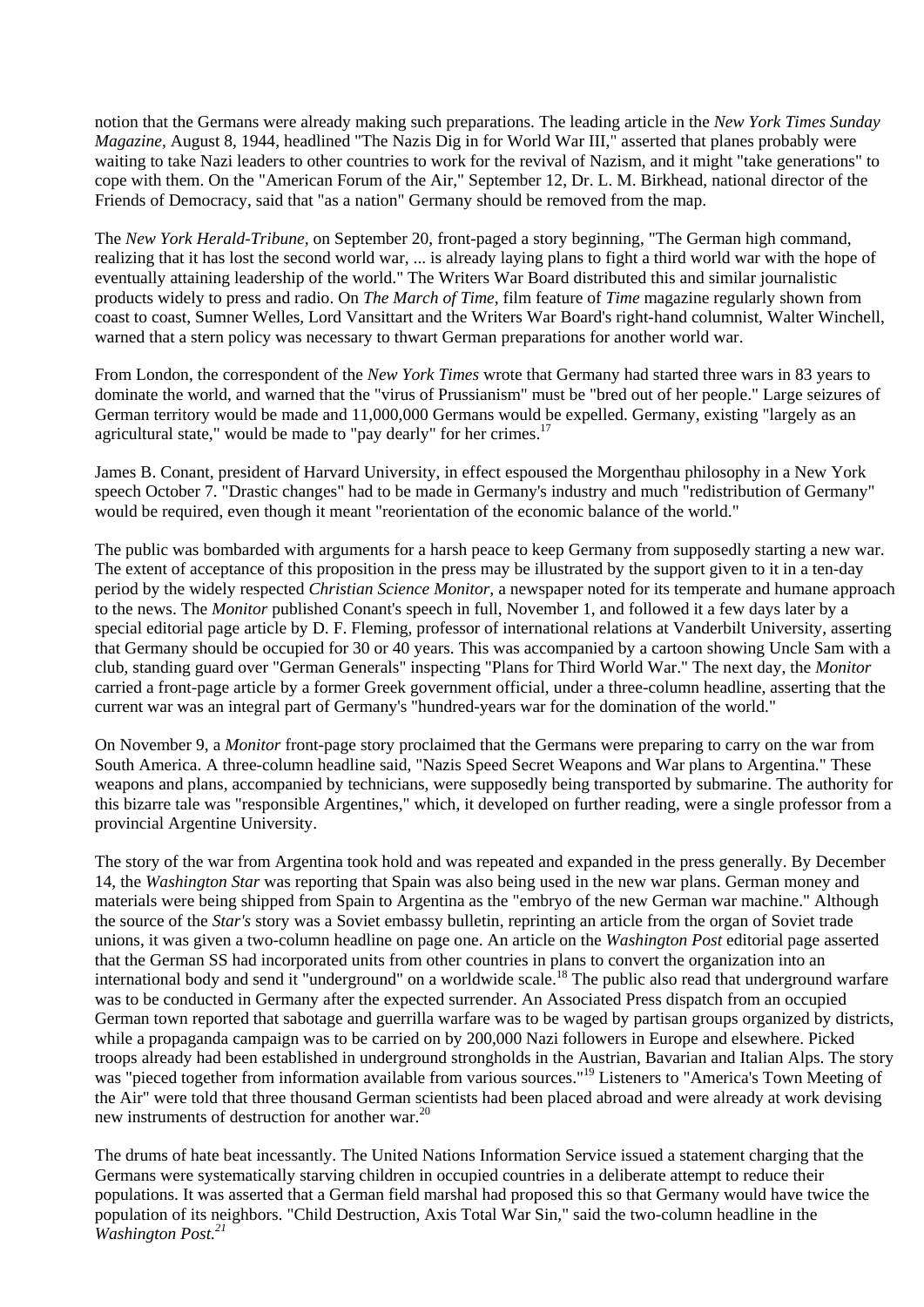But concern for children was limited if they were German children. On a nationwide radio forum the question was whether all Germans should be punished for Nazi atrocities, and the chief proponent urged the deportation of all German men between 20 and 40 years old. Admitting that this would punish millions of innocent children, he defended the proposal by asserting that these children were the "potential soldiers of World War III." Air listeners were asked to give their views by mail, and 53 percent of those holding an opinion voted for punishing all Germans. On the same program another speaker urged sentencing from two to three million Germans to hard labor. Dorothy Thompson, a widely syndicated columnist who did not subscribe to the idea of all Germans being bad, nevertheless would have executed  $160,000$  war criminals.<sup>22</sup>

While American soldiers fought to make Germans surrender, American propaganda was thus spelling out for them how disastrous that surrender would be. A Senate subcommittee on war mobilization got behind the principles of the Morgenthau plan, recommending that not only Germany's war industries but all its metallurgical and chemical industries be dismantled and removed to other countries. It proposed to punish 10,000 "imperialist-minded" German industrialists, along with the confiscation of all overseas assets.23 "U.S. Seen for Ruthless Reich Control," said a *Washington Post* headline, December 13. The story, from London, reported plans for "complete and ruthless" abolition of German war industry, strict control of the economy, elimination of the aviation industry and the prospect of slave labor for the benefit of Russia.

This propaganda of vengeance helped open the American mind to harsh treatment of the German people, but it did not aid American soldiers in the battle line. From its announcement, the slogan of unconditional surrender - which army psychological experts considered a mistake - had given great support to Goebbels, the German propaganda chief, in strengthening the morale of the German army and people.<sup>24</sup> The Morgenthau plan provided him with more ammunition. General George C. Marshall pointed out to Morgenthau that his plan did not help in the American front lines, where loudspeakers were calling on German soldiers to surrender.<sup>25</sup> Every night in the fall of 1944 the German radio exhorted the people to fight and die rather than to permit the nation to be enslaved and turned into an agricultural state.<sup>26</sup>

But with Morgenthau in the saddle, and vengeance the cry, the cost in American lives was secondary. How many were lost thereby can only be guessed from the increasing desperation with which the Germans fought. German generals interviewed after the war were unanimous in testifying that the unconditional surrender policy enabled the Nazi government to keep the troops and people fighting long after they were ready to give up.<sup>27</sup> Interrogation of German prisoners in March 1945, revealed that their fierce last-ditch resistance had been motivated by fear of what would happen to them and their families in defeat. $^{28}$ 

Yet their desperate stand appeared to be beyond American understanding. Ernie Pyle, Pulitzer Prize winner and correspondent for the *New York Telegram* and nearly 400 other daily newspapers, ascribed it to "inhuman bullheadedness." Such continued resistance would "so infuriate the world" that Germany was "apt to be committing national suicide."<sup>29</sup> Enemy resistance was presented in a manner to increase hatred, and as illustrating the unsavory qualities which Allied propaganda had attributed to Germans generally.

According to an Associated Press dispatch, some of the German prisoners taken were only 12 years old and had been "thrown into the front lines with guns and told to keep shooting."<sup>30</sup> But the battlefield desperation of German youth was ascribed by the *New York Times* to "unleashed savagery," resulting from its indoctrination with "treachery and murder."<sup>31</sup>

That the German people intended to start a new war when possible had become increasingly necessary propaganda throughout 1944 as the people had been progressively disillusioned about the Atlantic Charter while the war was intensifying. The original promises of a peace of freedom and justice to all, with no territorial seizures, were now washed up. No peace was to be considered, even though it included the complete overthrow of the Hitler regime, unless it was by unconditional surrender. When that was brought about, the victors proposed large seizures of territory and the ruthless driving of millions of people from their homelands, with punitive treatment of the conquered into an indefinite future. War for such an end had to be justified by fear of what would happen otherwise.

The undersecretary of war, Robert P. Patterson, now asserted there was "definite proof that the Germans were planning a new war.32 Patterson's statement provided official authority for the idea that Morgenthau-like treatment was essential. The managing editor of the *New York Times* wrote that such plans had to be stopped or all the effort against Hitler would be a useless sacrifice.<sup>33</sup> An "iron hand" had to be maintained on the Reich "to guarantee the inability of Germany to do her dirty work again."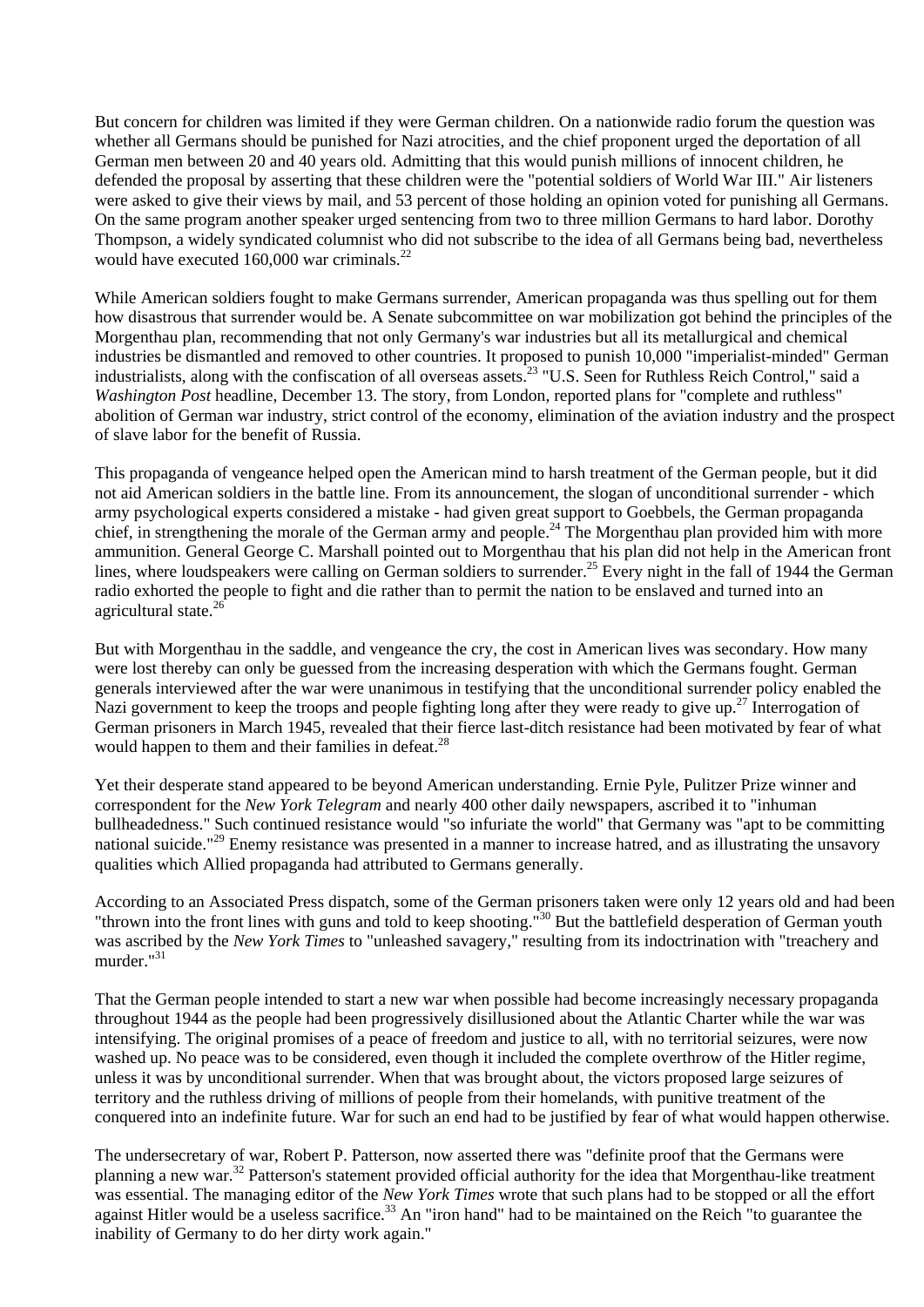On March 30, when German surrender was obviously only a matter of time, the Department of State put its imprimatur on the thesis that Germany was planning another war in a lengthy statement and nationwide broadcast, warning against alleged Nazi plans which would constitute a "constant menace to postwar peace and security" unless checked by the "peace-loving" nations. It was a curious product. No proof was offered. Stripped to their specific content, the alleged plans were innocuous, but the department's interpretation was interwoven so closely with its charges that, on cursory reading, it appeared to be an integral part. With the invidious interpretation removed, the "plans" were to:

—Renew commercial friendships in foreign countries to reinstate trade.

 —Appeal to the courts in foreign countries to prevent unlawful property seiures by the victors; failing this, to repurchase the seized properties by means of local corporations of persons who met citizenship requirements.

—Offer technical and scientific help at low cost to industrial firms, and help in construction of technical schools and laboratories.

—Attempt to soften the expected harsh peace terms by pleas for fair treatment of Germans.

According to the Department of State, all this amounted to "well-arranged postwar plans for the perpetuation of Nazi doctrines and domination." If the Germans sought to renew commercial friendships, said the department, the object would be to restore cartels. Attempts in the courts to prevent unlawful seizure of German foreign properties were obviously iniquitous. Assistance to technical schools and laboratories in other countries would "afford the Germans an excellent opportunity to design and perfect new weapons." Efforts to soften harsh peace terms through what the department termed a "subtle" plea for fair treatment would have as their object "giving rebirth to all Nazi doctrines and furthering German ambitions for world domination."

Although the department cannily refrained from outright assertion that the Germans were compounding another war, the press filled in the gap. The *New York Times'* headline on the story was, "Nazis' Blueprint of New War Bared." *Time* reported on April 9 that allied officials had "solid evidence" of Nazi plans to carry on in Germany from secret arsenals. Thousands of specially trained Nazis would work illegally at home to sabotage the peace, while highlytrained agents would operate in other countries.

All this supported the claim that Germany had to be laid prostrate and kept so if the world was to be safe.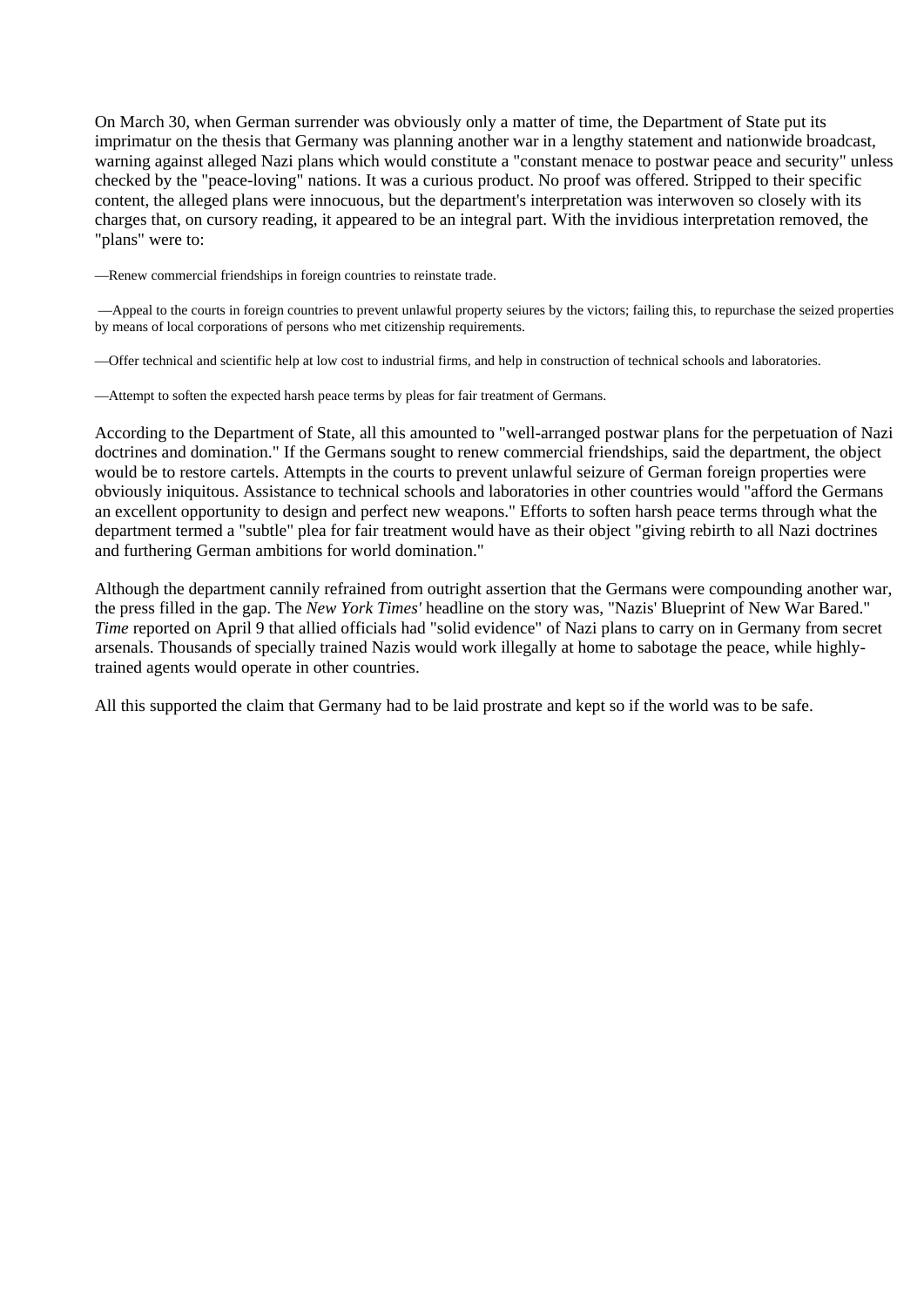## The War Ends, But Not the Frenzy

As the end of the war apparently neared in early 1945, ordinary pragmatism would have dictated abandoning efforts to promote hatred of the enemy if only to smooth the way for the victors to govern the conquered country. This was the course adopted by the Soviet. Even before Germany capitulated, Stalin on April 12 halted the ferocious anti-German output of Ilya Ehrenberg, the chief Soviet propagandist. With specific Soviet political objectives achieved, further hate propaganda was not merely useless but an impediment.

The American objective, however, other than creating an international organization of the victors, appeared to be insuring home support for a postwar policy of vengeance. The means to do so was certainly at hand: the American people were becoming aware of the horrors of Nazi concentration and extermination camps uncovered by the advancing troops. Press coverage of these horrors was extensive, with ghastly photographs, but the administration feared that this would not rouse vengeance fever to the desired pitch, and the War Department flew special delegations of members of Congress and leading newspaper editors to see the camps firsthand and provide greater publicity. Moving picture theaters treated their audiences to scenes of terribly emaciated prison inmates and piles of skeletons. Exhibits of photographs from the camps were held in various cities with large publicity. The resulting augmentation of hatred toward all Germans because of the Nazi atrocities tended to occupy the public mind, which was becoming progressively disillusioned with the dispositions of the Yalta conference.

Americans were told that such atrocities had been possible only with the approval of the entire German people. In the United States, where the press was not gagged and the freedom of individuals was relatively unfettered, this seemed to many a reasonable argument. Years later, a different picture could be presented. A correspondent for a leading London newspaper, covering a German trial of Germans charged in such crimes, could write:

Yet, all in all, it was a ferociously guarded secret - in a gagged country in time of war - and I can believe that the mass of the Germans knew nothing of the extermination camps. $<sup>1</sup>$ </sup>

But in the spring of 1945 any such suggestion was cried down. The mood of the mass was that of General Eisenhower in his VE Day-broadcast, May 8, when he said the German nation had "eagerly absorbed" Hitler's "deliberate design of brutal, worldwide rape." Within six years, he was to assure the Germans themselves that he believed in their "freedom-loving quality," but that was after the cold war with the USSR had progressed to the Korean War and German help to contain the Soviet in Europe was wanted.

On the evening of VE Day, the nationwide radio program, "America's Forum of the Air," was given over largely to the espousal of vengeance. The moderator told his audience that the "vin-dictiveness, treachery and out-and-out enmity" of even German children posed a danger to occupation troops. The chief speaker was Louis Nizer, of Stout's Society for the Prevention of World War III. He was introduced as a man whose recent book had been made required reading for General Eisenhower's staff. He proposed that the Allies "re-educate" the Germans primarily by simply acting as conquerors, prohibiting all heavy industry and demanding forced labor as reparations. Mark Van Doren, professor of literature at Columbia University and also a member of the Society, proposed that reeducation should consist of putting all German schools under the United Nations and just making Germans obey orders.

Prominent persons, otherwise presumably sane, demanded wholesale bloody vengeance. Joseph Pulitzer, publisher of the *St. Louis Post-Dispatch,* told a Carnegie Hall meeting arranged by Stout's society that punishing the guilty would require the execution of approximately a million and a half Germans. The guilty, "with no differentiation as to the degree of their guilt," should be shot. Germany should be occupied by the victors for at least one and possibly two generations, with the Germans put "on parole."2

Describing demands for a harsh peace (which it did not approve) the *United States News* on May 18 thus paraphrased the hard-line clamor:

The Nazis must be murdered - every one of them. The Germans must be reeducated in the schools and colleges, in their books, films and radio. We must teach them a lesson and take away all their tools and machinery and keep them helpless for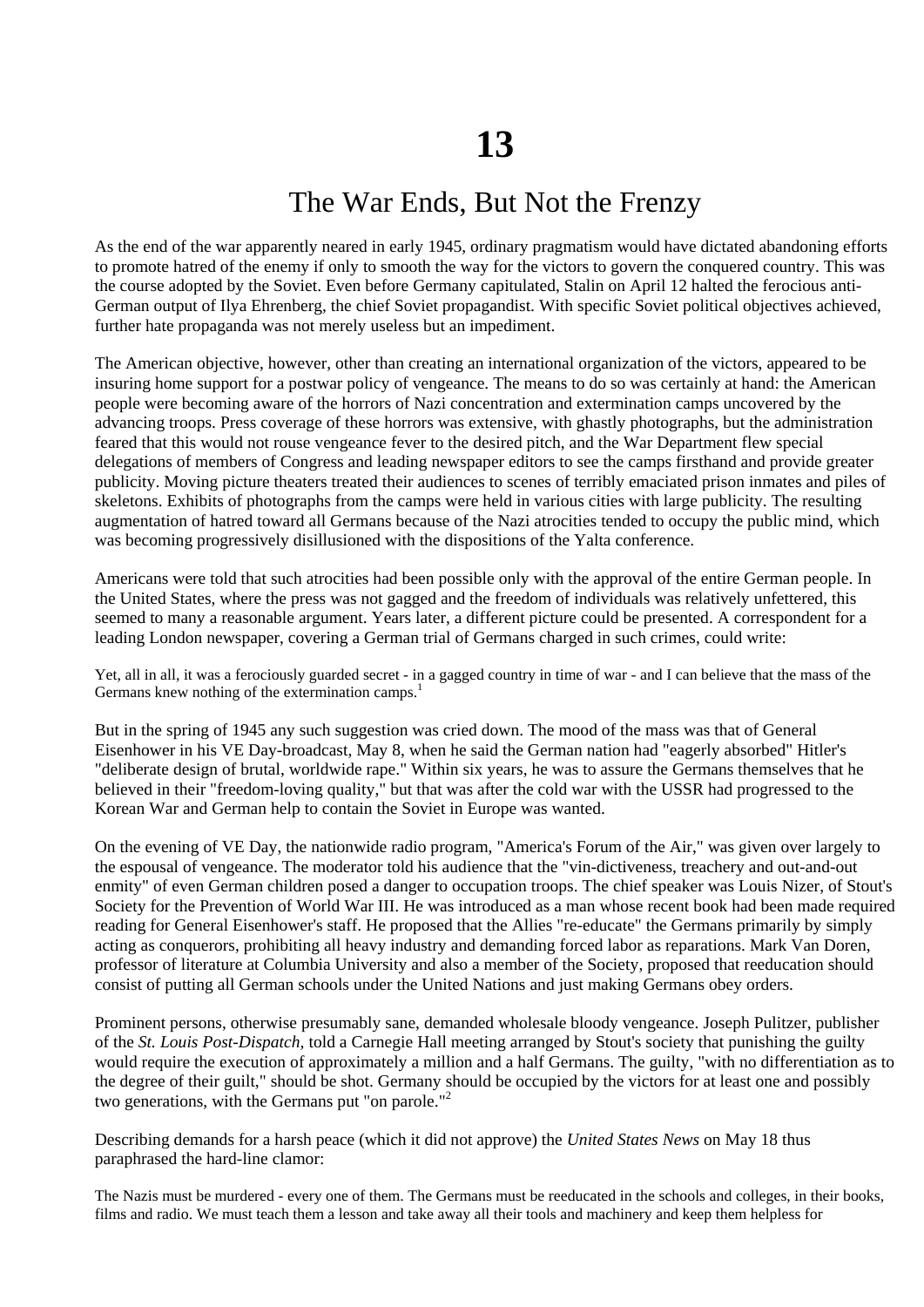generations to come. If they starve for lack of food, it is no more than they deserve. For didn't they tolerate Hitler and acquiesce in his cruelties?

Hatred was directed against German prisoners in the United States, even with the war over. Inasmuch as the Germans had permitted American prisoners to see American movies, the War Department had proposed that the film industry, having no German picture, make available American films with German dialogue dubbed in. The personal reaction of motion picture heads, as reported by the weekly organ of the entertainment industry, was "Let's give them rat poison instead."<sup>3</sup> In the early days of the American occupation, German prisoners in one camp were deliberately kept on a starvation diet by the commandant. At another camp Americans used Nazi torture devices to make prisoners confess misdeeds.<sup>4</sup>

A few voices attempted to counter the demand for vengeance. Robert M. Hutchins, president of the University of Chicago, in a speech to his students, deplored "the glee with which the most inhuman proposals are brought forward and the evident pleasure with which they are received by our fellow citizens."<sup>5</sup> Hutchins urged that Germany be treated "with justice and, if possible, with mercy. Otherwise we lay here and now the foundations of the next war. . . . Let us remember that vengeance is the Lord's."

"We must administer justice," urged David Lawrence in *United States News.* "We must repair, reconstruct, rehabilitate. . . . This is the real way to reeducate and reconvert human beings and to build firmly the foundation of human brotherhood which is so essential to lasting peace. . . . We shall hurt ourselves far more than we shall hurt the Germans if we give the brutish passions of vengeance within us full sway and become cynical of reason and justice."<sup>6</sup>

Frederick J. Libby, the Quaker who headed the National Council for the Prevention of War, pointed out that the victims of vengeance would not be the persons who had committed atrocities, but mostly men and boys whose only crime had been that they were born in Germany.

The nation, however, was hypnotized by hatred and the idea that Germany was making plans for another war. Senator Harley M. Kilgore, chairman of the war mobilization subcommittee of the Senate Military Affairs Committee, returned from Europe with the assertion that the Germans had "already conceived vicious plans for a third attempt at world conquest." These plans, according to "secret documents" which he did not identify, had supposedly been in the works since 1944.<sup>7</sup>

This propaganda was advanced by testimony before Senator Kilgore's subcommittee in hearings concerned with "the economic basis of German aggression." Bernard Baruch, former Roosevelt confidant and official adviser to James F. Byrnes, Director of War Mobilization, urged that Germany heavy industry be destroyed or removed to other countries. He proposed that, in addition to the Nazis and members of the Gestapo, the "war industrialists" and "war financiers" be sent to Russia for forced labor as reparations. If these things were not done, he said, "we face the certainty that Germany will make a third try to conquer the world. The *New York Times* placed Baruch's prescription for conquered Germany at the top of page one, and gave it two columns. $8<sup>8</sup>$ 

This notion had become a fixation even in the American Intelligence division of supreme allied headquarters. At one time, the extermination of the entire general staff had been proposed as a preventive. In July, the idea was dropped by the United States group in the Allied Control Council for Germany, but a plan was substituted under which not only the general staff but about 10,000 field commanders and young staff officers who had gone into field service would be exiled to Russia, the United States and elsewhere. There they would be kept under constant surveillance to prevent them from scheming for a new war.<sup>9</sup> This plan in turn was abandoned, but it showed how widely the fantastic notion had taken root.

The press kept it alive. In August, *Atlantic's* leading article was "Germany's Third Try," a Vansittart piece solemnly asserting that the Nazis had plans for going "underground," especially in neutral countries, to prepare for the new war, which only harsh and prolonged occupation would prevent. The Associated Press reported that unnamed "Washington officials" who were charged with planning occupation administration believed that Nazi key men might have been planted in concentration camps to be in a strategic position to gain Allied confidence in preparation for the new war.<sup>10</sup> *The Stars and Stripes,* a newspaper published for the armed forces, sought to perpetuate the myth among the soldiers. On July 11, it carried a story that the Germans had already set in motion plans for a third world war.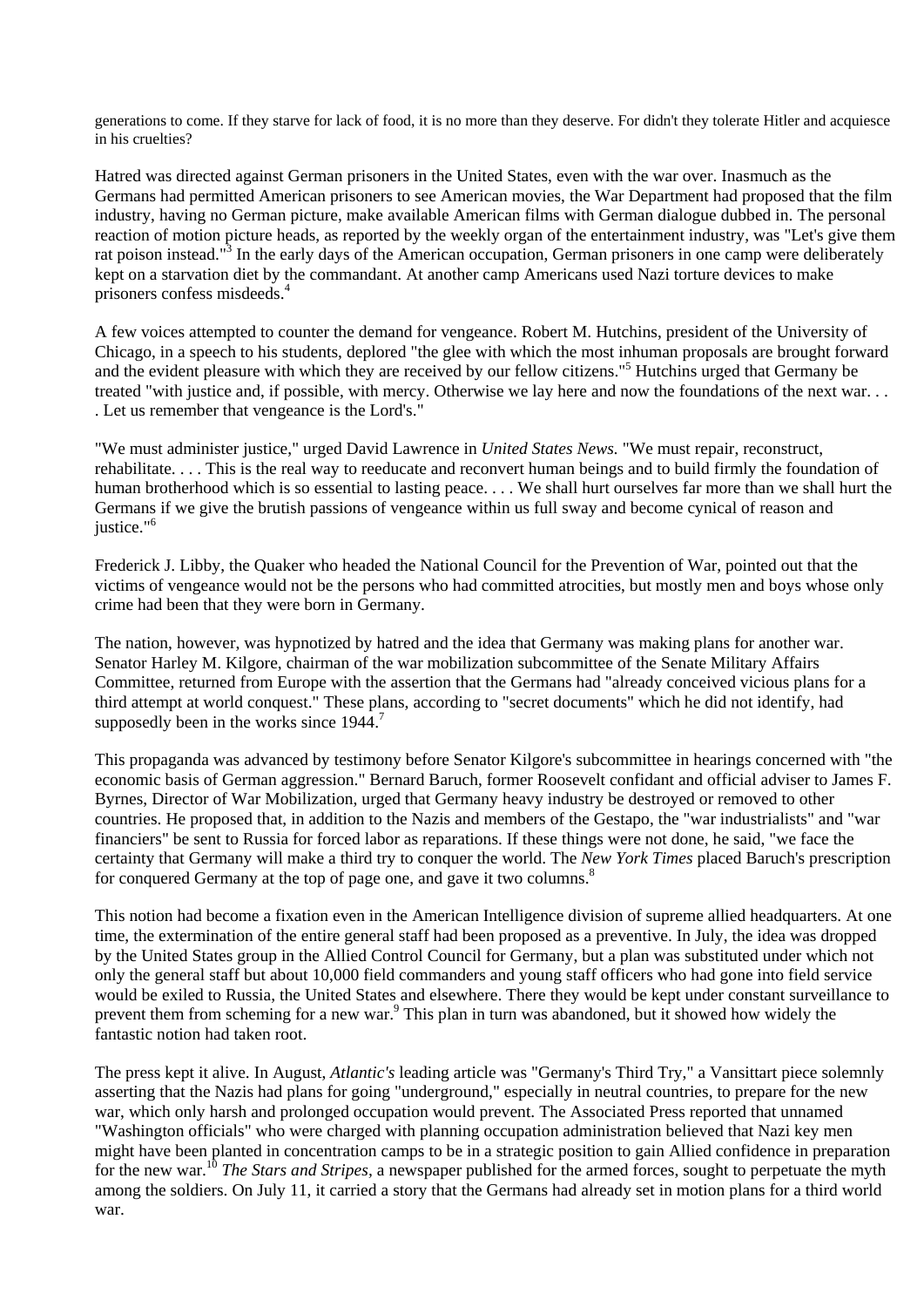How widely the ideas of Secretary Morgenthau had taken hold was illustrated by the reception given to his book, *Germany is Our Problem,* in October 1945, five months after the war against Germany had ended. This book publication of which, Morgenthau said, had been approved by the President the night before he died, and for which Roosevelt had written an introduction - was an expansion of the Quebec plan, with modifications such as giving the Saar to France to accord with the Potsdam dispositions. Five million Germans to be expelled on destruction of the Ruhr industries would be replaced by French, British and Dutch, who would conduct a limited economic life under close supervision by the United Nations. Forced labor would be required under the command of the victors. Industrial plants throughout Germany would be seized as reparations, in addition to all foreign assets, as agreed at Potsdam. All this was to prevent Germany from starting a new war, for, said Morgenthau, the desire for war had been as firmly planted in the German as the desire for freedom in the American.

The War Department, while denying that this ferocious, ignorant and puerile book was actually to be used as a guide, sent several hundred copies to the staffs of all major commanders in Europe.<sup>11</sup> It was hailed in much of the press as enlightened and far-seeing. The reviewer in the Sunday *New York Times* said: "If we read and profit by Mr. Morgenthau's warning we should be able to prevent that third world war for which we know preparations have already been made." To another approving reviewer in the daily *Times,* Morgenthau demonstrated "... that Germany's will to war is unchanged." A reviewer for the *Washington Star,* said the book proved Morgenthau to be "not only an acute economist but also a statesman of broad vision."

In the *Washington Post,* a reviewer called the book a "powerful, prophetic study" which would make history. The reviewer for the *Survey Graphic* said: "It would be difficult to find any real flaw in Mr. Morgenthau's argument." In *Foreign Affairs,* a reviewer wrote that "advocates of a soft peace" must admit that the Morgenthau approach was "not motivated by revenge." Readers of *the American Political Science Review* were assured that there was nothing "vindictive" in the plan. The reviewer in the *Saturday Review of Literature* said the Morgenthau proposals "make good sense." To the reviewer in the *Christian Science Monitor,* Morgenthau's proposals were "humane, sensible and entirely free from vengeful sentiments."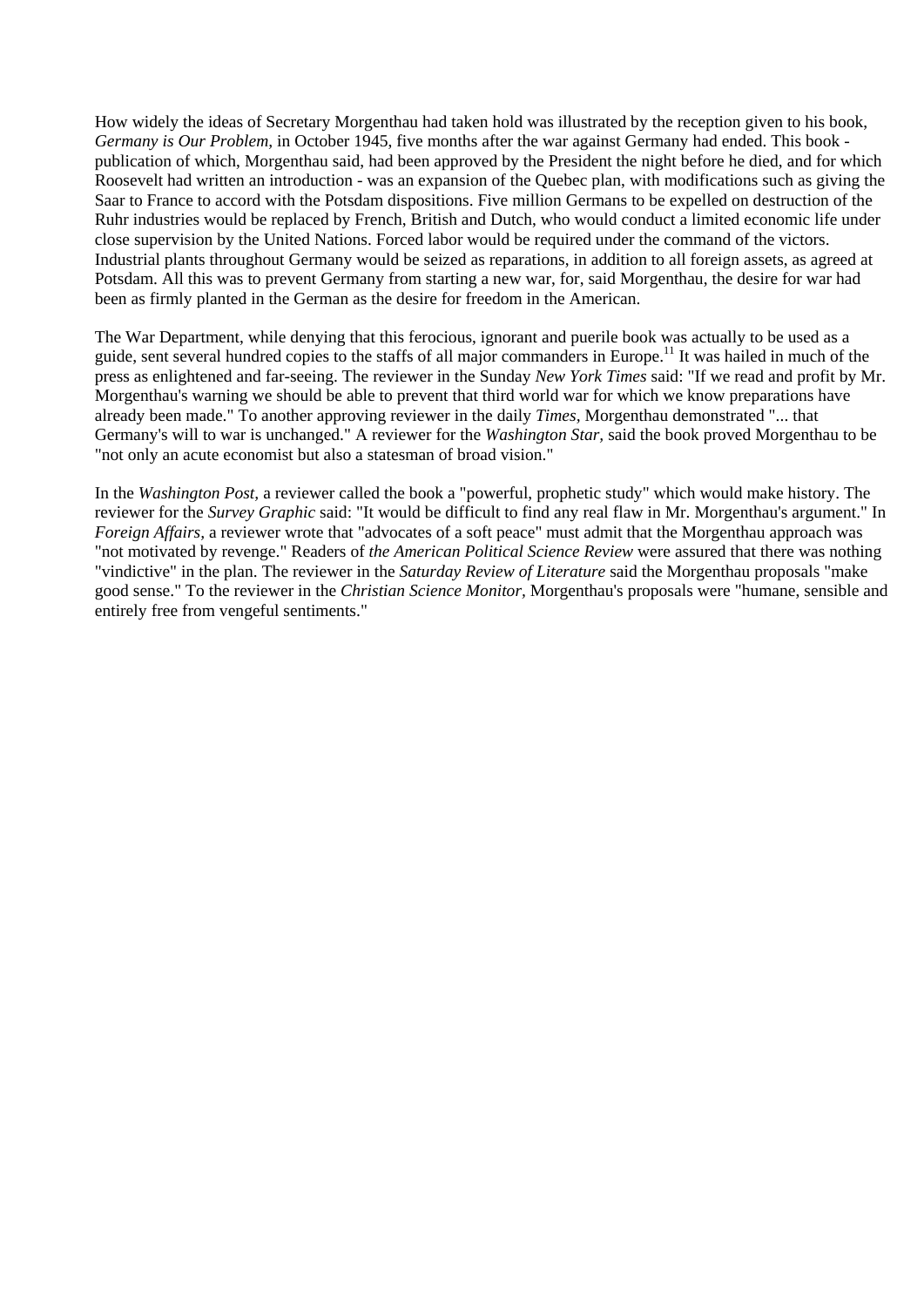# **14**

### Occupation as Revenge

While Morgenthau had not been able to gain approval for closing down the Ruhr and making Germany into a nation of farmers, he got his general ideas into the occupation directive, JCS 1067, which went to General Eisenhower in April 1945, just before the war ended. Germans, though conquered, were still to be treated as enemies. The occupation was directed to "take no steps looking toward the economic rehabilitation of Germany or designed to maintain or strengthen the German economy" except in general where necessary to prevent disease and insure order and to enforce a program of reparations. German consumption was to be held to a "minimum," so that "surpluses" could be used by the occupation, displaced persons, Allied prisoners of war or reparations.

Pending Allied agreement on details, the occupation was to embark on a general program of destroying, or removing for reparations, numerous categories of industrial plants and equipment, especially those producing merchant ships, synthetic rubber and oil, aluminum and magnesium. Where there was any doubt as to whether any industry was permitted, it was to be resolved in favor of destruction. All German courts were to be closed and reopened under occupation control after Nazi personnel were removed. All educational institutions were to be closed, with reopening of lower schools authorized after suitable denazification. Secondary schools and higher institutions were to be reopened under an interim program if they offered training immediately useful to the occupation.

Not only were Nazis and Nazi "believers" to be removed from government and any important private employment; numerous categories were to be arrested, including police officers above the rank of lieutenant and all mayors, even of villages, or persons of equivalent rank. Persons holding key positions in civic and economic organizations, industry, commerce, agriculture, finance, education, the judiciary and the press and publishing houses were likewise to be arrested, as it was "generally assumed in the absence of evidence to the contrary" that they were Nazis or sympathizers. The occupation was to be "aloof and fraternization with German officials and people was barred.

The terms of the directive so shocked the advisers of General Lucius D. Clay, deputy commander in chief for military government, that one was dispatched to Washington in an attempt to obtain a modification. Unsuccessful, he finally resigned. $<sup>1</sup>$ </sup>

The directive itself was kept highly secret for months. While the military government was not even permitted to acknowledge its existence, Washington vainly attempted to get the other victors to adopt it as policy. When in October the military government was permitted to make it known, General Clay, himself then a hard-liner, flew to Washington to urge modification of its unworkable terms. This attempt, however, like the previous staff protest, ended in failure. Although President Truman and other high officials conceded that drastic changes were needed, the tide of popular frenzy against the Germans barred alteration.

At the Potsdam conference in July, despite President Truman's statement that the Morgenthau plan was dead, the Morgenthau philosophy underlying the directive was further solidified as the basis of the treatment of Germany. Much of Germany's industrial plant was to be destroyed or carried off by the victors. Even factories making peacetime products were to be dismantled to hold general output down to a permitted low level. All industry, finance, and even scientific bodies and research and experimental institutions were to be controlled. The victors were to seize all external assets. In addition to industrial plants in the zone alloted to it, Russia was to get 15 percent of those removed from other zones in exchange for commodities from its zone, plus 10 percent more without balancing payments. Although actual boundaries were to be drawn at a "peace conference," the new Communist Poland was in effect permitted to keep seized German territory substantially in excess of that awarded at Yalta. A wave of German suicides followed the Potsdam agreements, more than 2,500 persons taking their lives within four days.<sup>2</sup>

Enforcement of this harsh program required that the occupation troops believe in it. Early in the war the army had begun building hatred of Germans along with a favorable view of Soviet Russia by means of specially prepared films. According to General George C. Marshall, such films had been made to show the causes of the war and the principles for which the nation was fighting, as knowledge of the facts was an indispensable part of military training.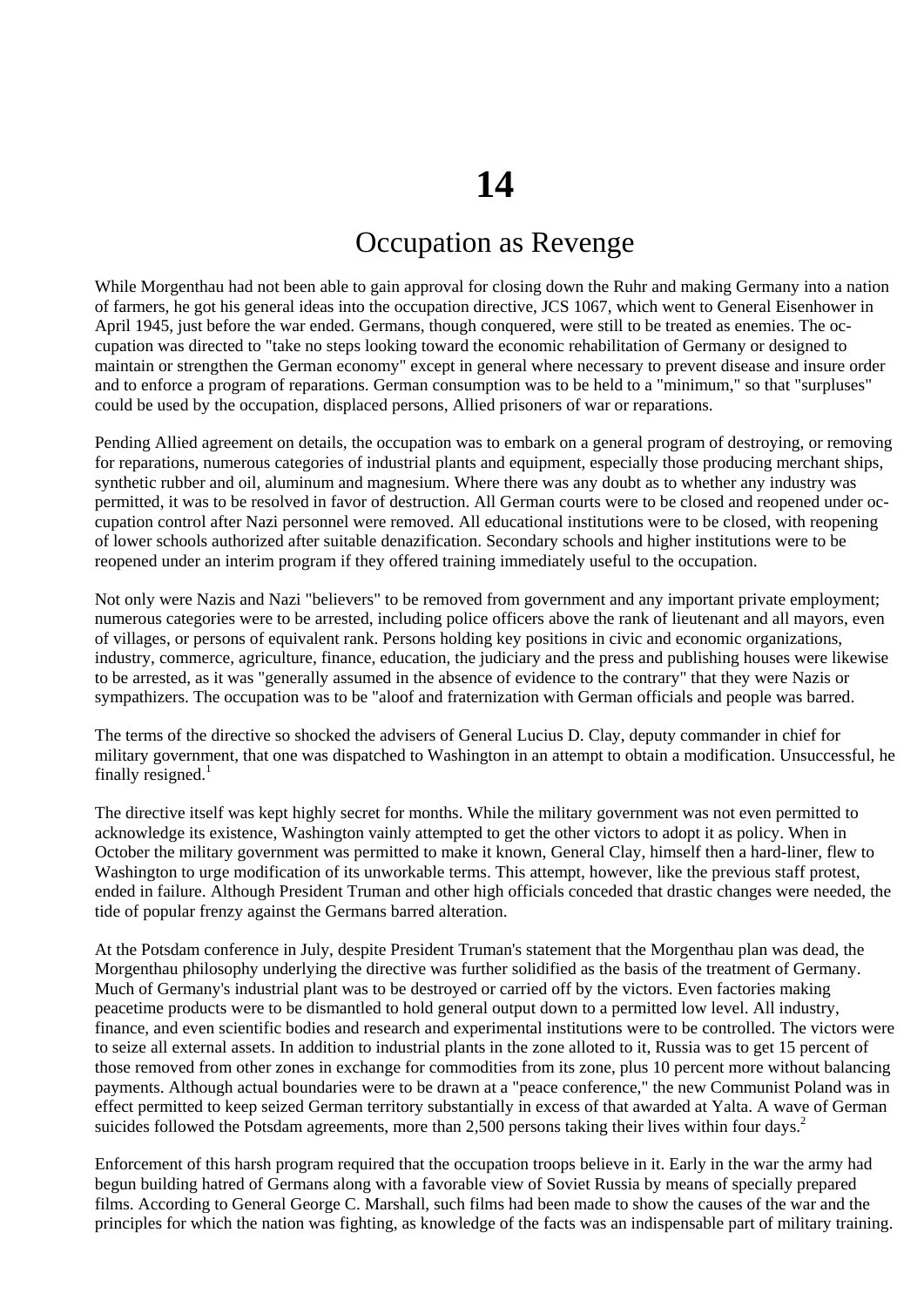The facts, of course, were interpreted. In *The Nazis Strike,* the 1939 deal between Hitler and Stalin was portrayed as a Soviet move to gain time to prepare for defense against Germany, and tests showed it as effective in raising hatred.<sup>3</sup>

Another film, *Prelude to War,* brought 62 percent to the belief that in Germany "all children are taken away from parents shortly after they are born and raised by the government." The film assumed that Germany would, if possible, attempt to conquer the United States, and after seeing it, 83 percent believed that if the Nazis were successful in this they would close all the churches and make everyone worship Hitler. After seeing *Battle of Britain,*  76 percent agreed that British refusal to surrender had "probably kept American cities from being bombed by the Germans."

In late 1944, hatred was taught to the troops with prefabricated lectures. Discussion leaders were supplied with quotations from Van-sittart and others of similar views to imbue the soldiers with a belief in the general malevolence and depravity of the people they were to conquer and police.

As the actual occupation approached, indoctrination films pictured Germany as a chronic starter of wars, and urged soldiers not to shake hands with Germans because their hands had been held up to Hitler. Specially prepared radio shows, with the use of hypothetical "typical" German individuals, endeavored to show that all Germans were malignant. "All Germans are guilty," said the announcer on one such show. "Show no friendliness to any of them. Give them no greeting, don't speak to them. They are your enemies."

Whatever temporary success all this effort had in building hatred among the occupation troops, it didn't last long for most of them. The occupation started right out arresting and reporting for court martial soldiers who violated the anti-fraternization order. In June, the military police arrested a thousand offenders and reported them for court martial, but the job was impossible. The GI attitude was reflected by a scrawl under a non-fraternization sign on the autobahn: "This don't mean me, buddy." In September, trials of offenders were abandoned.

The official ban on fraternization continued, although somewhat relaxed, and not until the end of the following year were Americans permitted to enter a German movie theater or vice versa. But most American soldiers soon came to regard the defeated Germans as simply human beings rather than scoundrels. Hard-liners at home deplored the tendency. Illustrative of this view- was a *New York Times* correspondent's complaint of the "insidious effects" of associating with the defeated enemy, which was displayed under a two-column head at the top of page one. "Unfortunately." said the dispatch, too many American soldiers had become convinced that the Germans were "pretty decent guys after all."<sup>4</sup>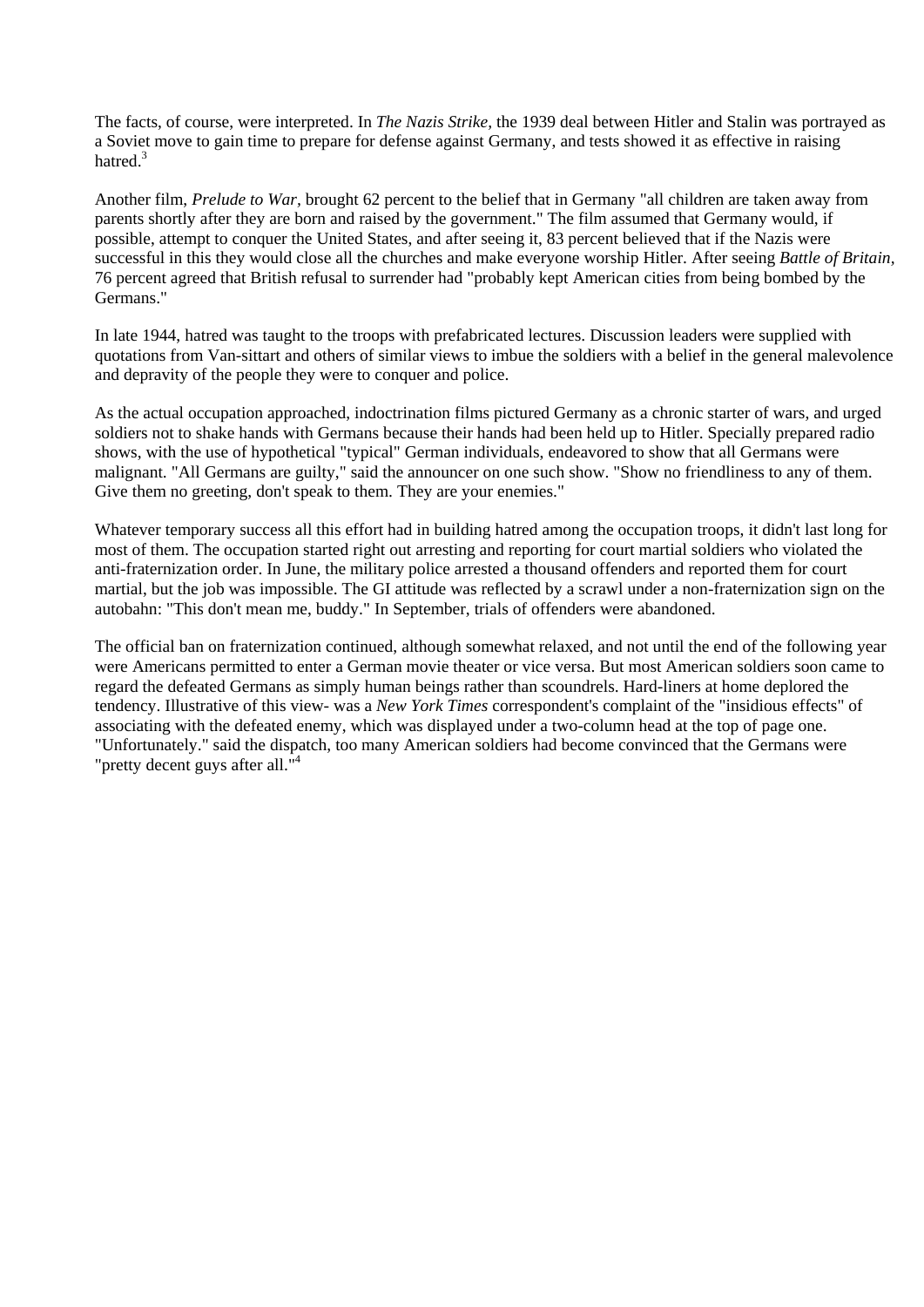## The Long Route to Sanity

The occupation was based on the premise that all Germans were collectively guilty of starting the war and of the Hitler regime's atrocities. Moreover, the nation loved war and was only waiting for a new chance to dominate the world by force. Germans had to be punished and politically re-educated, and while this was going on they had to be kept militarily powerless for an indefinite future. This meant they had to be rendered economically impotent. For occupation purposes Germany was divided among the victors and in cities and towns already partly or largely rubble, they proceeded with dismantling or destroying the means of production as agreed at Potsdam.

The American denazification policy - far more rigid than those of the other powers - hampered such production as was still being carried on in the American zone. Thirty-three categories of persons were subject to arrest, mostly because of membership in any of the numerous Nazi organizations, sometimes even including such persons as charwomen in Nazi offices.<sup>1</sup> Every German over 18 had to fill out *a fragebogen* with 131 questions. They dealt not only with actual Nazi affiliation, but also with whether he had belonged to a university fraternity, what his earnings had been, whether he or even his grandparents had held any title of nobility, whether he owned land, and numerous other matters related to the occupation's assumption that anyone of property or standing was a Nazi sympathizer unless proven otherwise.

The discharge of teachers in schools in the American zone ranged from 35 to 50 percent, resulting in classes ranging as high as 80 students. Trained railroad workers were discharged and replaced by unskilled personnel until the necessity of keeping the trains running compelled their reinstatement. Under the terms of the occupation directive, persons in important positions were generally assumed *ipso facto* to be Nazi sympathizers. As an instance of the controlling philosophy, the manager of the Opel automobile works near Berlin had refused to join the Nazi party, but his plant had produced military trucks and he was therefore discharged and blacklisted by the Americans. He worked at a service station until the British, less concerned with hypothetical assumptions about political sympathies, made him head of the Volkswagen plant in their zone. American authorities in Berlin barred Dr. William Furtwaengler from returning to his post as director of the Berlin Philharmonic orchestra because of alleged Nazi sympathies. Many persons discharged from substantial positions by the Americans were hired by their allies.

The tone of the American occupation was illustrated by General Eisenhower in Frankfort: "I say let Germany find out what it means to start a war."<sup>2</sup> American officers were not permitted to return the salutes of Germans in uniform, and the general policy of humiliating the conquered enemy found expression in innumerable actions and restrictions which relegated Germans to an inferior status.

When the occupation began, the food ration in the American zone was 900 to 1,000 calories. It was reported that more than half the babies born in Berlin in August died of starvation. In November, Washington decided that food would be sent to Germany to prevent starvation and disorder. The ration target was raised to 1,550 calories, but it fell to 1,275 a few months later, and even that was greater than the ration in the British zone. Coal miners' rations were raised of necessity because the men in their weakened condition could not produce enough fuel for the military, but little coal went to Germans. In the desperate winter of 1945-46, with their numbers swelled by millions of refugees expelled from their former homes, Germans crowded unheated railway stations, bunkers and bombed ruins for shelter.

Professor Karl Brandt, stationed with the food and agriculture branch of the office of military government, wrote that unless the situation was improved "the few buds of democracy will be burned out in the glory of death of the aged, the women and the children."<sup>3</sup> The Germans, a newspaper correspondent wrote, lived in a "remorseless" enervating hell of leaking roofs, unheated houses and stomachs that are never satisfied. ... a hell in which mothers starve to feed children."<sup>4</sup> Senator Homer Capehart of Indiana charged that a group of vengeful fanatics within the government was trying to destroy Germany through deliberate starvation.

An American officer interrogating half-starved Germans in American prison camps said many were in the same condition as prisoners Americans had released from German concentration camps.<sup>5</sup> But reports of these deplorable conditions brought no change in occupation policy, based on the JCS 1067 directive and the Potsdam agreements. The wartime propaganda had been only too successful. Only the recognition of political realities to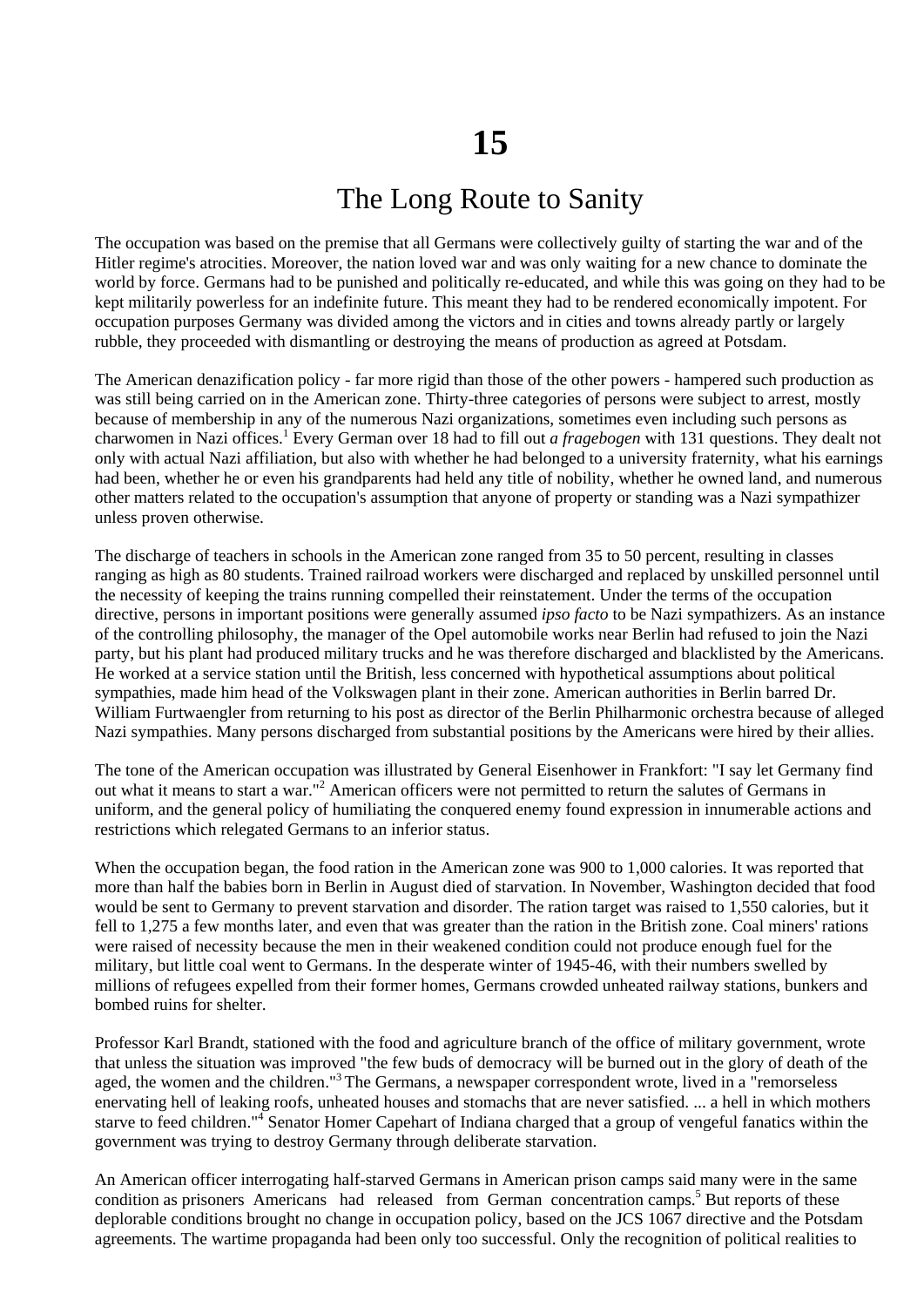which the United States had been war-blinded would eventually force a change. They were already beginning to emerge.

Germany had been divided into four zones, each occupied by one of the victorious nations, but all to be treated as a single economic unit. The Russians soon showed that they were not going to cooperate economically, as had been agreed at Potsdam, and relations with them deteriorated steadily. In February 1946, Stalin returned in a speech to the old Communist thesis of irreconcilable conflict with the capitalistic world. Russian newspapers charged the British and Americans with training anit-soviet troops among German prisoners of war. A vast North American Soviet spy apparatus was exposed in Canada. American officers were arrested as spies in the Soviet zone of Germany. Off-course American planes were shot down in Yugoslavia.

The wartime comradeship with Russia, pasted together with secret agreements, had collapsed, and the Soviet intent to control all eastern Europe had become apparent. In 1942, Prime Minister Churchill had been willing to grant all the Soviet demands in order to get an alliance with Russia. Now, on March 5, 1946, at Fulton, Missouri, he said an iron curtain had descended across Europe from the Baltic to the Adriatic and urged British-American cooperation to stem Soviet expansion. The United States government turned to erasing the favorable image of Russia it had sought so eagerly in wartime to create. American sources revealed in Frankfort that the Department of State had acquired captured German documents showing that Stalin had offered Hitler a full military alliance in 1941, which Hitler had refused because of the size of Russian territorial demands.<sup>6</sup>

With all Germany a morass and hope of Soviet cooperation abandoned, the United States arranged for economic unification of the American and British zones so that food and goods could move, setting the stage for later joining by the reluctant French. Announcing it at Stuttgart in September, Secretary of State Byrnes envisaged the day when the Germans would again have their own government. It was not a soft speech. Brynes upheld the French claim to the Saar and emphasized that Germany was to be kept militarily powerless. But it gave the Germans hope and was widely attacked by die-hard adherents of the Morgenthau philosophy.

Henry Wallace, former vice president and now secretary of commerce, in a speech which President Truman apparently had carelessly approved, praised the Soviet and warned against British imperialism. Florida's Senator Pepper suggested that some people wanted to fight Russia. Sumner Welles, in the *New York Herald-Tribune,* said that leaving the determination of Germany's future to the German people, "whose mass dementia was responsible for five wars of aggression within the past eighty years," would make possible the creation of a strong unified nation which "would endanger the security of Europe and jeopardize the safety of the United States." Newspapers gave prominent space to the assertion of a London group, including Lord Vansittart, that Germany was even then comparatively more powerul than in 1939. Walter Lippmann warned against a "revival of pan-Germanism," which would come from other powers bidding for the support of Germany under any future central government.

The Society for the Prevention of World War III asserted that unless the American people spoke up, "the forces that are working for Germany's regeneration will become irresistible." Influential in the large radio network offices, this group also worked beaver-like with independent stations, sending out hundreds of scripts to keep anti-Germanism alive. It also had important contacts in Washington and in the occupation machinery, established while Morgenthau was in office, which were used for hatchet jobs on persons who sought German economic restoration. One of its victims was Professor James K. Pollock of the University of Michigan, then serving as director of the regional government coordinating office under the occupation. Assailed by the society as an advocate of a soft peace because he had urged that revived German industry was indispensable for European reconstruction, he had been forced to resign.7

Diehard newspapers continued the hate campaign unabated, reiterating the thesis that a revived Germany would start a new war. A *Philadelphia Inquirer* cartoon showed a sleepy American sentry being watched by a fat German boy with a knife in his belt. The shade of Hitler above the boy said "Watch him. . . and when he falls asleep. . ." Correspondents of newspapers tended to feed the public anti-German appetite by seizing upon any material adverse to the former enemy.

But the general tone of the press was beginning to change. The grip of communism now extended through the Balkans. A Communist regime ruled Hungary, where the Communists in 1945 had gotten only 17 percent of a popular vote. Greece, where Britain was pulling out, was threatened by Moscow-managed guerrilla warfare, abetted by neighboring Soviet satellites. The USSR was putting the squeeze on Turkey for a land and naval base on the Dardanelles. Powerful Communist parties in France and Italy were attempting to block economic reconstruction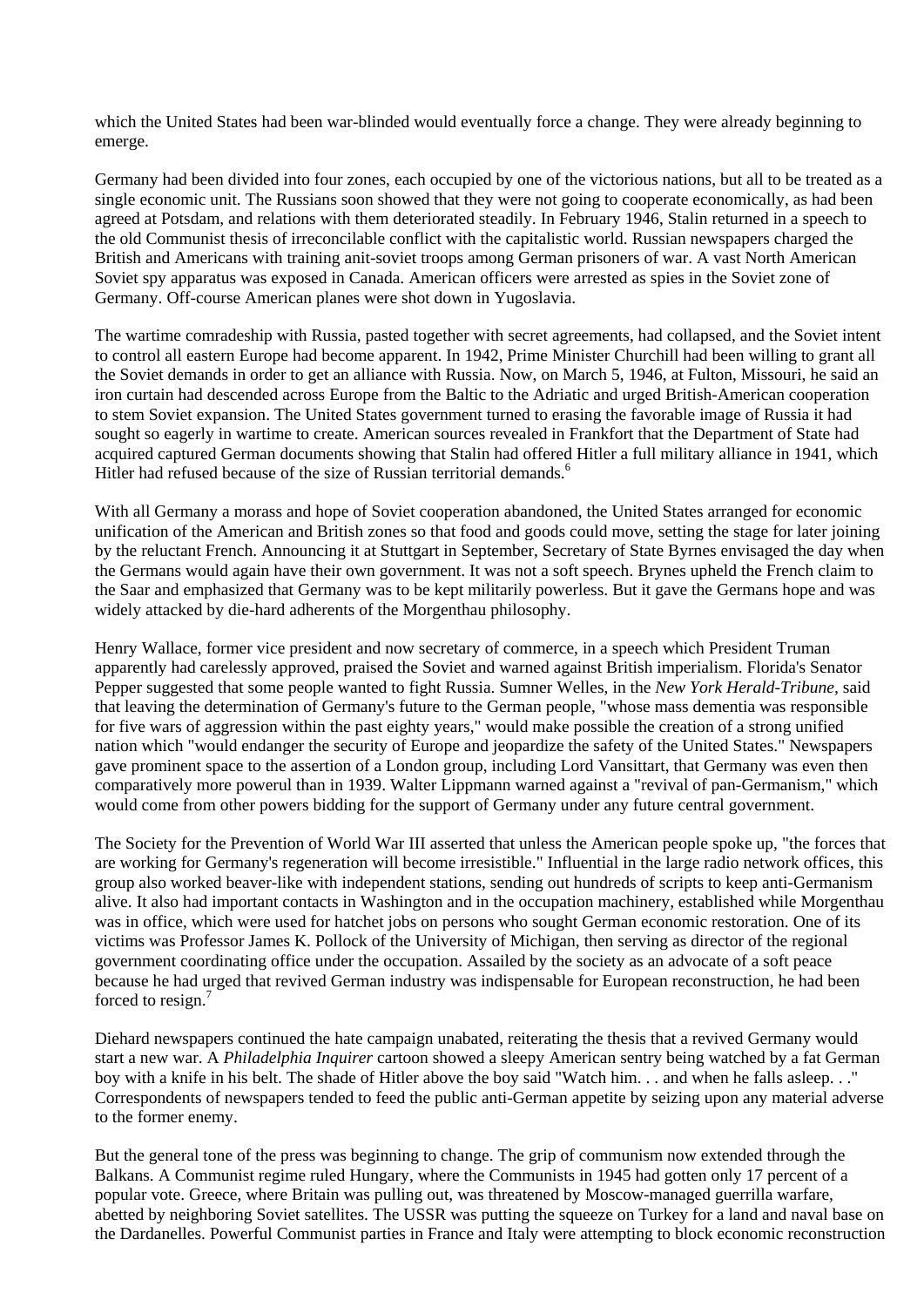while the Soviet sought to prevent economic improvement in the western zones of Germany. American publications were beginning to publish such articles as "Must We Fight Russia?" Senator Gurney, chairman of the Senate Armed Forces Committee, after a survey trip to Europe recommended an immediate miliary alliance with Spanish Generalissimo Franco, formerly held up as a tool of the Nazis.<sup>8</sup>

The occupation stopped its anti-German propaganda. Films seeking to build hatred with the argument that all Germans were responsible for Nazi atrocities were eliminated from troop indoctrination courses. Radio broadcasts telling the Germans they all were guilty were dropped. The troops were urged to do all they could to assist the Germans in reestablishing their country and their economy. <sup>9</sup> At home, official propaganda also changed. The public was now permitted to learn facts about the Soviet hitherto carefully suppressed. In February 1947,'° it was revealed that American flyers forced to land near Vladivostok in 1944 had been imprisoned, some for more than a year. Planes making emergency landings, obviously friendly, had been attacked and seized. At one time there had been 131 Americans in closely guarded Soviet prison camps.

But the stripping of wartime varnish from Russia was slow in bringing fundamental change in the policy toward Germany. Dismantling of factories went on, and a network of controls minimized production in untouched plants. Germany always had to buy food and materials abroad, but imports, hampered by the lack of a sound currency, were also restricted by occupation edict. Vast numbers of people were still being subjected to minute denazification proceedings. In January 1947, with 450 tribunals working on denazification, 200,000 cases had been tried and 370,000 Nazis had been removed from their jobs, but there were still 1,300,000 to be heard." As late as the fall of 1947, thousands of Germans who had never been tried or even indicted, and whose only proven crimes were the holding of good positions, were in prison camps. Even Germans with unquestioned anti-Nazi records found it almost impossible, two years after the war, to travel outside their own country.12

The 1946-47 winter was one of the coldest in history. Schools were closed and three-fourths of the industries in the American and British zones were closed down. No coal had been delivered to Germans for heating since October, and Germans followed carts delivering coal to the occupiers to pick up any pieces that fell off. In Berlin, two hundred people froze to death.

A newspaper dispatch thus described existing American policy:

The Americans have approached Germany with enough confusion of purpose in themselves to perpetuate confusion in the German minds for considerably longer than the occupation lasts. We wanted to do the mutually exclusive things: to bring and hold the Germans down to an impossibly low level of economic life (which in this case meant also spiritual and moral life) and to rehabilitate them along democratic lines. And even in that sorry formula, the emphasis was where it should not have been, on the former instead of the latter part.<sup>13</sup>

With all Europe seemingly on the verge of economic collapse, to the benefit of communism, it had at last become necessary to accept that Germany was, in fact as well as phrase, the industrial heart of Europe, and that without its recovery there could be no real recovery elsewhere. President Truman saw that drastic changes in policy toward Germany were essential if Europe was to be rescued. But any effort to pull Germany from the depths had to deal with American public opinion, still gripped by wartime ideology. In February 1947, a public opinion poll had shown that 56 percent still believed Germany would "become an aggressor nation and want to start a new war." A massive assault on the thinking of the people had to be conducted to undo the results of previous propaganda.

Former President Herbert Hoover was drafted for the job. Officially, he headed a commission to ascertain conditions in Europe, primarily Germany. Actually, the conditions were known; the task was to mobilize public opinion in support of large economic assistance in which the former enemy would be included. During the war, Hoover had been consistently smeared because of his prewar stand against intervention and his warnings against the Soviet when Stalin was being officially portrayed as a noble partner in a war for democracy. Smeared no longer, he now was a man to whom the people would listen.

Hoover reported at the end of February that Germany had sunk to a level of existence not known in Europe in a hundred years. With the population in the western zone increased by 9,000,000 refugees, food production was only two-thirds the prewar figure and famine was widespread. He proposed large shipments of potatoes from the United States, where surpluses were being used for fertilizer, a feeding program for school children, the setting up of soup kitchens, and issuance of army rations. Above all, the dismantling of peacetime factories had to be halted so that exports could be produced with which to buy imports. The delusion that Germany could be reduced to a pastoral state had to be abandoned. Europe could not recover without Germany.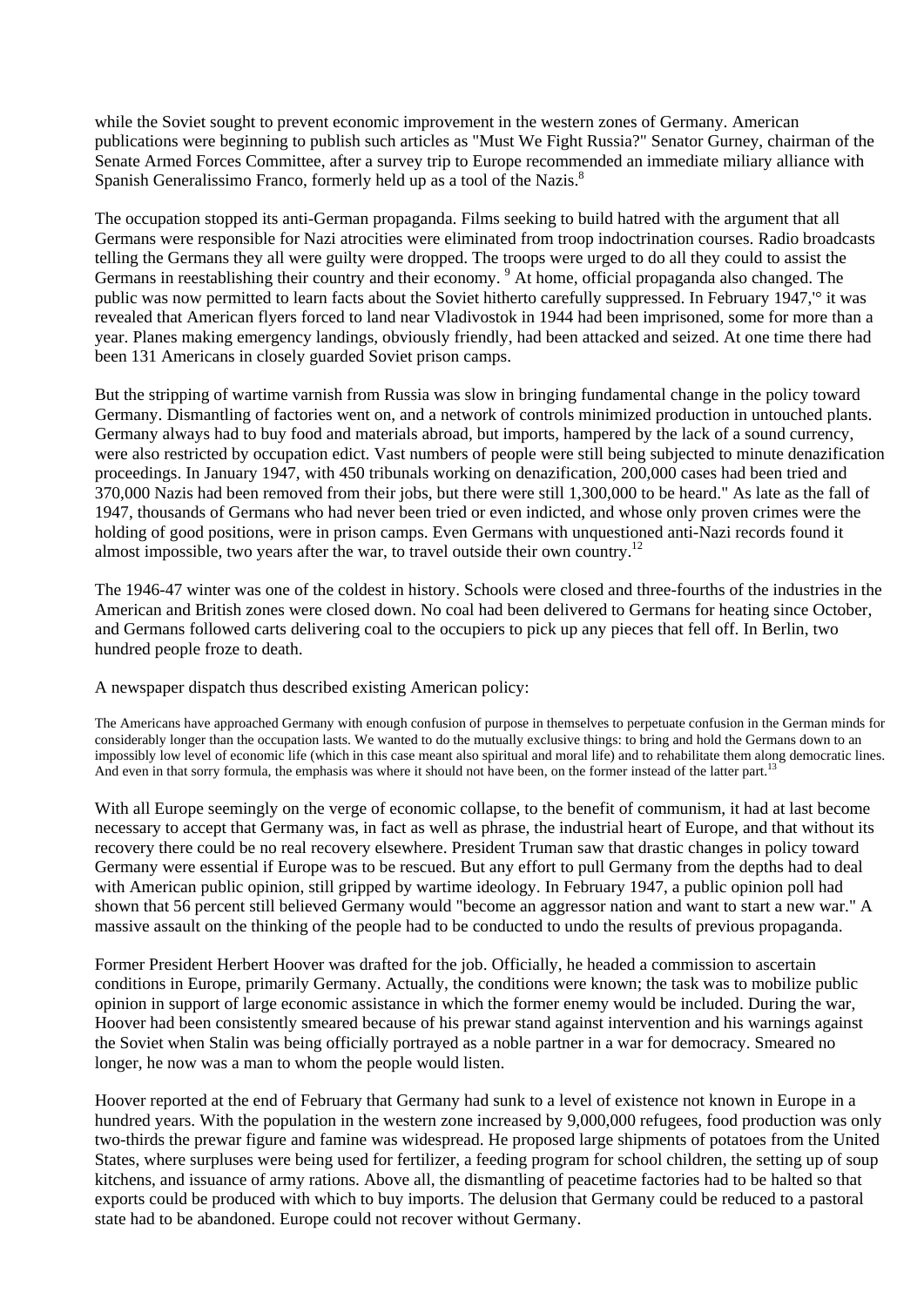With President Truman's support, Hoover carried this message to the country. The Hoover report laid the basis for the Marshall Plan proposals, soon to be enunciated. In the meantime, the campaign to reverse public opinion and make aid to the former enemy possible was spurred by increasing recognition of the aims of the former ally. In March, Congress voted a large loan to shore up the Greek and Turkish governments against Communist pressure, and Truman announced the doctrine of supporting free peoples against subjugation by either armed minorities or outside pressure. State Department officials spelled out the charge of Russian pressure against Turkey. Secretary of State Marshall charged the USSR with seeking to keep Germany poor and under a form of government adapted to the seizure of absolute control.

The Marshall Plan for large-scale, long-term economic aid to cooperating countries over a four-year period was set forth June 5. From then until the European Recovery Act embodying its proposals was passed by Congress the following spring, an unremitting propaganda campaign sought to arouse popular support. While the Soviet Union, refusing participation by itself and its satellites, viciously attacked the plan and charged it was aimed at United States domination of Europe, official proponents asserted its necessity in order to contain communism.

The reversal in policy toward Germany had to be handled gingerly. A new and slightly softer occupation directive raised the level of permitted production somewhat. Experts were sent to Germany to help increase exports, and others to advise on rebuilding the cities, where devastation sometimes ranged as high as 85 percent. Military government officials were advised in the summer that Germany would be a participant in the Marshall Plan, but the fact was softpedalled for some months. Nevertheless, the change had come.

It had not come too soon. In Germany, everything was subordinated to getting food. People traveled from Frankfort to Bavaria to get potatoes.<sup>14</sup> In other countries, disorder was widespread. The Department of State asserted that Greek guerrillas were being directly aided by Communists from Yugoslavia, Albania and Bulgaria, Moscow satellites. France was beset by almost continuous riots. In Italy the Communist threat reached a point where newspaper dispatches predicted a takeover of the government unless immediate aid was forthcoming.<sup>15</sup>

The American occupation authorities joined to provide news derogatory of the Russians. General Lucius D. Clay, military governor, reported that German prisoners returned by the Soviet needed from three to six months to become fit for work. The public health branch of the military government pointed out that such prisoners averaged sixteen pounds below the minimum for health, and that half were suffering from disease.<sup>16</sup> Only a year before, special army lecturers were explaining to American occupation troops that Soviet ideals were not unlike those of a democracy, and that Stalin's prewar liquidation of his opponents in the Moscow trials of the thirties was "elimination of the fifth column."17 Now the American occupation was warning Germans by radio against "following the phantom of communism" lest they "find themselves caught in the net of totalitarianism, with freedom gone, perhaps forever."18 American radio programs told the Germans of forced labor, looting and concentration camps in the Russian zone." Russian reparations claims were held up to the Germans as demands for a pound of flesh.

At home, the government again turned to its secret files to buttress the new direction and released the captured German documents of the 1939-41 period, revealing in detail the joint plans of Stalin and Hitler to divide the spoils of Europe. The Soviet Union said the United States wanted war. A Soviet spokesman in Berlin even asserted that the United States had plotted World War II to weaken both Germany and Russia. As Soviet vituperation increased, the possibility of war was widely discussed in the American press and was the subject of numerous conferences in the highest levels of government.

The administration now embarked on a campaign to arouse sympathy for Germany. Rather than being pictured as inherently malevolent and deserving of the worst they got, the Germans now were to be shown as human beings, cold, hungry and miserable. From President Truman went orders that occupation commanders were to start immediately a "continuous flow" of photographs documenting reports of famine conditions. The plight of children, women and the aged was especially emphasized. Pictures were to show the emaciated condition of the people. Bread lines were to be photographed. Statistics were requested showing the increase in tuberculosis and the acceleration of the death rate.<sup>20</sup> A revived Germany now was essential to a Europe threatened by communism.

All the while, supporters of the Morgenthau ideas were fighting a stubborn rearguard battle. After the issuance of the Hoover report, Stout's Society for the Prevention of World War III had marshalled its forces against any effort to make Germany viable. Mrs. Franklin D. Roosevelt was the leading sponsor for a national conference on the German problem, arranged by this group. Morgenthau and Welles participated, as well as numerous other well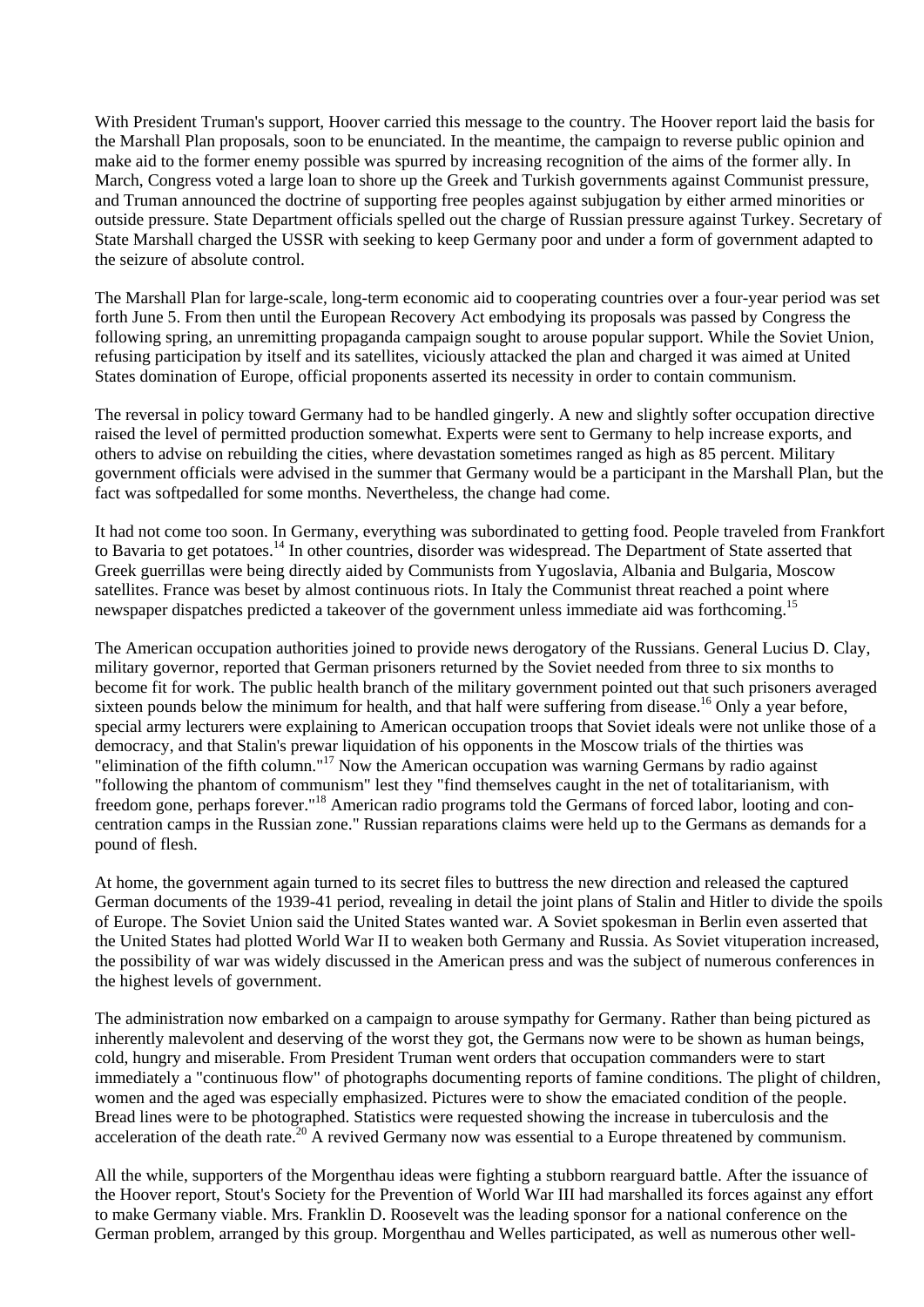known persons devoted to a German hard-line, including Albert Einstein. They called for the halting of any subsidies to rehabilitate the German economy, prohibition of loans to Germany, transfer of ownership of all the heavy industries of the Ruhr and Rhineland to an international consortium, and rigid control of economic life. Speakers demanded that immigration of German scientists be stopped, and that German technicians and scientists, who the American armed forces had eagerly recruited as technical advisers, be sent home without United States citizenship.<sup>21</sup>

In a diatribe which received space in leading newspapers, the society charged that raising the level of permitted production in Germany had been put across by advocates of Germany First. Plans for raising production were "dangerous schemes of the cartelists" who had been the "accomplices" of Germany's "industrial warlords." Still influential on the air, this group was able to place one of its vice presidents, Edgar Ansel Mowrer, on a nationwide radio program where he charged that Germans remained "corrupt and potentially murderous."<sup>22</sup>

Hard-line news correspondents continued obliquely to insert anti-German material in their dispatches. Delbert Clark wrote in the *New York Times <sup>21</sup>* that "neo-Nazism" was rising and denazification was breaking down and that opportunists were seeking prestige as "former Nazis." Correspondents who sought to perpetuate feeling against Germans did not hesitate to base their stories on anonymous authority. Marquis Childs in the *Washington Post2i* quoted an unnamed person holding a "responsible position" under the Soviet as saying that atrocities would begin if the occupation troops moved out. Raymond Daniell, *New York Times* correspondent, even while admitting the fact of great suffering "and perhaps even starvation," castigated the Germans for "morbid exaggeration of their plight."

Two generations of control over organs of public information would be required to make any "real change in the German attitude."25

The animus of former Undersecretary of State Welles seemed to grow rather than diminish as the trend toward aiding German recovery developed. While Congress debated the European Recovery Program, he approved an expressed view that "there is something in the German people that responds to barbarism, that likes kicking a man when he is down, that does not mind torture and brutality. . . . that thinks breaking your word is a sign of cleverness."<sup>26</sup>

But with the government itself now embarked on a reverse course, such outpourings were futile. The wartime pro-Soviet euphoria was fast diminishing and public opinion polls revealed that the Soviet danger was the strongest argument for the European Recovery Program. With Congress called into special session, Secretary of State Marshall urged emergency aid to Europe to save its free community. Germany was still to be kept impotent. In Chicago, November 10, Marshall proclaimed the "absolute necessity" of keeping Germany militarily powerless, disarmed for 40 years; nevertheless he said flatly that German industrial recovery was essential to the recovery of Europe. President Truman, in February, supporting ths aid plan, said the nation must act rather than hesitate in meeting the "growing menace" of the Soviet. The atmosphere was such that on March 5, 1948, General Clay sent a top-secret telegram to Army Intelligence in Washington, expressing the apprehension that war might come "with dramatic suddenness."<sup>27</sup>

Congressional approval of the aid program was followed in June by a Germany currency reform in the western zones, establishing a new and sound German mark which could be used to pay for imports. The Soviet had long been harassing the West's access to Berlin, in the Russian zone, for which in the wartime political euphoria no route or guarantee had been provided, although all powers shared occupation rights in the city. With the currency reform, the harassment became a total blockade, and the West responded by establishing a stupendous airlift which for more than ten months carried food, supplies and even coal to the Berlin western sector at the cost of 45 lives of American and British flyers.

The effort was now for the allegiance of the German people to the West. An army nutrition commission on August 6 urged the necessity of increasing food rations. The Germans were asked to submit estimates of their needs under the Marshall Plan. Some aluminum production was permitted, importation of fruit from Italy was allowed, and in general the rigid restrictions on imports were eased and German recovery began to get under way.

All the propaganda guns were now trained against the Soviet. The United States, which at Yalta had approved slave labor for German war prisoners, in February demanded a United Nations investigation of Russian slave labor camps, charging that from 8,000,000 to 14,000,000 persons were being held in them.<sup>28</sup> A great deal of rethinking had gone on, both in and out of government. The hardline press had swallowed some of its vindictiveness. The *New*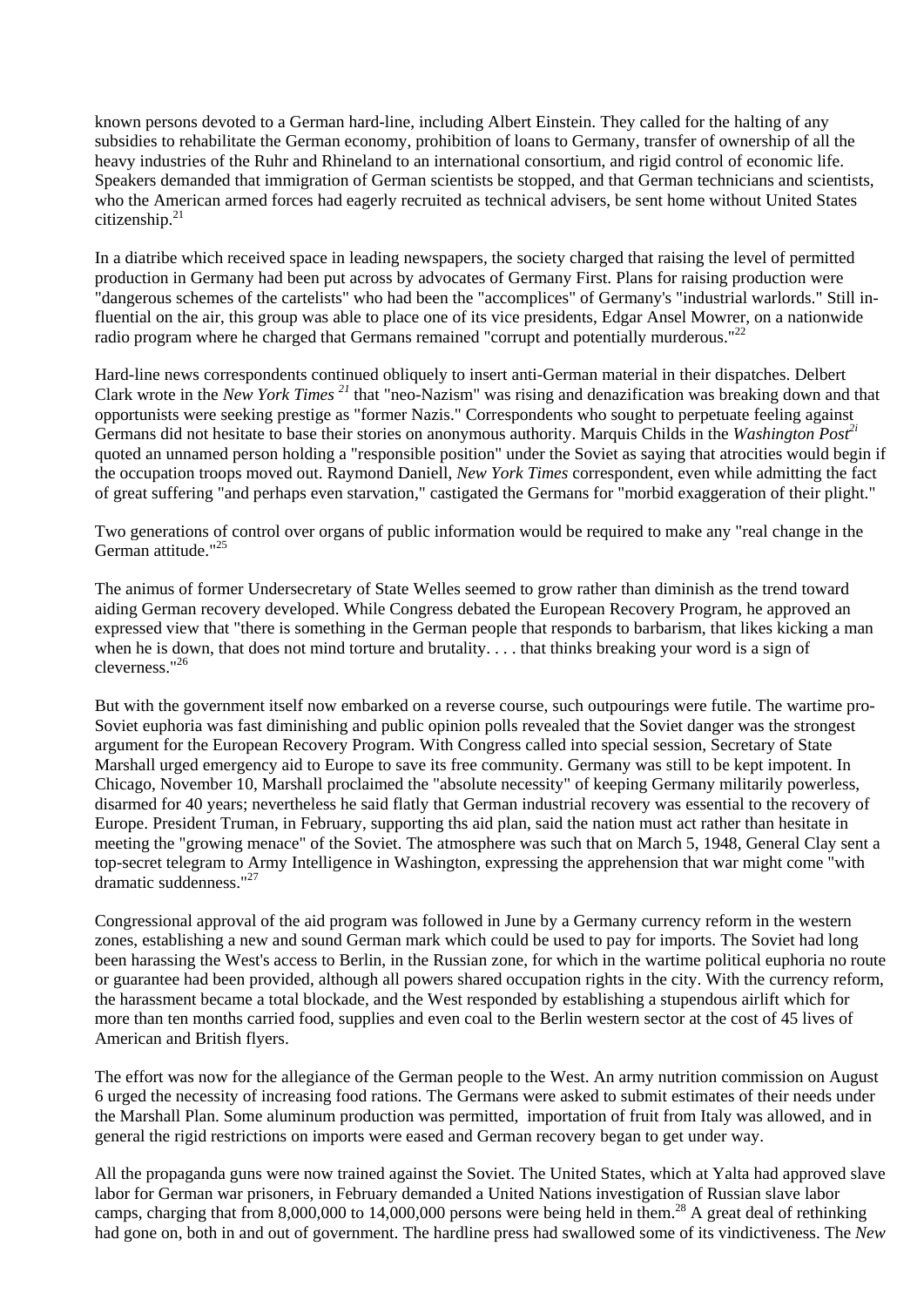*York Times,* referring wanly to the Atlantic Charter—"for which we fought"—postulated: "The bargains we made, far from promoting peace, merely compromised our own principles and exposed us to a new menace. The sooner we revise the rest of these bargains, the better it will be for the strength and conscience of the western world."<sup>29</sup>

Yet official policy toward Germany could hardly have been more contradictory. The United States went right along with its allies in tearing down factories, and not merely war plants. Even as the airlift in the Berlin blockade was flying bulldozers to Berlin, German plants which could have made them were being destroyed. Britain and France sometimes frankly aimed at eliminating competition. Soap factories were destroyed and Britain even blew up the Hamburg Harbor installations to block future German shipping rivalry. Protests against dismantling became louder in the United States and America's allies reluctantly agreed in 1949 to halt the process, but that was actually the year of greatest dismantling, and the destruction did not stop until 1950. Moreover, the American occupation still seemed more concerned with minute denazification that with promoting recovery. When a joint three-power agency approved a German industry show in New York, American occupation officials barred even non-active former members of the Nazi party from participation.<sup>30</sup>

Nevertheless, the German economy in the western zones was moving forward. A further increase in production was permitted, including many industries hitherto kept idle. Limited national government was established, with the military governors replaced by high commissioners. The myriad of economic controls were reduced. But dismantling continued and severe restrictions remained, still designated to circumscribe economic activities as well as to prevent the rise of military power.

In 1950 the prospect of an impotent Germany suddenly became less attractive, as the Russian puppet government of North Korea attacked South Korea with a Soviet-trained army of 200,000, and intervening United States forces initially met disaster. With a hand-picked Communist government set up in the Russian zone of Germany, and with all eastern Europe under Communist control, new Russian moves were feared. If war came in Europe, Russia could not be contained without Germany on the side of the West and German troops in the field. The "absolute necessity" of keeping Germany disarmed and demilitarized for forty years, which Marshall had proclaimed in Chicago only three years before, vanished overnight. In September, the foreign ministers of the West recommended ending the state of war with Germany, announced that any attack on that country would be in effect an attack on the Western allies, and urgently proposed including German contingents in a European army.

All the influence of the West was now exerted to get a new German military force ranged at its side. General Eisenhower, as commander of the new North Atlantic Treaty Organization, formed to contain Russia, came to Germany to try to persuade the government to arm for defense. Six years before, he had said the German nation had "eagerly absorbed" Hitler's "design of brutal, worldwide rape." With the war in Korea against a Russianequipped and supplied enemy requiring 15,000 replacements a month, Eisenhower told the Germans at Frankfort a quite different story. He believed in the "freedom-loving quality of the German people," and wanted to see them "lined up with others in the defense of the Western type of civilization."31 In what a correspondent termed "a bold and clever" move, Eisenhower proclaimed that he wanted to see the German people and other free peoples building up their strength "as one gang" to defend freedom. $32$ 

But most Germans, contrary to Allied propaganda of a decade, wanted no part of any war. General reluctance to rearm was paralleled by intense resentment against Eisenhower personally. Much German sentiment was expressed by the Northwest German Radio when it asserted that Eisenhower bore a "not inconsiderable share of the loss of the peace." Furthermore, it charged that Eisenhower had enjoyed humiliating his defeated German enemies and had held up the Russians as friends of humanity.<sup>33</sup>

Allied propaganda which in the German view impugned the honor of the German soldier rankled especially. Eisenhower had so far subscribed to this propaganda that at the German surrender in Tunisia in 1943, he had refused to meet and shake hands with the defeated commander.<sup>34</sup> But necessity is a good brainwasher. Eisenhower now wanted Germans in uniform. Old views were no longer applicable. The somersault he executed paralleled that of his government. He publicly recanted, and told the Germans he had come to know that there was "a real difference between the regular German soldier and officer and Hitler and his criminal group."<sup>35</sup>

A public opinion poll in 1950 had shown that only 43 percent of the Germans favored rearming. Nevertheless the danger from Communist Russia appeared so great that the new government was finally won over. In 1952, the Bundestag rejected a policy of neutrality, and in 1955 the German government, now given full sovereignty and made a full member of the North Atlantic Treaty Organization, authorized raising an army of 500,000 to be placed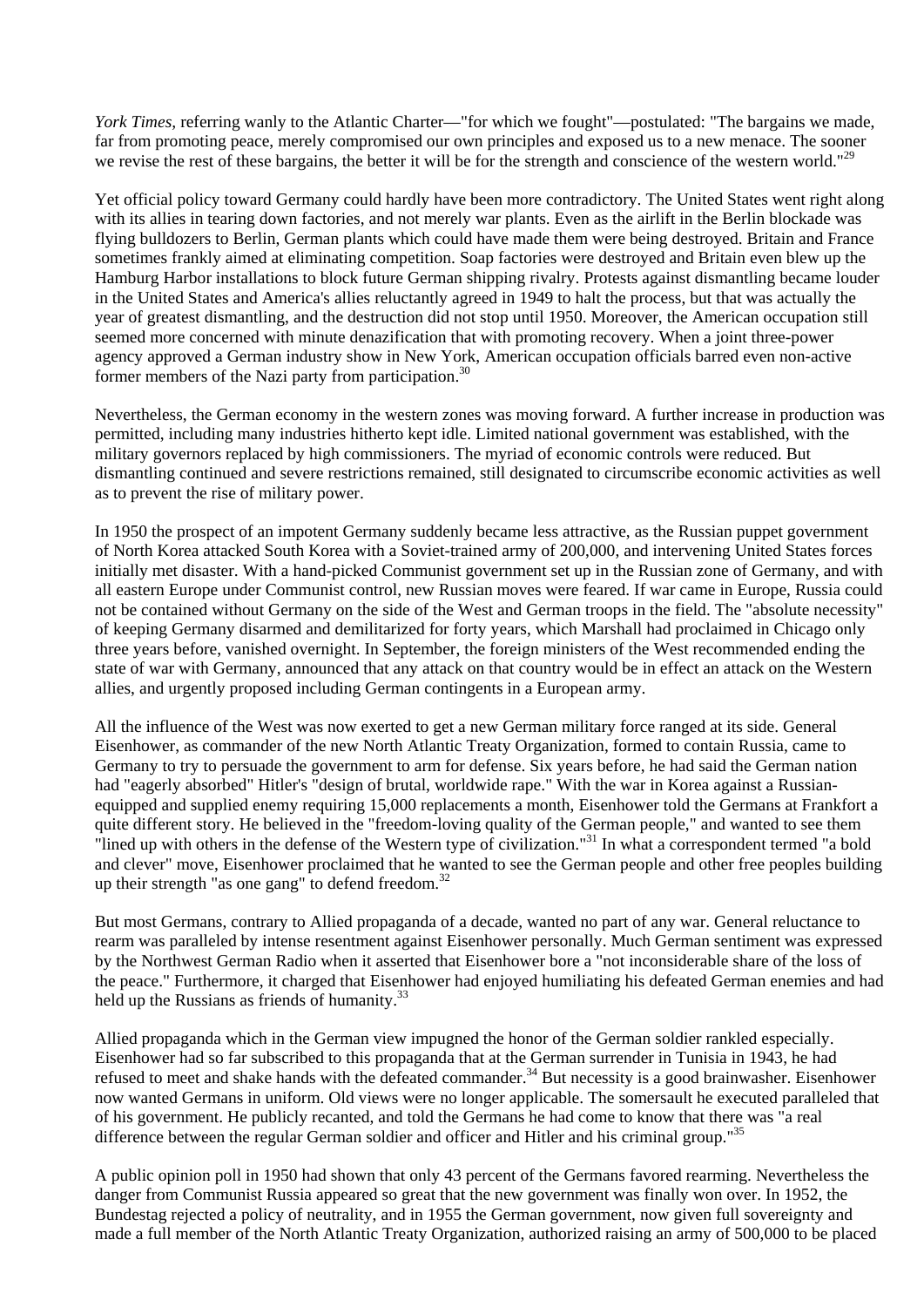under the Supreme Allied Commander in Europe. At Potsdam, the German military forces had been ordered "completely and finally abolished" to prevent Germany from starting a new war. Now it was different. The Germans were allies of the West and therefore, by definition, peace-loving.

Senator Hubert Humphrey, later Vice President, took his stand on November 23, 1958, at the Brandenburg Gate in Berlin to call that city the "citadel of democracy." In the same month, a Scots guard in London played "Deutschland uber Alles" - which had been prohibited by the American occupation - when the West German president visited the queen at Buckingham Palace.<sup>36</sup>

An American army remains in Germany, not as an occupying force but for defense against Russia. German flyers train on United States airfields, and the two nations have jointly developed battle tanks and other weapons of war. The wheel has turned full cycle. But it was necessity that forced the United States to admit the old military truism that there is only one of two things to do to defeated enemies: exterminate them or make friends with them.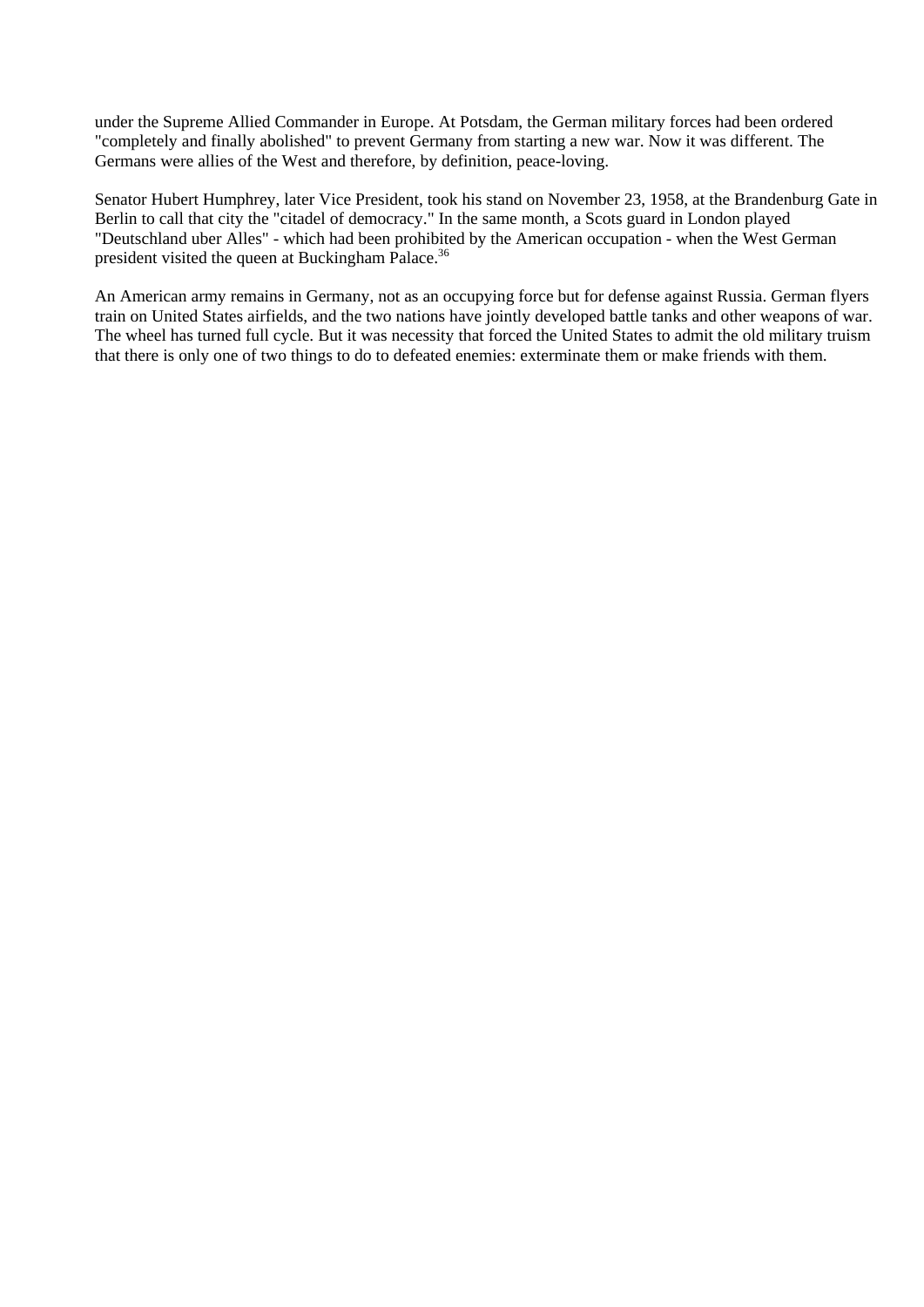# **Part IV**

Crusade by Bombing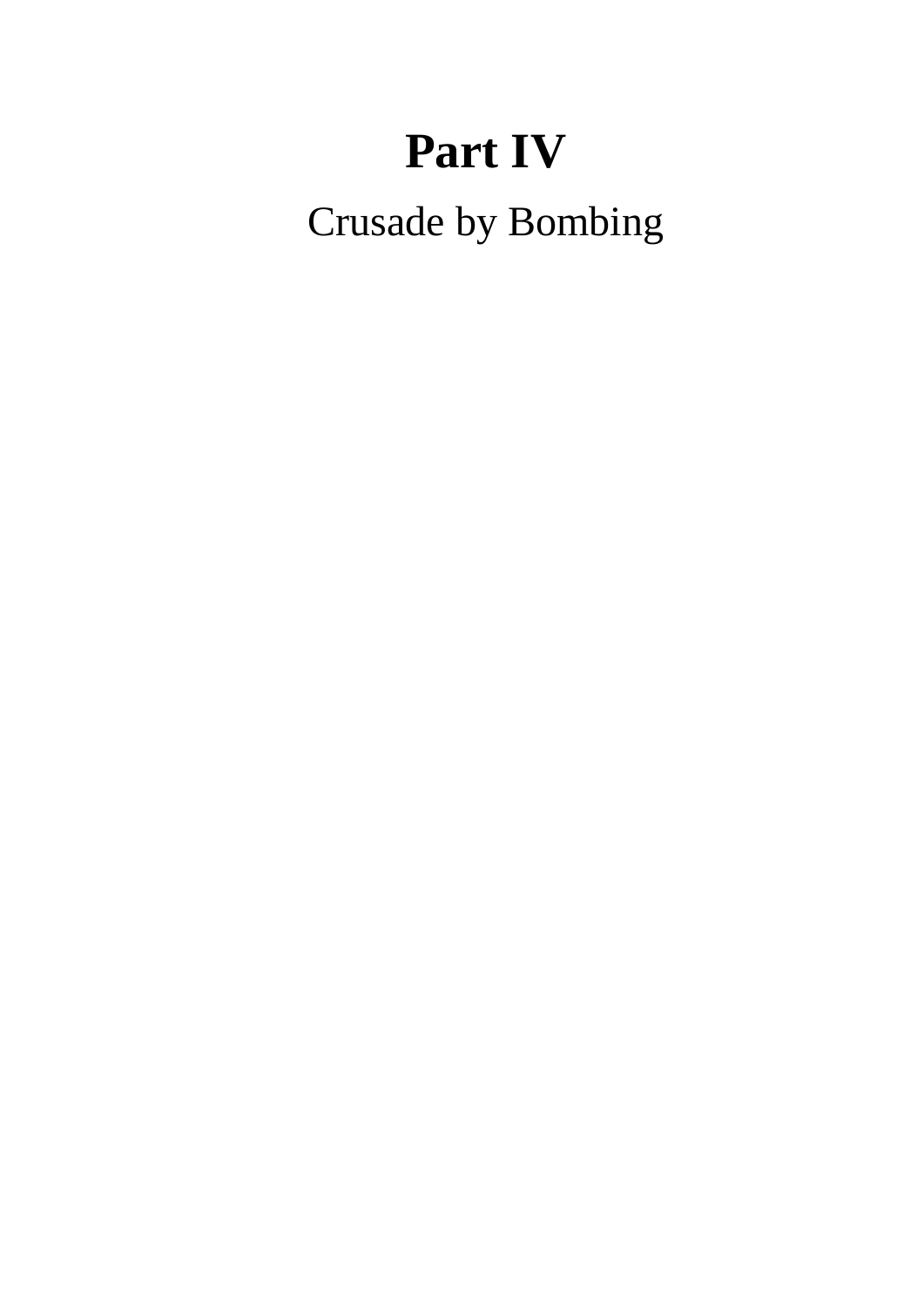# **16**

## Bombing Myths and Facts

In World War II, approximately 537,000 German civilians were killed by Allied bombing and 834,000 injured, not including police, civil defense workers, foreign-born workers and prisoners of war. Sixty-one German cities, with a total population of 25,000,000 were destroyed or greatly devastated. In Britain, an estimated 60,000 civilians were killed by German bombing and 86,000 injured. Many sections of London were devastated and various other British cities suffered heavy damage. The British military expert and historian, Capt. B. H. Liddell Hart, called it the "most uncivilized method of warfare the world has known since the Mongol invasions."

A myth which is still generally believed, despite the publication of British official histories and memoirs frankly stating the contrary, is that the bombing of civil populations began with the blitz of London in September 1940. Actually the bombing of German cities, as attested by official British histories, began nearly four months before any bombs fell on London, and the blitz itself was deliberately encouraged by Prime Minister Churchill. With British fighter airfields suffering acutely from Luftwaffe assaults, Churchill ordered a series of night raids on Berlin for the specific purpose of diverting German attacks from the airfields to London. After Berlin was attacked six times, the German air force was ordered to attack London, and, as Churchill anticipated, the pressure on the airfields was relieved. Thus began the blitz.

That Britain began the bombing was not revealed at the time. Not until 1944, when the tide of war had turned heavily against Germany, did the Air Ministry seeking credit for its achievements, admit it. The principal assistant secretary of the Air Ministry, J. M. Spaight, then wrote proudly: "We began to bomb objectives on the German mainland before the Germans began to bomb objectives on the British mainland." He said frankly that "because we were doubtful about the psychological effect of propagandist distortion of the truth that it was we who started the strategic offensive, we have shrunk from giving our great decision of May 1940 the publicity which it deserved.'"

In 1935 and again in 1936, Hitler had made proposals for the prohibition of bombing outside battle zones<sup>2</sup> but met no response in Britain, where longrange bombers were being designed and plans being drawn up to make the bombing of Germany the nation's chief weapon in the event of war. The "whole *raison d'etre"* of the Bomber Command, organized in 1936, "was to bomb Germany should she be our enemy."<sup>3</sup> The German Air Force, on the other hand, was designed primarily for close support of the army. Sir Arthur Harris, chief marshal of the British Bomber Command, states that the Germans had no strategic bombers at all, and even in daytime the Luftwaffe "was fitted only to carry out the work of a tactical air force, not strategic attack."<sup>4</sup>

At the outbreak of the war in Europe, President Roosevelt asked the belligerents to refrain from bombing undefended towns or civilian populations. Both Britain and Germany agreed to such a restriction, which was in accordance with the generally accepted rules of warfare barring bombardment except in support of armies in the zone of battle. Prime Minister Chamberlain in June 1938 had strongly condemned any suggestion that victory in war should be sought "by the demoralization of the civilian population through the process of bombing from the air," asserting it was "absolutely contrary to international law." When the war began, he said the British government "would never resort to the deliberate attack on women and children and other civilians for purposes of mere terrorism." The stricture now was only against bombing civilians for "mere terrorism," which did not preclude bombing them for other purposes. Nevertheless, for eight months both Britain and Germany narrowly restricted bombing to what was conceded by both sides to be legitimate military and naval targets.

Bombing of the German homeland without delay was urged strongly at the outbreak of war by many prominent figures. The Labor party leader in the House of Commons, supported by a former Conservative minister, proposed that the entire Black Forest region be set fire with incendiary bombs.<sup>5</sup> Others proposed immediate air attacks on German cities. Such counsel was temporarily rejected, and the British restricted bombing to military objectives "in the narrowest sense of the term." The Germans proceeded likewise, being, according to the Royal Air Force official historians, "under orders as stringent as our own." Under these circumstances, the British air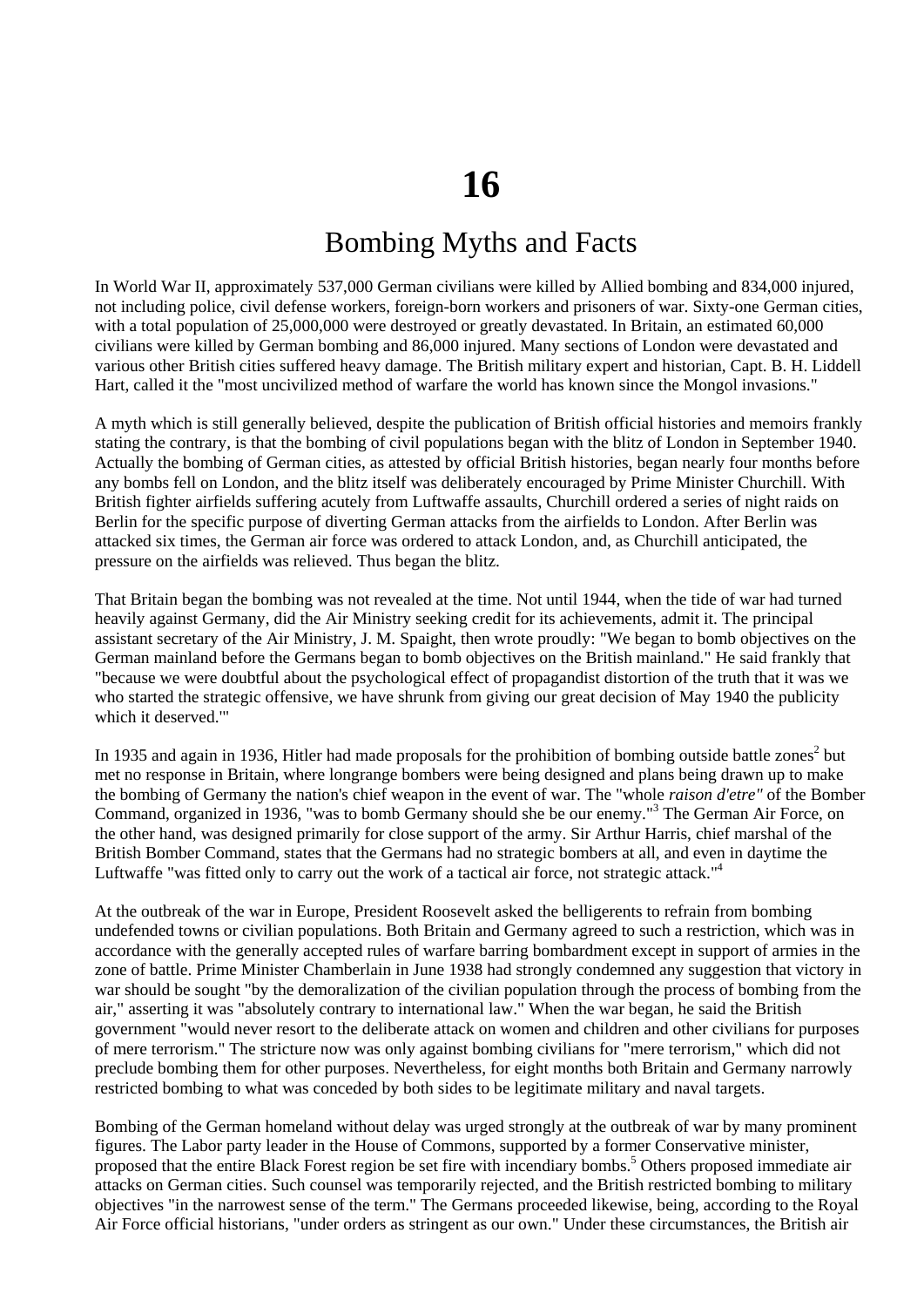force could not carry out its "most far-reaching plans, including those for attack on German industrial resources." This did not "unduly disturb" the air staff, however, which assumed that Germany would eventually begin bombing British cities, thus liquidating all restrictions on its own operations. In the meantime, the RAF was greatly strengthened, radar techniques were brought to much higher efficiency, and the bombing force expanded, while the Bomber Command awaited the time when it could "take the gloves off."<sup>6</sup> The more time that elapsed, the closer the British would be to having in operation the longrange bombers which had been planned in 1936 specifically for attacks on German industrial cities in the event of war. Fear that American public opinion might be alienated if Britain took the initiative in bombing civilian areas also counseled restraint.<sup>7</sup>

The bombing of Germany was begun May 15, 1940, when a force of 99 planes was dispatched against "oil and railway targets" of the Ruhr by night. "Thus began the Bomber Command strategic air offensive against Germany," say the British official historians of the air offensive.<sup>8</sup>

The British, whose own prewar planning had been based on the assumption that their bombers would probably operate against Germany from bases in the Low Countries,<sup>9</sup> took the position that the bombing of German cities outside battle zones was justified by German bombing when Rotterdam was attacked. Actually, no matter what the Germans did, British plans from the start of the war had been to restrain themselves from bombing German cities only so long as they were not losing. In October 1939, the war cabinet had approved launching a full-scale assault on cities in the Ruhr district, to be made "if enemy action against France or ourselves looks like being decisive."10 Such assault obviously did not depend on a German attack on Rotterdam.

At any rate the argument that the German attack on Rotterdam justified the beginning of the British bombing offensive against German cities was rejected by the principal British military expert and historian. Though the bombing of Rotterdam and Warsaw horrified the world, he points out that "it did not take place until the German troops were fighting their way into these cities. It thus conformed to the 1935 definition [Hitler's proposal for a universal agreement to confine bombing to the fighting zone] as well as the old rules of siege bombardment.""

Spaight likewise writes: "When Warsaw and Rotterdam were bombed, German armies were at their gates. The air bombardment was an operation of the tactical offensive."<sup>12</sup> According to Major General J. F. C. Fuller, there was "little doubt" that British strategic bombing pushed Hitler into his assault on Britain.<sup>13</sup> The Royal Air Force official history says: "The attack on the Ruhr. . . . was an informal invitation to the Luftwaffe to bomb London."<sup>14</sup>

The bombing of London did not follow the bombing of the Ruhr. After the Birtish army was evacuated from Dunkirk in late May, Hitler, mistaking the temper of the British people, made peace overtures and expected Britain to abandon the war. Leave was granted to many in the German army, and part of the Luftwaffe was shifted elsewhere. But Britain would not quit. The night bombing of Germany continued. If war plants could not be found, the aim was general dislocation of war industry, especially around Hamburg, Bremen, the Ruhr and Frankfort. On June 23, Bomber Command was directed to prepare for setting German crops and forests afire with a special incendiary pellet expected to be ready in early July.<sup>15</sup>

Throughout June, Hitler continued to expect a peace settlement. When he realized it was not forthcoming, he ordered the Luftwaffe to prepare the way for an invasion, which had not been contemplated and for which no plans had been made.<sup>16</sup>

In the air battles that followed, the Luftwaffe aimed at military objectives, and the RAF official historians write that, as late as the latter part of August, "the governing object of the enemy was still the destruction of the RAF and especially of Fighter Command."<sup>17</sup> So effective were the German attacks on airfields that toward the last of the month it appeared that British reserves of fighter aircraft would be exhausted within three weeks. In this situation (after bombs had been falling on German cities for months), the German bombers seeking to attack air installations near London lost their way and dropped their bombs on London. That these bombs were dropped by error, and that the Luftwaffe was still operating "under orders to conform to the old and longstanding rules of bombardment," is attested by Liddell Hart.<sup>18</sup>

But with British fighter reserves in a crisis, Churchill, in the words of Air Marshal Sir Robert Saundby, "decided to play a bold card." He would take the heat off the airfields by attacking Berlin and thus divert German attacks to London itself, rather than military objectives.<sup>19</sup> On August 25, 81 bombers were dispatched in the first of a series of night raids on the German capital. Not until September 7, after the sixth bombing attack on Berlin, did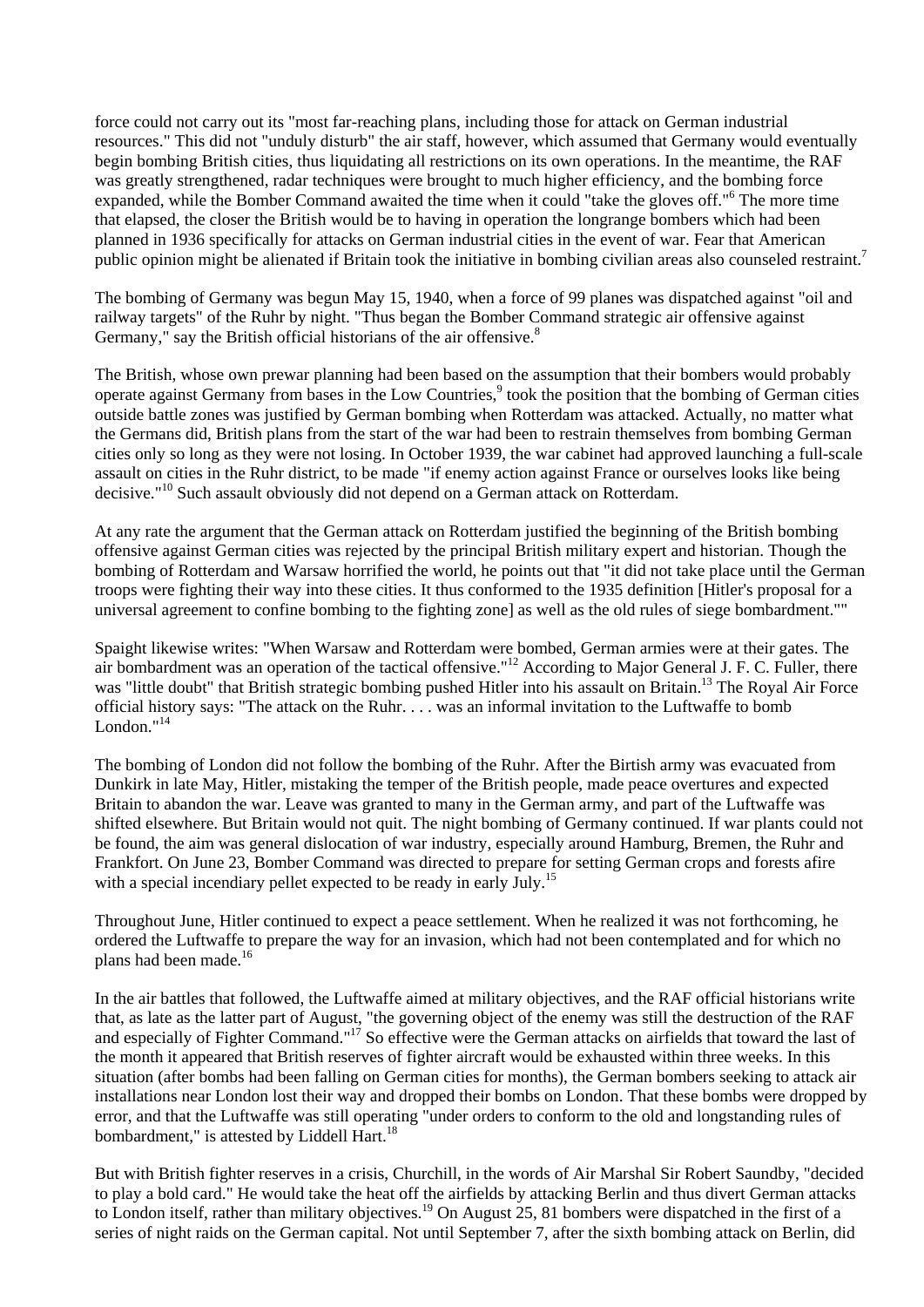the Luftwaffe begin the blitz in retaliation. Saundby says the attack on Berlin "caused the German air force to switch from its damaging concentration on the British fighter airfields to the less dangerous bombing of London and other cities. . . . Although this meant that the civilian population had to suffer, it was a turning point in the battle, and greatly improved the British chances of victory."<sup>20</sup>

Spaight wrote: "Retaliation was certain if we carried the war into Germany. . . . There was a reasonable probability that our capital and our industrial centers would not have been attacked if we had continued to refrain from attacking those of Germany."<sup>21</sup>

Liddell Hart wrote that the Germans were justified in describing the attack on London as a reprisal, following six successive RAF attacks on Berlin. "Moreover, they took the initiative a few weeks later in proposing a mutual agreement to restrict such city bombing - although they still had the immense advantage in bombing strength."<sup>22</sup>

But the British, who had repelled the Luftwaffe by the end of September, wanted no bombing truce. Improved heavy bombers were being increasingly produced, and the much heavier longrange planes projected in 1936 were on their way. Attacks were pressed against Berlin and cities of the Ruhr, while the Germans bombed London and British industrial cities. The German raids dwindled in the spring of 1941 and all but ceased as the Luftwaffe was shifted toward Soviet Russia, although a few moderately heavy raids were later mounted. Reprisal raids were conducted on English historic towns after the big incendiary attacks on Luebeck, Rostock and Cologne in the spring of 1942. After these raids there was little strategic bombing of England, except for an occasional attack, until the arrival of the first robot bombs in June 1944, followed by the rocket bombs in September.

The original British bombing plans had envisaged destroying the enemy's industrial and military power through attacks on specific targets, but it was soon found that these targets were difficult or impossible to hit by night bombing. It was an easy progression to outright aiming at civilian populations. As early as September 1943 bomber captains were told to attack any target in an industrial area when they could not find the target specified. When Mannheim was attacked in December, the orders were to concentrate "on the center of the town." Prime Minister Churchill was a strong proponent of bombing people as people. In July 1941, the RAF historians wrote, he was an "enthusiast. ... for the mass bombardment of German towns," and in August, "repeatedly" urged it.<sup>23</sup> In January 1941, when oil installations were named as the principal target, he "regretted that oil plants were for the most part far removed from centers of population." The "increasing insistence" of the Prime Minister and of members of his government on a "more ruthless" bombing policy is noted by the official historians.<sup>24</sup>

By the summer of 1941, British bombing was, in effect, indiscriminate. Only one-third of all aircraft recorded as having attacked their stated targets were found to have gotten within five miles of them, and in the Ruhr only one-tenth. These were averages. On moonless nights, only one-fifteenth of the attacking planes got within five miles. The "appalling inaccuracy" of the bombing was illustrated on October 1, when, with the specified objectives of Karlsruhe and Stuttgart, planes of the Bomber Command were reported over 27 other German cities.25 In July, bombers were ordered on cloudy nights - which were three out of four - to make "heavy, concentrated and continuous area attacks on large working-class and industrial areas."26 In February 1942, a directive named "the morale of the enemy civil population and in particular, of the industrial workers" as a primary objective. The chief of air staff spelled it out: "I suppose it is clear that the aiming points are to be the built-up areas, *not*, for instance, the dockyards or aircraft factories where these are mentioned. . . . This must be made quite clear if it is not already understood."<sup>27</sup>

Leading members of the British government apparently had no qualms about aiming at residential sections. Sir Archibald Sinclair, Minister for Air, expressed himself privately as being in "complete agreement" on general policy with a member of Parliament who urged "the bombing of working-class areas. . . . slaying in the name of the Lord." Foreign Secretary Anthony Eden suggested attacking primarily lightly defended towns under 150,000 population in order to produce greater psychological effects, even though these towns contained "only targets of secondary importance."<sup>28</sup> But to mount a massive offensive aiming at the widespread destruction of cities throughout Germany required a much larger allocation of resources than hitherto had been granted. Some members of the War Cabinet questioned the military effectiveness of such allocation. The Bomber Command therefore planned a series of giant attacks, testing new incendiary techniques, to show the doubters how much destruction mass bombing could cause.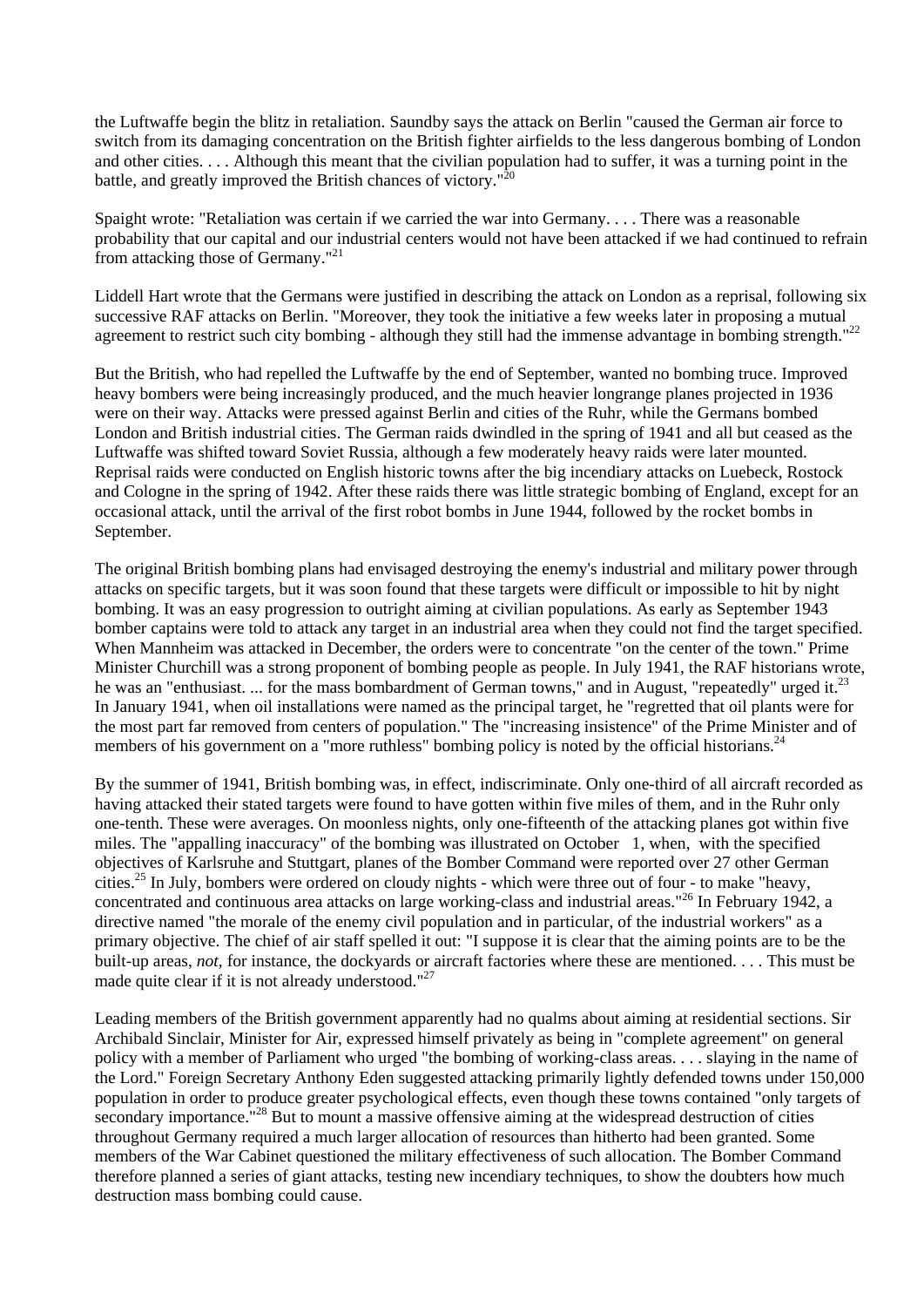The old city of Luebeck was chosen for the first attack, March 28. The commander in chief of the Bomber Command says: "It was not a vital target, but it seemed to me better to destroy an industrial town of moderate importance than to fail to destroy a large industrial city."29 The official historians state frankly that the city, "a relatively unimportant place," was chosen "because it was one of the most inflammable parts of Germany."<sup>30</sup> The medieval part of the city, which would burn most easily because of its closely packed houses, was selected as the target. A large area, including the cathedral and numerous other ancient historical buildings, was destroyed by incendiary bombs. There was so little defense that bombers flew as low as 2,000 feet.

Whether the bombing had a military objective or was purposely directed at civilians depended on who did it. When Luebeck was attacked, a five-line British communique said that a heavy assault had been made on the city, "an important port." The fact that the prime reason for choosing Luebeck for the attack was to test new incendiary techniques on a city that would burn easily was not revealed. Newspapers did not mention the human tragedy or the fact that the 12th century cathedral and many other architectural monuments had been destroyed. However, when the Germans in reprisal bombed a town on the south coast of England, in a far lighter raid a few days later, civilian suffering was feelingly described in the *New York Times* and other newspapers. "Rescue workers spent most of the Good Friday holiday searching for the bodies of victims. One tavern filled with people enjoying their quiet half pints of beer suffered a dead hit by a high-explosive bomb, and nearly everyone in the pub was killed." Damage was done to "hospitals, churches and pubs."

The ancient city of Rostock was chosen a few weeks later as a further test of the new incendiary techniques used on Luebeck. Like Luebeck, according to the official historians, Rostock "was inflammable because it contained many medieval buildings, and, again, like Luebeck, it was only lightly defended." In a series of four night attacks, 60 percent of the city was destroyed by fire.

It is illuminating to compare a RAF official historian's account of the attacks on Rostock with the accounts which Americans read in their newspapers at the time. In the press, the attacks were portrayed as directed at the Heinkel aircraft works (which were situated on the outskirts of a suburb). Actually, the great mass of the attacking bombers had the built-up center of the ancient city, not the aircraft plant, as their designated target. On the first night, only 18 of the 161 attacking bombers aimed at the Heinkel plant. The remainder were ordered "to concentrate on the town as a whole."31 The British Air Ministry reported that the Heinkel plant apparently had been "gutted," although it was not even hit. Throughout the four attacks, American news reports emphasized the aircraft factory as the chief target. By the end of the raids, the plant had indeed suffered substantial damage, but more than 75 percent of the bombs had been aimed, by directive, at the center of the town itself.<sup>32</sup>

But the destruction of Luebeck and Rostock had not been sufficient to achieve the Bomber Command's purpose. Devastation was needed on a scale which, in the words of Air Marshal Saundby, would "capture the imagination of the British public and impress the government." To achieve this, a force of 1,000 bombers was sent against Cologne, May 30, destroying a square mile of the built-up area and raising a sea of fire that could be seen for 150 miles. Churchill was "greatly impressed" and critics were silenced. According to Saundby, the imagination of both the American and British publics was "captured." After this assault, Bomber Command got the priorities it was seeking.

Newspaper reports of the bombing warfare were generally quite different from the facts as later revealed. When Coventry was bombed it was presented to the American public as wanton frightfulness visited upon a city chiefly notable for its historic interest. The American press graphically reported the destruction of the ancient cathedral, and the *New York Times* account said "it was not Coventry's factories that took the worst punishment from the raiders, but human life, little homes, churches, hospitals." The city was described as "specializing in the manufacture of cars and cycles."

A different picture is offered by the Royal Air Force official historians, who frankly discredit "the popular conception of this raid as a virtually indiscriminate assault on a city center." Rather than being primarily devoted to making cars and cycles, it was a vital center of war equipment manufacturing. The historians agree that at least "many" of the German planes had specific targets, and most of them were hit, including twelve important aircraft plants and nine other industrial works.<sup>33</sup> The light engineering industries of the city, according to the chief of the British Bomber Command, "were almost indispensable to the production of a great range of weapons and war equipment."<sup>34</sup>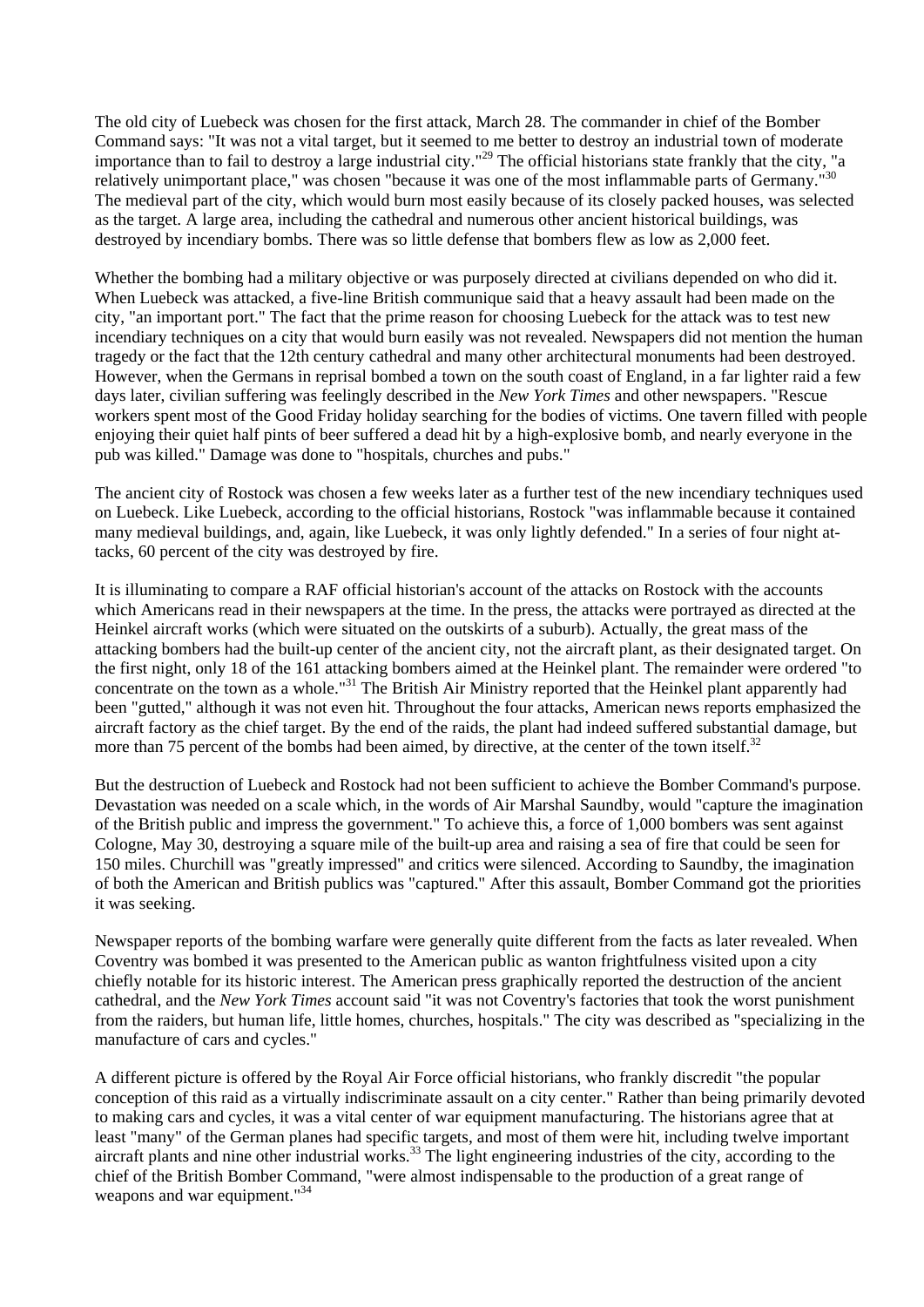How far the wartime selection of facts is perpetuated into the future by indifference if for no other reason may be illustrated by the article in the current *Encyclopaedia Britannica* on Coventry, compared with that on Luebeck. Of Coventry, one can read that the center of the town was laid waste and more than 50,000 houses destroyed during the German air raids of 1940 and 1941, with a description of the ancient buildings destroyed or damaged. But the editors did not bother to revise their standing article on Luebeck, of approximately the same length, which describes the various medieval architectural treasures of that town as though there had been no war. If the medieval section of the city containing these historical buildings was destroyed by British incendiary bombs, readers will not learn it from the edition published eighteen years after the war ended.

As in all wars, the enormity of the crime depended on which side committed it. When several English schoolchildren were killed in a German bombing raid, it was in the headlines of American newspapers. When the Associated Press reported from Stockholm (April 5, 1945) that 33 German schoolboys had been killed by the bombing of Spandau, it was only as a casual mention in the last line of a dispatch.

As 1942 ended, the vast destruction of German cities was yet to come. At Casablanca, in January 1943, a joint directive for "morale" bombing was issued for the British and American air forces which, as Air Marshal Harris said, "allowed me to attack pretty well any German industrial city of 100,000 inhabitants and above." In March, Harris began "the task of destroying the Ruhr." For five months, cities of this area, including Dusseldorf, Essen, Duisburg and also Cologne were bombed. With the exception of the Krupp works in Essen, these attacks were aimed directly at the center of the town because it would burn more easily. The destruction of factories, in the word of Air Marshal Harris, "could be regarded as a bonus."<sup>35</sup>

On January 6, President Roosevelt had told the Congress and the people, "day in and day out we shall heap tons upon tons of high explosives on their war factories and utilities and seaports." Residential areas were not mentioned, but in July the United States Air Force, now coming more effectively into operation, joined the RAF in destroying half the dwellings of Hamburg and heavily damaging many more. The Americans bombed three days and the British four nights. Techniques had so progressed that 400 planes in 15 minutes could drop as many bombs as 1,000 planes had dropped on Cologne in an hour. Hamburg was in the grip of an extraordinary heat wave which raised even night temperatures above 90 degrees, and the incendiary bombs raised a giant fire typhoon which, in the words of one observer, went "beyond all human imagination." Nearly ten square miles of the most densely built-up section of the city were destroyed.

In these assaults and others in August, more than 48,000 inhabitants three-fifths being female, perished in flames.

The principal British official historians of the air offensive write frankly that the night operations against German cities could be "perhaps not inaccurately described as 'terror bombing,' "36 but no such admission, of course, was made in wartime. After the Rostock attacks, neutral sources had reported that workers' dwelling areas were the principal target, but this was denied in Parliament by Sir Archibald Sinclair, secretary of state for Air. Similar denials were made throughout the war. As the official historians wrote, Sinclair's public statements "invariably suggested that Bomber Command was aiming at military or industrial installations, as of course it sometimes was. . . . Only in this way, he explained, . . . .could he satisfy the enquiries of the Archbishop of Canterbury, the moderator of the church of Scotland and other significant religious leaders whose moral condemnation of the bombing offensive might be disturbing."<sup>37</sup>

Operating by daylight, American planes were directed to aim at specific industrial and railway targets, and air force officials resisted British pressure to adopt general area bombardment as a stated policy. American operations were termed "precision" bombing, and when the skies were clear the term was relatively applicable insofar as any bombing, especially from great heights, could be precise. As a practical matter, the weather made visibility impossible much of the time and attacks were made blind, by radar. This entailed, according to the official American history, "some compromise" with the aim of precision bombing. A large industrial area could generally be located, but specific factories could not be identified unless they were isolated and unusually extensive. Furthermore, in the late 1943 campaign most objectives were chosen "frankly for their suitability as targets for a force still inexperienced in the techniques of radar bombing." However, "it seemed better to bomb low-priority targets frequently, even with less than precision accuracy, than not to bomb at all."<sup>38</sup> From mid-October 1943 to mid-February 1944, most American bombing was by radar, which in bad weather allowed bombers to do "a type of area bombing which presumably kept pressure on the enemy."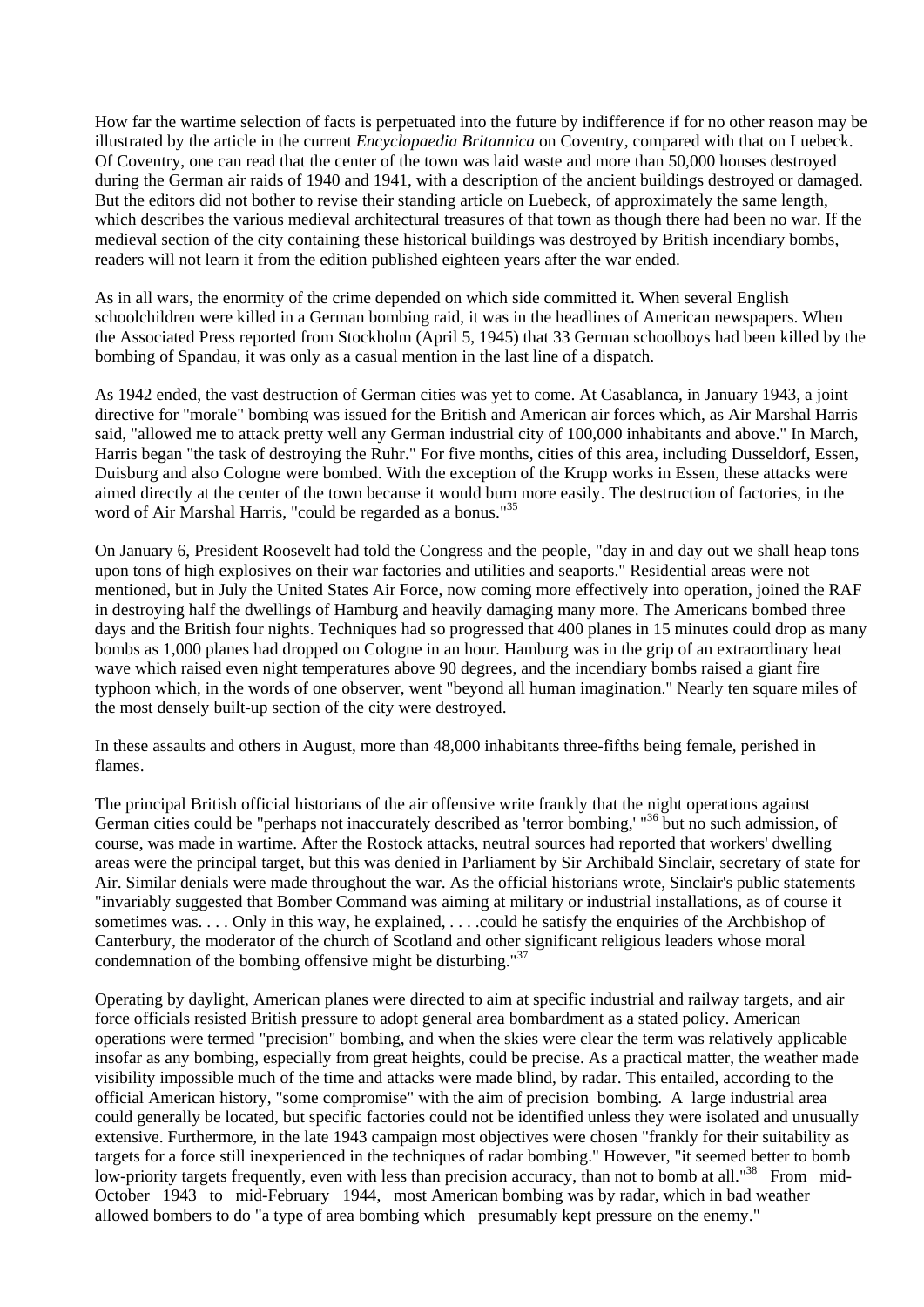The American official historians' frank description of a large proportion of such American attacks clearly indicates that they were in effect little or no different from British night area bombing. Between October 15 and December 15, 1943, out of 151 "combat boxes" operating by radar, only six dropped their bombs within a mile of the aiming point; seventeen within two miles; 30 within five miles; and the remainder far away. At Bremen, which was heavily attacked, no high explosives fell within two miles of the aiming point and only five "combat boxes" placed their bombs within five miles.<sup>39</sup> The effectively indiscriminate nature of this bombing is indicated by the historians' statement that "as area bombings went, these missions seem to have been effective."40 The British began colossal night bombing of Berlin in November 1943, continuing through March 1944, during which month the United States Air Force joined with heavy daylight assaults. The combined offensive resulted in the destruction of approximately three and a half square miles of the built-up section of the city. On March 8, Berlin was attacked by 2,000 U.S. planes, including more than 850 bombers which dropped 350,000 incendiary bombs and 10,000 explosives. During most of this period weather was such, according to Air Marshal Harris, that "scarcely a single British crew caught a single glimpse" of its objective. "Thousands upon thousands of tons of bombs fell through unbroken cloud which concealed everything below it except the confused glare of fires. We knew, of course, from what the Germans said, that we were hitting Berlin."<sup>41</sup>

The frequent contrast between American press reports of USAF bombing and the facts as later revealed is well illustrated by the heavy daylight assault made on Berlin on March 6, 1944. The official communique described the attack as made on "factories, airfields and other military installations in the metropolitan district of Berlin with good results." An Associated Press dispatch said "numerous fires and devastation were left among highpriority war plants and other targets." The American official historians, on the contrary, later admitted that "bombs were scattered here and there, mostly within the greater Berlin area, but few near any of the highpriority industrial targets."42

The instructions generally were to bomb the stated targets if possible, and if not, to bomb whatever was available. On January 11, 1944, USAF planes were to bomb aircraft plants in and around Brunswick. But "in case the weather should close in and prevent visual bombing, it was planned to bomb the city of Brunswick and surrounding area by radar." In a February 21 raid on Brunswick, the bombardiers "succeeded in dropping a heavy tonnage of bombs on the city, but without damaging the aircraft factories directly."<sup>43</sup>

Even when targets were hit, a far greater amount of bombs was frequently dropped on other parts of the city in which the target was situated. When the I. G. Farben plant was attacked by the USAF on January 7, 1944, only 39 tons of bombs, out of a total of 277, actually fell on the factory, the remainder being dropped "over Ludwigshafen." Of an entire series of attacks made about this time, the official historians say the missions constituted "essentially an attack against industrial areas." As late as January 1945, the Eighth Air Force, with blind daylight bombing, had "an average circular probable error of about two miles .... which meant that many of its attacks depended for effectiveness upon drenching an area with bombs." At one point, even the official historians felt constrained to describe these operations as "so-called" precision bombing.<sup>44</sup> The official account is replete with such instances of blind bombing in which the results were effectively the same as those of British attacks aimed outright at built-up residential areas.

But in the newspapers it was "precision" bombing. The air columnist for the *New York Herald-Tribune,* in an article syndicated to the *St. Louis Post-Dispatch* and other papers, waxed almost lyrical over American bombing accuracy. He referred to "our trained bombs which hunt their way through solid overcast and smack into the middle of fog-shrouded war plants." "Our ice, smog and cloud-eating navigators who seem to need but an address to score on a fuel dump," and "our saturation bomb patterns, as accurately laid as though plotted by a civil engineer. . . ."

It would be reassuring to think that the American people were told their bombs were hitting only specific military and industrial targets because they would have recoiled from bombardment of civilians. Such was not the case. They wanted mass bombing of German cities, military targets or no. Soon after the Casablanca directive was published, a public opinion poll indicated that 81 percent approved of intensified air attacks on the German civilian population to undermine morale and "to destroy their capacity for further resistance." The natural hatred of the enemy which war itself generates had been stimulated and encouraged by propaganda, which pictured the German people as already preparing for a war in the future. Furthermore, Americans had been told, and believed, that the Germans had started the blitz of London without provocation, and therefore deserved anything they got. But the most effective justification of mass bombing of German cities was that it would shorten the war. The slogan of "unconditional surrender," coined by Roosevelt at Casablanca, coupled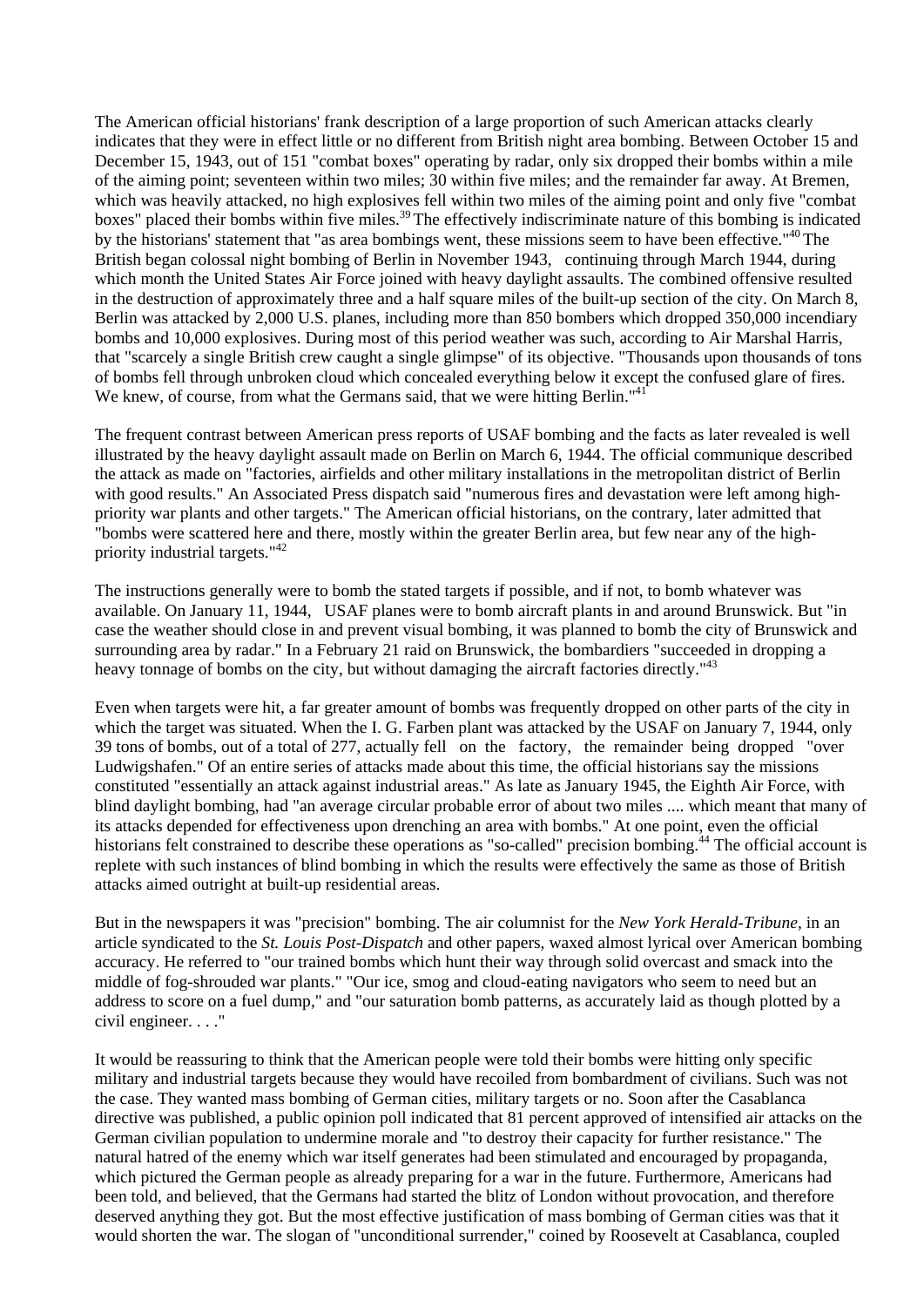with the promises of a harsh peace, meant that the enemy would fight to the last ditch. Bombing German civilians was all right because it would presumably save the lives of American soldiers who had to fight not merely for victory but to render the enemy prostrate.

Such voices as were able to make themselves heard against obliteration bombing received short shrift. To the protest in February of Lord Lang, Archbishop of Canterbury, against mass air attacks on civilian populations, the *Washington Star piously replied that "the good forces of mankind must strike their sword remorselessly against* evil (as Michael did against the prideful Lucifer). . . ." Furthermore, if it shortened the war, such "concentrated violence" was "in a sense, even merciful."

A picture of the state of press and public opinion was presented in March 1944"\*by the general reaction to an appeal by 28 eminent clergymen and other leaders against obliteration bombing. Their appeal was a foreword to an article in *Fellowship,* a pacifist publication, which described the horrors of Allied bombing as seen by correspondents of Swedish and Swiss newspapers, comparing them with the worst tortures of the Middle Ages. It called upon Christians "to examine themselves concerning their participation in the carnival of death" and to acquaint themselves with "the realities of what is being done in our name in Europe."

The appeal was virtually ignored in the news columns of the American press, with a few exceptions. The *New York Times* displayed the story prominently on the first page.<sup>45</sup> The *New York World-Telegram* carried an informative story, and the *Philadelphia Inquirer* printed an Associated Press dispatch. Doubtless there were others, but of twenty other major newspapers surveyed, not one carried a line of news about it.

The *Times* answered the protest editorially by asserting that "the Germans started this practice by indiscriminate attacks on British cities," and defended mass bombing as the most merciful manner of fighting inasmuch as it was calculated to end the war more quickly. The editorial answer of the *World-Telegram* and other Scripps-Howard newspapers similarly argued that bombing was saving lives, as it would shorten the war. The *Philadelphia Inquirer* argued that obliteration bombing violated no rule of civilzed warfare, inasmuch as the bombed places defended themselves with fighter planes and hence were not "open cities."

Some newspapers which had refused to print a news account were impelled, probably because of the prominence given to the appeal by the *Times,* to mention it in editorial attacks. The *New York Herald Tribune* belatedly referred to the protest, asserting that most people would not want to halt the bombing of cities "short of absolute certainty that it will not save a single allied life or lessen the war's length by a single day." Three days later, this newspaper, which still had not told its readers what it was all about, gave nearly a column to a statement by a group attacking the appeal, which it had not seen fit to print when issued.

In the national capital, the *Washington Post,* which had also ignored the appeal as news, was moved to a curious editorial dichotomy. It would be illogical not to bomb German cities, for bombing was "the one weapon for which the enemy has no defense", inasmuch as enemy air opposition appeared to be weakening rapidly. At the same time, the *Post* warned that if the bombing of German cities were halted, the Germans might even bomb American cities. A *Post* editorial columnist then attacked the protest as designed to benefit Nazi propaganda, asserting that the Allies had resorted to bombing "belatedly only with reluctance" because it would shorten the war.

The *Washington Star* also found justification in the belief that bombing German cities would "shorten the duration and insure victory." The *Chicago Sun,* referring vaguely to "protests which have come from some distinguished American and British clergymen," also said the prospect of shortening the war was "ample justification" for mass bombing.

The hitherto surly Soviet press lent its voice to the effort to silence critics of saturation bombing. Numerous American newspapers that had ignored the clergymen's protest straightfacedly carried a pious appeal from the Red Army's official newspaper for more bombing devastation as an "honorable task" in the battle of "leading humanitarians."

The syndicated columnists, appearing in newspapers throughout the land which had printed no news of the protest, joined in rebuttal or disparagement. But they did not describe the protest except in the vaguest terms, and their readers had little notion of precisely what was being discussed. Walter Lippmann whose column was published in newspapers with a combined circulation of ten million, obliquely defended mass bombing by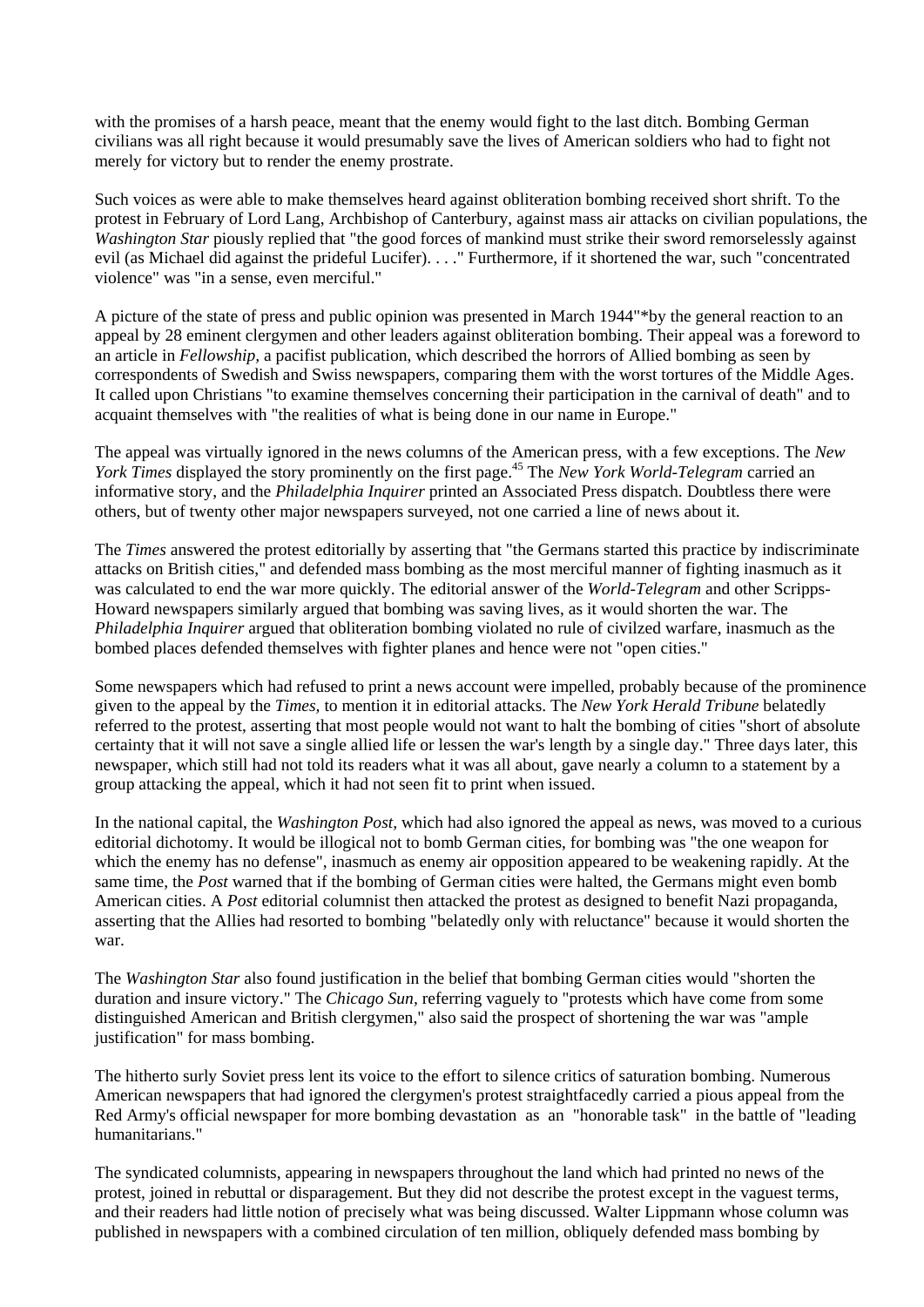assuring "conscientious clergy and laymen" who had protested against bombing policy that the devastation of Germany was only a consequence of battle, not a purpose. The objective was "to make the enemy lay down their arms, not to kill them." Dorothy Thompson, with a syndicated circulation of seven million, denounced "pacifists" generally, asserting that they were perhaps more responsible for the war than anyone else. William L. Shirer saw the only alternative to such bombing as "slavery to the Nazis."

The *New York Times,* news story drew a heavy response of letters to the editor, which, by editorial count, favored continuance of area bombing in the proportion of 50 to 1. Many of the communications were violent. A leading novelist called the appeal a "coordinated effort at sabotage," and asked how the appeal signers could achieve justice, tolerance and humanity "without socking the rapacious German nation with every pound of explosive available." In the view of one writer, the destruction of German cities was an obligation "to all our fellow Christians." To another, the appeal was a "maudlin chant" which swept him with "undiluted fury." Another, urging continued mass bombing, said "the German army from private to general was equally guilty of murder, rape and massacre."

Freedom House, a group which included prominent Protestant and Catholic churchmen, as well as educators, publishers, writers, and Wendell L. Willkie, the 1940 Republican presidential candidate, called the appeal a "distinct shock." This group asserted that "peace-loving people" faced the issue of "destroying the enemy or disappearing from the stage of history."

Churchmen were prominent among those defending mass bombing. Episcopal Bishop William T. Manning of New York wrote that the protest was "gravely harmful," both spiritually and morally. The president of the National Association of Evangelicals for United Action asserted that "we protestants repudiate the un-American pacifism of the appeal." The chaplain of the New York County American Legion said the appeal was an incentive to the enemy to continue the fight.

The Rev. Daniel A. Poling, president of the International Christian Endeavor Society, pastor of the Philadelphia Baptist Temple, and editor of the *Christian Herald,* asked whether the signers of the appeal wanted to lose "the chance to build a better world." Poling's statement was carried on the wires of the United Press and was published widely in newspapers where the protest itself had been ignored. Bishop G. Bromley Oxnam, president of the executive committee of the Federal Council of Churches of Christ and secretary of the Council of Bishops of the Methodist Church, assured his hearers on the influential "March of Time" broadcast that the obliteration bombing of German cities was a "necessity" however revolting the idea.

Anything that would further condition the public mind to acceptance of saturation bombing of Germany received immediate currency. The *London Chronicle,* on the basis of a vague report from Algiers, informed its readers that the German general staff, seeing defeat, was already planning a new war against the United States in 25 years. It was relayed to American papers by the Associated Press and widely used. Within four days a letter citing these alleged plans as a reason for continued saturation bombing was given space in the *New York Times.* A respected weekly journal used for high school current events study throughout the country did its bit by reporting that Marshal Kesselring had advised German flyers to bomb women and children.

On March 15, the air columnist of the *New York Herald-Tribune* laid allied bombing on the line: "The destruction of Germany - all of Germany - has begun. ... It is a total war against the German people. It is war on plants, houses, churches, public buildings, parks, hospitals, orphanages .... civilian and soldiers alike. When we finish with Berlin, we must move to the next city."

Most newspapers continued to ignore, excuse, or deny the facts of Allied saturation bombing. When eminent members of the French clergy in May appealed against such attacks, the *New York Times* asserted that only the Axis powers had pursued a policy of terroriza-tion of civilian population; Allied air assaults were quite different, being calculated to save the lives of soldiers by making it easier to win the war. The German robot bomb attacks on London in June were "indiscriminate murder of civilian population," while assaults on German cities had a "definite military purpose." German air warfare was such that the nation "had forfeited the right to complain about anything the world inflicts on her in retribution and atonement."

Whenever German air or artillery action resulted in the death of civilians it was described in news dispatches in such a way as to imply that the Germans had been aiming at civilians. As one example, during the Normandy invasion a United Press dispatch told of shells from the retreating German army falling in the streets of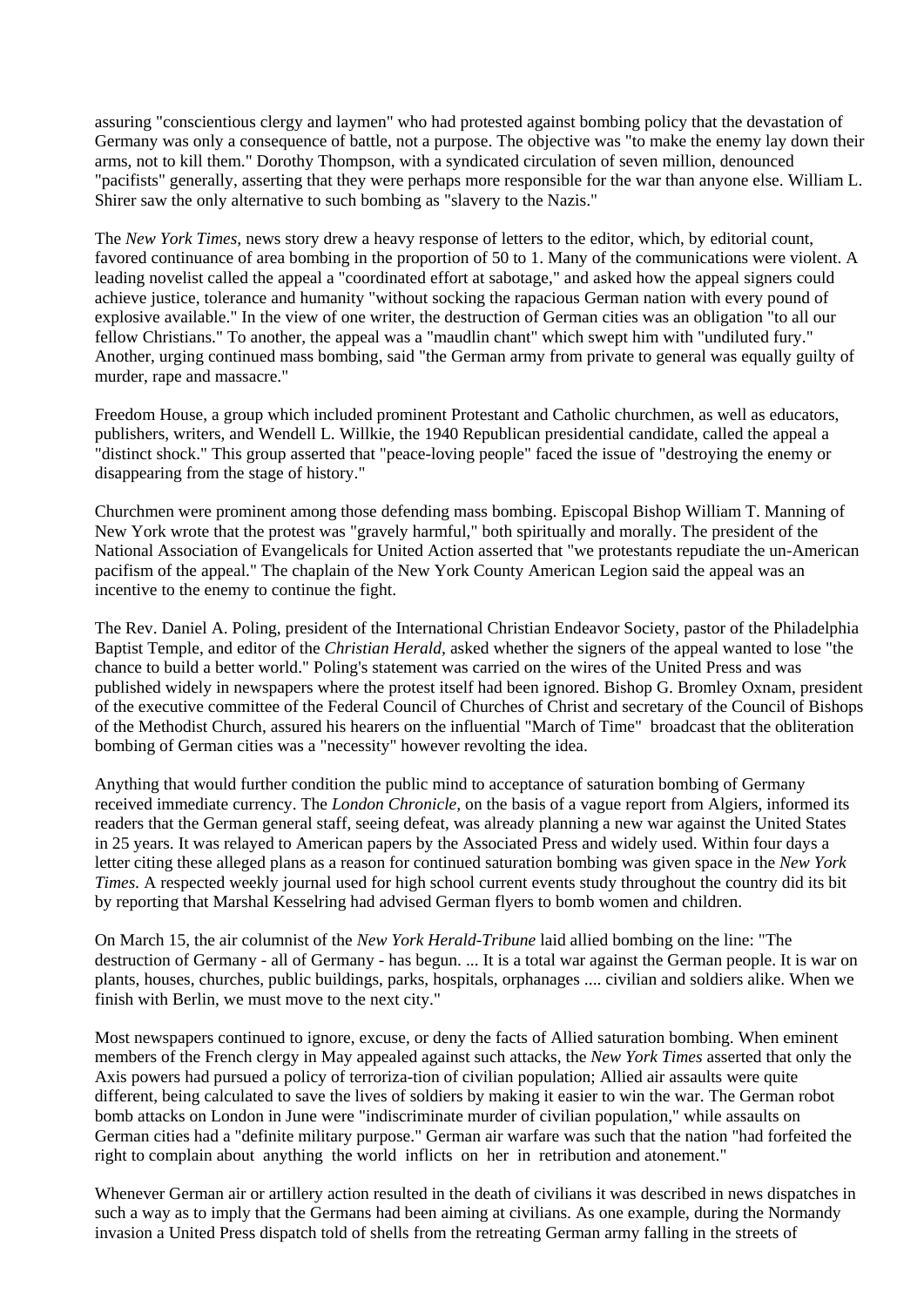Carentan, killing or wounding more than 20 women and children. "The story from Berlin," said the correspondent sarcastically, "probably would be that they were after the bridges across the Douve. But the shells I saw fall today exploded nowhere near the bridges." This dispatch was carried throughout the country, and a typical headline was "Nazi Troops Continue to Kill Civilians by Shelling Carentan." $4\overline{6}$ 

It was quite a different thing when, in the invasion, Allied bombers reduced the center of Caen of rubble, with heavy civilian casualties, leaving the few German soldiers in the citadel unharmed. Likewise when the RAF, with similar loss of civilian life, demolished great areas of LeHavre from which the enemy had long since withdrawn. A British war correspondent, writing about it years later, told of such bombing inaccuracy, in broad daylight without opposition, that a divisional commander refused to attack if he had to be "looking over his shoulder" for Allied bombs. After the RAF announced the bombing of a gasoline<sup>47</sup> tank surrounded by German soldiers in a Dutch village, this correspondent found that the gasoline tank had been a water tower and the German soldiers, Dutch orphans. But such tragic misadventures on the Allied side received no headlines in wartime because they could not be reported at all.

Bombing of German cities, largely reduced during the early months of the invasion, was resumed on a much heavier scale in the fall of 1944, and in the last quarter the weight of bombs dropped on Germany exceeded that of the entire previous period of the war. American flyers were still briefed to aim primarily at specific industrial or military targets, particularly oil installations or transportation. But most of the American attacks were made blind through clouds, and three-fourths of the bombs dropped by the Eighth Air Force fell more than 1,000 feet from the targets. The Fifteenth Air Force did only slightly better. Of this, the American official historians remark, "radar bombing was better than no bombing." The Luftwaffe had been so greatly weakened that the Royal Air Force now sometimes attacked in daylight, like the USAF. Its main' target was Berlin, and so great had RAF strength become that on October 6 it was able to send 1,250 bombers over the city.

In British war circles, the idea of gigantic air strikes against one or more large German cities that hitherto had been spared had taken hold, and this developed into plans for destroying the chief cities of east Germany as the Russians moved toward them. By January, in addition to Berlin, such eastern cities as Dresden and Leipzig appeared, in the view of Prime Minister Churchill, to be "especially attractive targets" for devastation. With the London newspapers filled with harrowing accounts of the scenes in these cities, flooded with civilian refugees from the Russian advance, the Air Ministry seemed to hesitate. But Churchill would brook no delay. His "insistent intervention"<sup>48</sup> brought the ministry into line and on January 27 the word was given to go ahead.

Three days later, General George C. Marshall, U.S. chief of staff, gave his "strong approval" of the proposal. American air leaders at Malta joined with their British counterparts to spell out Churchill's aims in a directive for the air forces which contrasts markedly with the American claims of bombing only specific industrial and military targets. Heavy attacks were to be made to "cause great confusion in civilian evacuation from the east" and thus hamper possible reinforcements for the Russian front.<sup>45</sup> In the words of the American official historians, it was hoped that these raids "would increase the panic and confusion already prevalent in those cities, which were thoroughly frightened by the sudden Russian advance and full of refugees."

With the Luftwaffe practically finished as a fighting force, the destruction of Berlin continued with a heavy assault on February 3, when 1,000 bombers attacked while escort fighter planes strafed anything in sight. Approximately 25,000 persons were killed in the German capital, much of which had been long since reduced to rubble. The American official historians say it was felt that "a good attack on the eve of the Yalta conference might help convince the Soviet Union of American willingness to assist it."<sup>50</sup> Many years later, General Carl Spaatz, commander of the United States Strategic Air Forces, was to state frankly that the USAF had bombed Berlin "indiscriminately, making no effort to confine ourselves to military targets,"<sup>51</sup> but this was not admitted at the time. On the contrary, in response to a query about terror bombing, General Spaatz assured Washington positively that the Americans were not making indiscriminate attacks on cities, but, in the words of the official historians, were "attacking transportation facilities inside cities in missions which the Russians had requested and seemed to appreciate."52

The destruction of Dresden has never been satisfactorily explained. The armies of General Eisenhower were advancing on a wide front toward the Rhine, and dwindling German opposition was but a last desperate resistance to unconditional surrender. Roosevelt, Stalin and Churchill were already in Yalta. The normal population of around 600,000 was swollen by hundreds of thousands of homeless refugees of the estimated five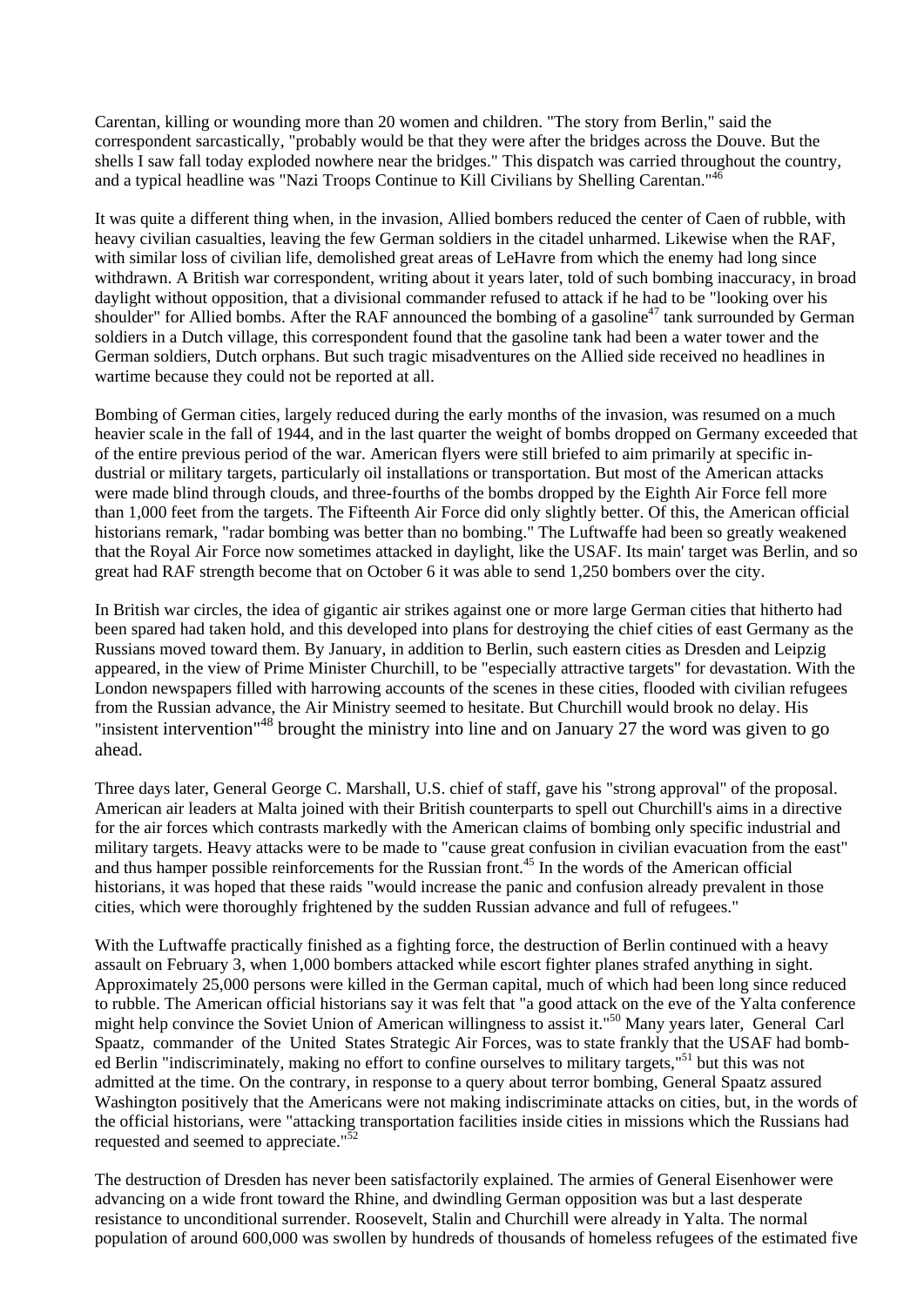millions fleeing from the Russians. The city, which vied with Vienna as the most beautiful baroque city of Europe, was undefended. Even the anti-aircraft guns had been taken elsewhere.

Sir Robert Saundby, deputy commander of the British Bomber Command, did not believe bombing Dresden was a military necessity, and so expressed himself, years after the war.<sup>53</sup> At the time, when the order came, he was so disturbed by it that he queried the Air Ministry. Ordinarily such a matter would be handled by the Air Ministry immediately, but this message was forwarded to Churchill at Yalta, and the reply was instructions to bomb Dresden at the first suitable opportunity.

The British struck the night of February 13, with a carefully prepared plan which envisaged the deliberate raising of a gigantic fire storm such as had occurred in Hamburg by chance. Two separate heavy assaults were arranged. The target area, which was the center of the city, was first marked out by target-indicator bombs. The first indicator, as revealed by RAF photos taken concurrently with its discharge, was dropped on the largest hospital complex in Germany from a height of less than 800 feet. This was followed by a bombing attack which carpeted the area and left the city in flames.

The second bombing attack, chiefly with thermite incendiary bombs, was set for three hours later, so that firefighting brigades and relief suppliers which might arrive from other cities would themselves become victims. The target again was the center of the city. A Luftwaffe airfield five miles from the city was brilliantly illuminated by the attackers' "Christmas tree" bombs, but the British flyers did not attack it, saving their bombs for Dresden itself. There was no air opposition and no flak from the ground because Dresden had no antiaircraft guns. The city was methodically carpeted by incendiary bombs, and a master bomber directed the attacking planes to peripheral areas that were not yet in flames. The resulting fire storm was of indescribable immensity. Returning bombers could see the glare for 150 miles.

The next day, 1,350 American Flying Fortresses attacked the city, a scene of unrelieved horror, with flames and smoke rising three miles. Accompanying fighter planes, with instructions to drop to roof-top level and strafe "targets of opportunity," opened fire on masses of people leaving the city and almost anything else in sight. One flew so low it collided with a wagon. The river bank, already piled with corpses, to which survivors had fled from the flames, was a special target. Even the huddled remnants of a children's choir were machinegunned on a street bordering a park.<sup>54</sup>

The following day, United States bombers again attacked, 210 planes dropping 461 tons of bombs, all blind through clouds and smoke. The Associated Press, referring to this attack, said "great air battles" were raging throughout Germany, with the implication that there was such at Dresden. There was no mention of the fact that the city was undefended.

The fire storm had been of such dimensions that it picked up crowds of people and hurled them along the streets. Because of the presence of vast hordes of refugees, no one knows how many were killed. Some estimates placed the number at 200,000, others as low as 35,000. The estimate of the wartime German civil defense head was 60,000, taking no account of the injured.

Hospitals, churches, dwellings, all met the same fate. In one hospital, 200 persons died, including 45 expectant mothers. Some sections of the city could not be entered for days and even weeks so fierce was the fire. Corpses and remnants of bodies were everywhere. At first efforts were made to bury the dead, but there were not enough able-bodied persons to do it, even though the charred and shriveled remains of bodies were dumped into mass graves. Air raid cellars with a 12-inch liquefied mass of human remains on the floor were covered with quicklime. Finally, as the danger of disease became widespread, the remaining bodies were burned on great funeral pyres.

But the United States Air Force was not through. On March 2, American bombers attacked "marshalling yards" in Dresden. There, the American official story ends. The British official historians record that a large American attack on Dresden was actually carried out April 17, but the American official historians do not mention it.

Why was Dresden bombed? British statements issued immediately after the attacks described Dresden as "a great industrial city," describing its great importance in war manufacturing, with "large munitions workshops" and various other war plants. This line was faithfully followed in American newspapers, the Associated Press reporting that Dresden had "great engineering industries." In truth, radar and other electrical components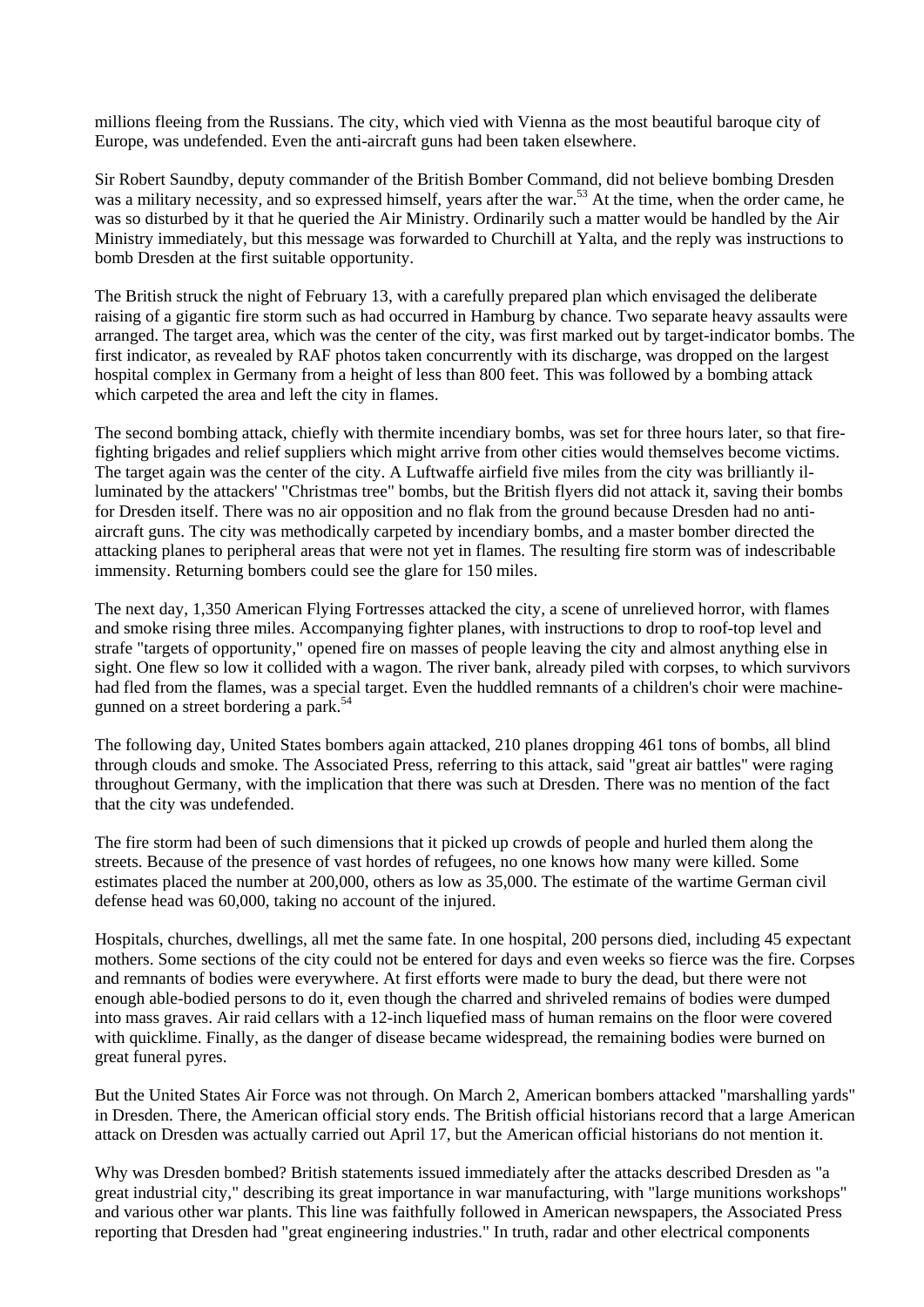actually were manufactured in outlying suburbs, five to nine miles from the center, and a few small firms in the city itself made aircraft parts and other products of some importance. But no such plant was within the congested area marked out for the RAF attacks,<sup>55</sup> which was the general area of American attack also.

Dresden was also described as a transportation center of great importance in connection with the possible movement of German reinforcements to the eastern front. The officially stated target of American bombers was railway installations. In support of this, a communique after the second U.S. attack said that photographs taken "through breaks in the clouds" showed explosives and incendiaries "headed towards" the principal railway station and falling on a main rail line. But three days after the first attack trains were running regularly through the "New Town" section of Dresden. The railway line over which such reinforcements should have moved lies between a mountain range and the Elbe River. Presumably it could easily have been destroyed without destroying Dresden. No railroad ran through the central target area.

A deception that perhaps should have another name was the claim that the attacks had been made in response to Russian requests. In the first British statement, the attacks were described as having been promised by the Allied leaders at Yalta. Significantly, this claim was omitted in a bulletin three hours later, which merely termed the attacks an example of "close cooperation between the Allies." Both the Associated Press and the United Press reported that it was "suggested unofficially in London" that the blows at Dresden and other cities had been made because Air Chief Marshal Sir Charles Portal had returned from Yalta with "instructions from the Big Three" to assist the Red Army. Subsequent dispatches implied, without specifically stating, that the Russians desired the destruction of Dresden, and emphasized the assistance which the assaults on Dresden and other east German cities were presumably giving to the Russians. The Associated Press on February 14 quoted the British Air Ministry as stressing the great value of Dresden for conducting any defense against the Russian armies, and the next day its dispatch referred to the city being "in the path" of the Soviet forces.

The communiques, of course, made no mention of a specific objective later recorded bt the official historians, "to increase the panic and confusion already prevalent" in cities filled with refugees. The omitted objective was supplied on February 18 by and Associated Press correspondent after a briefing at Supreme Allied Headquarters. "Allied Air Chiefs," he cabled, "have made the long-awaited decision to adopt deliberate terrorbombings of German population centers .... as a ruthless expedient of hastening Hitler's doom. . . . The all-out air war on Germany became obvious with the unprecedented daylight attack on the refugee-crowded capital, with civilians fleeing from the Red tide in the East."

The story was suppressed in Britain after a brief appearance, but was widely published on the front pages of American newspapers. Supreme headquarters immediately denied the contents of the dispatch, and asserted that American bombing was solely aimed at destroying towns as transportation or oil centers. It was a pure accident that Dresden was crowded with refugees. Secretary of War Stimson called a press conference to back up the headquarters statement, denying it was American policy to attack cities as refugee centers. But Stimson himself had some doubts. He sought and received on March 6, assurance from General George C. Marshall, chief of staff, that Dresden actually was an important transportation center and that the attacks had been requested by the Russians.<sup>56</sup>

Newspapers rushed to the defense of the supreme headquarters denial. The *Washington Star,* while admitting the distinction was a fine one, argued that hampering transport to divert scarce supplies to civilian relief was a legitimate objective of war, quite different from bombing just "to kill or terrorize people." The *Washington Post* averred that the American aim was "to do the least, not the most possible, harm to civilians" although the enemy had "not scrupled to employ terroristic bombing."

Official history, however, confirms the accuracy of the Associated Press report of the SHAEF briefing. "Terror bombing" was doubtless the correspondent's own phrase, but it succinctly expressed the Western Allies' intention as given. The briefing officer had "described how the air forces were to bomb large population centers and then attempt to prevent relief supplies from reaching and refugees from leaving them.  $\ldots$ ."

Moreover, briefings to RAF flyers before an attack on Chemnitz, about 30 miles away, the day after the Dresden attack, spelled out that the bombing was aimed at refugees. There were many legitimate targets in Chemnitz, but the RAF men were told "your reasons for going there tonight are to finish off any refugees who may have escaped from Dresden."58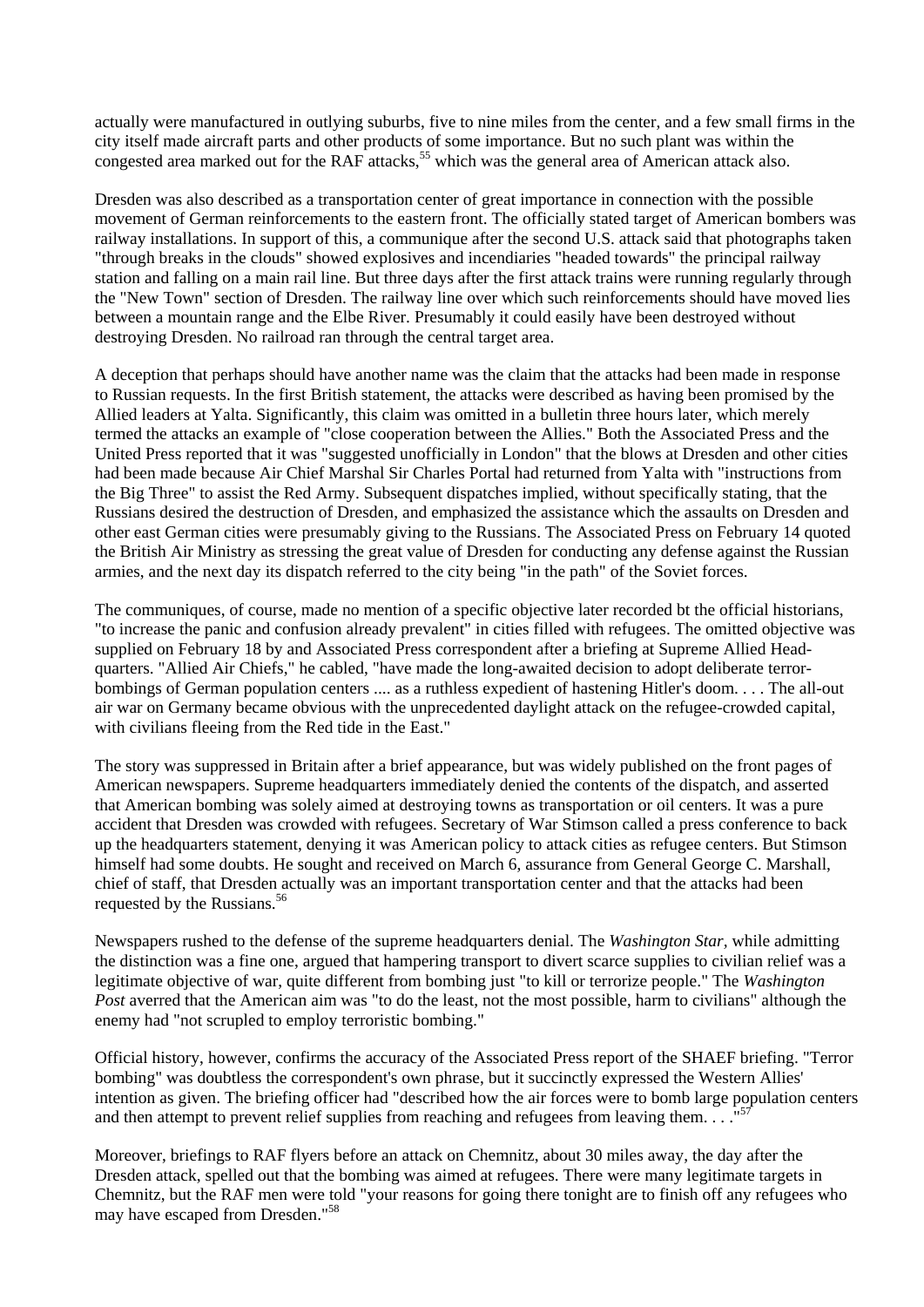The claim that the Russians had asked for the destruction of Dresden did not stand the test of time. The American official historians made the best of it by saying that "perhaps" the decision approved at Malta to attack the eastern cities "grew out of foreknowledge of a formal Russian request for such assistance which was put forward a few days later at Yalta." They avoid claiming that the Russians asked for an attack on Dresden itself, but imply the same by saying that this assistance "was to take the form of blocking the major transportation centers .... such as Berlin, Leipzig, Dresden, Cottbus, Chemnitz and others."<sup>59</sup>

The American Department of State stuck to the story as late as 1953. In that year, Russia organized a propaganda memorial demonstration in Dresden for the victims of "Anglo-American terror bombing." The department authorized a statement in Bonn that the attacks had been approved by the Soviets. When the papers of the Yalta conference were published, it was revealed that the Russians had asked specifically only that Allied air forces "paralyze the junctions of Berlin and Leipzig."<sup>60</sup> Dresden was not included. The Russians themselves had declined to bomb Dresden in late 1944, when pressed by the British air staff with Churchill's approval.<sup>61</sup> The British official historians write that, after requesting the bombing of Berlin and Leipzig, the Russians showed little further interest in the strategic air offensive. "As far as its application to targets in eastern Germany was concerned, they seemed to have been anxious to restrict rather than to encourage its development."<sup>62</sup>

At the end of March, giant raids were conducted in which all available American and British bombers and fighter planes ranged throughout the Reich simultaneously. The stated American targets were "grade crossings, stations, barges, docks, signals, tracks, bridges and marshalling yards." It was hoped "to produce a stupefying effect on morale<sup>"63</sup> to assist the land offensive. With virtually no opposition from the Luftwaffe, bombers attacked from low altitudes and fighter planes conducted independent strafing and bombing operations. In two days it was estimated that 950 such targets had been struck. The Fifteenth Air Force alone, with 700 heavy bombers and 350 fighters, bombed 30 different towns in a single day.

Most of the objectives were small places that had not been bombed before and were able to offer little or no defense. The American official history records show that the German people had received "an unforgettable demonstration of Allied air power." The Swiss received a demonstration, also. The town of Schaffhausen was bombed for a second time. On March 4, nine B-24's bombed Basle and six others attacked Zurich. They dropped 34 tons of bombs on these cities, mistaking them for Freiburg, which was 25 miles from Basle and 45 from Zurich.

Toward the end even small villages were bombed and strafed by Allied planes. German fighter defense in effect no longer existed, and strafing planes attacked not merely trains but the smallest of targets. Anything that moved along the highways was attacked. City dwellers bicycling into the country seeking food were objectives of low-flying fighters. It sometimes appeared to be a grim game. A child, pulling a little wagon laden with potatoes, was gunned. When two farm women, plowing with their only horse, sought refuge in a ditch, an attacking plane nevertheless killed the horse. These and many other such incidents related first-hand to the author are illustrative of the manner in which, long after the war was effectively won, allied planes operated. Of course, no description of such operations appeared in the American press.

The fact of terror bombing by the British was admitted frankly, though privately, by Prime Minister Churchill on March 28, in a minute which did not see the light until long after the war. Concerned that the victorious allies might come into possession of an utterly ruined Germany in which the occupiers might not be able to find housing, he wrote to his chief of air staff: "It seems to be that the moment has come when the question of bombing of German cities simply for the sake of increasing the terror, though under other pretexts, should be reviewed. . . . The destruction of Dresden remains a serious query against the conduct of Allied bombing." He suggested more precise concentration upon military objectives, "rather than on mere acts of terror and wanton destruction, however impressive." The British official historians note that this, coming from the man who had urged area attacks on German towns for four years and had suggested the bombing of the great eastern cities, including Dresden, did not sit well with the air staff. The Prime Minister was persuaded to withdraw this minute and substitute for it a "more discreetly and fairly worded document," which made no mention of terror bombing or wanton destruction.<sup>64</sup>

It cannot be said that the American people believed their bombs were striking only military and industrial targets, even though the news dispatches almost invariably emphasized these. A moral numbness had gripped the nation. The fixed demand for unconditional surrender meant that the war would be fought to the bitter end,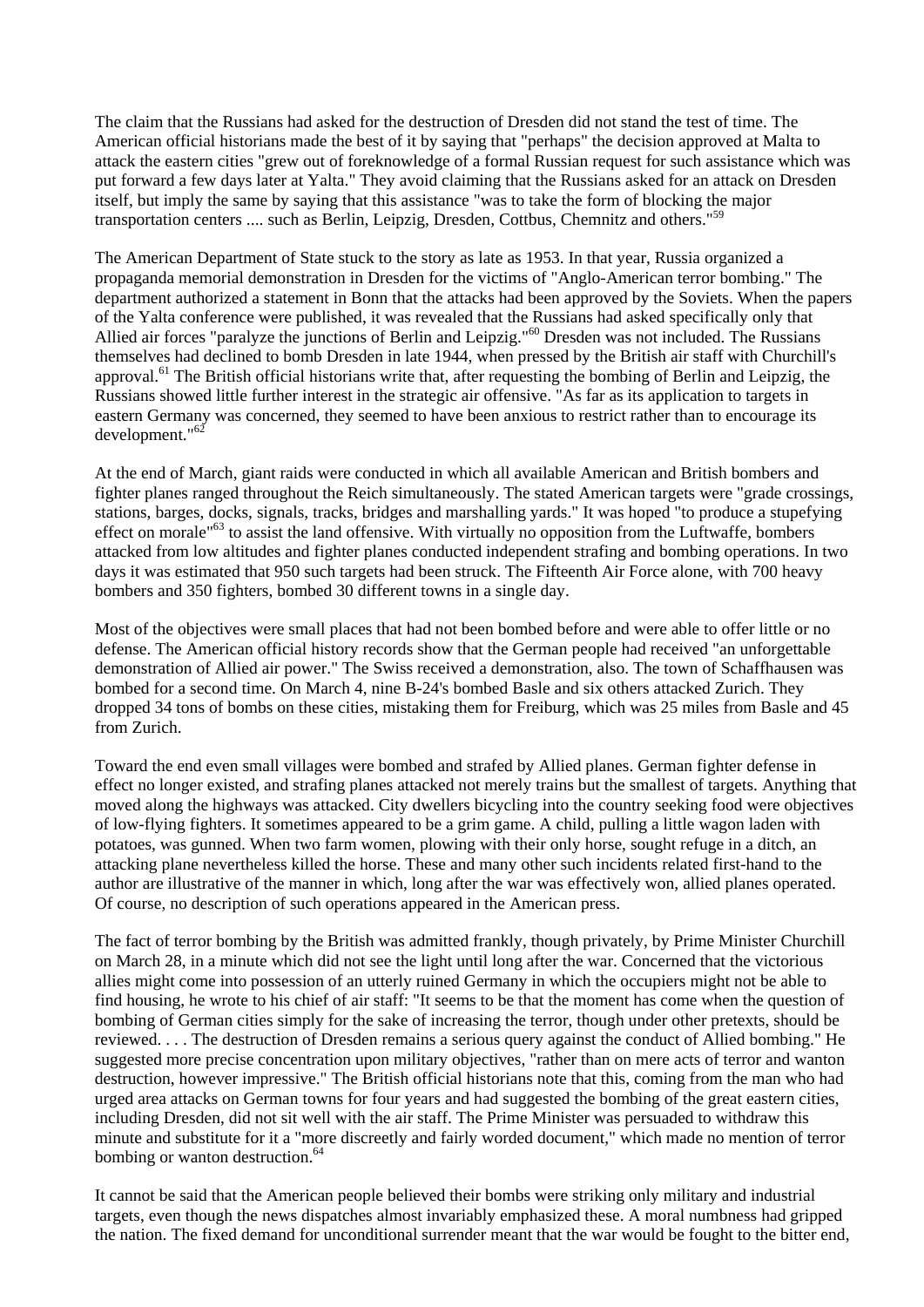and any method of warfare was accepted which promised that fewer Americans would be killed. Hatred, naturally engendered by the war itself and actively promoted by the government and numerous private groups, was augmented by the psychological necessity of the people to blind themselves to the moral issue of attacking civilian populations.

The general American view of the bombings was precisely the view expressed by the Russians when they sought to have Herman Goering, as commander-in-chief of the German Air Force, charged with killing civilians and wanton destruction by aerial bombardment of cities. As described by General Telford Taylor, associate American counsel, the Soviet representatives argued: "The German attacks had been the work of Nazi war criminals, who had rained death on innocent workers and their wives and children. The Allied attacks, on the other hand, had been carried out by the avenging forces of democracy in order to seek out the Fascist beasts in their lairs and stamp out imperialism and nazism." But the ground was too slippery. Recognizing the nature of their own attacks on cities, the Western Allies refused."65

Full cycle was turned when the danger of Russian dominance of Europe became acute. General Spaatz, who had mass-bombed Berlin, Dresden and other east German cities for the stated purpose of aiding the Russian advance, now wrote: "The people of the United States, no less than their government, are determined that Berlin shall not be surrendered to the Communists." He proposed to make the former German capital, still struggling to emerge from the devastation of Allied bombing, the permanent headquarters of the United Nations.<sup>66</sup>

By 1964, the Starfighter jet pilots of the German Air Force were doing 90 percent of their flying practice over the deserts of Arizona.<sup>67</sup> In the United States mass hatred of Germany diminished, while the Germans, with some United States aid and prodigious effort of their own, rebuilt their ruined cities. American cities were intact, but whether the people themselves escaped psychologically unscathed is a disturbing question. Wrapped in the belief of its own righteousness and the myth that Germany started the bombing offensive, America has appeared to have few qualms about the wholesale air war conducted against German civilian populations.

In England, the same belief and the same myth still hold the popular mind, but there are more critical voices. In the view of Noble Franklund, official historian of the British air offensive, many have come to believe that World War II strategic bombing "marked the beginning of the descent of war morality down a slippery slope."<sup>68</sup> A strange official reticence began to envelop the part played by the British air offensive against German cities as soon as the war was over. Churchill, in his victory broadcast, made only a cryptic reference to it. According to the British official historians, "The Prime Minister and others in authority seemed to turn away from the subject as though it were distasteful to them and as though they had forgotten their own recent efforts to initiate and maintain the offensive." They note that there is "surprisingly little" about the bombing offensive in Churchill's memoirs.<sup>69</sup>

A British view of the mass bombing of Germany, which makes the reader pause, was provided by a *London Times* reviewer. Ending an exhaustive critique of the British official history of the strategic air offensive, he said: "One closes these volumes feeling, uneasily, that the true heroes of the story they tell are neither the contending air marshals, nor even the 55,888 officers and men of Bomber Command who were killed in action. They were the inhabitants of the German cities under attack; the men, women and children who stoically endured and worked on among the flaming ruins of their homes and factories, up till the moment when the Allied armies overran them. . . . "70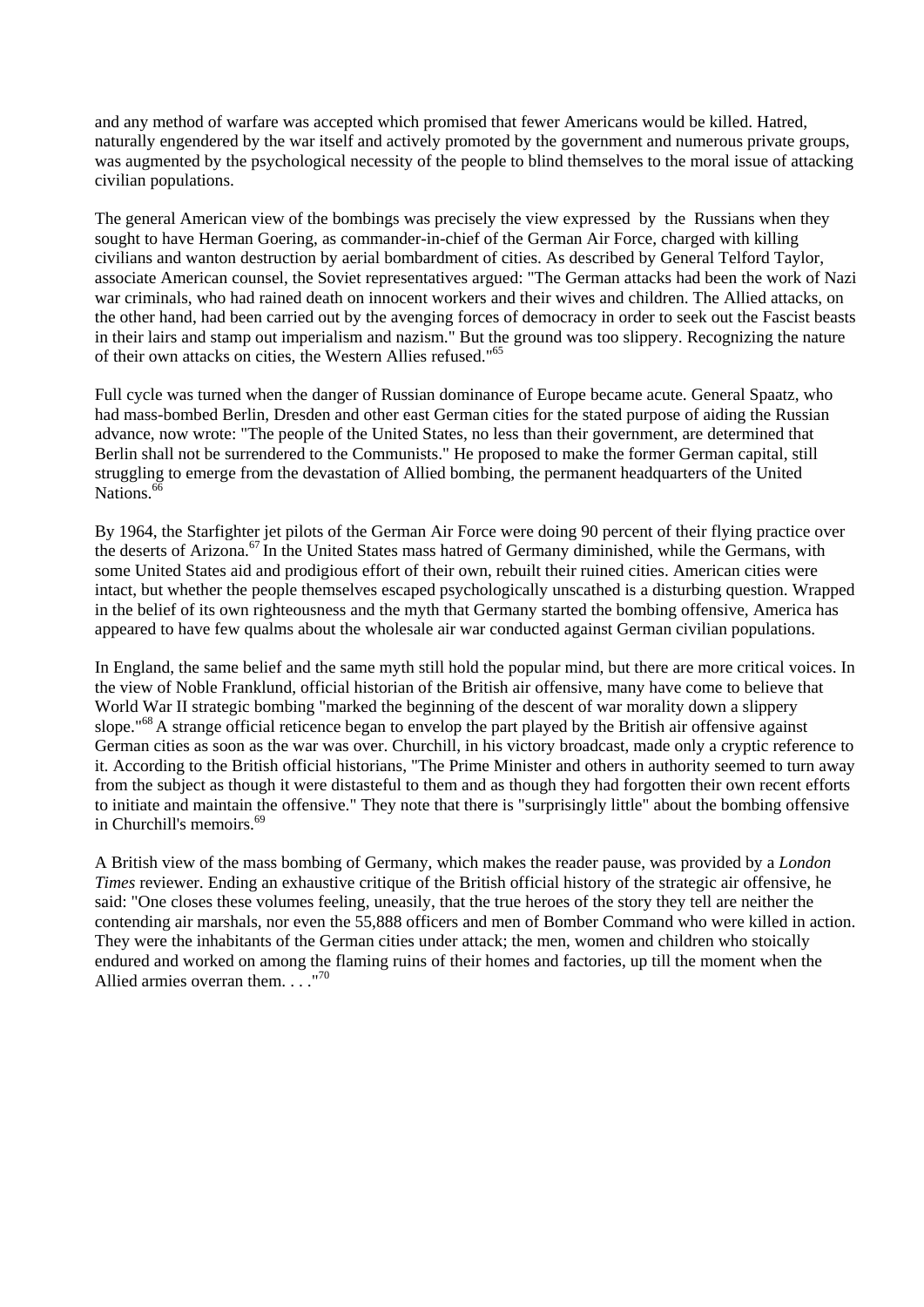# Conclusion The Imaginary Peril

President Roosevelt brought the nation into declared war against Germany by successive hostile steps, each of which led to another and in itself constituted an act of war, although presented as an effort to keep peace. The transfer of fifty destroyers, the Lend-Lease Act, the convoying of British ships, and the 1941 amendment of the Neutrality Act to permit armed American ships to carry any cargoes desired into any war zones - all were acts of war. By the time the Neutrality Act was amended in November 1941, American naval vessels were already attacking German ships far from American shores, and Hitler's declaration of war was merely a formal recognition of the situation that existed.

These steps were made possible by the presidential propaganda that Hitler planned to attack the United States after conquering Britain. It was a gigantic fraud. The pictures Roosevelt drew of Nazi planes over American cities; South America divided into vassal states; conquest of the United States facilitated by Nazi agents in key places; overthrow of democracies all over the world and the "strangling" of the United States and Canada - all these and other horrific visions of peril presented in innumerable speeches were outright fabrications.

In none of the many German documents seized after the war was any support whatever found for the notion that Hitler had any idea of attacking the United States then or in the future. There is no indication that it ever entered his mind. Nor had he planned to conquer England. Twice he sought peace with England; once after conquering Poland and again after the British debacle in France. His ruthless ambitions were unrestrained by principle, but they did not include any conquest across the English channel, much less across the Atlantic.

What B. H. Liddell Hart, the noted British military expert (he was knighted for his services to the military), called "one of the most extraordinary features of history" was that when Hitler invaded Poland he had made no plans at all for dealing with British opposition. Nor had any such plans been made by the time France crumbled. "It thus becomes very clear," he wrote, "that Hitler was counting on the British government's agreement of a compromise peace on the favorable terms he was disposed to grant, and that for all his high ambitions he had no wish to press the conflict with Britain to a decisive conclusion."1

After the conquest of Poland and the division of spoils with the Soviet, Hitler unsuccessfully sought peace with Britain and France. Apprehensive of danger from Russia, he resolved on an offensive against France to force peace in the west so that he would be free to move eastward. He believed that if the French were defeated, Britain would withdraw from the war. The German generals were so strongly opposed to moving against France that they even considered a plan to turn the western armies toward Berlin and overthrow the Nazi regime, but Hitler prevailed and the offensive was carried out.<sup>2</sup>

That Hitler was not seeking conquest of Britain was clearly shown by his attitude at Dunkirk in late May 1940. After the German tank divisions had overrun northern France and cut off the British army from its base, Dunkirk was the only remaining escape port. With the British army many miles away and the German tanks within sight of Dunkirk, Hitler personally ordered the tanks to halt for three days until the fleeing British could reach the port and organize themselves for evacuation. This, said Liddell Hart, "preserved the British forces when nothing else could have saved them."<sup>3</sup> Diverse military reasons were advanced for the halt, but General G. Blumentritt, chief of staff to Field Marshal R. G. von Rundstedt, German commander in the west, believed that an important factor in Hitler's decision was the desire to conciliate Britain.

Hitler's views of Britain, as expressed in a meeting with General von Rundstedt and staff, when the German tanks were halted, were related by General Blumentritt as follows:

He then astonished us by speaking with admiration of the British Empire, of the necessity for its existence, and of the civilization that Britain had brought into the world. ... He compared the British Empire with the Catholic Church - saying they were both essential elements of stability in the world. He said that all he wanted from Britain was that she should acknowledge Germany's position on the Continent. The return of Germany's lost colonies would be desirable but not essential.... and he would even offer to support Britain with troops if she should be involved in any difficulties anywhere. . . . He concluded by saying that his aim was to make peace with Britain on a basis that she would regard as compatible with her honor to accept.4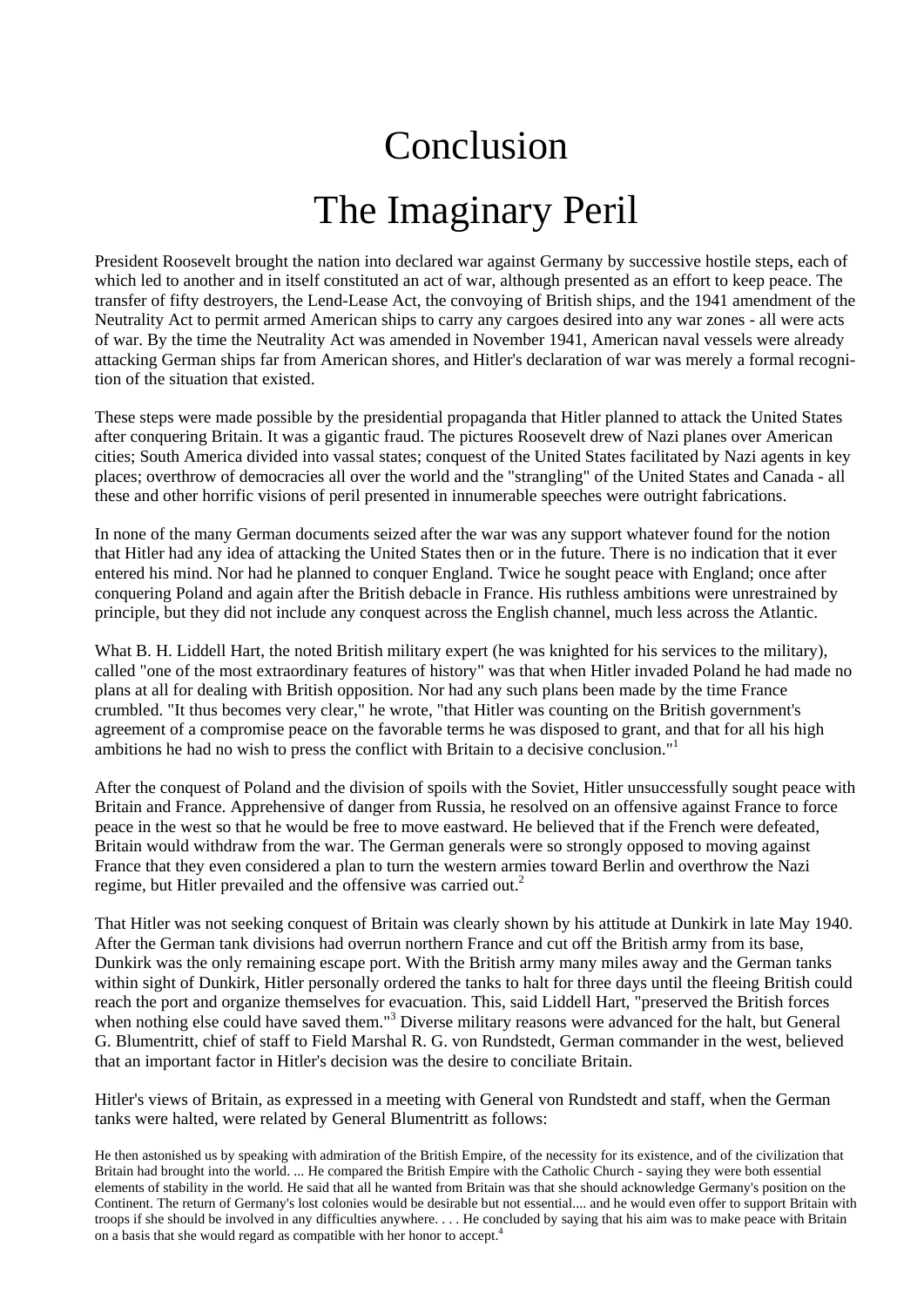After the collapse of France in June, Hitler considered the war practically over, and gave his generals so to understand. Leave was granted, and part of the Luftwaffe was shifted to other fronts. On June 22, Hitler ordered the demobilization of thirty-five divisions.<sup>5</sup> At this time, with survivors of the Dunkirk debacle being reorganized, there was only one satisfactorily armed and ready division in England. If the Germans had landed in England within a month after the fall of France, says Liddell Hart, there would have been little chance of resisting them.<sup>6</sup> But Hitler had had no desire to invade England and had made no plans for it. On the contrary, he believed that Britain would agree to a settlement.

But the British were not interested. Rebuffed, Hitler halfheartedly ordered plans to be drawn up for an invasion to force a settlement so that he could safely turn toward Russia. No invasion preparations of any kind had been made. The German troops had been given no training for seaborne and landing operations. No landing barges had been built. The invasion was first set for August and then delayed to September, while an assortment of river boats and barges was collected. The German generals and admirals alike were averse to the idea; nevertheless, the Luftwaffe was assigned to destroy the British air defenses, and thus began the air Battle of Britain.

From the start, no one in von Rundstedt's headquarters believed the invasion would actually be attempted. Hitler, his mind turned eastward, paid little attention to the invasion plans, and von Rundstedt did not take them seriously. The slightness and amateurishness of the preparations were such that by September the Luftwaffe flyers wondered whether they were being sacrificed to maintain a facade for an operation that was being abandoned. In September, the generals and admirals renewed their objections, and Hitler readily acquiesced in a "postponement" of the project which became effectively an abandonment.<sup>7</sup>

Even after passing up the opportunity to capture the British army at Dunkirk, in Liddell Hart's view, Hitler would have almost certainly defeated Britain if he had concentrated on it. "For although he had missed the best chance of conquering her by invasion, he could have developed such a stranglehold by combined air and submarine pressure as to ensure her gradual starvation and ultimate collapse.<sup>18</sup>

Whatever Hitler's ambitions, conquering Britain was not one of them, much less attacking the United States. That the nation could be brought to war by belief in such an imaginary peril is testimony of the war-making powers of the President, who can not only create propaganda for war but, more important, create the situations which make war inevitable.

Just as the propaganda that Nazi Germany planned to attack the United States was used to bring the United States into war, the equally absurd idea that Germany would start another war for world domination unless utterly prostrated prolonged the war unnecessarily at the cost of millions of lives. As has been seen, this idea by the end of the war had metamorphosed into the claim that Germany was *already* making plans for a new war.

Such propaganda was essential to give any semblance of reason to the decision not to end the war short of unconditional surrender; the Germans had to be fixed so they could not start the new war. Regardless of whether the Nazi regime was abolished and a democratic regime set up, the world would not be safe because the whole German people was only awaiting the chance of a new war for "world domination."

Leaders of the widespread anti-Nazi movement in Germany were rebuffed in their efforts to obtain from the West some indication of the kind of peace to expect if they brought about a successful revolution. Instead of encouraging opposition to Hitler, the attitude of the West insured that a successful revolution could not be carried out. When the West should have been engaged in a mighty propaganda effort to undermine Hitler's hold on the German people, it was concerned only with promising vengeance to them. So the Germans fought on until the West and Russia conquered unconditionally and a large part of Europe was turned over to communism.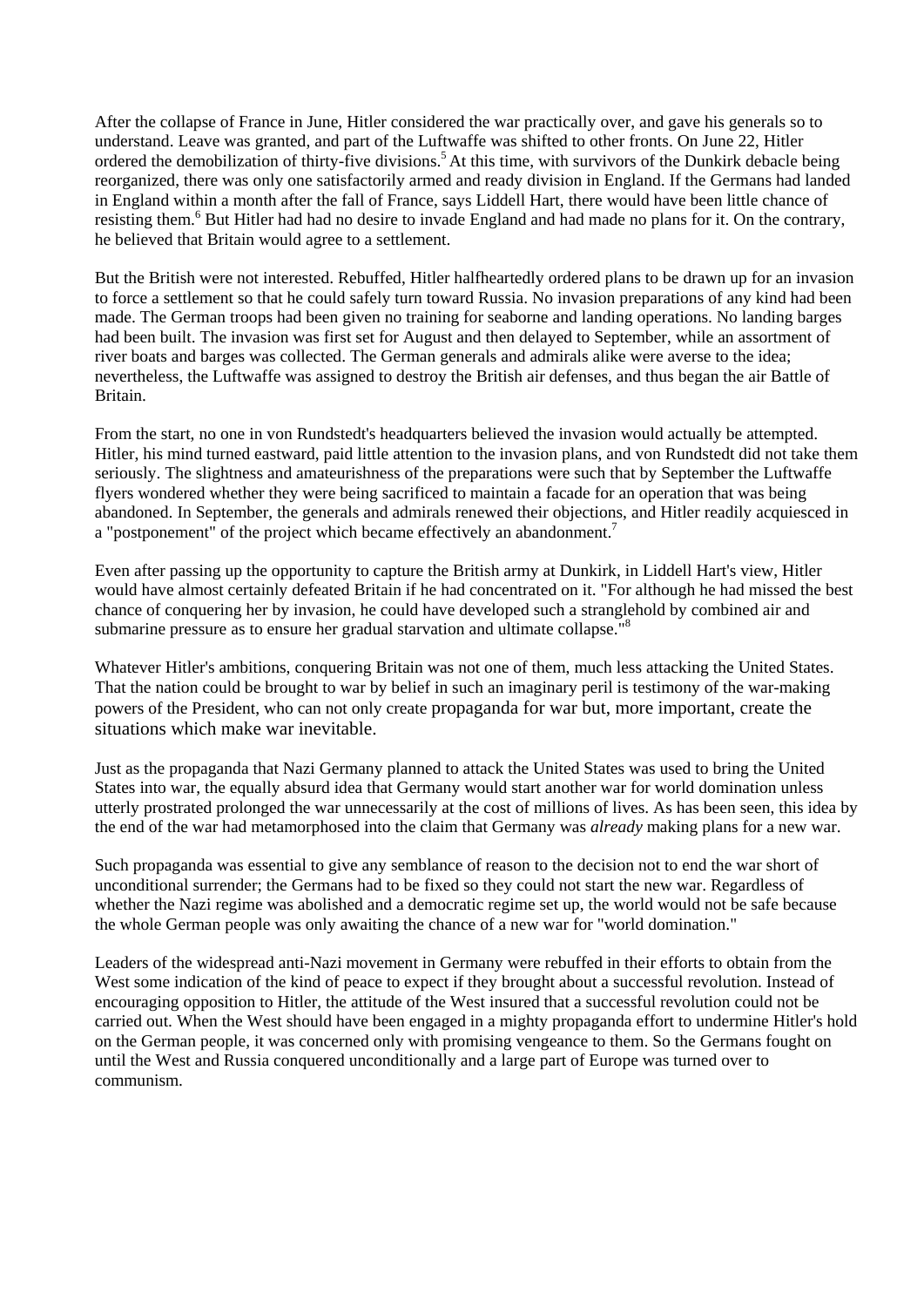### **Notes**

#### **CHAPTER 1** *Prelude to War*

- 1. 1945 revision.
- 2. Arthur Krock, *The New York Times,* June 20, 1947.
- 3. Arthur Krock, *Memoirs* (New York: Funk and Wagnalls, 1968), p. 146.
- 4. *Ibid.,* pp. 183, 184.
- 5. *Time,* September 18, 1939, p. 9.

6. Samuel Eliot Morison, *History of United States Naval Operations in World War II,* v. 1, *The Battle of the Atlantic* (Boston: Little Brown and Company, 1948), p. 34.

- 7. Winston Churchill, *The Second World War,* v. 3, *The Grand Alliance* (Boston: Houghton Mifflin Co., 1950), p. 23.
- 8. *Memoirs of General the Lord Ismay* (New York: Viking Press, 1960), p. 216.
- 9. Robert E. Sherwood, *Roosevelt and Hopkins* (New York: Harper and Brothers, 1948), p. 124.
- 10. Thomas A. Bailey, *The Man in the Sreet* (New York: Macmillan Co., 1948), pp. 11-13.
- 11. Senate Committee on Foreign Relations, *Lend-Lease Bill* (Washington: U.S. Government Printing Office, 1941), Part 1, p. 211.
- 12. *Ibid.,* pp. 159, 115, 89ff.

#### **CHAPTER** 2 *The Secret War on the A tlantic*

- 1. Robert E. Sherwood, *Roosevelt and Hopkins* (New York: Harper and Brothers, 1948), p. 272.
- 2. *Ibid. ,* p. 274.

3. Samuel Eliot Morison, *History of United States Naval Operations in World War II,* v. 1, *The Battle of the Atlantic* (Boston: Little, Brown and Company, 1948), p. 50. The foreword of this work by Secretary of the Navy James Forrestal states that it "is in no sense an official history." Nevertheless, Dr. Morison was commissioned a captain in the Navy for the sole purpose of preparing the history, and "all naval activities, afloat and ashore, were directed to make available to Captain Morison such records as he might desire to consult." The Navy Department did "everything possible to enable him to make his research exhaustive and to afford him firsthand impressions." For all practical purposes, therefore, the history is entitled to be termed official.

- 4. *Ibid.,* p. 54.
- 5. *Ibid.,* p. 54.
- 6. *Ibid.,* pp. 74, 78.
- 7. *Ibid.,* p. 78.
- 8. *The New York Times,* December 4, 1941.
- 9. Morison, *op. cit.,* p. 110. 10. *Ibid.,* p. 98.

CHAPTER 3 *The A tlantic Charter versus Russia*

- 1. Speech to the American Youth Congress, February 10, 1940.
- 2. *The New York Times,* June 30, 1941.
- 3. *Ibid.,* June 24, 1941.

<sup>4.</sup> Ambassador Laurence A. Steinhardt to the Secretary of State, in *Foreign Relations of the United States, 1941* (Washington, D.C.: Government Printing Office) v. 1, p. 764.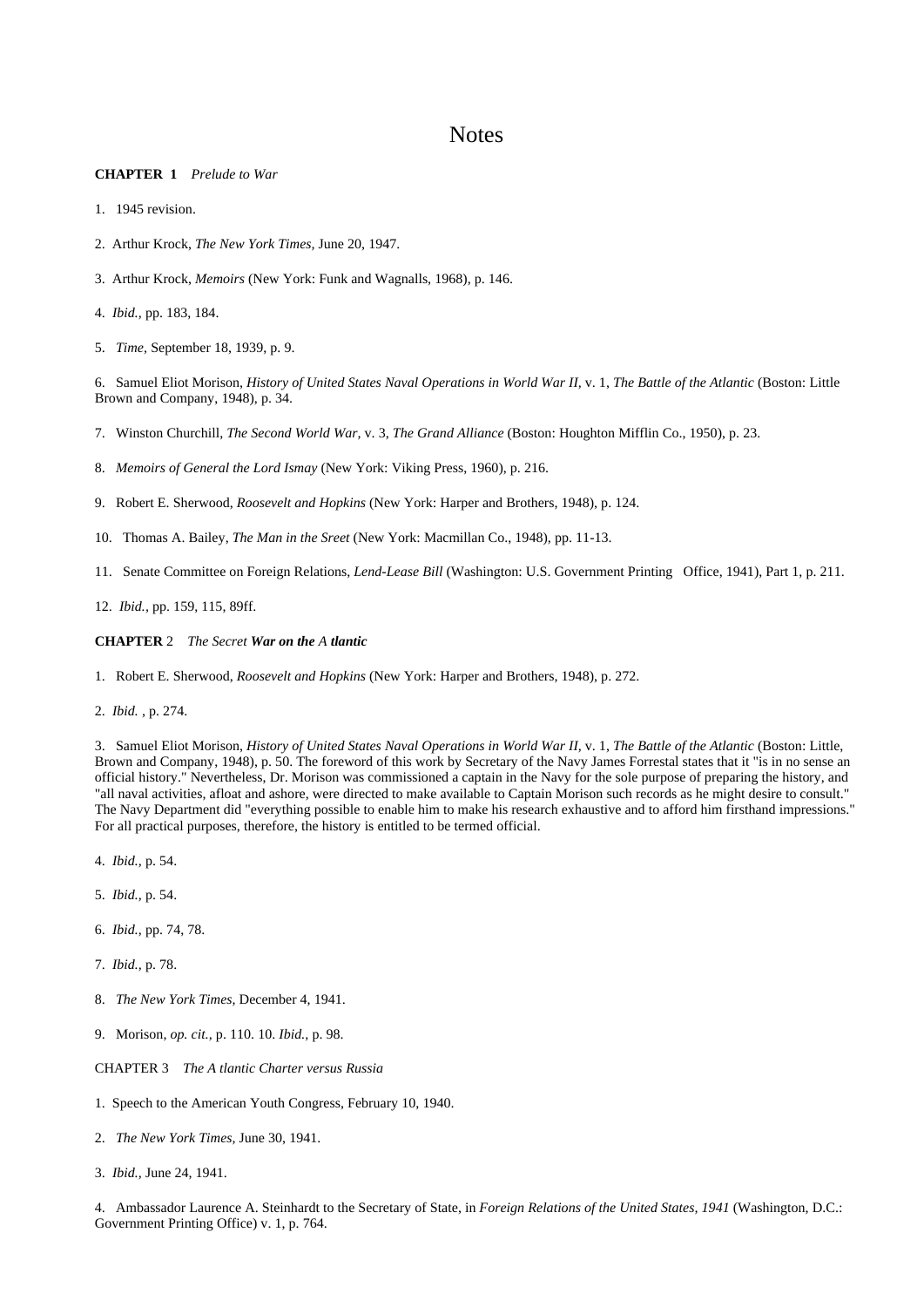- 5. *Ibid.,* p. 766.
- 6. *Ibid.,* pp. 767, 768.
- 7. Winston Churchill speech to Parliament, January 28, 1942.
- 8. Anthony Eden, *The Reckoning* (Boston: Houghton Mifflin Co., 1965), p. 316.
- 9. Robert E. Sherwood, *Roosevelt and Hopkins* (New York: Harper and Brothers, 1948), p. 4. January 2, 1972.
- 10. *The New York Times,* January 2, 1972.
- 11. Winston Churchill, *The Second World War,* v. 3, *The Grand Alliance* (Boston: Houghton Mifflin Co., 1949), p. 444.
- 12. *Ibid.,* p. 441.
- 13. Sumner Welles, *Where Are We Heading?* (New York: Harper and Brothers, 1946), p. 17.
- 14. Sherwood, *op. cit.,* p. 362
- 15. *Foreign Relations, 1941, op. cit.,* pp. 376, 377.
- 16. *Ibid.,* p. 784.
- 17. *The New York Times,* August 24, 1941.
- 18. Sherwood, *op. cit.,* p. 372.

19. Winston Churchill, *The Second World War,* v. 4, *The Hinge of Fate* (Boston: Houghton Mifflin Co., 1950), p. 327. Also *Foreign Relations of the United States, 1942* (Washington: Government Printing Office), v. 3, p. 537.

- 20. *Washington Post,* December 20, 1944.
- 21. *Washington Star,* December 20, 1944.
- 22. *Foreign Relations, 1941, op. cit.,* p. 996.
- 23. *Ibid.,* p. 999.
- 24. *Ibid.,* p. 832.
- 25. *Ibid.,* p. 1,000.
- 26. *Philadelphia Bulletin,* October 2, 1941.
- 27. *Foreign Relations of the United States, 1941* (Washington: Government Printing Office), v. 1, p. 1,001.
- 28. Sherwood, *op. cit.,* pp. 391, 392.
- 29. *The New York Times,* October 6, 1941.
- 30. *Foreign Relations, 1941, op. cit.,* p. 1,002.
- 31. Sherwood, *op. cit.,* pp. 392, 393.
- 32. *Ibid.,* p. 380.
- *33. Ibid.,* pp. 448, 449.
- 34. Winston Churchill, *The Second World War,* v. 3, *The Grand Alliance* (Boston: Houghton Mifflin Co., 1950), p. 682.
- CHAPTER 4 *A Tight Lid on Soviet Aims*
- 1. The reference is to an anti-Soviet British group alleged to be sympathetic to Nazism.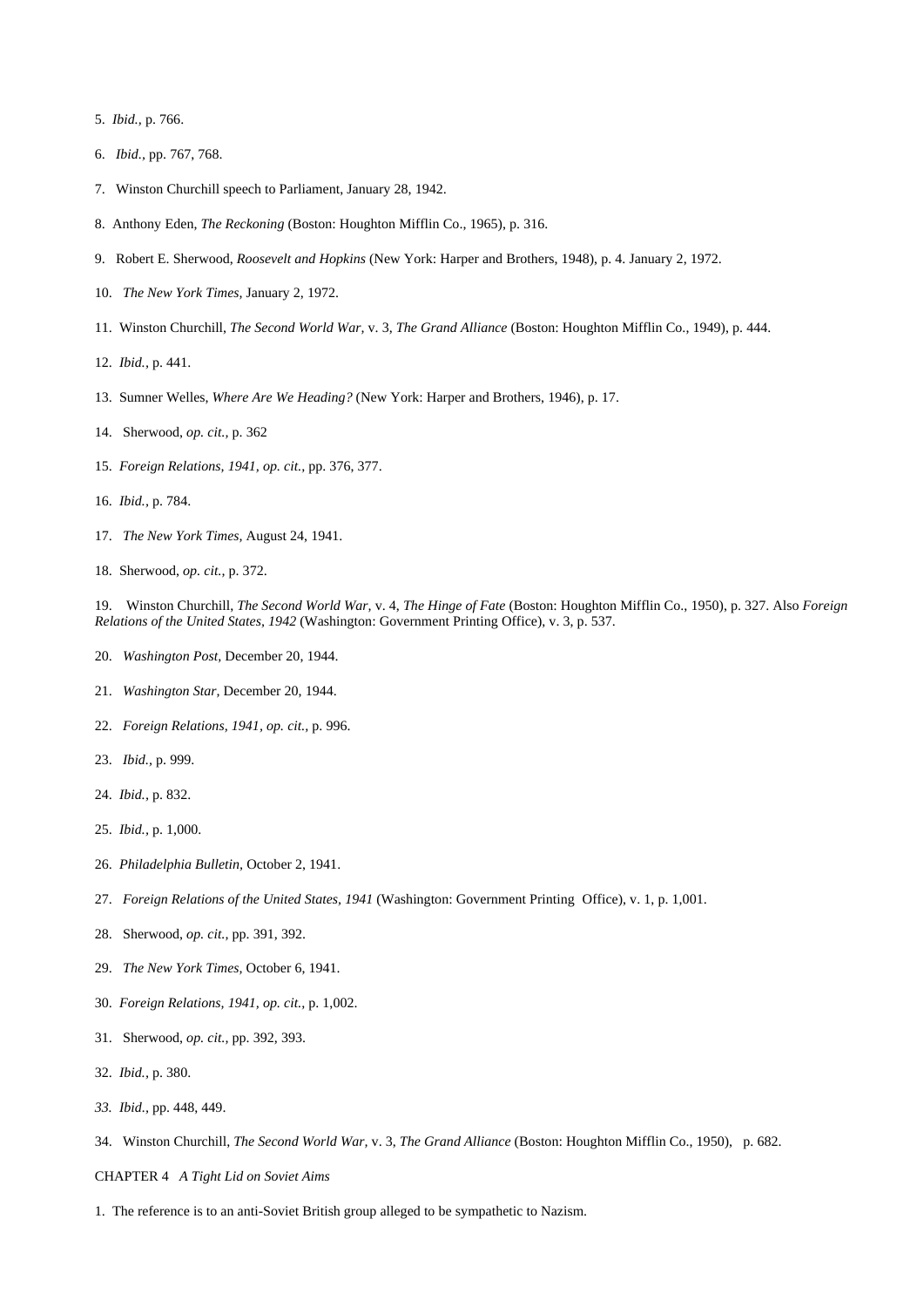- 2. *Foreign Relations of the United States, 1942,* (Washington: Government Printing Office), v. 3, pp. 506, 507.
- 3. *Foreign Relations of the United States, 1941,* (Washington: Government Printing Office), v. 1, p. 194.
- 4. *Foreign Relations, 1942, op. cit.,* pp. 511, 512.
- 5. Cordell Hull, *The Memoirs of Cordell Hull,* (New York: Macmillan Co., 1948), 1,166-69.
- 6. Robert E. Sherwood, *Roosevelt and Hopkins* (New York: Harper and Brothers, 1948), p. 362.
- 7. Winston Churchill, *The Second World War,* v. 3, *The Grand Alliance* (Boston: Houghton Mifflin Co., 1950), p. 441.
- 8. Winston Churchill, *The Second World War,* v. 4, *The Hinge of Fate* (Boston: Houghton Mifflin Co., 1950), p. 327.
- 9. *Foreign Relations, 1942, op. cit.,* p. 537.
- 10. Sherwood, *op. cit.,* p. 526.
- 11. *Foreign Relations, 1942, op. cit.,* p. 538.
- 12. *Ibid.,* pp. 538-40.
- 13. *Foreign Relations of the United States, 1942,* (Washington: Government Printing Office), v. 3, p. 569.
- 14. Hull, *op. cit.,* v. 2, p. 1,169.
- 15. *Foreign Relations, 1942, op. cit.,* pp. 435-37.
- 16. Letter from Rep. Martin Dies, in column of David Lawrence, *Washington Evening Star,* April 11, 1955.
- 17. *The New York Times,* March 30, 1942.
- 18. Staton testimony before the Senate Internal Security Subcommittee. See the *Washington Star,* March 2, 1954.
- 19. October 1, 1942, press conference.
- 20. *The New York Times*, November 9, 1942.

21. Two of the "four freedoms" enunciated during the period of the Russo-German alliance had not been mentioned in the charter, promulgated shortly after the beginning of a de facto Russo-American alliance. Religious freedom had been accepted by the Russians in the Declaration of the United Nations only after Roosevelt had urged upon them a specious interpretation of the phrase. Freedom of speech did not get in at all.

CHAPTER 5 *The Charter Secretly Abandoned*

- 1. *Foreign Relations of the United States, 1942,* v. 3, pp. 199, 200, and *Foreign Relations of the United States, 1943, v. 3,* pp. 319, 320.
- 2. Elliott Roosevelt, *As He Saw It* (New York: Harper and Brothers, 1948), p. 117.
- 3. Robert E. Sherwood, *Roosevelt and Hopkins* (New York: Harper and Brothers, 1948), p. 696.
- 4. Winston Churchill, *The Second World War,* v. 4, *The Hinge of Fate* (Boston: Houghton Mifflin Co., 1950), p. 686.
- 5. Hans Rothfels, *The German Opposition to Hitler* (Chicago: Henry Regnery, Company, 1962), pp. 133, 134.
- 6. Ronald C. D. Jasper, *George Bell, Bishop of Chichester,* (London: Oxford University Press, 1967), pp. 266-71.
- 7. J. F. C. Fuller, *The Second World War* (London: Eyre and Spottiswoods, 1948), pp. 355, 269.
- 8. *Washington Post,* January 28, 1943.
- 9. *The New York Times,* February 21, 1943.

10. *Foreign Relations of the United States, 1943,* (Washington: Government Printing Office), v. 3, pp. 13-15. Notes of Harry Hopkins, present at the conference.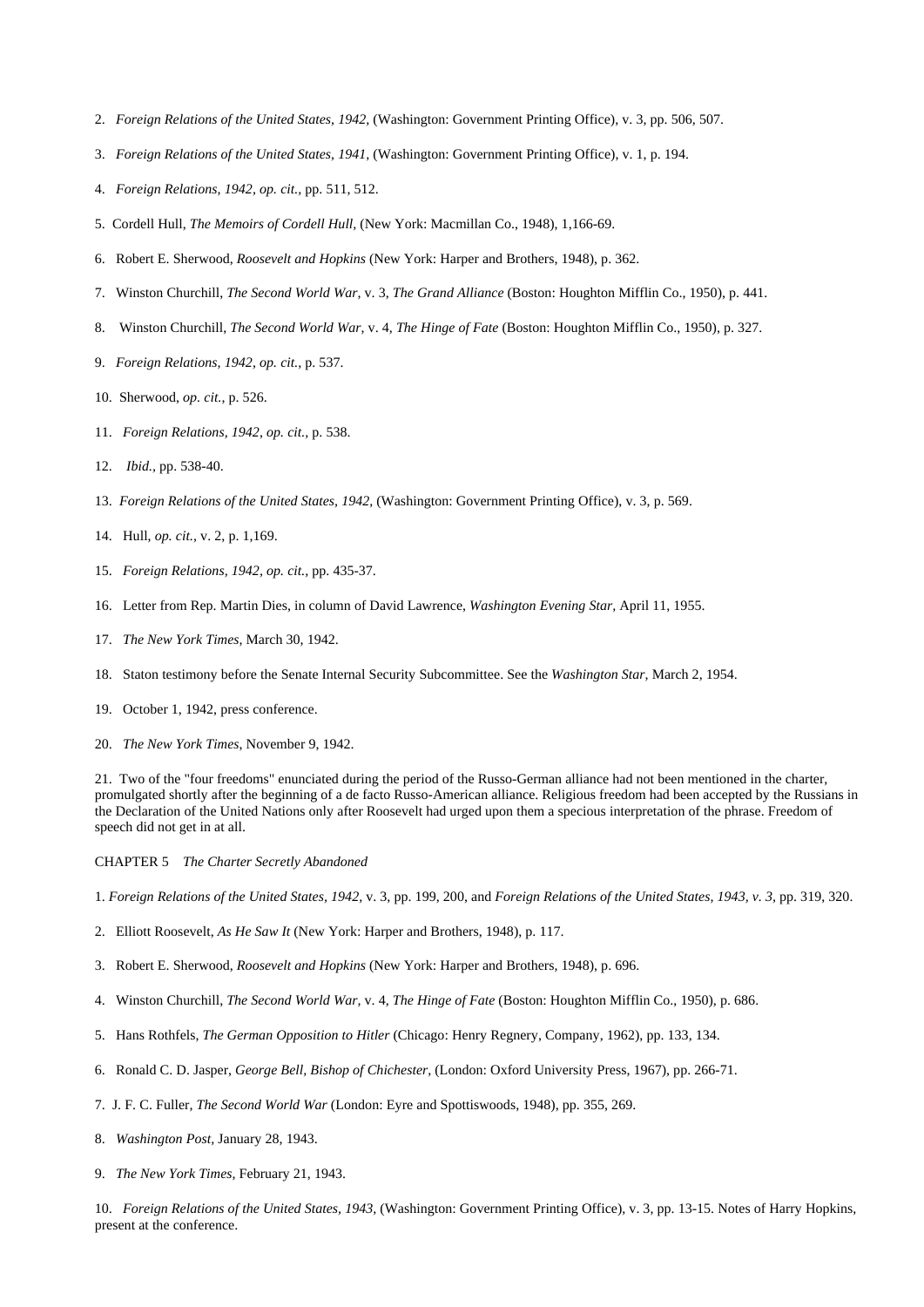11. *Washington Post,* March 19, 1943.

12. Published in June. Forty-eight percent of those responding, and 55 percent of those described as "well-informed," said yes. Those who believed Russia would try to bring about Communist governments in other European countries were 40 percent and 46 percent, respectively.

- 13. *Foreign Relations, 1943, op. cit.,* pp. 373-74.
- 14. *Foreign Relations, 1943, op. cit.,* pp. 431, 442.
- 15. *New York Herald-Tribune* and *The New York Times,* January 30, 1943.
- 16. *Foreign Relations of the United States, 1943,* (Washington: Government Printing Office), v. 3, pp. 501, 504.
- 17. *Ibid.,* v. 3, p. 510.
- 18. William H. Standley and Arthur A. Ageton, *Admiral Ambassador to Russia* (Chicago: Henry Regnery Co., 1955), p. 333.
- 19. "The Battle of Survival," *London Times Literary Supplement,* February 23, 1962.
- 20. United Press dispatch from Delaware, Ohio, March 8, 1943.
- 21. *Foreign Relations of the United States, 1943,* (Washington: Government Printing Office), v. 3, p. 364.
- CHAPTER 6 *Covering Up Soviet Atrocities*
- 1. *Time, July* 17, 1972.

2. *Interim Report* of the House of Representatives Select Committee to Conduct an Investigation and Study of the Facts, Evidence and Circumstances of the Katyn Forest Massacre, July 2, 1952. Hereafter referred to as the House Katyn Committee.

- 3. *Foreign Relations of the United States, 1942,* (Washington: Government Printing Office), v. 3, p. 1,104.
- 4. House Katyn Committee, *op. cit.,* p. 15.
- 5. *Foreign Relations, 1942, op. cit.,* p. 185.
- 6. *Final Report* of the House Katyn Committee, December 22, 1952.
- 7. Hearings before the House Katyn Committee, November 13, 1952, pp. 2,246-2,251.
- 8. Winston Churchill, *The Second World War,* v. 4, *The Hinge of Fate (Boston: Houghton Mifflin Co., 1950), p. 760.*
- *9. Foreign Relations of the United States, 1943,* (Washington: Government Printing Office), v. 3, p. 396.
- 10. Hearings before the House Katyn Committee, November 12, 1952, p. 2,072.

11. *Stalin's Correspondence with Churchill, Atlee, Roosevelt and Truman* (New York: E. P. Dutton and Co., 1958), p. 121. This is an English translation of an official publication of the Ministry of Foreign Affairs of the U.S.S.R.

- 12. *Foreign Relations, 1943, op.cit.,* p. 396.
- 13. *Time,* April 26, 1943.
- 14. *Newsweek,* April 26, 1943.
- 15. *Washington Post,* April 28, 1943.

16. A breakdown of their political affiliations and backgrounds was given by Stanislaw Mikolajczyk, prime minister of the Polish government, in *Collier's,* August 12, 1944.

- 17. *Atlanta Constitution,* April 30, 1943.
- 18. *Atlanta Journal,* April 28, 1943.
- 19. *The New York Times,* April 27, 1943.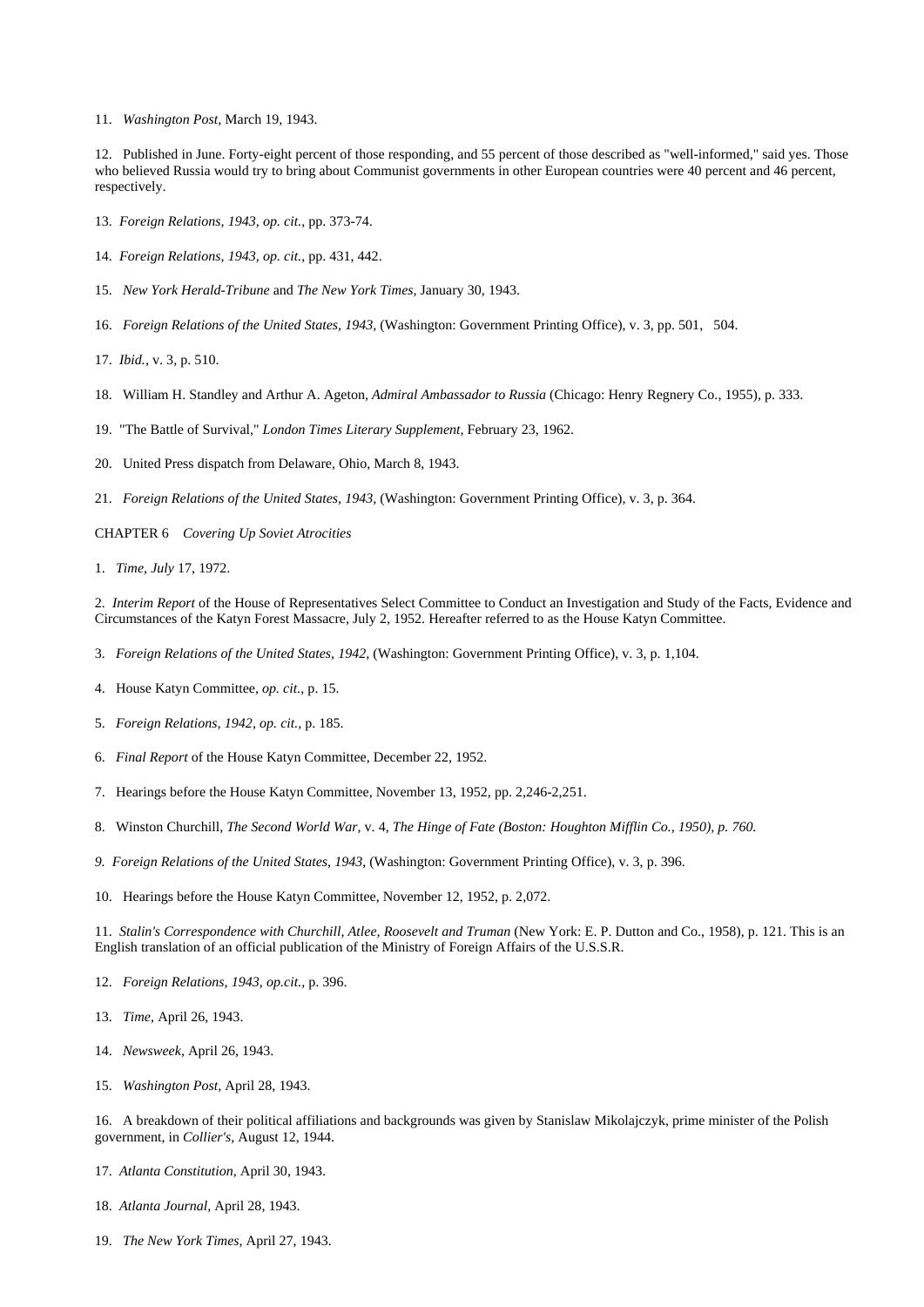- 20. *Ibid.,* May 1, 1943.
- 21. *Chicago Sun,* April 30, 1943.
- 22. *Washington Star,* April 30, 1943.
- 23. *Washington Post,* April 30, 1943.
- 24. *Ibid.,* April 25, 1943.
- 25. *Chicago Sun,* April 30, 1943.
- 26. *Final Report* of the House Katyn Committee, *op. cit.,* p. 9.
- 27. Hearings before the House Katyn Committee, November 12, 1952, p. 2,124.
- 28. *Final Report* of the House Katyn Committe, *op. cit.,* p. 5.
- 29. Hearings before the House Katyn Committee, November 13, 1952, p. 2,203.
- 30. *Washington Post,* July 6, 1952.
- 31. *Ibid.,* December 26, 1952.

CHAPTER 7 *On to Teheran*

- 1. *Washington Post,* April 29, 1943.
- 2. *The New York Times,* May 14, 1947.

3. House Committee on Un-American Activities, *Hearings Regarding Communist Infiltration of the Motion Picture Industry*  (Washington: Government Printing Office), October 20, 1947.

4. *Foreign Relations of the United States, Conferences at Cairo and Teheran, 1943, (Washington: Government Printing Office), pp. 3-*5.

5. *Harper's Magazine,* October 1943.

6. Winston Churchill, *The Second World War,* v. 5, *Closing the Ring* (Boston: Houghton Mifflin Co., 1951), p. 288.

7. *Morgenthau Diary,* Report of the Internal Security Subcommittee of the Senate Committee on the Judiciary (Washington U.S. Government Printing Office, 1967), p. 16.

8. Jan Ciechanowski, *Defeat In Victory* (New York: Doubleday and Co., 1947), pp. 229, 232.

9. *Ibid.,* pp. 235-37. Nowhere is there any indication in Hull's memoirs that he knew of the Roosevelt-Eden accord of the preceding March on this subject.

10. *Ibid.,* pp. 235, 236.

11. *The New York Times,* November 13, 1943.

CHAPTER 8 *Teheran*—*Secrecy Until the Election*

*I. Foreign Relations of the United States, Conferences at Cairo and Teheran, 1945, (Washington: Government Printing Office), pp.* 594, 595. Charles E. Bohlen minutes.

- 2. *Ibid.,* p. 594.
- 3. *Ibid.,* pp. 599, 604.
- 4. "How We Won the War and Lost the Peace," by William C. Bullitt, *Life,* August 30, 1948.

5. Frances Perkins, *The Roosevelt I Knew* (New York: Viking Press, 1946), p. 142.

6. *Ibid.,* p. 83.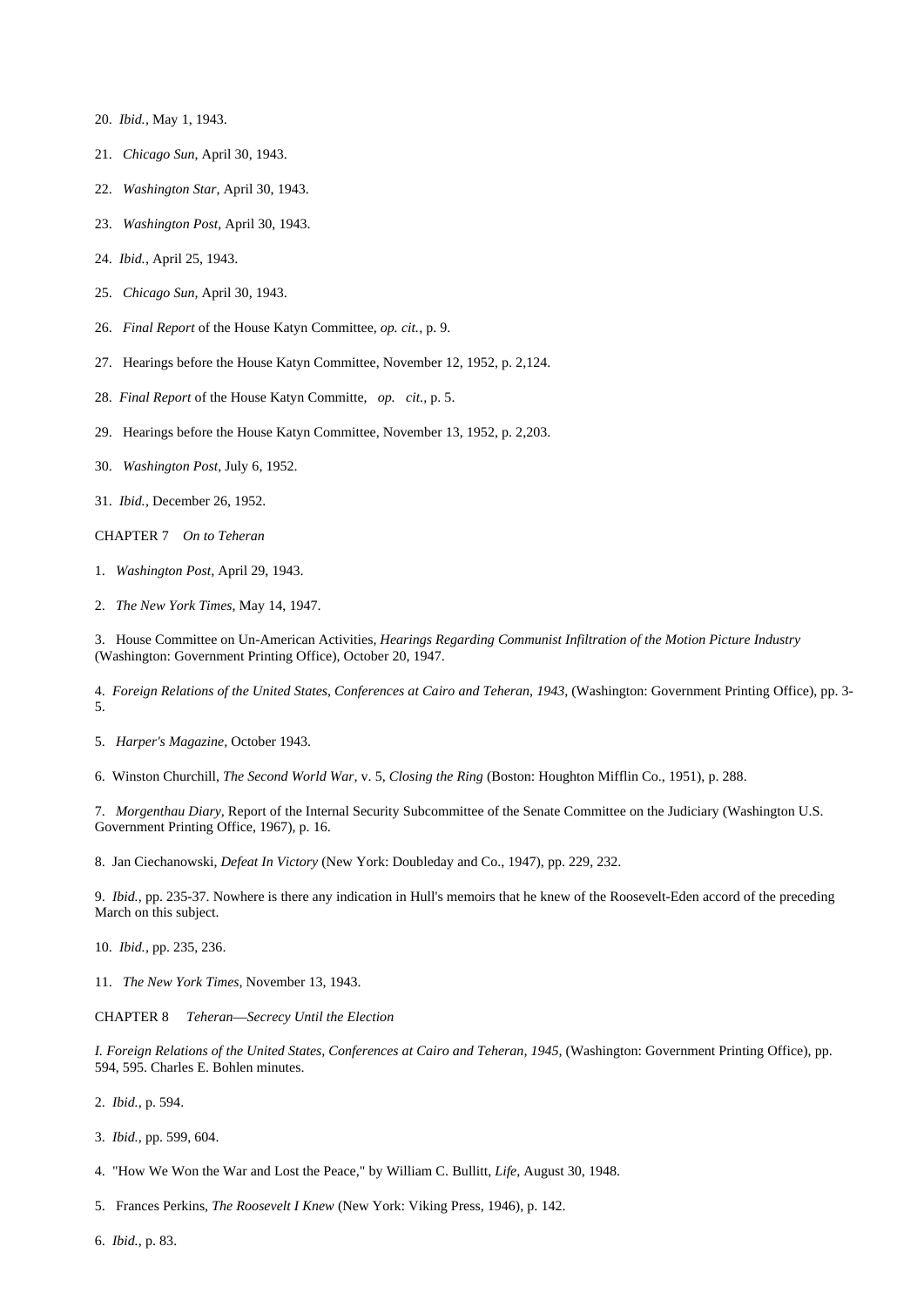- 7. *Ibid.,* p. 84.
- 8. Elliott Roosevelt, *As He Saw It* (New York: Duell, Sloan and Pearce, 1945), pp. 183, 207.
- 9. *The New York Times Magazine,* January 2, 1944.
- 10. Edwin E. James, in *The New York Times,* February 27, 1944.
- 11. Rep. Fred Bradley, Michigan.
- 12. *The New York Times,* March 9, 1944.
- 13. Cordell Hull, *The Memoirs of Cordell Hull* (New York: Macmillan Co., 1948), v *2,* p. 1,110.
- 14. *The New York Times,* March 23, 1944.
- 15. *Ibid.,* March 25, 1944.
- 16. *Ibid.,* April 5, 1944.
- 17. *The New York Times,* March 28, 1944.
- 18. *Saturday Evening Post,* May 13 and May 20, 1944.
- 19. *The New York Times,* January 14, 1944.
- 20. Winston Churchill, *The Second World War,* v. 6, *Triumph and Tragedy* (Boston: Houghton Mifflin Co., 1953), pp. 73, 227.
- 21. *Life,* August 7, 1944
- 22. *Newsweek,* October 16, 1944.
- 23. Walter Millis, ed., with the collaboration of E.S. Duffield, *The Forrestal Diaries* (New York: Viking Press, 1951), p. 14.
- 24. Arthur Bliss Lane, / *Saw Poland Betrayed* (New York: Bobbs Merrill, 1948), p. 61.
- 25. *The New York Times,* October 29, 1944.
- 26. Churchill, *op. cit.,* pp. 241, 242.
- 27. Sumner Welles, *Where Are We Heading?* (New York: Harper and Brothers, 1946), pp. 9, 16.
- 28. Winston Churchill, *The Second World War,* v. 4, *The Hinge of Fate* (Boston: Houghton Mifflin Co., 1950), p. 890.
- 29. *The New York Times,* December 31, 1944, p. 18.
- CHAPTER 9 *The Deceptions of Yalta*
- 1. Winston Churchill, *The Second World War,* v. 6, *Triumph and Tragedy* (Boston: Houghton Mifflin Co., 1953), p. 341.
- 2. James F. Byrnes, *Speaking Frankly* (New York: Harper and Brothers, 1947), p. 24.
- 3. *Time,* January 8, 1945.
- 4. Edgar Ansel Mowrer, in *Time,* January 8, 1945.
- 5. Edwin L. James, in *The New York Times,* February 3, 1945.

6. *Foreign Relations of the United States, Conferences at Malta and Yalta* (Washington: Government Printing Office), pp. 177, 193, 196, 622, 632, 983.

7. Roosevelt's solution had been a "compromise" which followed the Soviet formula so closely that Stalin approved it virtually without change.

8. Byrnes, *op. cit.,* p. 43.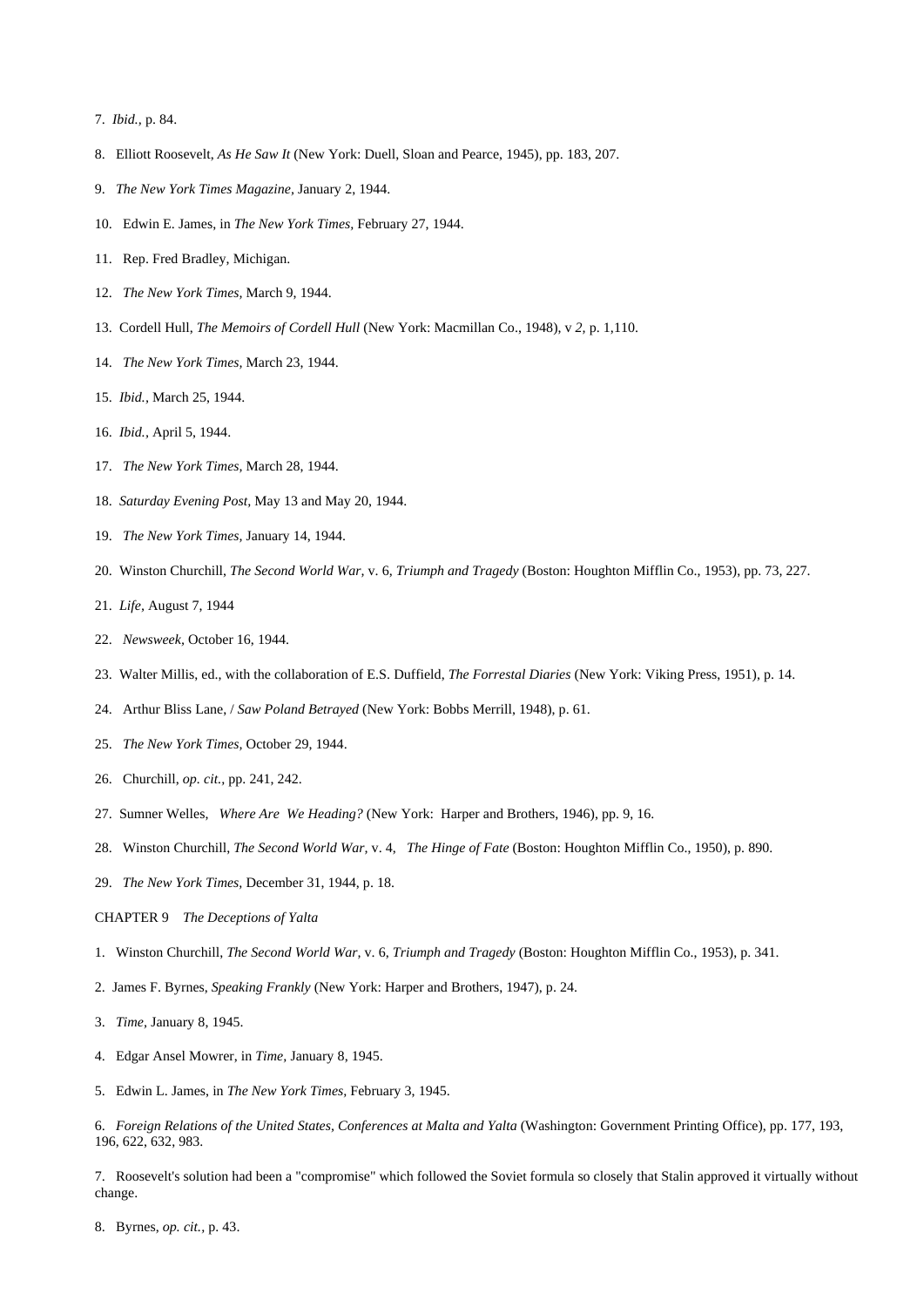9. These "peace-loving" nations were defined at Yalta as those which entered the war on the side of the Allies by March 15. Among the nations excluded thereby were Switzerland and Sweden.

- 10. *Foreign Relations, op. cit.,* p. 677.
- 11. *The New York Times,* March 3, 1945.
- 12. Samuel I. Rosenmann, editor, *The Public Papers and Addresses of Franklin D. Roosevelt* (New York: Random House, 1938-50)
- 13. *Time,* March 3, 1945.
- 14. Anthony Eden, *The Reckoning* (Boston: Houghton Mifflin Co., 1965), p. 604.
- 15. Churchill, *op. cit.,* p. 424.

16. The White House statement, according to the minutes of the conference, was not factually correct; when the conferees in formal session had agreed on three votes for Russia, there was no bargain, and nothing was said about three votes for the United States. Later urged by Byrnes, Roosevelt had asked for and obtained Stalin's acquiescence to additional votes for the United States. The concession to Russia . had been made originally without any quid pro quo. The United States later dropped its claim.

- 17. Eden, *op. cit.,* p. 609.
- 18. Arthur Bliss Lane, / *Saw Poland Betrayed* (New York: Bobbs Merrill, 1948), p. 117.
- 19. Stanislaw Mikolajczyk, *The Rape of Poland* (New York: McGraw-Hill, 1948), pp. 161-242.

**CHAPTER** 10 *The Build-up*

- I. *Saturday Review of Literature,* May 24, 1941.
- 2. *The New York Times,* January 3, 1943.
- 3. *Saturday Review of Literature,* September 23, 1944.

4. Sir Robert Vansittart, *Black Record, Germans Past and Present* (Toronto: Musson Book Co., 1941). Vansittart's description of German air practices approximated the actual instructions to British and American air forces in the destruction of Dresden and nearby cities—instructions that were carried out. See chapter 15.

5. Elliott Roosevelt, *Franklin D. Roosevelt, His Personal Letters,,* v. 3 (New York: Duell, Sloan and Pearce, 1950), p. 1, 234.

- 6. Winston S.Churchill, *Great Contemporaries* (New York: G. P. Putnam's Sons, 1937), pp. 226, 227, 231.
- 7. *Washington Star,* January 11, 1943.

8. *The New York Times,* January 30, 1943. (In April 1942, a *Des Moines Register* poll had indicated that 57 percent of Iowans were willing to use gas on military objectives, and 36 percent would use it without such qualification if it would save American lives.)

- 9. *The New York Times,* January 3, 1943.
- 10. "America's Town Meeting of the Air" (Blue Network), January 31, 1943.
- 11. *Ibid.,* May 13, 1943.
- 12. Frederick Lewis Allen, *Only Yesterday* (New York: Harper and Brothers, 1939), p. 321.
- 13. *The New York Times Book Review,* March 21, 1943.
- 14. *Observer,* London, August 23, 1964.
- 15. *This Week,* in the *New York Herald-Tribune,* February 6, 1944.
- 16. *The New York Times,* March 12, 1944.
- 17. *Washington Post,* March 6, 1944.
- 18. *St. Louis Post-Dispatch,* March 10, 1944.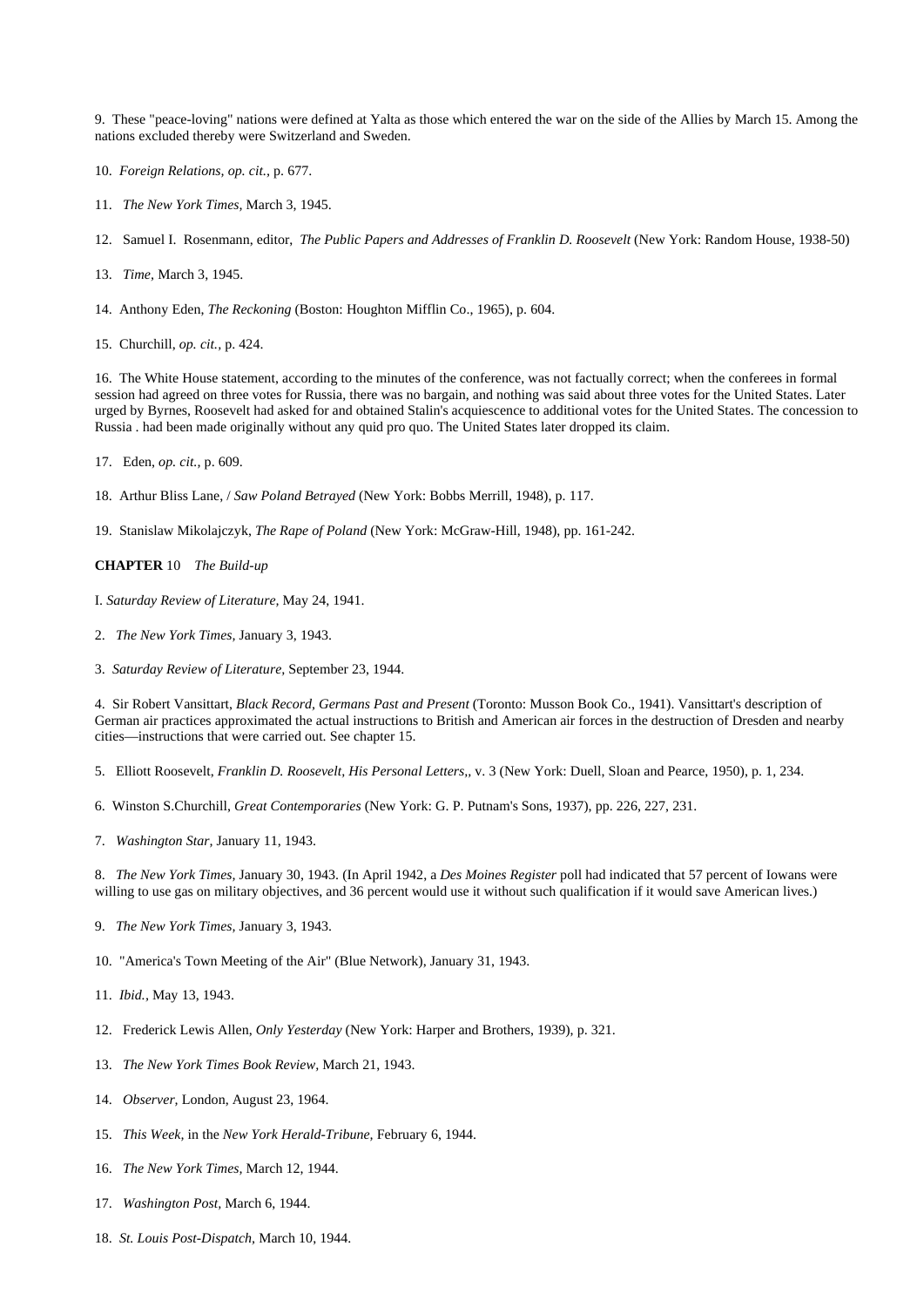- 19. *Philadelphia Inquirer,* May 9, 1944.
- 20. *Reader's Digest,* February 1944.
- 21. Max Immanuel, in *Barron's,* April 10, 1944.
- 22. *Washington Star* and other newspapers, June 6, 1944.
- 23. *Philadelphia Record,* May 7, 1944.
- 24. "America's Town Meeting of the Air" (Blue Network), February 10, 1944.
- 25. "Family Hour" (Columbia Broadcasting Corp.), June 11, 1944.
- 26. *The New York Times,* June 10, 1944.
- 27. *Ibid.,* July 20, 1944.
- 28. *Ibid.,* August 9, 1944.
- 29. *New York Herald-Tribune,* August 9, 1944.
- 30. *Washington Post,* September 15, 1944.
- 31. Sumner Welles, *The Time for Decision* (New York; Harper and Brothers, 1944), pp. 336, 342, 343, 345, 346.
- 32. *The New York Times,* July 19, 1944.
- 33. *Washington Post,* July 20, 1944.
- 34. *Ibid.,* September 5, 1944.
- 35. "American Forum of the Air" (Red Network), September 9, 1942.
- 36. *The New York Times,* November 24, 1943.
- 37. *Washington Star,* November 10, 1944.
- 38. *Harper's Magazine,* April 1944.

39. *Education and the People's Peace* (Washington: National Education Association and American Association of School Administrators, April 1944).

40. United Press dispatch, in *The New York Times,* October 11, 1944.

## **CHAPTER** 11 *The Writers War Board*

1. The material here presented about the Writers War Board is taken chiefly from the board minutes and publications. The board minutes, now in the Library of Congress, were kept secret for some years after the war because of an expressed fear of "witch hunters."

2. *The New York Times,* January 24, 1943.

## **CHAPTER 12** *Vindictiveness Becomes Policy*

1. *Washington Times Herald,* May 1, 1944.

2. *Interlocking Subversion in Government Departments, Part 16*, Report of the Internal Security Subcommittee of the Senate Committee on the Judiciary (Washington: U. S. Government Printing Office, November 27, 1953). The concentration of Communist agents and sympathizers in the Treasury Department is told in detail in *Morgenthau Diary,* a Report of the Judiciary (Washington: Government Printing Office, 1967). White, although apparently not an actual party member, was the center of a conspiratorial Communist group, according to the report. In 1948 he was found dead from a dose of sleeping pills a few days after denying participation in Communist activities before the House Committee on Un-American Activities. Five members of the Treasury group took the Fifth Amendment when questioned on Communist activities by congressional investigators. Col. Bernard Bernstein, Morgenthau's personal representative on the U. S. Control Council in London, was identified by the subcommittee as a strong supporter of pro-Communist causes. Lauchlin Currie, White House assistant and formerly on the Treasury staff, who cooperated with the group, fled the country after testifying before the House Committee on Un-American Activities.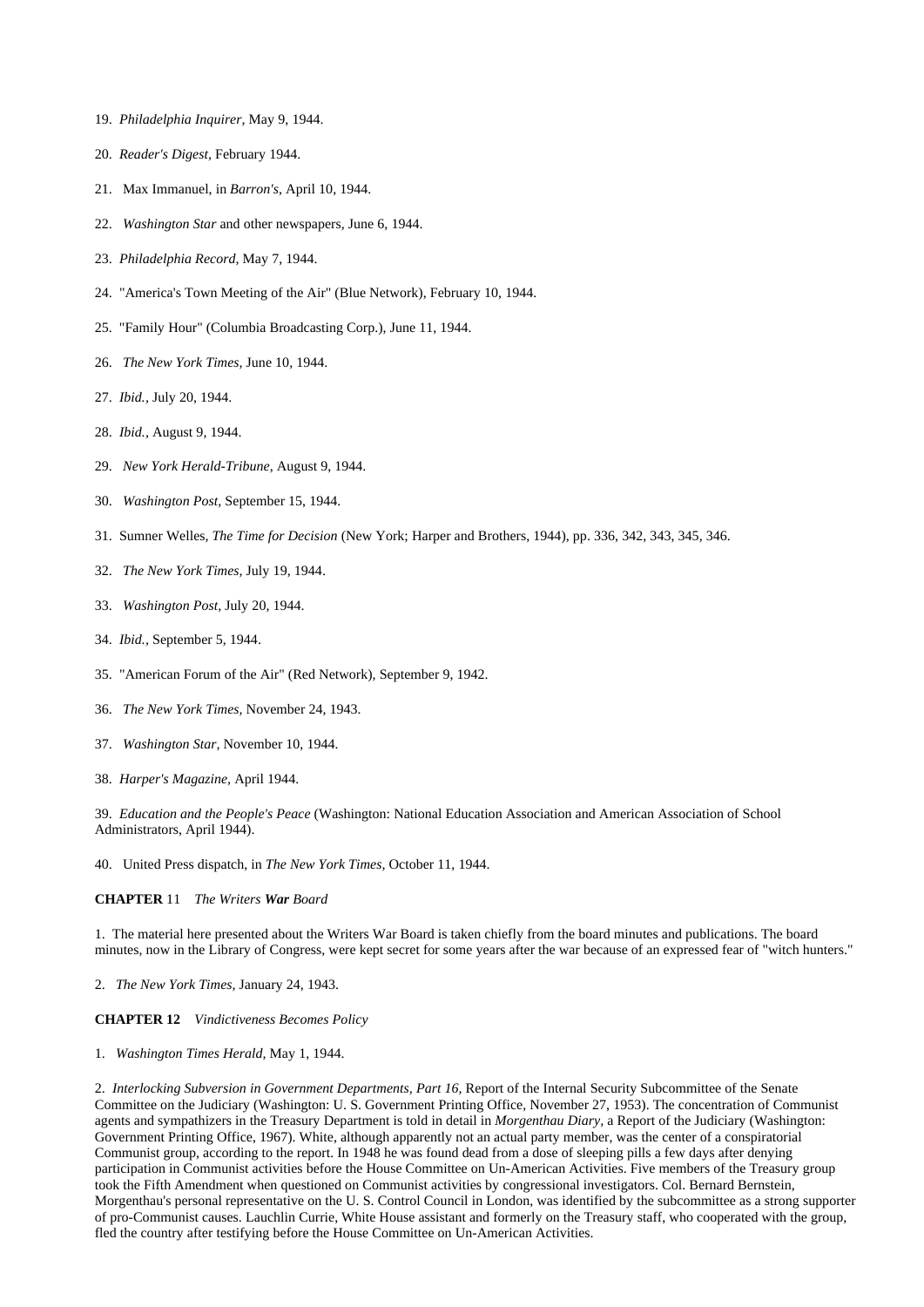- 3. *Morgenthau Diary, ibid.,* p. 12.
- 4. *Ibid.,* p. 15.
- 5. Cordell Hull, *The Memoirs of Cordell Hull* (New York: Macmillan Co., 1948), v. 2, p. 1,603.
- 6. *Morgenthau Diary, op. cit.,* p. 35.
- 7. Henry L. Stimson and McGeorge Bundy, *On Active Service in Peace and War* (New York: Harper and Brothers, 1947), pp. 580, 581.
- 8. Henry Morgenthau, Jr., in the*New York Post,* November 28, 1947.
- 9. *Morgenthau Diary, op. cit.,* p. 26.
- 10. *Ibid.,* p. 34.
- 11. Walter Millis, ed., with the collaboration of E. S. Duffield, *The Forrestal Diaries,* (New York: Viking Press, 1951 ), p. 11.
- 12. *The New York Times,* September 23, 1944.
- 13. *Morgenthau Diary, op. cit.,* p. 78.
- 14. *Ibid.,* p. 78.
- 15. *Ibid.,* p. 59.
- 16. "America's Town Meeting of the Air" (Blue Network), October 5, 1944.
- 17. Raymond Daniel, in *The New York Times,* September 24, 1944.
- 18. Paul Winkler, in the *Washington Post,* December 2, 1944.
- 19. *Washington Post,* December 14, 1944.
- 20. "America's Town Meeting of the Air" (Blue Network), December 28, 1944.
- 21. *Washington Post,* November 12, 1944.
- 22. "America's Town Meeting of the Air" (Blue Network), December 28, 1944.
- 23. *The New York Times,* November 13, 1944.
- 24. Capt. Harry C. Butcher, *My Three Years With Eisenhower,* (New York: Simon and Schuster, 1946), p. 518.
- 25. *Morgenthau Diary, op. cit.,* p. 656.
- 26. James F. Byrnes, *Speaking Frankly* (New York: Harper and Brothers, 1947), p. 181.
- 27. Capt. B. H. Liddell Hart, *The Other Side of the Hill* (London: Cassell and Co., 1948), p. 304.
- 28. *Newsweek* March 26, 1945.
- 29. *New York World-Telegram,* September 6, 1944.
- 31. *The New York Times,* January 2, 1945.
- 30. *Washington Post,* November 27, 1944.
- 32. *Christian Science Monitor,* December 12, 1944.
- 33. Edwin L. James, in *The New York Times,* February 11, 1945.
- CHAPTER 13 *The War Ends, But Not the Frenzy*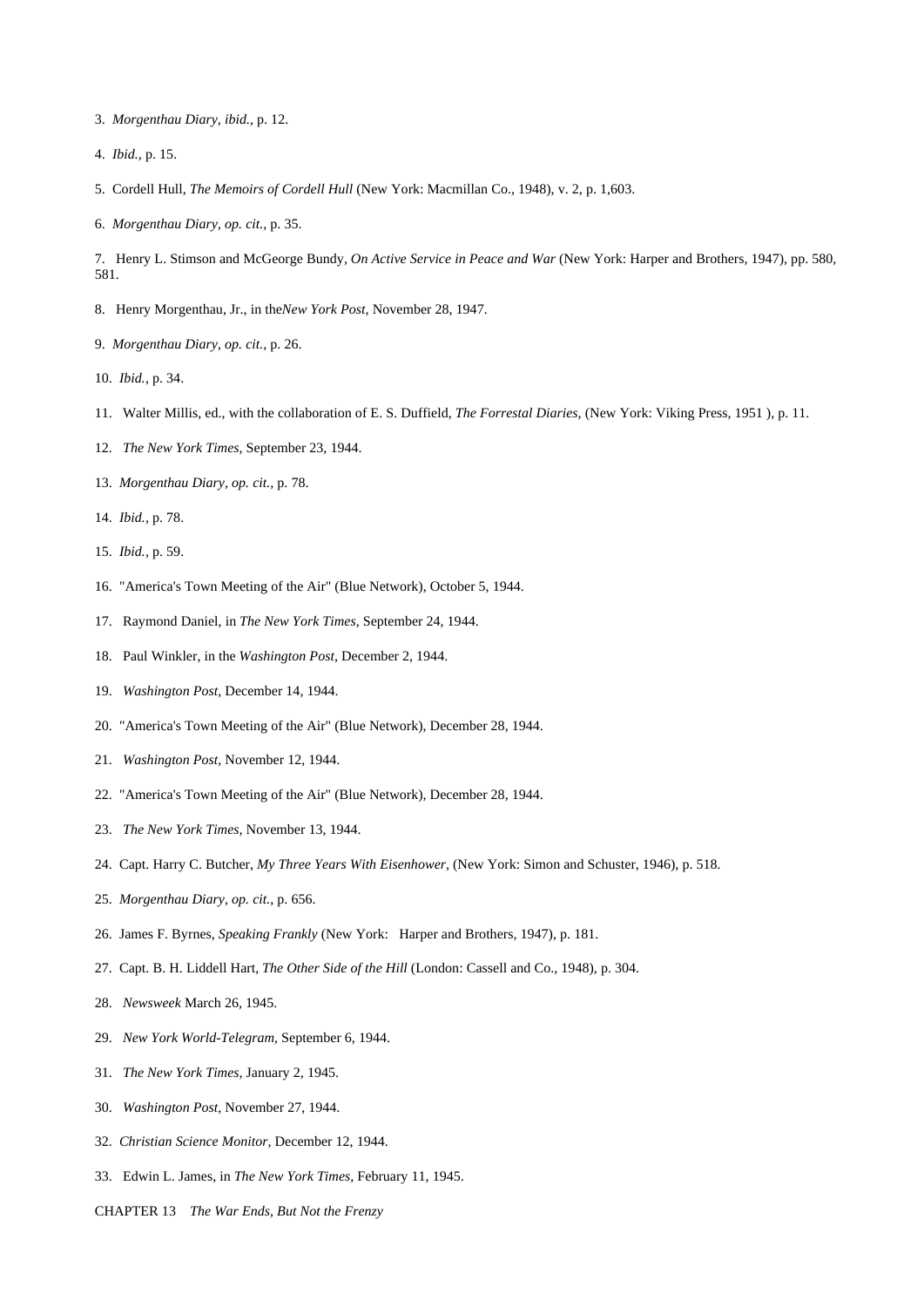- 1. *The Observer,* London, January 26, 1964.
- 2. *The New York Times,* May 23, 1945.
- 3. *Variety,* May 26, 1945.
- 4. Robert Murphy, *Diplomat Among Warriors* (New York: Doubleday and
- Co., 1964), p. 294.
- 5. *Time,* May 21, 1945.
- 6. *United States News,* May 18 and June 22, 1945.
- 7. *The New York Times,* June 22, 1945.
- 8. *Ibid.,* June 23, 1945.
- 9. *Ibid.,* July 22, 1945.
- 10. *Washington Post,* September 5, 1945.
- 11. *The New York Times,* December 30, 1945.
- CHAPTER 14 *Occupation as Revenge*
- 1. Robert Murphy, *Diplomat Among Warriors,* (New York: Doubleday and Co., 1964), p. 251.
- 2. *Time,* August 26, 1945.

3. C. I. Hovland, A. A. Lumsdaine, and F. D. Sheffield, *Experiments on Mass Communications* (Princeton, N. J.: Princeton University Press, 1949), pp. 23-59.

4. *The New York Times,* September 28, 1945.

CHAPTER 15 *The Long Route to Sanity*

- 1. Robert Murphy, *Diplomat Among Warriors,* (New York: Doubleday and Co., 1964), p. 294.
- 2. *Time,* October 22, 1945.
- 3. Letter to the *Washington Post,* March 29, 1946.
- 4. *Washington Daily News,* March 27, 1946.
- 5. John Dos Passos, in *Life,* March 11, 1946.

6. *The New York Times,* March 19, 1946. With the exception of a demand for control of the Dardanelles and a free hand in adjacent lands, what Stalin actually got in cooperation with the West was approximately what Hitler had refused him.

- 7. *Ibid.,* August 7, 1946.
- 8. *Ibid.,* October 6, 1946.
- 9. *Ibid.,* December 4, 1946.
- 10. *Ibid.,* February 13, 1947.
- 11. Eugene Davidson, *The Death and Life of Germany* (New York: Knopf, 1959), p. 158.
- 12. *The New York Times,* April 15, 1947.
- 13. *Wall Street Journal,* March 11, 1947.
- 14. Alfred Friendly, in the *Washington Post,* September 12, 1947.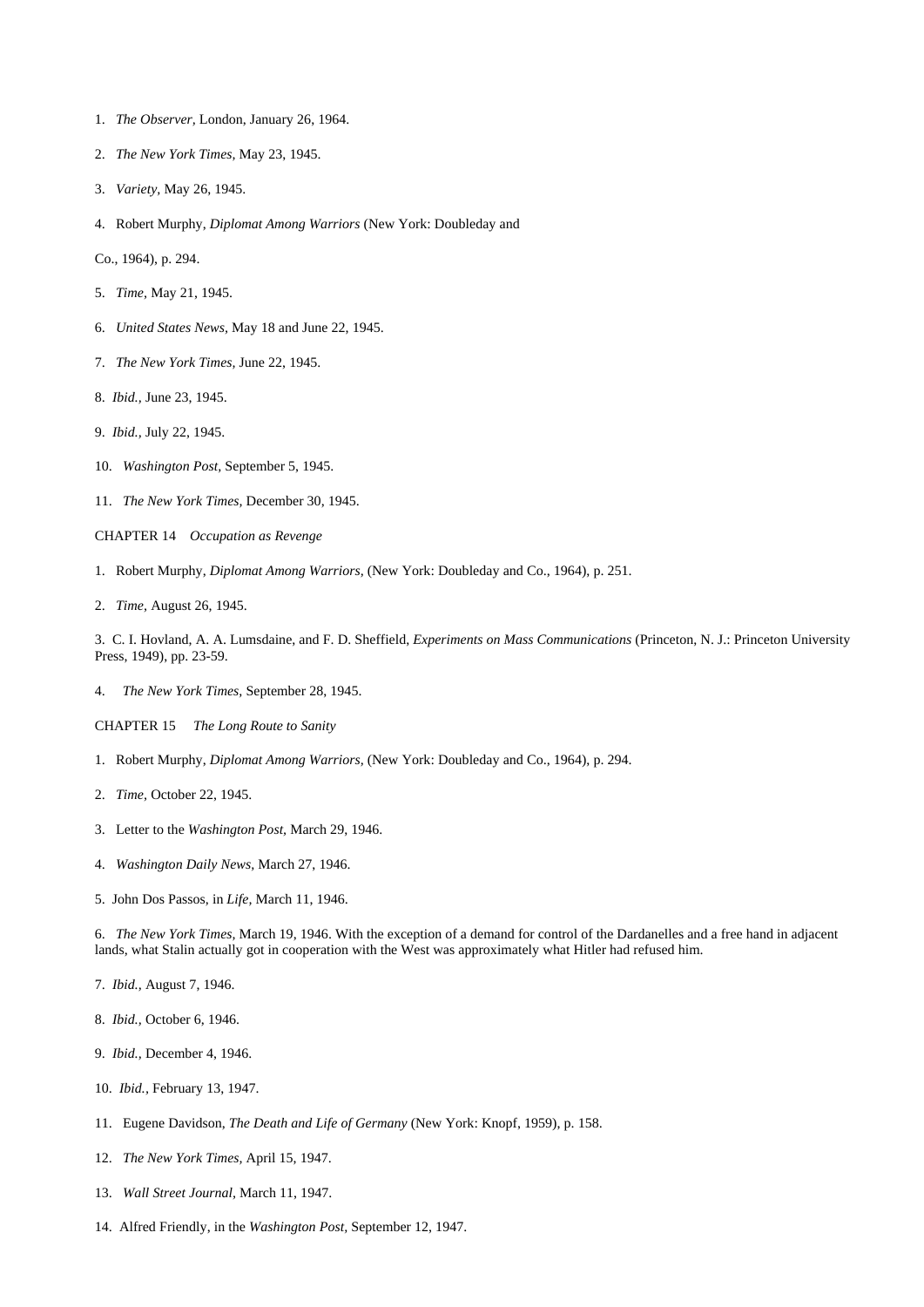- 15. *Washington Post,* September 14, 1947.
- 16. *The New York Times,* October 1, 1947.
- 17. Melvin J. Lasky, *The New Leader,* September 21, 1946.
- 18. Associated Press dispatch from Frankfort, Germany, December 14, 1947.
- 19. The New York Times, December 15, 1947.
- 20. *Ibid.,* October 14, 1947.
- 21. *Ibid.,* March 7, 1947.
- 22. "America's Town Meeting of the Air" (Blue Network), March 6, 1947.
- 23. *The New York Times,* September 7, 1947.
- 24. *Washington Post,* September 10, 1947.
- 25. *The New York Times Magazine,* December 14, 1947.
- 26. *New York Herald-Tribune,* February 24, 1948.
- 27. Walter Millis, ed., with the collaboration of E. S. Duffield, *The Forrestal Diaries,* (New York: Viking Press, 1951), p. 387.
- 28. *The New York Times,* February 14, 1949.
- 29. *Ibid.,* March 24, 1949.
- 30. *Ibid.,* March 10, 1949.
- 31. *Newsweek,* January 29, 1951.
- 32. *The New York Times,* January 21, 1951.
- 33. *Newsweek,* January 29, 1951.
- 34. Murphy, *op. cit.,* p. 255.
- 35. *The New York Times,* January 24, 1951.
- 36. *Newsweek,* November 3, 1958.
- CHAPTER 16 *Bombing Myths and Facts*
- 1. J. M. Spaight, *Bombing Vindicated* (London: Bles, 1944), pp. 74, 68.
- 2. *Ibid.,* p. 39.
- 3. *Ibid.,* p. 60.
- 4. Sir Arthur Harris, *Bomber Offensive* (London: Collins, 1947), p. 86.
- 5. Martin Gilbert, in the *Sunday Times Magazine,* London, September 6, 1964.

6. Denis Richards and Hilary St. G. Saunders, *The Royal Air Force, 1939-1945* v. 1, (London: Her Majesty's Stationery Office, 1953), pp. 36, 37, 42, 67.

7. Martin Gilbert, in the *Sunday Times Magazine,* London, September 6, 1964.

8. Sir Charles Webster and Noble Frankland, *The Strategic Air Offensive Against Germany, 1939-1945,* v. 1 (London: Her Majesty's Stationery Office, 1961), p. 144. When the phrase "British official historians" is used, it refers to this work. The Royal Air Force history, previously quoted, also official, is more limited in scope.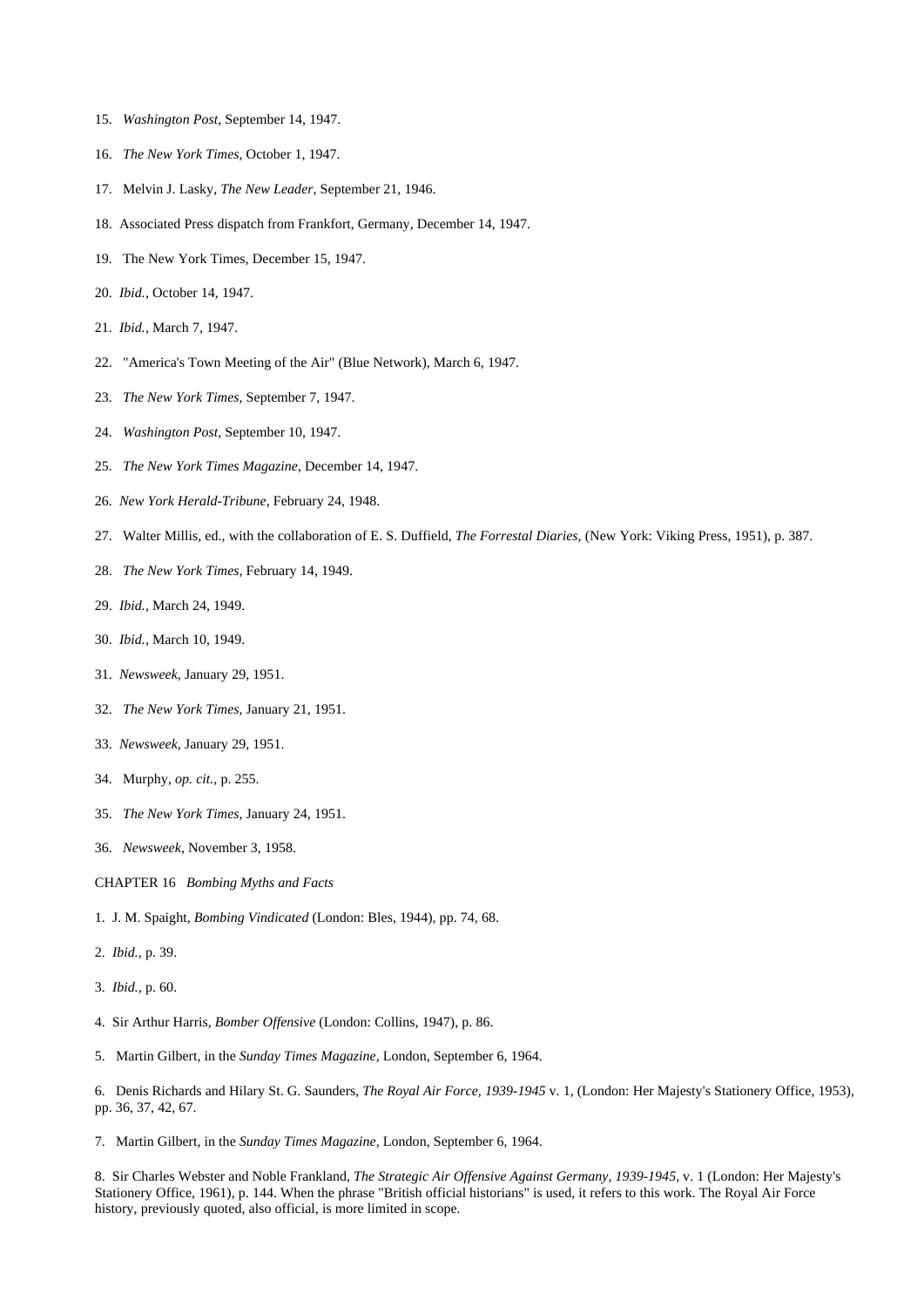- 9. Air Marshal Sir Robert Saundby, *Air Bombardment* (London: Chatto and Windus, 1961), p. 111.
- 10. Webster and Frankland, *op. cit.,* v. 1, p. 136.

11. Capt. Sir B. H. Liddell Hart, *Defence of the West* (New York: William Morrow & Co., 1950), p. 318. Capt. Liddell Hart, held by many to be the world's leading military expert, was knighted for his services to England during the war and before. He served as historical adviser to the British Broadcasting Corporation for its serially televised portrayal of World War II.

12. Spaight, *op. cit.,* p. 43.

- 13. J. F. C. Fuller, *The Second World War* (New York: Duell, Sloan and Pearce, 1954), p. 222.
- 14. Richards and Saunders, *op. cit.,* v. 1, p. 122.
- 15. Webster and Frankland, *op. cit.,* v. 1, p. 148.
- 16. B. H. Liddell Hart, *Encyclopaedia Britannica,* 1963 edition, v. 23, p. 791-K.
- 17. Richards and Saunders, *op. cit.,* v. 1, p. 178.
- 18. B. H. Liddell Hart, *History of the Second World War* (New York: G. P. Putnam's Sons, 1971), pp. 192, 594.
- 19. Saundby, *op. cit.,* pp. 104, 105.
- 20. *Ibid.,* p. 104.
- 21. Spaight, *op. cit.,* pp. 73, 74.
- 22. Liddell Hart, *Defence of the West, op. cit.,* p. 318.
- 23. Richards and Saunders, *op. cit.,* v. 1, p. 378.
- 24. Webster and Frankland, *op. cit.,* v. 1, pp. 161, 162.
- 25. *Ibid.,* v. 1, pp. 178, 185.
- 26. Richards and Saunders, *op. cit.,* v. 1, p. 377.

27. Webster and Frankland, *op. cit.,* v. 1, pp. 323, 324. The British official historians report that in the 1943 attacks on Berlin, "the difficulty was to find the industrial areas or workers quarters in so large an area."

- 28. *Ibid.,* v. 3, p. 115.
- 29. Harris, *op. cit.,* p. 105.
- 30. Webster and Frankland, *op. cit.,* v. 2, p. 121 and v. 1, pp. 324, 391.
- 31. Richards and Saunders, *op. cit.,* v. 1, p. 128.
- 32. Webster and Frankland, *op. cit.,* v. 1, pp. 393, 394.
- 33. Richards and Saunders, *op. cit.,* v. 1, p. 211.
- 34. Harris, *op. cit.,* p. 87.
- 35. *Ibid.,* p. 147.
- 36. Webster and Frankland, *op. cit.,* v. 3, p. 116.
- 37. *Ibid.,* v. 3, p. 116.

38. Wesley Frank Craven and James Lea Cate, editors, *The Army Air Forces in World War II,* United States Air Force Historical Division (Chicago: University of Chicago Press, 1951), v. 3, p. 13.

39. *Ibid.,* v. 3, p. 20.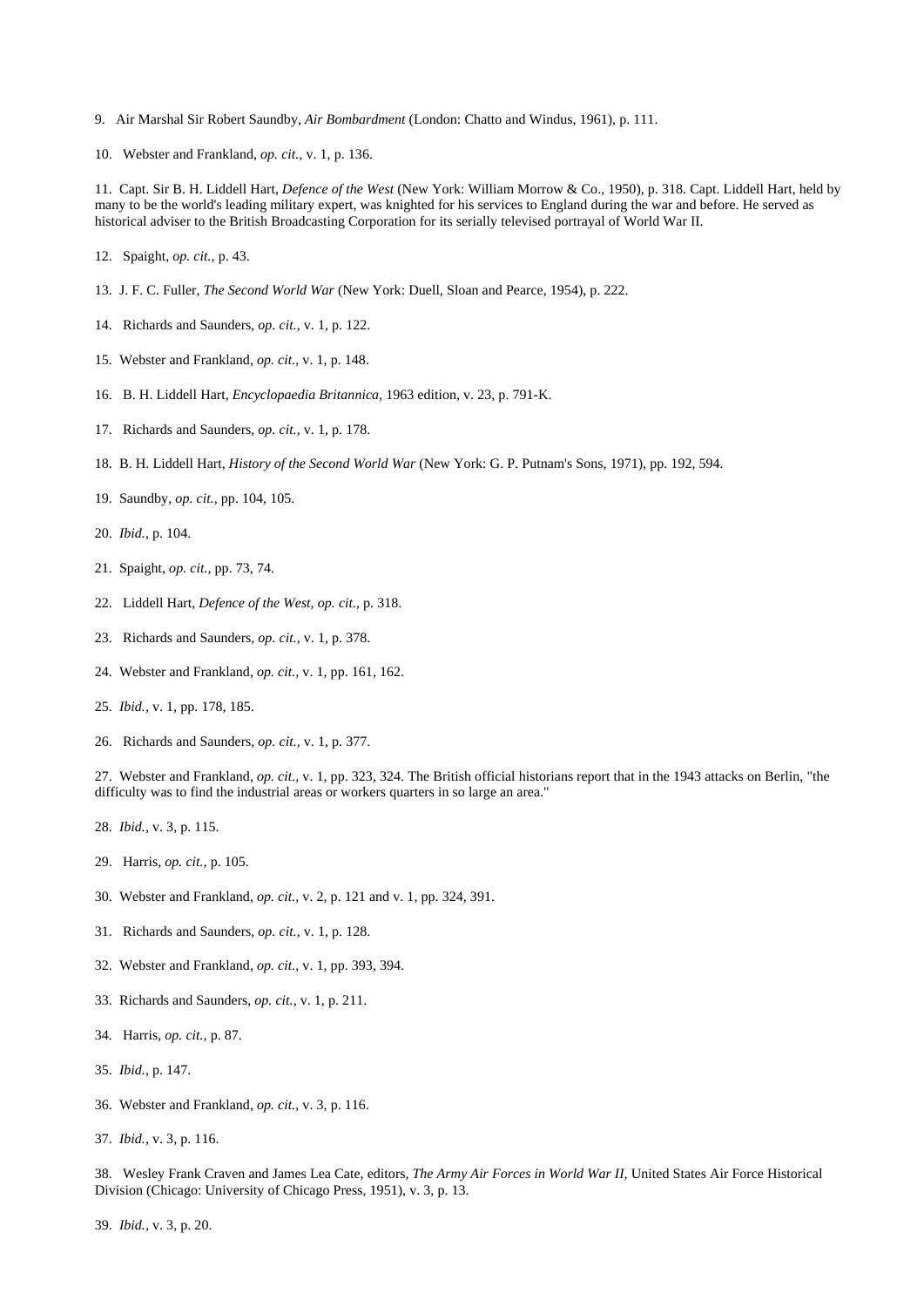40. *Ibid.,* v. 2, p. 727.

- 41. Harris, *op. cit.,* p. 187.
- 42. Craven and Cate, *op. cit.,* v. 3, p. 51.
- 43. *Ibid.,* v. 3, p. 36.
- 44. *Ibid.,* v. 3, p. 58.
- 45. *The New York Times,* March 6, 1944.
- 46. *Chattanooga News-Free Press,* July 13, 1944.
- 47. H. D. Ziman, "Bombed by the RAF," in the *Daily Telegraph and Morning Post,* London, October 27, 1961.
- 48. Webster and Frankland, *op. cit.,* v. 3, p. 103.

49. Craven and Cate, *op. cit.,* v. 3, p. 725. General Marshall, from the start, apparently had no qualms about air warfare directed at civilian populations. As early as November 1941, at an off-the-record press conference, he said that if war with Japan came, bombers would be dispatched immediately to set the cities of Japan on fire. "There won't be any hesitation about bombing civilians." As quoted by Robert Sherrod, / *Can Tell It Now* (New York: E. P. Dutton and Co., 1964), p. 42.

- 50. *Ibid.,* p. 725.
- 51. *Newsweek,* January 5, 1959.
- 52. Craven and Cate, *op. cit.,* v. 3, p. 726.
- 53. Foreword by Sir Robert Saundby to David Irving, *The Destruction of Dresden* (London: William Kimber, 1963).

54. Irving, *op, cit.,* pp. 152, 180, 181. The author of this comprehensive and painstaking work has drawn on official records, numerous personal accounts by residents of Dresden, members of the air forces who took part in the attack, and others. Its authoritativeness is vouched for in a foreword by British Air Marshal Sir Robert Saundby.

55. *Ibid.,* p. 71.

- 56. Craven and Cate, *op. cit.,* v. 3, p. 731. and footnote 84.
- 57. *Ibid.,* v. 3, p. 727.
- 58. Irving, *op. cit.,* p. 155.
- 59. Craven and Cate, *op. cit., v.* 3, pp. 724, 725.
- 60. *Foreign Relations of the United States, Conferences at Malta and Yalta* (Washington: Government Printing Office, 1955), p. 583.
- 61. Webster and Frankland, *op. cit.,* v. 3, p. 108.

62. *Ibid.,* v. 3, p. 106. Today, with Dresden under Communist control, there hangs in the Zwinger, the city's famous art gallery and museum, a greatly enlarged photograph of the city after the bombing, a scene of ruin stretching as far as the eye can see. A placard describes the "terror bombing" of the British and Americans, and concludes: "A terrible accusation against those guilty of this mass murder."

- 63. Craven and Cate, *op. cit.,* v. 3, pp. 732-35.
- 64. Webster and Frankland, *op. cit.,* v. 3, pp. 112, 113, 117.
- 65. *The New York Times Magazine,* August 27, 1950.
- 66. *Newsweek,* January 5, 1969.
- 67. Bonn dispatch to *The Times,* London, August 20, 1964.
- 68. Noble Frankland, *The Bombing Offensive Against Germany* (London: Faber and Faber, 1965), p. 110.